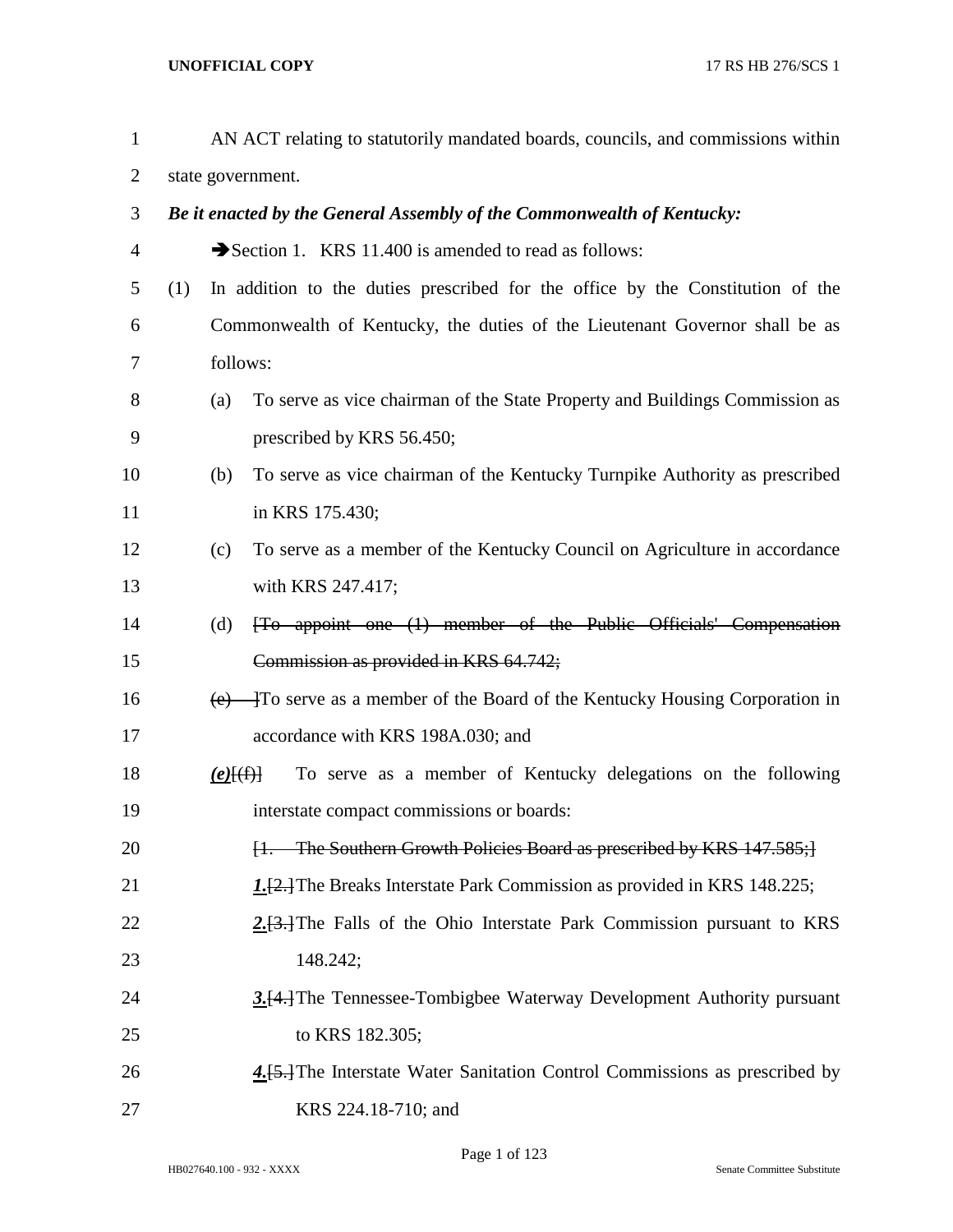- *5.*[6.]The Kentucky Mining Advisory Council for the Interstate Mining Compact as provided by KRS 350.310.
- (2) Nothing in this section shall prohibit the Governor and Lieutenant Governor from agreeing upon additional duties within the executive branch of the state government to be performed by the Lieutenant Governor.
- 

6  $\rightarrow$  Section 2. KRS 12.020 is amended to read as follows:

 Departments, program cabinets and their departments, and the respective major administrative bodies that they include are enumerated in this section. It is not intended that this enumeration of administrative bodies be all-inclusive. Every authority, board, bureau, interstate compact, commission, committee, conference, council, office, or any other form of organization shall be included in or attached to the department or program cabinet in which they are included or to which they are attached by statute or statutorily authorized executive order; except in the case of the Personnel Board and where the attached department or administrative body is headed by a constitutionally elected officer, the attachment shall be solely for the purpose of dissemination of information and coordination of activities and shall not include any authority over the functions, personnel, funds, equipment, facilities, or records of the department or administrative body.

I. Cabinet for General Government - Departments headed by elected officers:

- 20 (1) The Governor.
- (2) Lieutenant Governor.
- (3) Department of State.
- (a) Secretary of State.
- (b) Board of Elections.
- (c) Registry of Election Finance.
- (4) Department of Law.
- (a) Attorney General.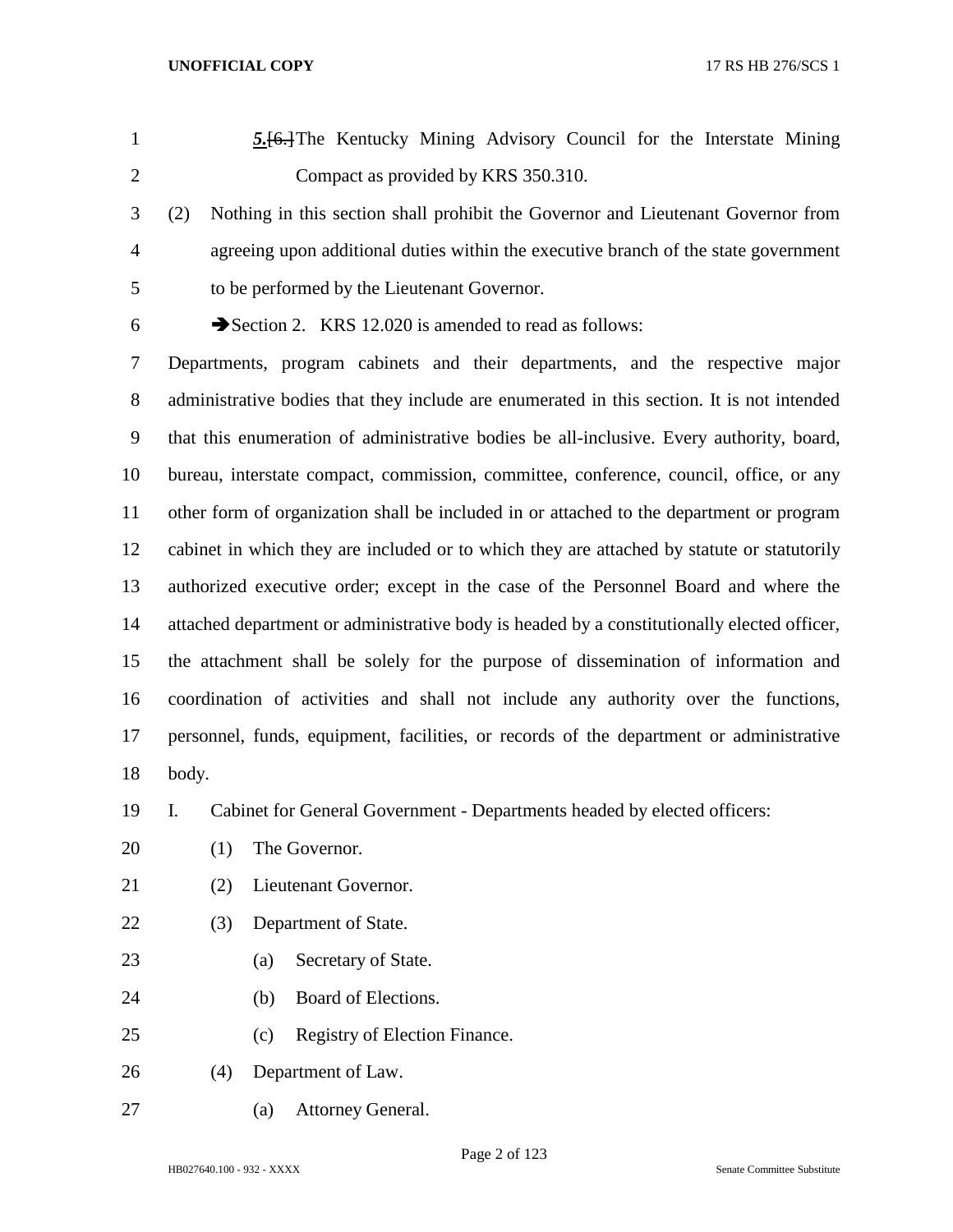| $\mathbf{1}$ |    | (5) |     |    | Department of the Treasury.                           |
|--------------|----|-----|-----|----|-------------------------------------------------------|
| 2            |    |     | (a) |    | Treasurer.                                            |
| 3            |    | (6) |     |    | Department of Agriculture.                            |
| 4            |    |     | (a) |    | Commissioner of Agriculture.                          |
| 5            |    |     | (b) |    | Kentucky Council on Agriculture.                      |
| 6            |    | (7) |     |    | Auditor of Public Accounts.                           |
| 7            | П. |     |     |    | Program cabinets headed by appointed officers:        |
| 8            |    | (1) |     |    | Justice and Public Safety Cabinet:                    |
| 9            |    |     | (a) |    | Department of Kentucky State Police.                  |
| 10           |    |     | (b) |    | Department of Criminal Justice Training.              |
| 11           |    |     | (c) |    | Department of Corrections.                            |
| 12           |    |     | (d) |    | Department of Juvenile Justice.                       |
| 13           |    |     | (e) |    | Office of the Secretary.                              |
| 14           |    |     | (f) |    | Office of Drug Control Policy.                        |
| 15           |    |     | (g) |    | Office of Legal Services.                             |
| 16           |    |     | (h) |    | Office of the Kentucky State Medical Examiner.        |
| 17           |    |     | (i) |    | Parole Board.                                         |
| 18           |    |     | (i) |    | Kentucky State Corrections Commission.                |
| 19           |    |     | (k) |    | Office of Legislative and Intergovernmental Services. |
| 20           |    |     | (1) |    | Office of Management and Administrative Services.     |
| 21           |    |     | (m) |    | Department for Public Advocacy.                       |
| 22           |    | (2) |     |    | <b>Education and Workforce Development Cabinet:</b>   |
| 23           |    |     | (a) |    | Office of the Secretary.                              |
| 24           |    |     |     | 1. | Governor's Scholars Program.                          |
| 25           |    |     |     | 2. | Governor's School for Entrepreneurs Program.          |
| 26           |    |     | (b) |    | Office of Legal and Legislative Services.             |
| 27           |    |     |     | 1. | Client Assistance Program.                            |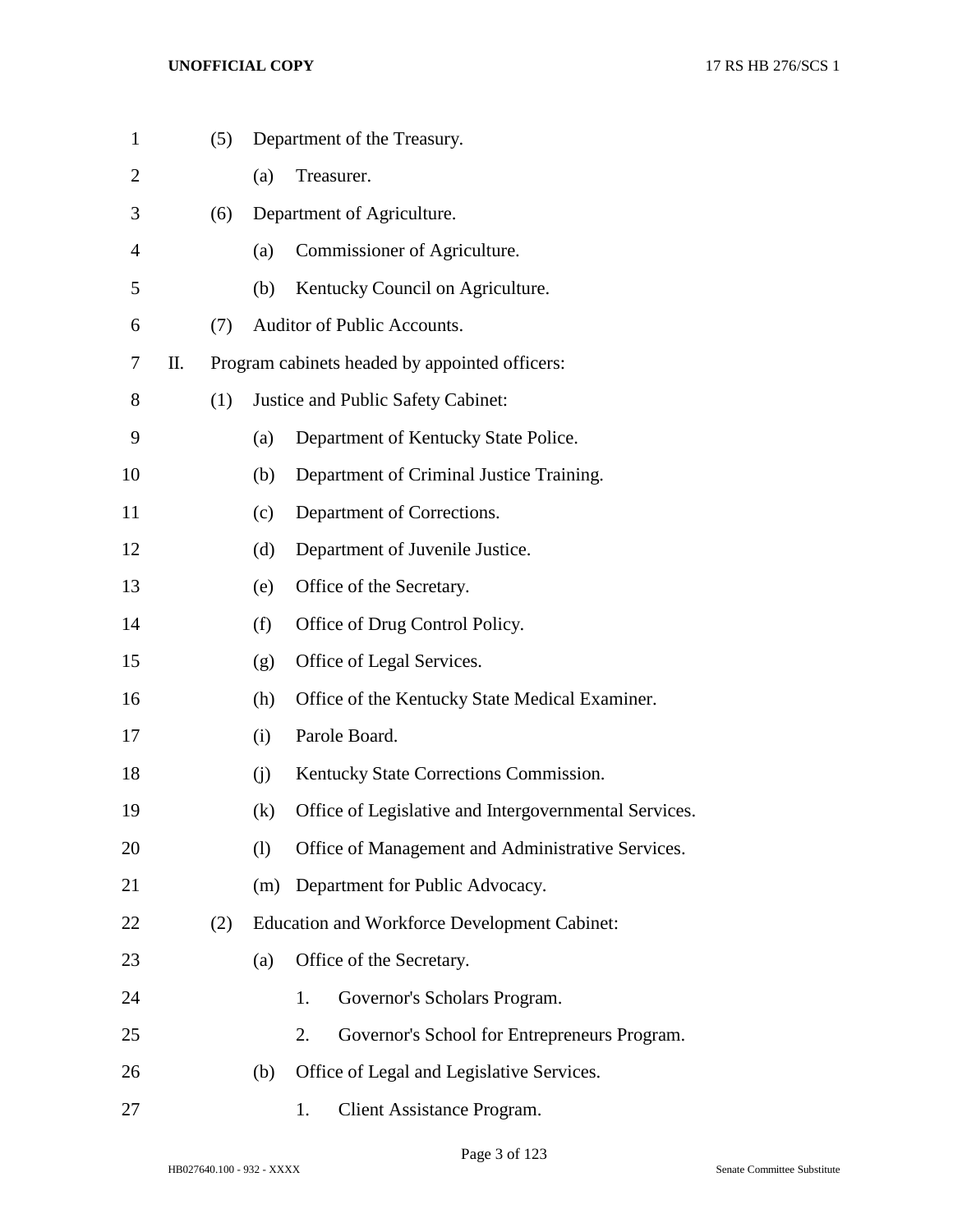| $\mathbf{1}$   | (c)                | Office of Communication.                                             |
|----------------|--------------------|----------------------------------------------------------------------|
| $\overline{2}$ | (d)                | Office of Budget and Administration.                                 |
| 3              |                    | Division of Human Resources.<br>1.                                   |
| 4              |                    | 2.<br>Division of Administrative Services.                           |
| 5              | (e)                | Office of Technology Services.                                       |
| 6              | (f)                | Office of Educational Programs.                                      |
| 7              | (g)                | Office for Education and Workforce Statistics.                       |
| 8              | (h)                | Board of the Kentucky Center for Education and Workforce Statistics. |
| 9              | (i)                | Board of Directors for the Center for School Safety.                 |
| 10             | (i)                | Department of Education.                                             |
| 11             |                    | 1.<br>Kentucky Board of Education.                                   |
| 12             |                    | 2.<br>Kentucky Technical Education Personnel Board.                  |
| 13             | (k)                | Department for Libraries and Archives.                               |
| 14             | (1)                | Department of Workforce Investment.                                  |
| 15             |                    | Office for the Blind.<br>1.                                          |
| 16             |                    | 2.<br>Office of Vocational Rehabilitation.                           |
| 17             |                    | 3.<br>Office of Employment and Training.                             |
| 18             |                    | Division of Grant Management and Support.<br>a.                      |
| 19             |                    | Division of Workforce and Employment Services.<br>b.                 |
| 20             |                    | Division of Unemployment Insurance.<br>$C_{\bullet}$                 |
| 21             | (m)                | Foundation for Workforce Development.                                |
| 22             | (n)                | Kentucky Office for the Blind State Rehabilitation Council.          |
| 23             | $\left( 0 \right)$ | Kentucky Workforce Investment Board.                                 |
| 24             | (p)                | Statewide Council for Vocational Rehabilitation.                     |
| 25             | (q)                | Unemployment Insurance Commission.                                   |
| 26             | (r)                | <b>Education Professional Standards Board.</b>                       |
| 27             |                    | Division of Educator Preparation.<br>1.                              |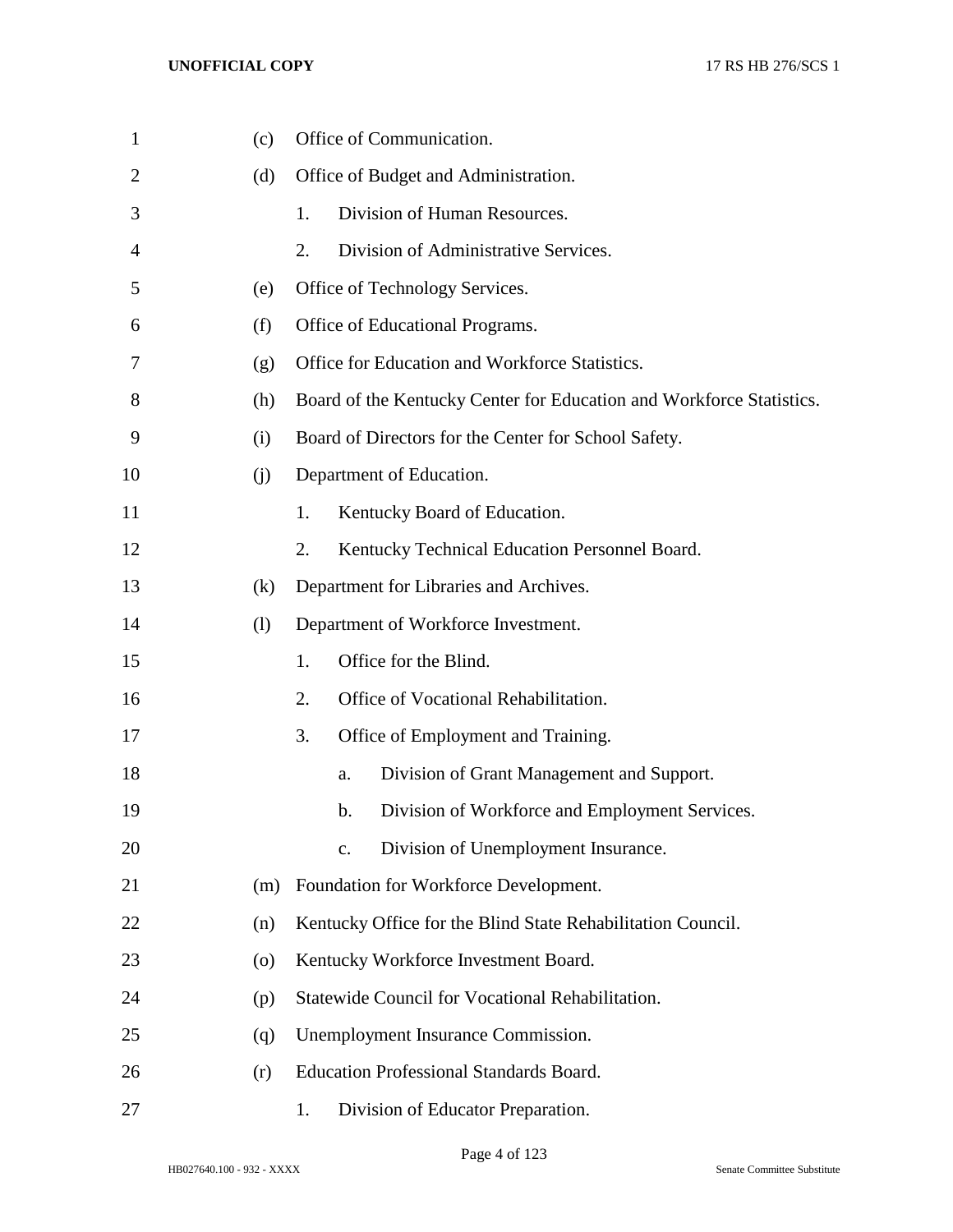| $\mathbf{1}$   |     |     | 2. | Division of Certification.                           |
|----------------|-----|-----|----|------------------------------------------------------|
| $\overline{2}$ |     |     | 3. | Division of Professional Learning and Assessment.    |
| 3              |     |     | 4. | Division of Legal Services.                          |
| $\overline{4}$ |     | (s) |    | Kentucky Commission on the Deaf and Hard of Hearing. |
| 5              |     | (t) |    | Kentucky Educational Television.                     |
| 6              |     | (u) |    | Kentucky Environmental Education Council.            |
| 7              | (3) |     |    | <b>Energy and Environment Cabinet:</b>               |
| 8              |     | (a) |    | Office of the Secretary.                             |
| 9              |     |     | 1. | Office of Legislative and Intergovernmental Affairs. |
| 10             |     |     | 2. | Office of General Counsel.                           |
| 11             |     |     | 3. | Office of Administrative Hearings.                   |
| 12             |     |     | 4. | Mine Safety Review Commission.                       |
| 13             |     |     | 5. | Kentucky State Nature Preserves Commission.          |
| 14             |     |     | 6. | Kentucky Environmental Quality Commission.           |
| 15             |     |     | 7. | Kentucky Public Service Commission.                  |
| 16             |     | (b) |    | Department for Environmental Protection.             |
| 17             |     |     | 1. | Office of the Commissioner.                          |
| 18             |     |     | 2. | Division for Air Quality.                            |
| 19             |     |     | 3. | Division of Water.                                   |
| 20             |     |     | 4. | Division of Environmental Program Support.           |
| 21             |     |     | 5. | Division of Waste Management.                        |
| 22             |     |     | 6. | Division of Enforcement.                             |
| 23             |     |     | 7. | Division of Compliance Assistance.                   |
| 24             |     | (c) |    | Department for Natural Resources.                    |
| 25             |     |     | 1. | Office of the Commissioner.                          |
| 26             |     |     | 2. | Division of Technical and Administrative Support.    |
| 27             |     |     | 3. | Division of Mine Permits.                            |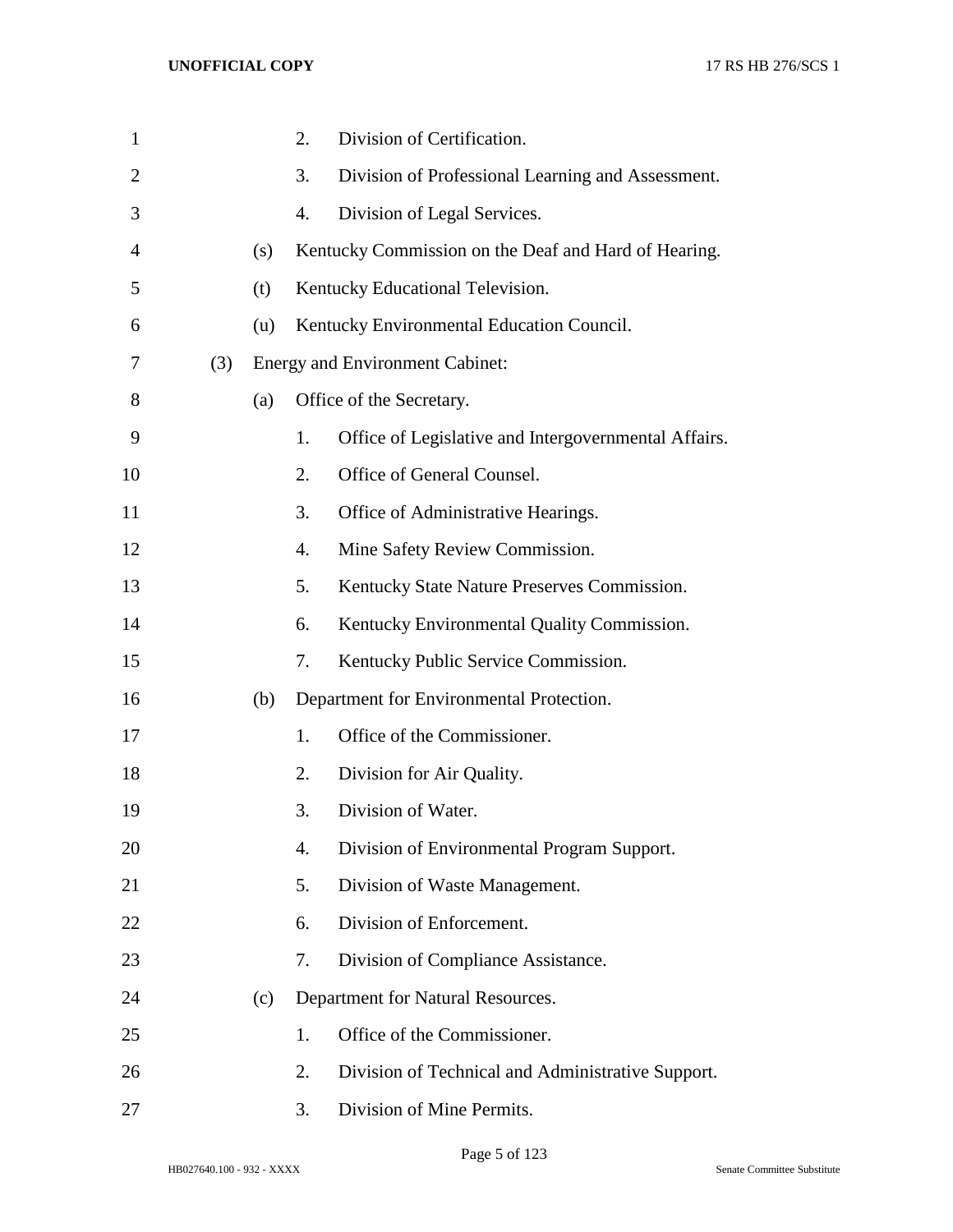| 1              |     |     | 4.  |                | Division of Mine Reclamation and Enforcement.                |
|----------------|-----|-----|-----|----------------|--------------------------------------------------------------|
| $\overline{2}$ |     |     | 5.  |                | Division of Abandoned Mine Lands.                            |
| 3              |     |     | 6.  |                | Division of Oil and Gas.                                     |
| 4              |     |     | 7.  |                | Division of Mine Safety.                                     |
| 5              |     |     | 8.  |                | Division of Forestry.                                        |
| 6              |     |     | 9.  |                | Division of Conservation.                                    |
| 7              |     |     | 10. |                | Office of the Reclamation Guaranty Fund.                     |
| 8              |     |     | 11. |                | Kentucky Mining Board.                                       |
| 9              |     | (d) |     |                | Department for Energy Development and Independence.          |
| 10             |     |     | 1.  |                | Division of Efficiency and Conservation.                     |
| 11             |     |     | 2.  |                | Division of Renewable Energy.                                |
| 12             |     |     | 3.  |                | Division of Biofuels.                                        |
| 13             |     |     | 4.  |                | Division of Energy Generation Transmission and Distribution. |
| 14             |     |     | 5.  |                | Division of Carbon Management.                               |
| 15             |     |     | 6.  |                | Division of Fossil Energy Development.                       |
| 16             | (4) |     |     |                | <b>Public Protection Cabinet.</b>                            |
| 17             |     | (a) |     |                | Office of the Secretary.                                     |
| 18             |     |     | 1.  |                | Office of Communications and Public Outreach.                |
| 19             |     |     | 2.  |                | Office of Legal Services.                                    |
| 20             |     |     |     | a.             | Insurance Legal Division.                                    |
| 21             |     |     |     | $\mathbf b$ .  | Charitable Gaming Legal Division.                            |
| 22             |     |     |     | $\mathbf{c}$ . | Alcoholic Beverage Control Legal Division.                   |
| 23             |     |     |     | d.             | Housing, Buildings and Construction Legal Division.          |
| 24             |     |     |     | e.             | Financial Institutions Legal Division.                       |
| 25             |     | (b) |     |                | Crime Victims Compensation Board.                            |
| 26             |     | (c) |     |                | Board of Claims.                                             |
| 27             |     | (d) |     |                | Kentucky Board of Tax Appeals.                               |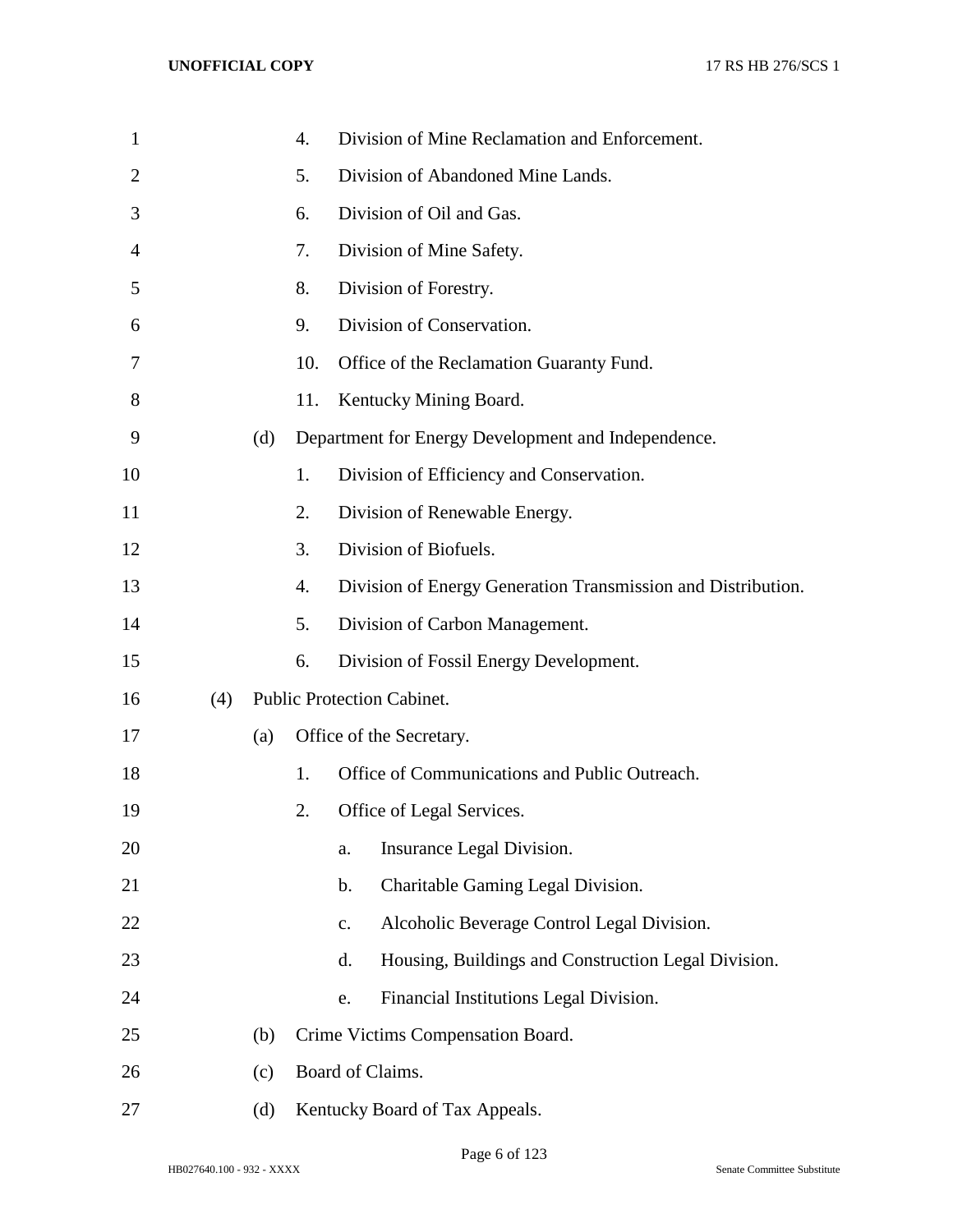| $\mathbf{1}$   | (e) |    | Kentucky Boxing and Wrestling Authority.                |
|----------------|-----|----|---------------------------------------------------------|
| $\overline{2}$ | (f) |    | Kentucky Horse Racing Commission.                       |
| 3              |     | 1. | Division of Licensing.                                  |
| 4              |     | 2. | Division of Incentives and Development.                 |
| 5              |     | 3. | Division of Veterinary Services.                        |
| 6              |     | 4. | Division of Security and Enforcement.                   |
| 7              | (g) |    | Department of Alcoholic Beverage Control.               |
| 8              |     | 1. | Division of Distilled Spirits.                          |
| 9              |     | 2. | Division of Malt Beverages.                             |
| 10             |     | 3. | Division of Enforcement.                                |
| 11             | (h) |    | Department of Charitable Gaming.                        |
| 12             |     | 1. | Division of Licensing and Compliance.                   |
| 13             |     | 2. | Division of Enforcement.                                |
| 14             | (i) |    | Department of Financial Institutions.                   |
| 15             |     | 1. | Division of Depository Institutions.                    |
| 16             |     | 2. | Division of Non-Depository Institutions.                |
| 17             |     | 3. | Division of Securities.                                 |
| 18             | (j) |    | Department of Housing, Buildings and Construction.      |
| 19             |     | 1. | Division of Fire Prevention.                            |
| 20             |     | 2. | Division of Plumbing.                                   |
| 21             |     | 3. | Division of Heating, Ventilation, and Air Conditioning. |
| 22             |     | 4. | Division of Building Code Enforcement.                  |
| 23             | (k) |    | Department of Insurance.                                |
| 24             |     | 1. | Property and Casualty Division.                         |
| 25             |     | 2. | Health and Life Division.                               |
| 26             |     | 3. | Division of Financial Standards and Examination.        |
| 27             |     | 4. | Division of Agent Licensing.                            |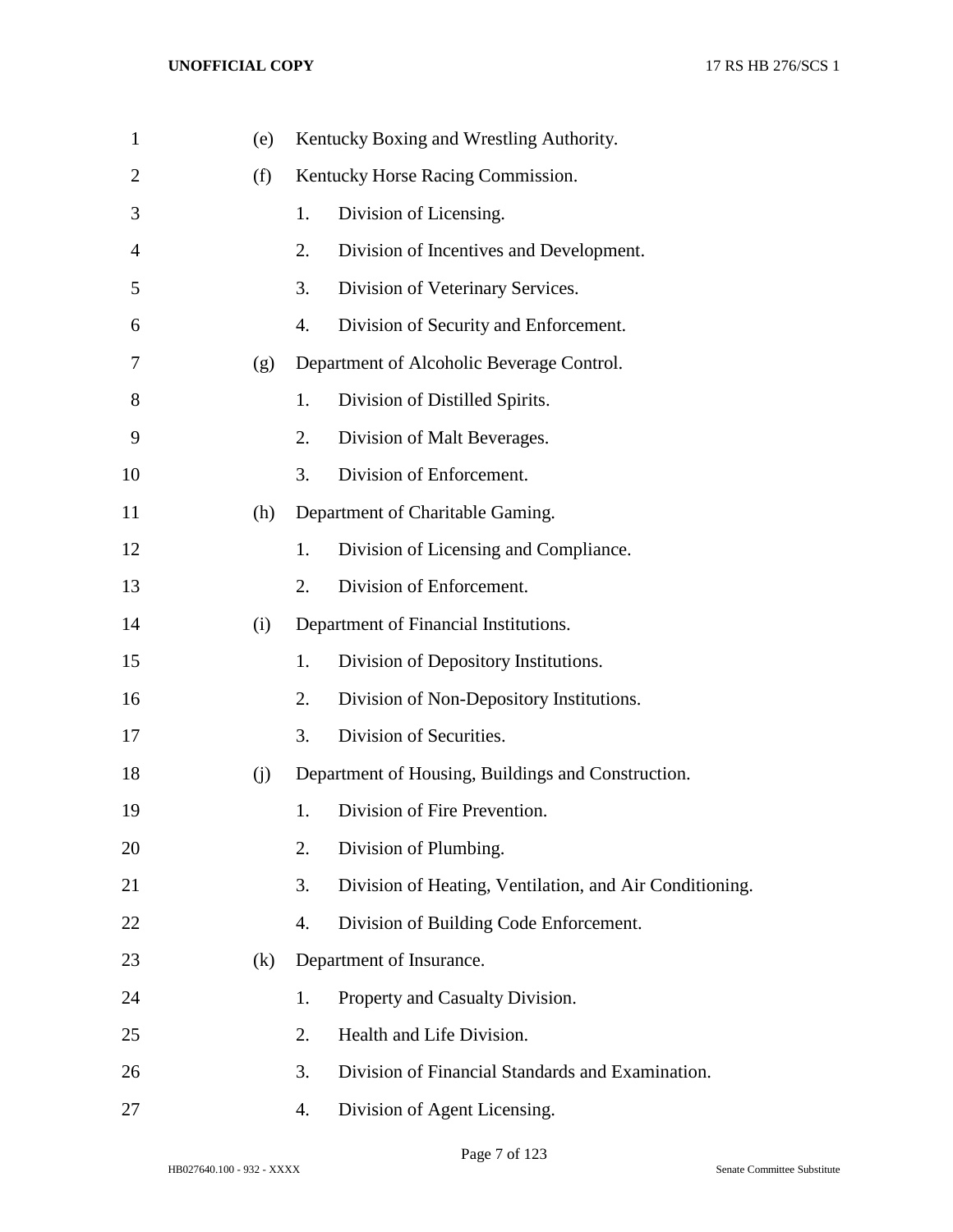| $\mathbf{1}$   |     |     | 5.             | Division of Insurance Fraud Investigation.                        |
|----------------|-----|-----|----------------|-------------------------------------------------------------------|
| $\overline{2}$ |     |     | 6.             | <b>Consumer Protection Division.</b>                              |
| 3              |     |     | 7.             | Division of Kentucky Access.                                      |
| 4              |     | (1) |                | Office of Occupations and Professions.                            |
| 5              | (5) |     | Labor Cabinet. |                                                                   |
| 6              |     | (a) |                | Office of the Secretary.                                          |
| 7              |     |     | 1.             | Division of Management Services.                                  |
| 8              |     |     | 2.             | Office of General Counsel.                                        |
| 9              |     | (b) |                | Office of General Administration and Program Support for Shared   |
| 10             |     |     |                | Services.                                                         |
| 11             |     |     | 1.             | Division of Human Resource Management.                            |
| 12             |     |     | 2.             | Division of Fiscal Management.                                    |
| 13             |     |     | 3.             | Division of Budgets.                                              |
| 14             |     |     | 4.             | Division of Information Services.                                 |
| 15             |     | (c) |                | Office of Inspector General for Shared Services.                  |
| 16             |     | (d) |                | Department of Workplace Standards.                                |
| 17             |     |     | 1.             | Division<br>Employment<br>Standards, Apprenticeship,<br>of<br>and |
| 18             |     |     |                | Mediation.                                                        |
| 19             |     |     | 2.             | Division of Occupational Safety and Health Compliance.            |
| 20             |     |     | 3.             | Division of Occupational Safety and Health Education and          |
| 21             |     |     |                | Training.                                                         |
| 22             |     |     | 4.             | Division of Workers' Compensation Funds.                          |
| 23             |     | (e) |                | Department of Workers' Claims.                                    |
| 24             |     |     | 1.             | Office of General Counsel for Workers' Claims.                    |
| 25             |     |     | 2.             | Office of Administrative Law Judges.                              |
| 26             |     |     | 3.             | Division of Claims Processing.                                    |
| 27             |     |     | 4.             | Division of Security and Compliance.                              |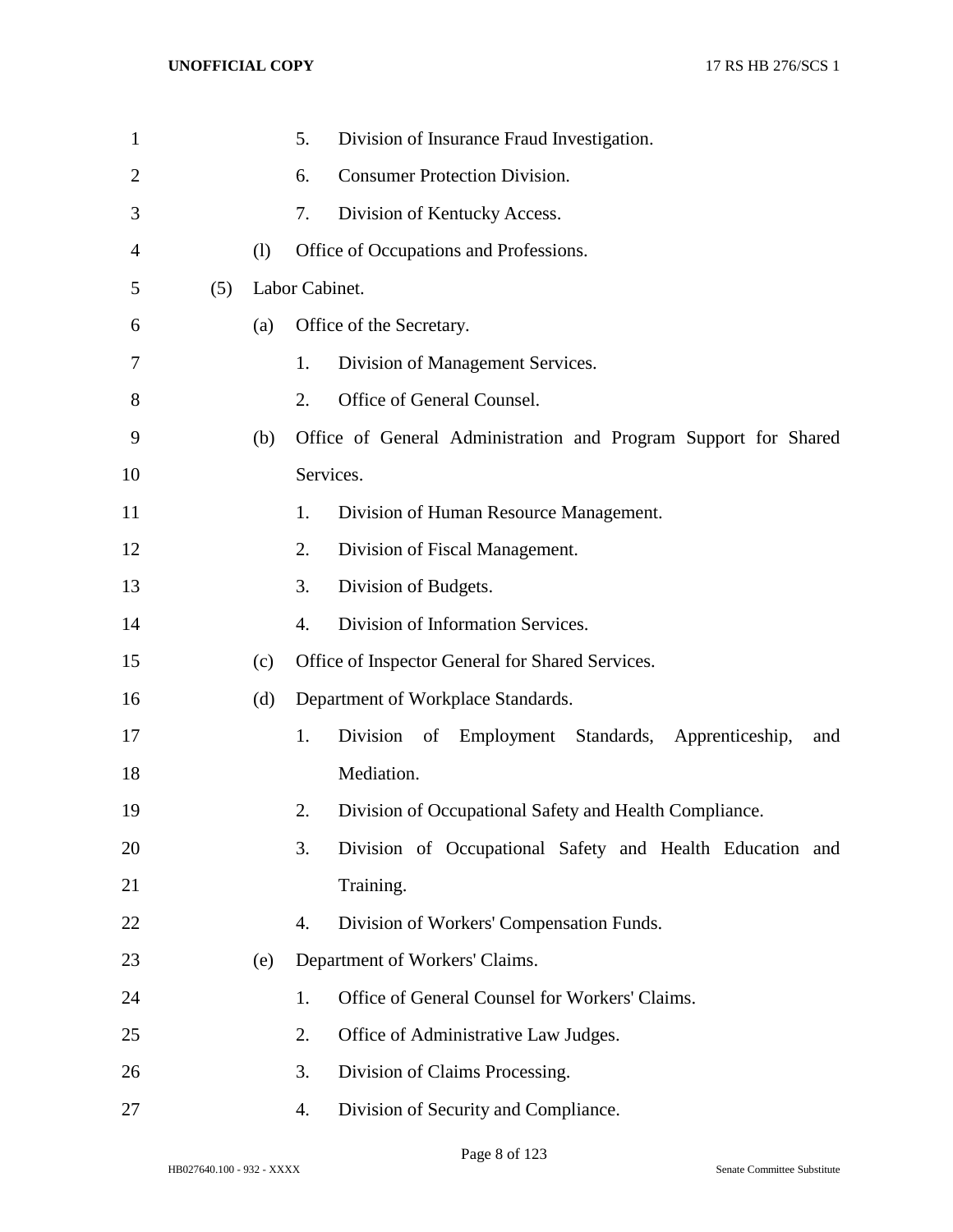| 1  |     | 5.                                | Division of Information and Research.                         |
|----|-----|-----------------------------------|---------------------------------------------------------------|
| 2  |     | 6.                                | Division of Ombudsman and Workers' Compensation Specialist    |
| 3  |     |                                   | Services.                                                     |
| 4  |     | 7.                                | Workers' Compensation Board.                                  |
| 5  |     | 8.                                | [Workers' Compensation Advisory Council.                      |
| 6  |     |                                   | -Workers' Compensation Nominating Commission.<br><u>9. - </u> |
| 7  |     | (f)                               | Workers' Compensation Funding Commission.                     |
| 8  |     | (g)                               | [Kentucky Labor-Management Advisory Council.                  |
| 9  |     |                                   | (h) — [Occupational Safety and Health Standards Board.        |
| 10 |     | $(h)$ $(i)$                       | Prevailing Wage Review Board.                                 |
| 11 |     | $(i)$ $(i)$ $(i)$ $(i)$           | Apprenticeship and Training Council.                          |
| 12 |     | $\underline{(i)}[\overline{(k)}]$ | <b>State Labor Relations Board.</b>                           |
| 13 |     | $(k)$ $(4)$                       | Employers' Mutual Insurance Authority.                        |
| 14 |     | $(l)$ [(m)]                       | Kentucky Occupational Safety and Health Review Commission.    |
| 15 | (6) |                                   | <b>Transportation Cabinet:</b>                                |
| 16 |     | (a)                               | Department of Highways.                                       |
| 17 |     | 1.                                | Office of Project Development.                                |
| 18 |     | 2.                                | Office of Project Delivery and Preservation.                  |
| 19 |     | 3.                                | Office of Highway Safety.                                     |
| 20 |     | 4.                                | Highway District Offices One through Twelve.                  |
| 21 |     | (b)                               | Department of Vehicle Regulation.                             |
| 22 |     | (c)                               | Department of Aviation.                                       |
| 23 |     | (d)                               | Department of Rural and Municipal Aid.                        |
| 24 |     | 1.                                | Office of Local Programs.                                     |
| 25 |     | 2.                                | Office of Rural and Secondary Roads.                          |
| 26 |     | (e)                               | Office of the Secretary.                                      |
| 27 |     | 1.                                | Office of Public Affairs.                                     |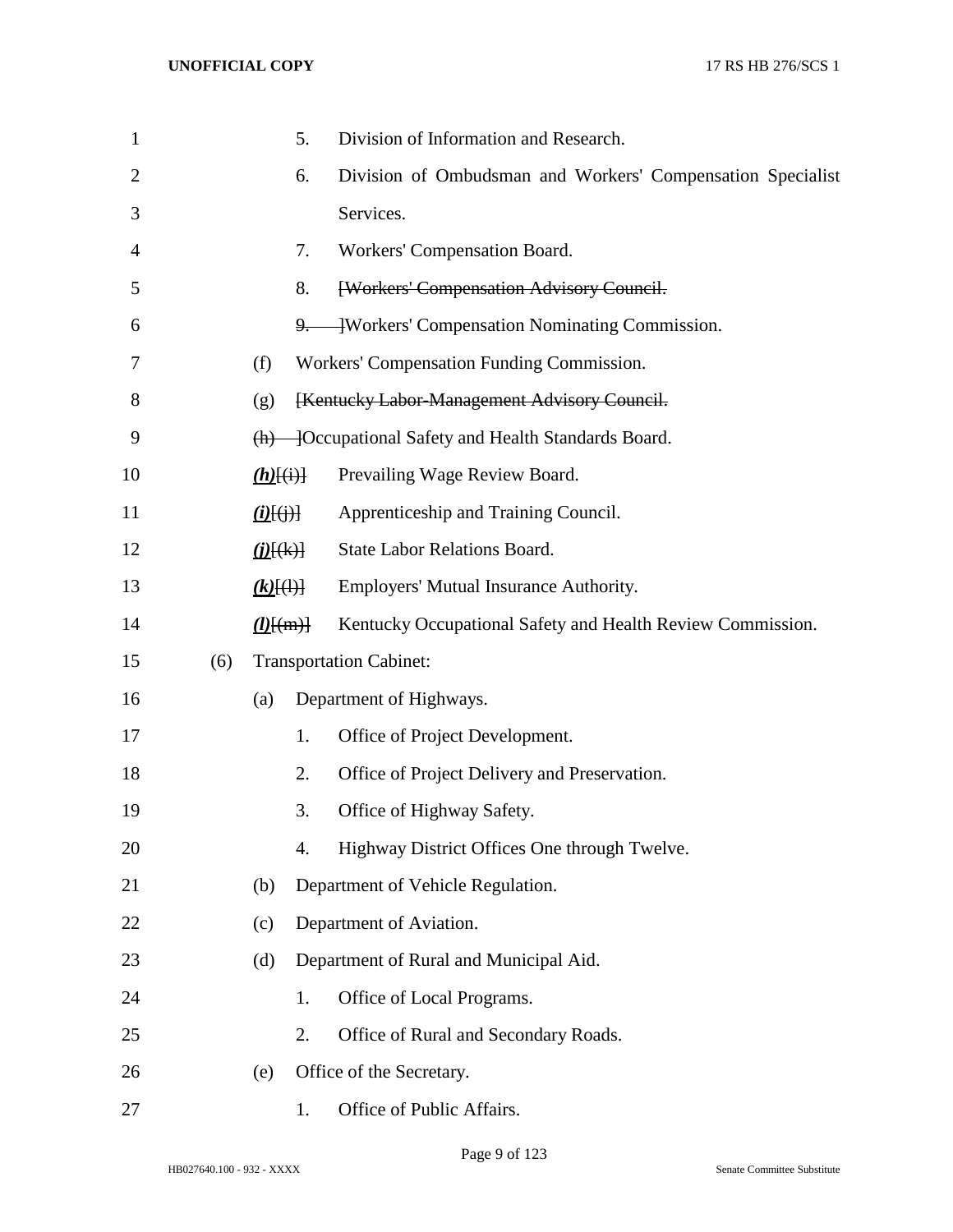| 1              |     |     | 2. |               | Office for Civil Rights and Small Business Development. |
|----------------|-----|-----|----|---------------|---------------------------------------------------------|
| $\overline{2}$ |     |     | 3. |               | Office of Budget and Fiscal Management.                 |
| 3              |     |     | 4. |               | Office of Inspector General.                            |
| 4              |     | (f) |    |               | Office of Support Services.                             |
| 5              |     | (g) |    |               | Office of Transportation Delivery.                      |
| 6              |     | (h) |    |               | Office of Audits.                                       |
| 7              |     | (i) |    |               | Office of Human Resource Management.                    |
| 8              |     | (i) |    |               | Office of Information Technology.                       |
| 9              |     | (k) |    |               | Office of Legal Services.                               |
| 10             | (7) |     |    |               | <b>Cabinet for Economic Development:</b>                |
| 11             |     | (a) |    |               | Office of the Secretary.                                |
| 12             |     |     | 1. |               | Office of Legal Services.                               |
| 13             |     |     | 2. |               | Department for Business Development.                    |
| 14             |     |     |    | a.            | Office of Entrepreneurship.                             |
| 15             |     |     |    |               | Commission on Small Business Advocacy.<br>i.            |
| 16             |     |     |    | $\mathbf b$ . | Office of Research and Public Affairs.                  |
| 17             |     |     |    | $C_{\bullet}$ | Bluegrass State Skills Corporation.                     |
| 18             |     |     | 3. |               | Office of Financial Services.                           |
| 19             |     |     |    | a.            | Kentucky Economic Development Finance Authority.        |
| 20             |     |     |    | $\mathbf b$ . | Division of Finance and Personnel.                      |
| 21             |     |     |    | c.            | Division of Network Administration.                     |
| 22             |     |     |    | d.            | Compliance Division.                                    |
| 23             |     |     |    | e.            | Incentive Assistance Division.                          |
| 24             | (8) |     |    |               | <b>Cabinet for Health and Family Services:</b>          |
| 25             |     | (a) |    |               | Office of the Secretary.                                |
| 26             |     | (b) |    |               | Office of Health Policy.                                |
| 27             |     | (c) |    |               | Office of Legal Services.                               |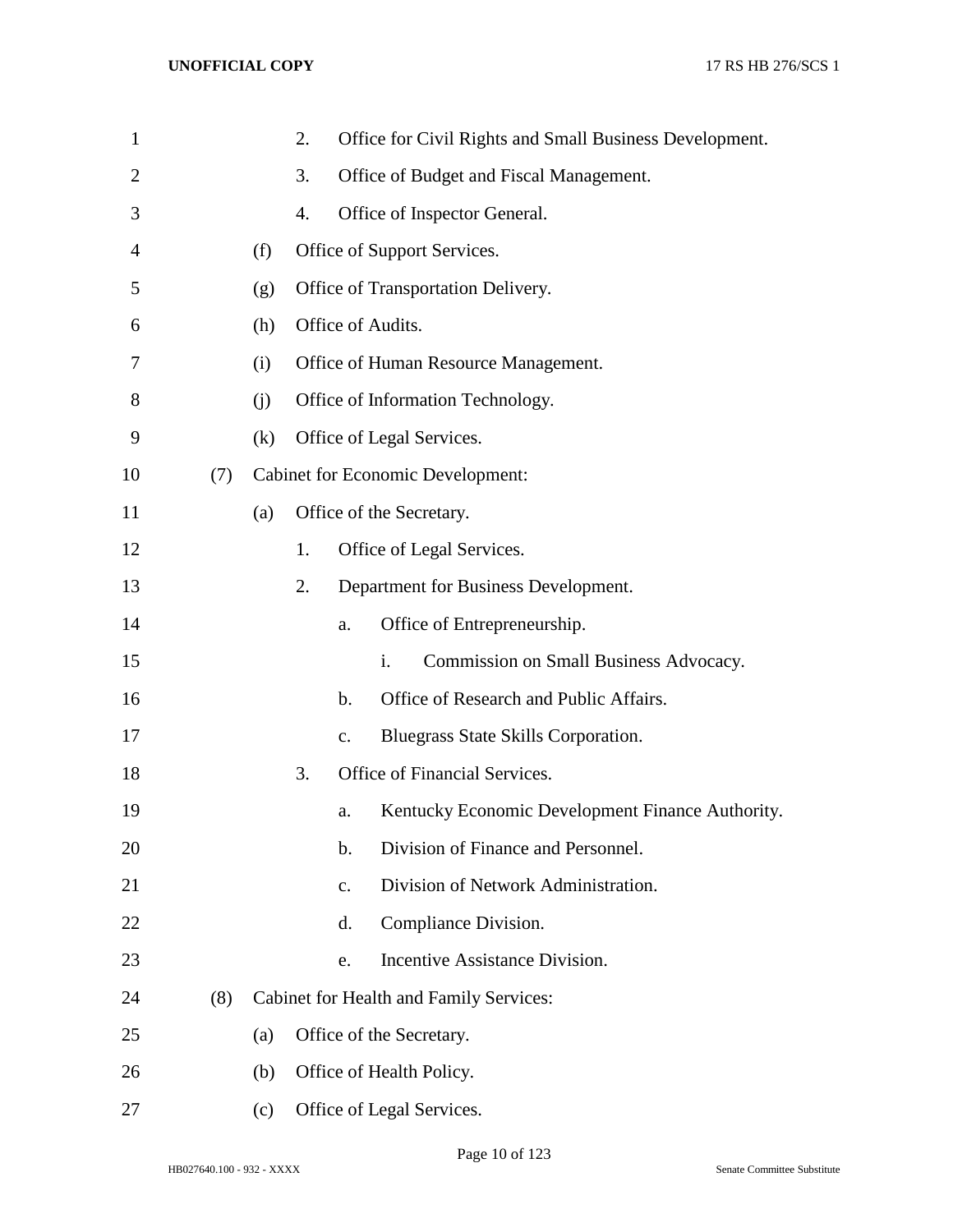| 1              |     | (d)                | Office of Inspector General.                                     |
|----------------|-----|--------------------|------------------------------------------------------------------|
| $\overline{2}$ |     | (e)                | Office of Communications and Administrative Review.              |
| 3              |     | (f)                | Office of the Ombudsman.                                         |
| 4              |     | (g)                | Office of Policy and Budget.                                     |
| 5              |     | (h)                | Office of Human Resource Management.                             |
| 6              |     | (i)                | Office of Administrative and Technology Services.                |
| 7              |     | (i)                | Department for Public Health.                                    |
| 8              |     | (k)                | Department for Medicaid Services.                                |
| 9              |     | (1)                | Department for Behavioral Health, Developmental and Intellectual |
| 10             |     |                    | Disabilities.                                                    |
| 11             |     | (m)                | Department for Aging and Independent Living.                     |
| 12             |     | (n)                | Department for Community Based Services.                         |
| 13             |     | $\left( 0 \right)$ | Department for Income Support.                                   |
| 14             |     | (p)                | Department for Family Resource Centers and Volunteer Services.   |
| 15             |     | (q)                | Kentucky Commission on Community Volunteerism and Service.       |
| 16             |     | (r)                | Kentucky Commission for Children with Special Health Care Needs. |
| 17             |     | (s)                | Governor's Office of Electronic Health Information.              |
| 18             | (9) |                    | Finance and Administration Cabinet:                              |
| 19             |     | (a)                | Office of General Counsel.                                       |
| 20             |     | (b)                | Office of the Controller.                                        |
| 21             |     | (c)                | Office of Administrative Services.                               |
| 22             |     | (d)                | Office of Public Information.                                    |
| 23             |     | (e)                | Office of Policy and Audit.                                      |
| 24             |     | (f)                | Department for Facilities and Support Services.                  |
| 25             |     | (g)                | Department of Revenue.                                           |
| 26             |     | (h)                | Commonwealth Office of Technology.                               |
| 27             |     | (i)                | State Property and Buildings Commission.                         |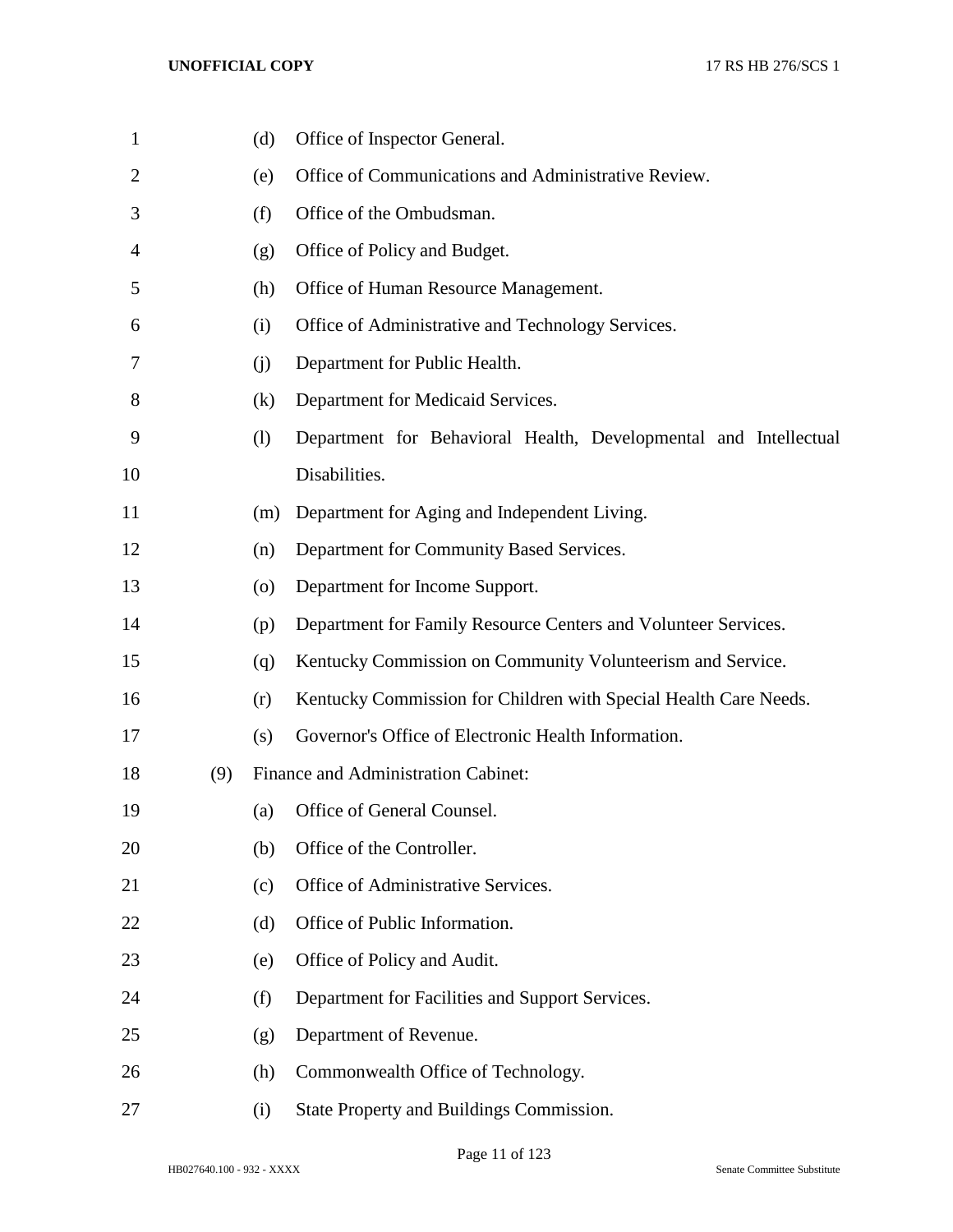| $\mathbf{1}$   | (j) |    | Office of Equal Employment Opportunity and Contract Compliance. |
|----------------|-----|----|-----------------------------------------------------------------|
| $\overline{2}$ | (k) |    | Kentucky Employees Retirement Systems.                          |
| 3              | (1) |    | Commonwealth Credit Union.                                      |
| 4              | (m) |    | State Investment Commission.                                    |
| 5              | (n) |    | Kentucky Housing Corporation.                                   |
| 6              | (0) |    | Kentucky Local Correctional Facilities Construction Authority.  |
| 7              | (p) |    | Kentucky Turnpike Authority.                                    |
| 8              | (q) |    | Historic Properties Advisory Commission.                        |
| 9              | (r) |    | Kentucky Tobacco Settlement Trust Corporation.                  |
| 10             | (s) |    | Kentucky Higher Education Assistance Authority.                 |
| 11             | (t) |    | Kentucky River Authority.                                       |
| 12             | (u) |    | Kentucky Teachers' Retirement System Board of Trustees.         |
| 13             | (v) |    | Executive Branch Ethics Commission.                             |
| 14             |     |    | (10) Tourism, Arts and Heritage Cabinet:                        |
| 15             | (a) |    | Kentucky Department of Travel and Tourism.                      |
| 16             |     | 1. | Division of Tourism Services.                                   |
| 17             |     | 2. | Division of Marketing and Administration.                       |
| 18             |     | 3. | Division of Communications and Promotions.                      |
| 19             | (b) |    | Kentucky Department of Parks.                                   |
| 20             |     | 1. | Division of Information Technology.                             |
| 21             |     | 2. | Division of Human Resources.                                    |
| 22             |     | 3. | Division of Financial Operations.                               |
| 23             |     | 4. | Division of Facilities Management.                              |
| 24             |     | 5. | Division of Facilities Maintenance.                             |
| 25             |     | 6. | Division of Customer Services.                                  |
| 26             |     | 7. | Division of Recreation.                                         |
| 27             |     | 8. | Division of Golf Courses.                                       |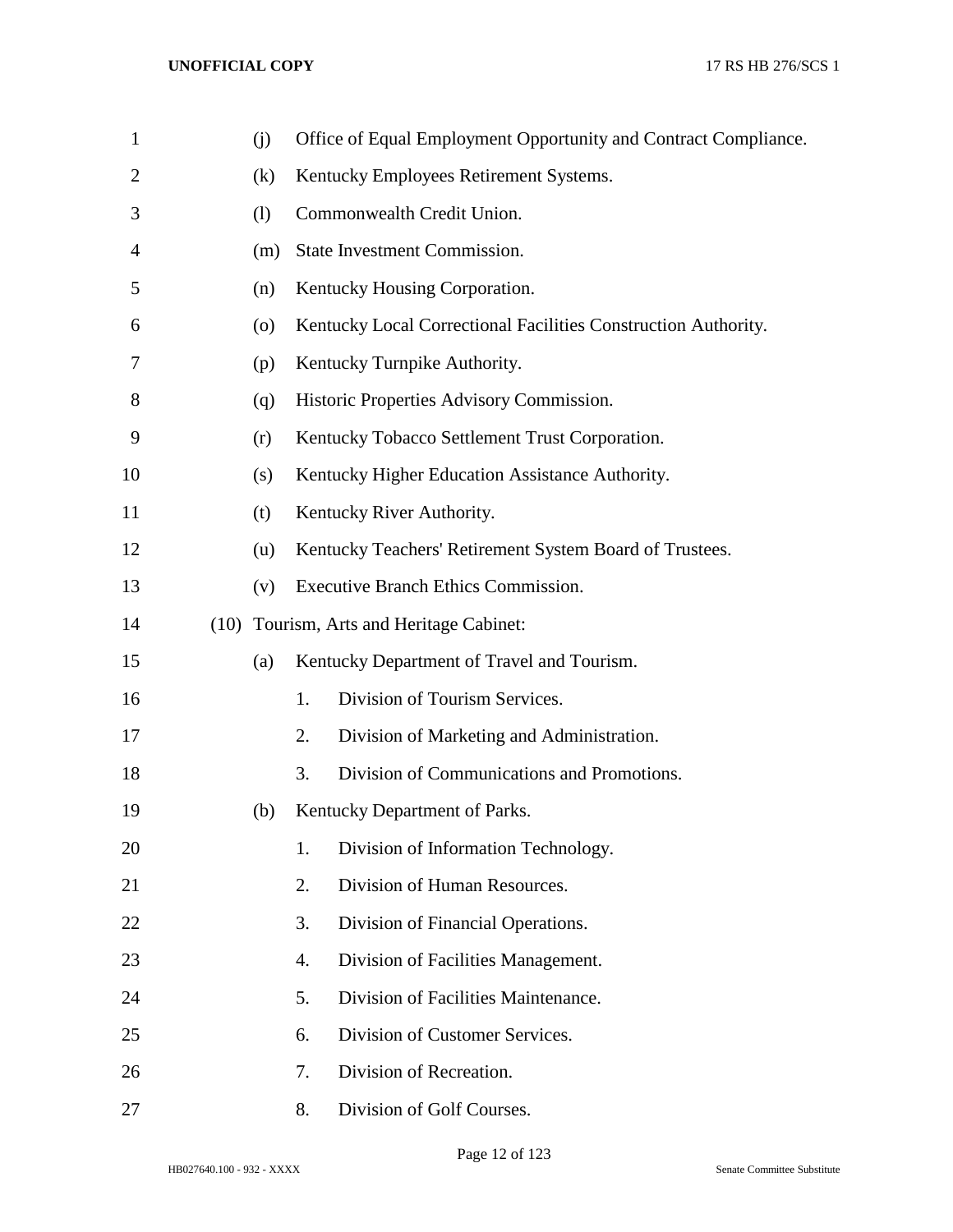| $\mathbf{1}$ |     | 9.  | Division of Food Services.                                    |
|--------------|-----|-----|---------------------------------------------------------------|
| 2            |     | 10. | Division of Rangers.                                          |
| 3            |     | 11. | Division of Resort Parks.                                     |
| 4            |     | 12. | Division of Recreational Parks and Historic Sites.            |
| 5            | (c) |     | Department of Fish and Wildlife Resources.                    |
| 6            |     | 1.  | Division of Law Enforcement.                                  |
| 7            |     | 2.  | Division of Administrative Services.                          |
| 8            |     | 3.  | Division of Engineering.                                      |
| 9            |     | 4.  | Division of Fisheries.                                        |
| 10           |     | 5.  | Division of Information and Education.                        |
| 11           |     | 6.  | Division of Wildlife.                                         |
| 12           |     | 7.  | Division of Public Affairs.                                   |
| 13           | (d) |     | Kentucky Horse Park.                                          |
| 14           |     | 1.  | Division of Support Services.                                 |
| 15           |     | 2.  | Division of Buildings and Grounds.                            |
| 16           |     | 3.  | Division of Operational Services.                             |
| 17           | (e) |     | Kentucky State Fair Board.                                    |
| 18           |     | 1.  | Office of Administrative and Information Technology Services. |
| 19           |     | 2.  | Office of Human Resources and Access Control.                 |
| 20           |     | 3.  | Division of Expositions.                                      |
| 21           |     | 4.  | Division of Kentucky Exposition Center Operations.            |
| 22           |     | 5.  | Division of Kentucky International Convention Center.         |
| 23           |     | 6.  | Division of Public Relations and Media.                       |
| 24           |     | 7.  | Division of Venue Services.                                   |
| 25           |     | 8.  | Division of Personnel Management and Staff Development.       |
| 26           |     | 9.  | Division of Sales.                                            |
| 27           |     | 10. | Division of Security and Traffic Control.                     |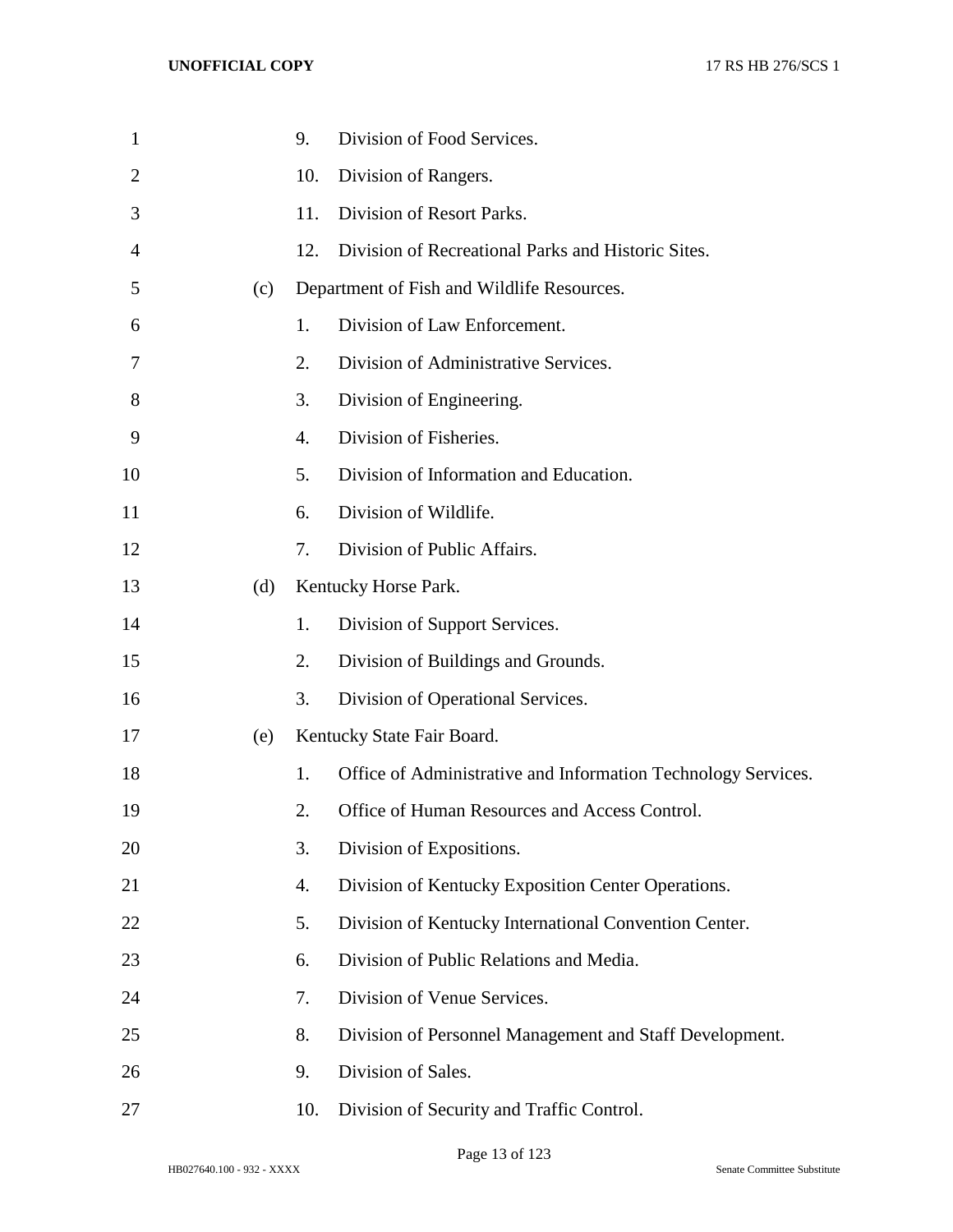| $\mathbf{1}$   |                    | Division of Information Technology.<br>11.                      |
|----------------|--------------------|-----------------------------------------------------------------|
| $\overline{2}$ |                    | Division of the Louisville Arena.<br>12.                        |
| 3              |                    | 13.<br>Division of Fiscal and Contract Management.              |
| 4              |                    | Division of Access Control.<br>14.                              |
| 5              | (f)                | Office of the Secretary.                                        |
| 6              |                    | Office of Finance.<br>1.                                        |
| 7              |                    | 2.<br>Office of Research and Administration.                    |
| 8              |                    | 3.<br>Office of Governmental Relations and Tourism Development. |
| 9              |                    | Office of the Sports Authority.<br>4.                           |
| 10             |                    | 5.<br>Kentucky Sports Authority.                                |
| 11             | (g)                | Office of Legal Affairs.                                        |
| 12             | (h)                | Office of Human Resources.                                      |
| 13             | (i)                | Office of Public Affairs and Constituent Services.              |
| 14             | (i)                | Office of Creative Services.                                    |
| 15             | (k)                | Office of Capital Plaza Operations.                             |
| 16             | (1)                | Office of Arts and Cultural Heritage.                           |
| 17             | (m)                | Kentucky African-American Heritage Commission.                  |
| 18             | (n)                | Kentucky Foundation for the Arts.                               |
| 19             | $\left( 0 \right)$ | Kentucky Humanities Council.                                    |
| 20             | (p)                | Kentucky Heritage Council.                                      |
| 21             | (q)                | Kentucky Arts Council.                                          |
| 22             | (r)                | Kentucky Historical Society.                                    |
| 23             |                    | Division of Museums.<br>1.                                      |
| 24             |                    | 2.<br>Division of Oral History and Educational Outreach.        |
| 25             |                    | Division of Research and Publications.<br>3.                    |
| 26             |                    | Division of Administration.<br>4.                               |
| 27             | (s)                | Kentucky Center for the Arts.                                   |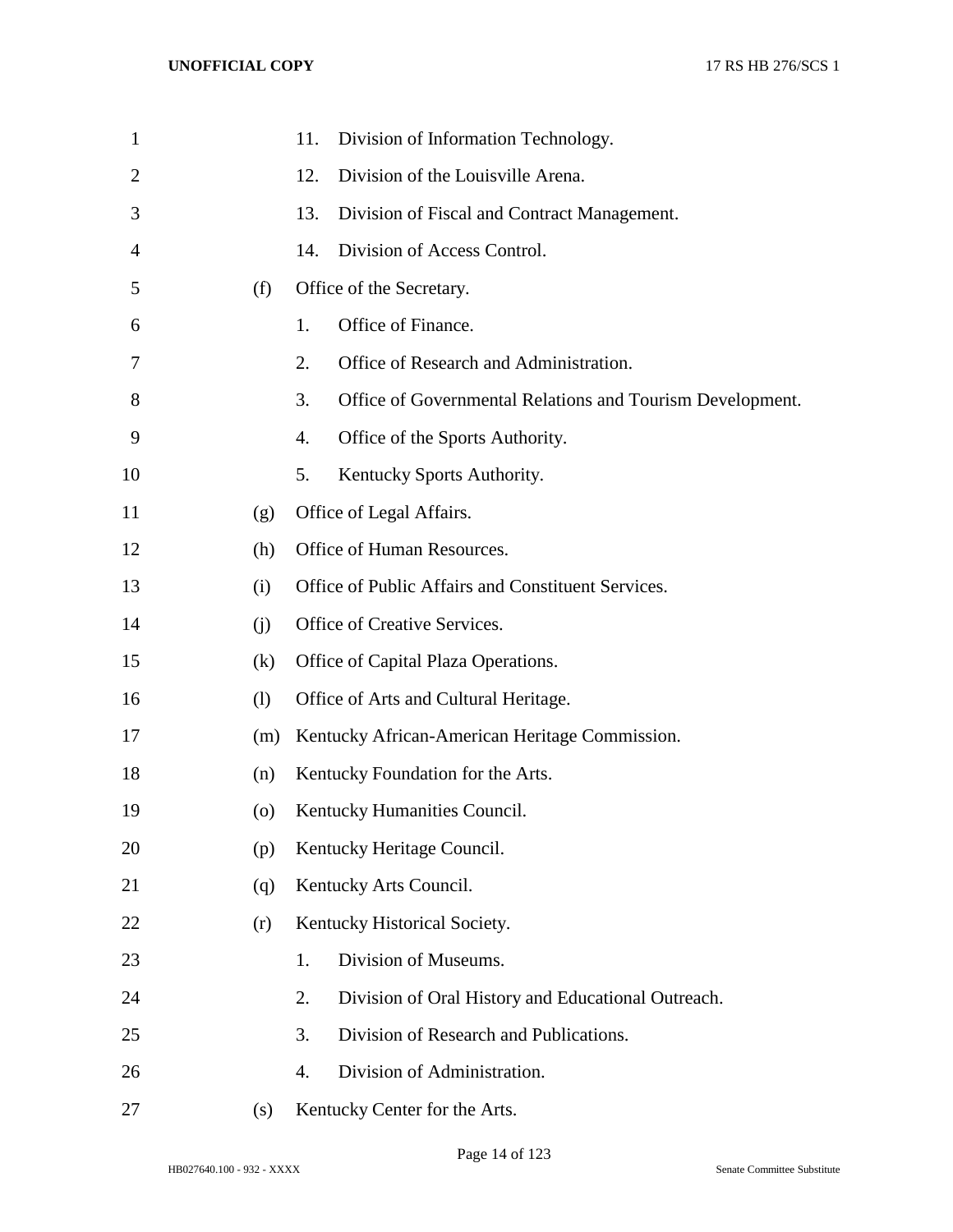| $\mathbf{1}$ |     |     |     | Division of Governor's School for the Arts.<br>1.          |
|--------------|-----|-----|-----|------------------------------------------------------------|
| 2            |     |     | (t) | Kentucky Artisans Center at Berea.                         |
| 3            |     |     | (u) | Northern Kentucky Convention Center.                       |
| 4            |     |     | (v) | Eastern Kentucky Exposition Center.                        |
| 5            |     |     |     | (11) Personnel Cabinet:                                    |
| 6            |     |     | (a) | Office of the Secretary.                                   |
| 7            |     |     | (b) | Department of Human Resources Administration.              |
| 8            |     |     | (c) | Office of Employee Relations.                              |
| 9            |     |     | (d) | Kentucky Public Employees Deferred Compensation Authority. |
| 10           |     |     | (e) | Office of Administrative Services.                         |
| 11           |     |     | (f) | Office of Legal Services.                                  |
| 12           |     |     | (g) | Governmental Services Center.                              |
| 13           |     |     | (h) | Department of Employee Insurance.                          |
| 14           |     |     | (i) | Office of Diversity and Equality.                          |
| 15           |     |     | (i) | Center of Strategic Innovation.                            |
| 16           | Ш.  |     |     | Other departments headed by appointed officers:            |
| 17           |     | (1) |     | Council on Postsecondary Education.                        |
| 18           |     | (2) |     | Department of Military Affairs.                            |
| 19           |     | (3) |     | Department for Local Government.                           |
| 20           |     | (4) |     | Kentucky Commission on Human Rights.                       |
| 21           |     | (5) |     | Kentucky Commission on Women.                              |
| 22           |     | (6) |     | Department of Veterans' Affairs.                           |
| 23           |     | (7) |     | Kentucky Commission on Military Affairs.                   |
| 24           |     | (8) |     | Office of Minority Empowerment.                            |
| 25           |     | (9) |     | Governor's Council on Wellness and Physical Activity.      |
| 26           |     |     |     | Section 3. KRS 15.010 is amended to read as follows:       |
| 27           | (1) |     |     | The Attorney General is the head of the Department of Law. |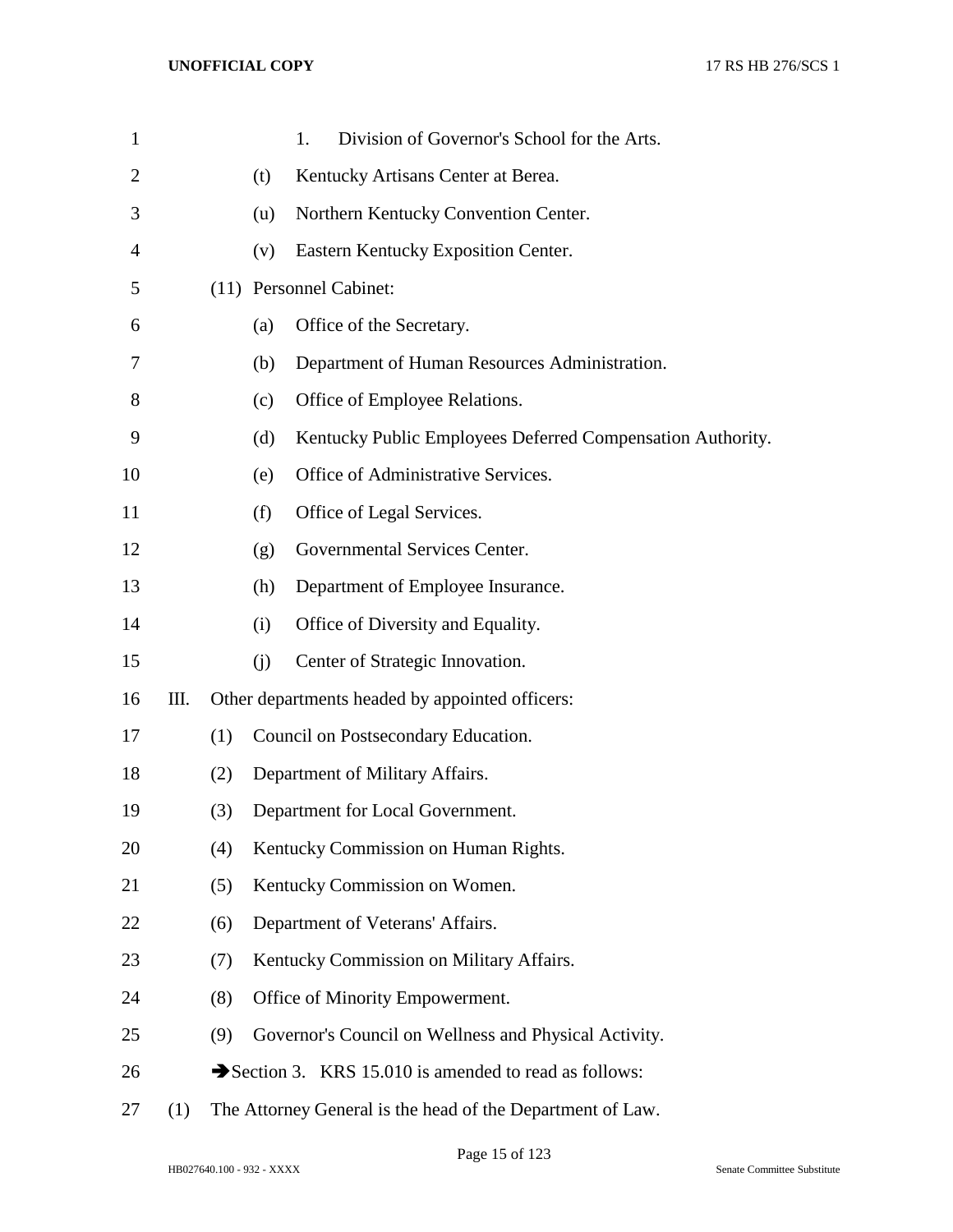| $\mathbf{1}$ | (2) |                   | The Department of Law shall include the following major organizational units: |
|--------------|-----|-------------------|-------------------------------------------------------------------------------|
| 2            |     | (a)               | Criminal Appellate Division;                                                  |
| 3            |     | (b)               | <b>Consumer Protection Division;</b>                                          |
| 4            |     | (c)               | Special Investigations Division;                                              |
| 5            |     | (d)               | Special Prosecutions Division;                                                |
| 6            |     | (e)               | Prosecutors Advisory Council Services Division;                               |
| 7            |     | (f)               | Medicaid Fraud and Abuse Control Division;                                    |
| 8            |     | (g)               | Civil and Environmental Law Division;                                         |
| 9            |     | (h)               | Victims Advocacy Division;                                                    |
| 10           |     | (i)               | [Child Support Enforcement Commission;                                        |
| 11           |     |                   | $\overline{H}$ - Administrative Hearings Division;                            |
| 12           |     | ( <i>j</i> )(k)   | Office of Rate Intervention;                                                  |
| 13           |     | $(k)$ $(\dagger)$ | Administrative Services Division; and                                         |
| 14           |     | $(l)$ $\{(m)\}$   | Financial Integrity Enforcement Division.                                     |
| 15           |     |                   | Section 4. KRS 45A.605 is amended to read as follows:                         |
| 16           | (1) |                   | As used in this section:                                                      |
| 17           |     | (a)               | "Information highway" means a communication network for voice, data, and      |
| 18           |     |                   | video communications technologies; and                                        |
| 19           |     | (b)               | "Agencies of the Commonwealth of Kentucky" includes all authorities;          |
| 20           |     |                   | boards; commissions; councils; departments; program cabinets; the Kentucky    |
| 21           |     |                   | Lottery Corporation; vocational schools; the Kentucky School for the Deaf;    |
| 22           |     |                   | the Kentucky School for the Blind; upon written request of the Chief Justice, |
| 23           |     |                   | the Court of Justice; upon written request of the co-chairmen of the          |
| 24           |     |                   | Legislative Research Commission, the General Assembly and the Legislative     |
| 25           |     |                   | Research Commission; and upon written request of presidents, state            |
| 26           |     |                   | institutions of higher education.                                             |
|              |     |                   |                                                                               |

(2) The provisions of any other law notwithstanding, the Finance and Administration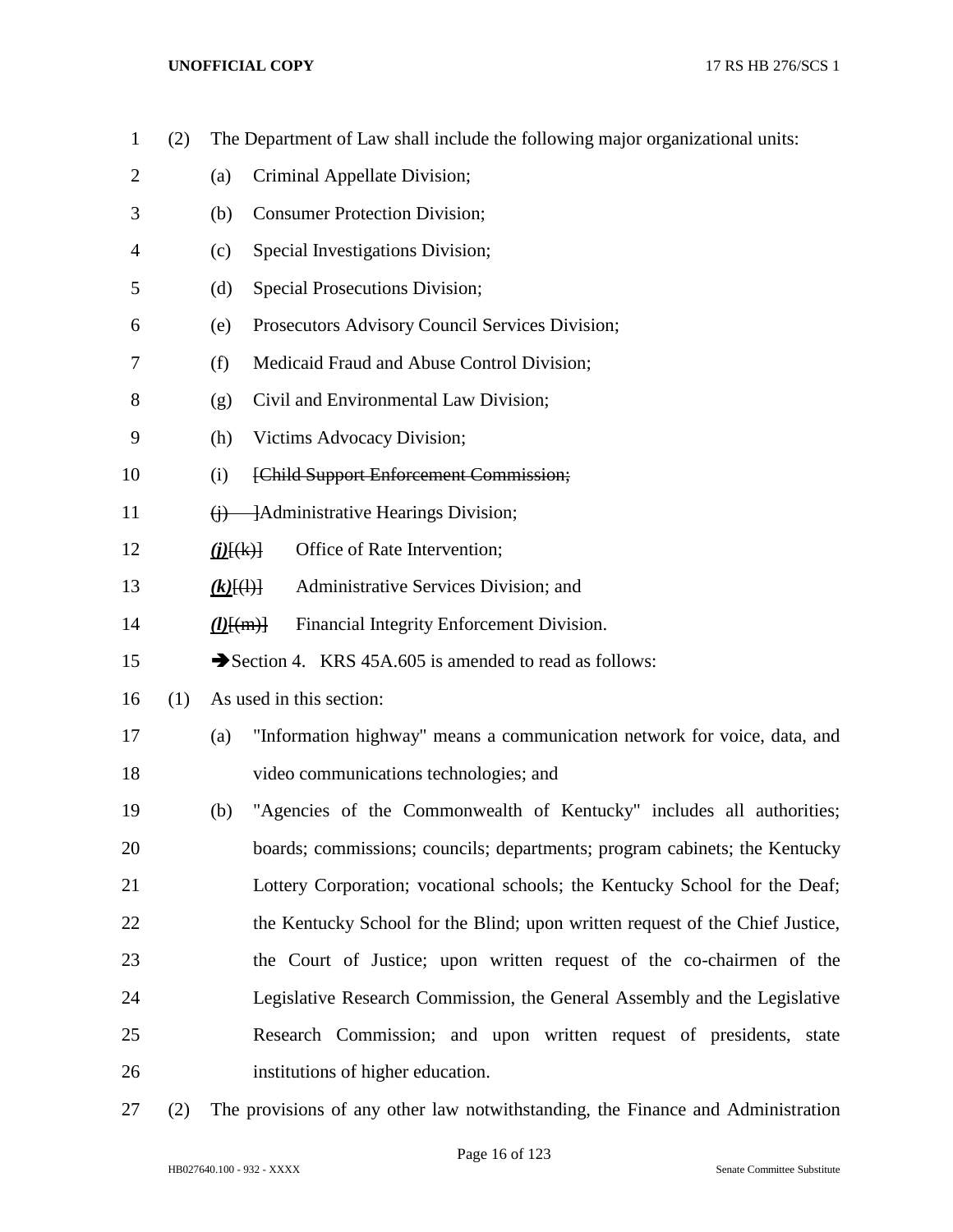Cabinet may enter into one (1) or more contracts, on behalf of agencies of the Commonwealth of Kentucky, with any person, partnership, or corporation that operates an information highway. The information highway shall enable the Commonwealth to benefit from cost-effective telecommunications technologies and shall provide opportunities for the private sector. These opportunities shall include but not be limited to the implementation of transactions and activities associated 7 with<del>[ the Kentucky e-Health Network created under KRS 216.267 and]</del> the provision of telehealth by licensed health-care providers as provided in KRS Chapters 205, 211, 304.17A, 310, 311, 312, 313, 314, 314A, 315, 319, 319A, 320, 327, 334A, and 335.

# (3) Upon implementation, all agencies of the Commonwealth of Kentucky shall obtain all available communications services under contracts executed pursuant to subsection (2) of this section, except as provided under subsection (4) of this section.

 (4) The secretary of the Finance and Administration Cabinet may grant exceptions to 16 the mandatory use of the information highway upon good cause shown. Kentucky e-Health Network Board may use the information highway to implement 18 the network but shall not be limited to its use for communication services.

 (5) Any contract awarded under subsection (2) of this section shall be deemed, for purposes of KRS 45A.050, a state agency price contract to which all political subdivisions and state-licensed nonprofit institutions of higher education may have access and use on the same terms as agencies of the Commonwealth of Kentucky. In addition, nonprofit schools providing elementary or secondary education and nonprofit health care organizations shall be allowed to have access and use the contract on the same terms as agencies of the Commonwealth of Kentucky. "Nonprofit schools" and "nonprofit health care organizations" mean those schools and health care organizations which have been granted tax-exempt status under the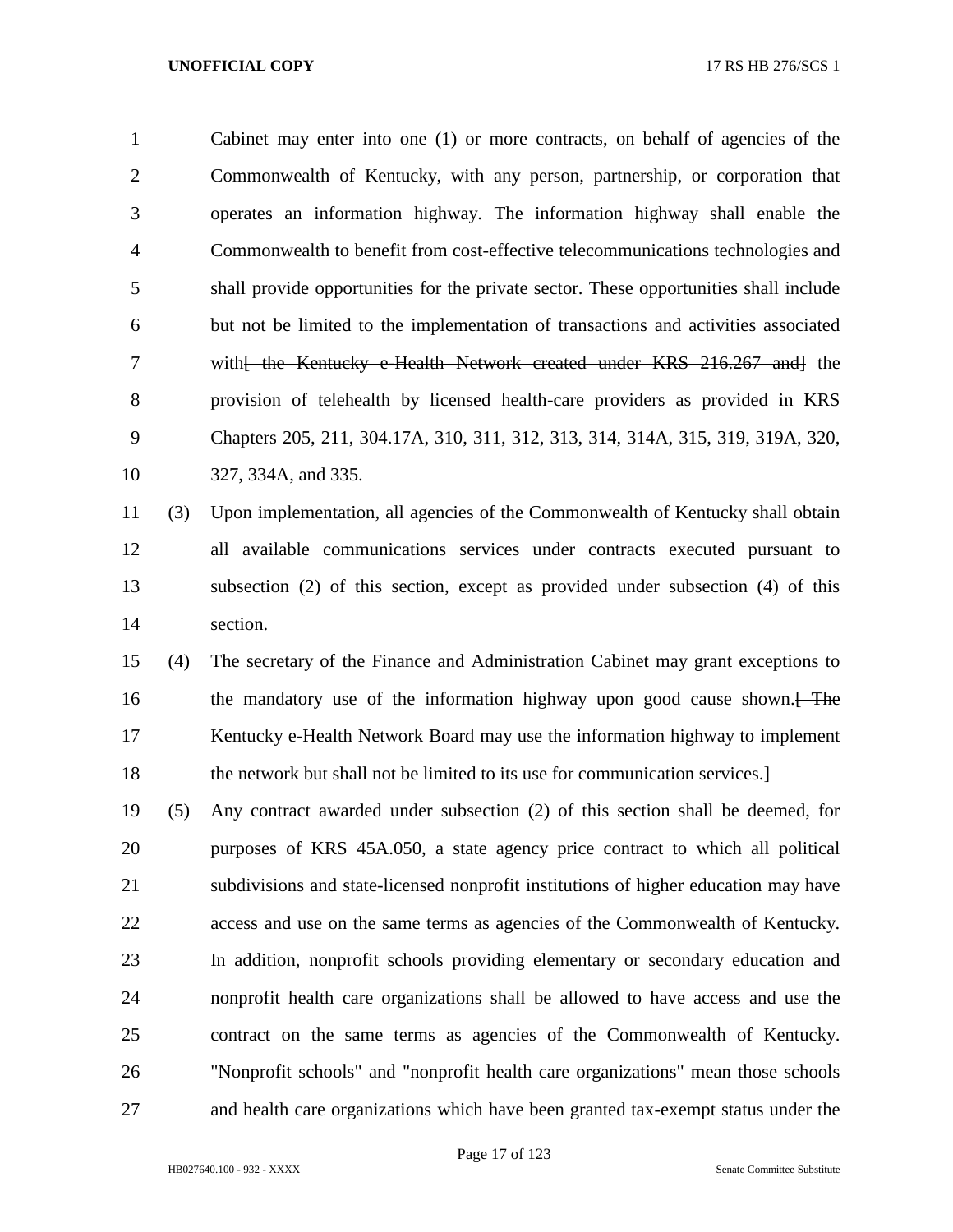United States Internal Revenue Code.

 (6) Any contract awarded under subsection (2) of this section shall be deemed a state agency price contract to which any entity that has been approved for economic development incentives under programs approved and administered by the Kentucky Economic Development Finance Authority may have access and use on the same terms as agencies of the Commonwealth of Kentucky.

 (7) Any contract awarded under subsection (2) of this section shall be deemed a state agency price contract to which nonprofit organizations whose exclusive purpose is the delivery of services related to education, economic development, or cultural arts and humanities, may have access and use on the same terms as agencies of the Commonwealth of Kentucky. For the purposes of this section, "nonprofit organizations" means those organizations which have been granted tax-exempt status under Section 501(c)(3) of the United States Internal Revenue Code or those existing education based entities whose purpose is the delivery of services to state school systems, their employees, or their governing organizations and which have 16 been granted tax-exempt status under Section 501(c)(6) of the United States Internal Revenue Code.

18 Section 5. KRS 148.400 is amended to read as follows:

 [(1) My Old Kentucky Home Advisory Commission is hereby established to provide continuing attention to the maintenance, furnishings, and repairs of My Old 21 Kentucky Home House Museum, as well as to any other additions made, after July 15, 1986, to the grounds of My Old Kentucky Home State Park. The commission shall be attached to the Department of Parks for administrative purposes.

 ( $2$ ) The commission shall consist of eleven  $(11)$  members. It is recommended that one (1) member shall be the park superintendent of My Old Kentucky Home State Park, 26 one (1) shall be a representative of the Kentucky Heritage Council, one (1) shall be a representative of the Kentucky Historical Society, one (1) shall be a representative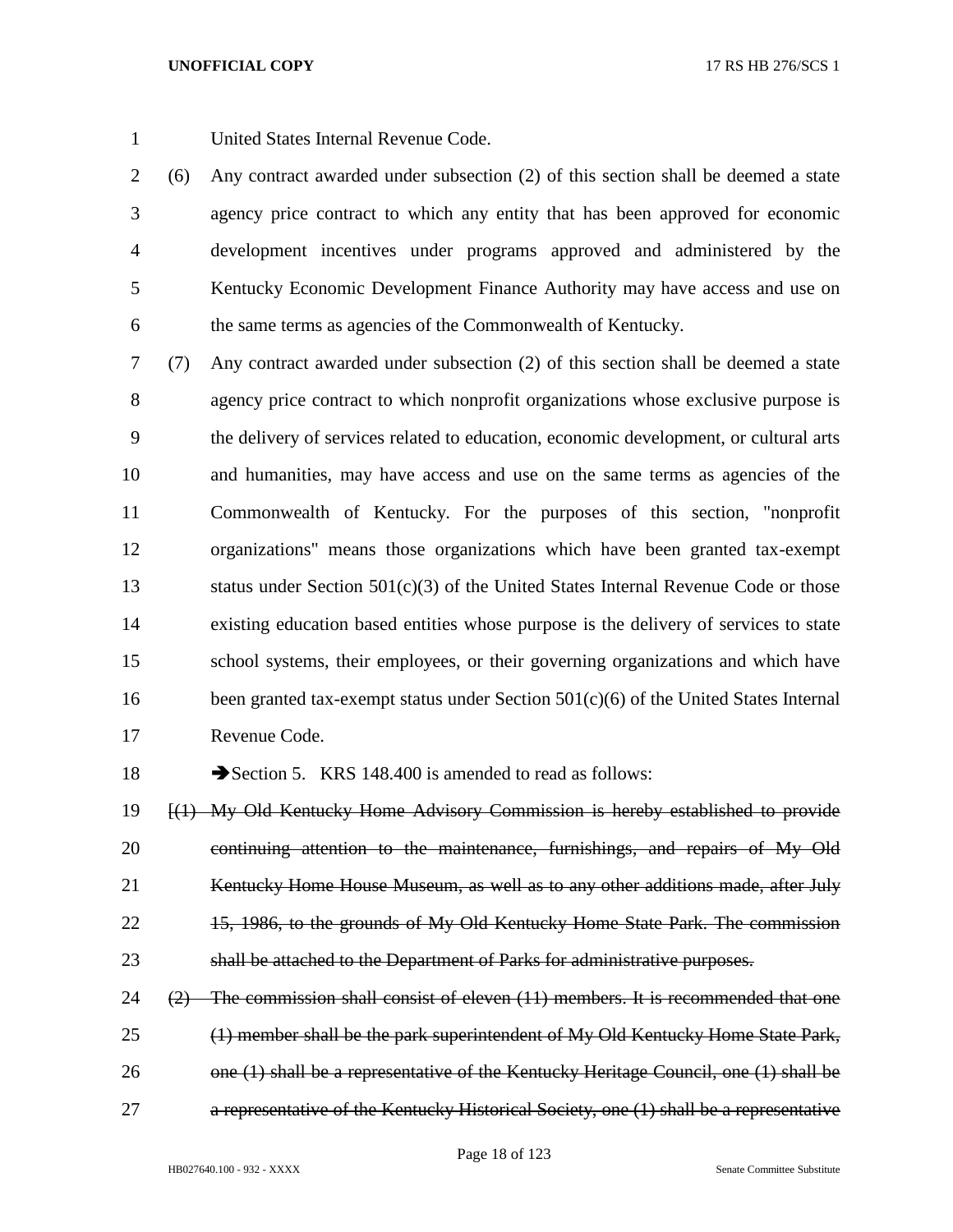| 1  |                    | of the Division of Historic Properties, one (1) shall be a representative of the          |
|----|--------------------|-------------------------------------------------------------------------------------------|
| 2  |                    | commissioner of the Department of Parks, and the remainder of the membership              |
| 3  |                    | shall be selected from private citizens interested in historic properties with at least   |
| 4  |                    | two (2) members who are residents of Nelson County.                                       |
| 5  |                    | (3) The public members of the commission shall be appointed by the Governor. Four         |
| 6  |                    | $(4)$ members shall serve for terms of four $(4)$ years and two $(2)$ members shall serve |
| 7  |                    | for terms of two (2) years. Representatives of state government shall serve terms         |
| 8  |                    | concurrent with holding their respective offices.                                         |
| 9  |                    | (4) The officers of the commission shall consist of a chairman and vice chairman, who     |
| 10 |                    | shall be elected by the membership and a secretary who shall be responsible for the       |
| 11 |                    | keeping of minutes and serve as staff to the commission. The park superintendent at       |
| 12 |                    | My Old Kentucky Home State Park shall serve as secretary to the commission. A             |
| 13 |                    | simple majority of the membership shall constitute a quorum for the transaction of        |
| 14 |                    | business by the commission.                                                               |
| 15 |                    | (5) There shall be no compensation for serving on the commission, but the members         |
| 16 |                    | shall be reimbursed for their necessary travel and other expenses actually incurred       |
| 17 |                    | in the discharge of their duties for the commission.                                      |
| 18 | $\left( 6 \right)$ | The commission shall meet at least once a year or when called in to session by the        |
| 19 |                    | chairman, or at the request of the Governor, or any two (2) members to the                |
| 20 |                    | <del>chairman.</del>                                                                      |
| 21 |                    | (7) The commission shall examine the house and shall require maintenance of               |
| 22 |                    | inventory records, approve any major changes to the house, and shall make                 |
| 23 |                    | recommendations to the Department of Parks through the park superintendent. The           |
| 24 |                    | commissioner of the Department of Parks may review and approve those                      |
| 25 |                    | recommendations based on funds available.                                                 |
| 26 |                    | (8) There is established in the State Treasury "My Old Kentucky Home Endowment            |
| 27 |                    | Fund" which shall be administered by the park superintendent at My Old Kentucky Home      |

Page 19 of 123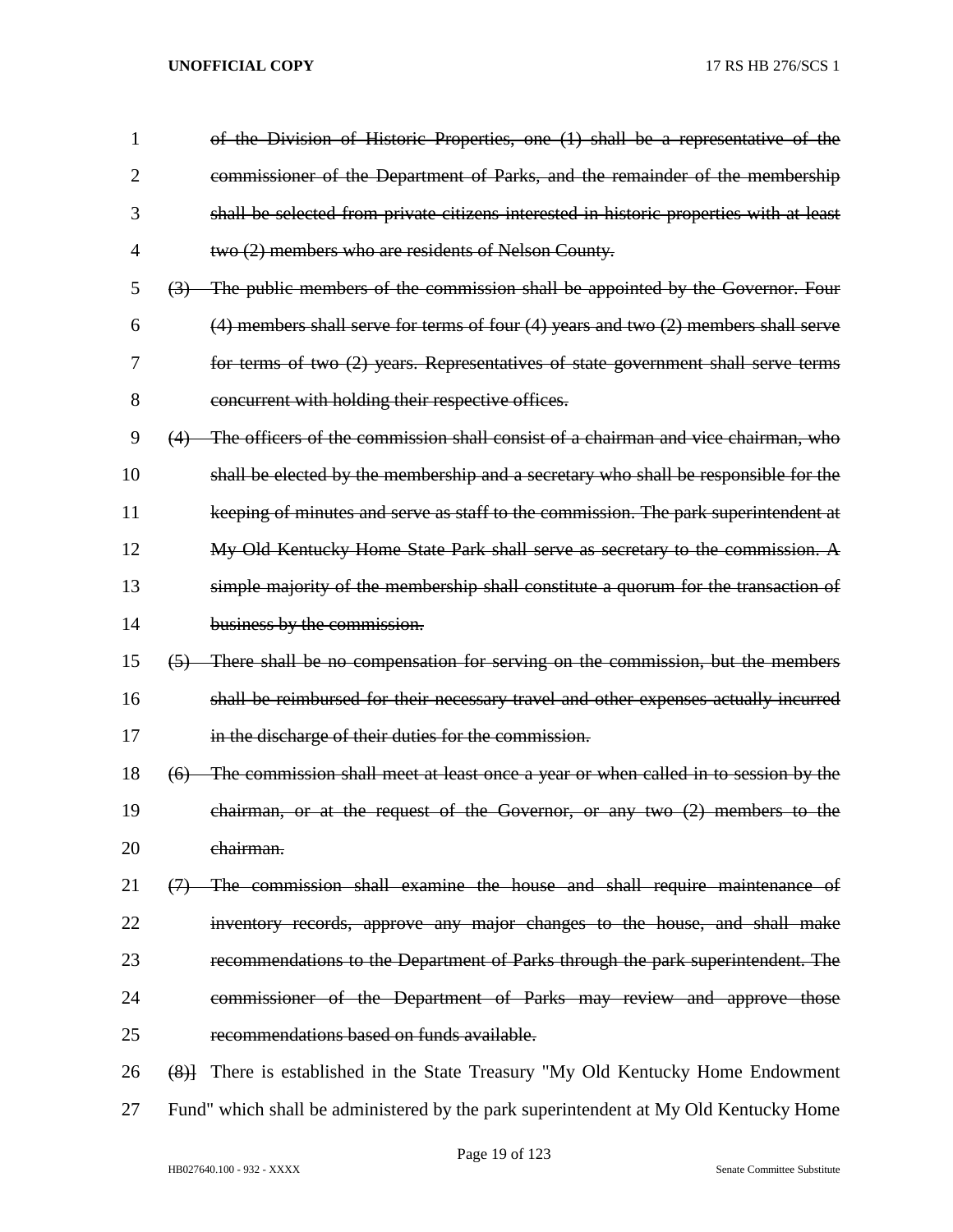1 State Park under the supervision of the commissioner of the Department of Parks—and pursuant to the recommendations of My Old Kentucky Home Advisory Commission]. The fund may receive state appropriations, federal funds, and private donations. The fund shall be used for *maintenance, furnishings, and repairs of My Old Kentucky Home House Museum and maintenance of the grounds of My Old Kentucky Home State Park*[carrying out the functions of the commission]. 7 Section 6. KRS 154.12-274 is amended to read as follows: (1) As used in this section, "cluster" shall have the same meaning as in KRS 164.6011. (2) It is the intention of the General Assembly to recognize that a strong manufacturing base for the economy of the Commonwealth requires not only modernization of the production process but also an increase in the number of products developed, so that through the creation of new product lines, additional value-added products, and new manufacturing methods the economy will grow and quality job opportunities will increase. The Cabinet for Economic Development shall support this intention 15 through its authority in KRS 154.12-050. (3) The Cabinet for Economic Development shall enter into contracts or agreements with the Kentucky Manufacturing Assistance Center, a nonprofit organization with the mission to assist Kentucky small and medium-size manufacturers to become more competitive in the global marketplace. The contracts or agreements shall require the Kentucky Manufacturing Assistance Center to undertake the following activities: (a) Negotiate contractual agreements with existing manufacturers to deliver modernization services that are likely to lead to the creation of new product lines, additional value-added products, and new manufacturing methods; (b) Deliver engineering, technical, and business improvement services in Kentucky manufacturing facilities, through the network of Kentucky Technology Service locations in the state, that lead to the development of new

Page 20 of 123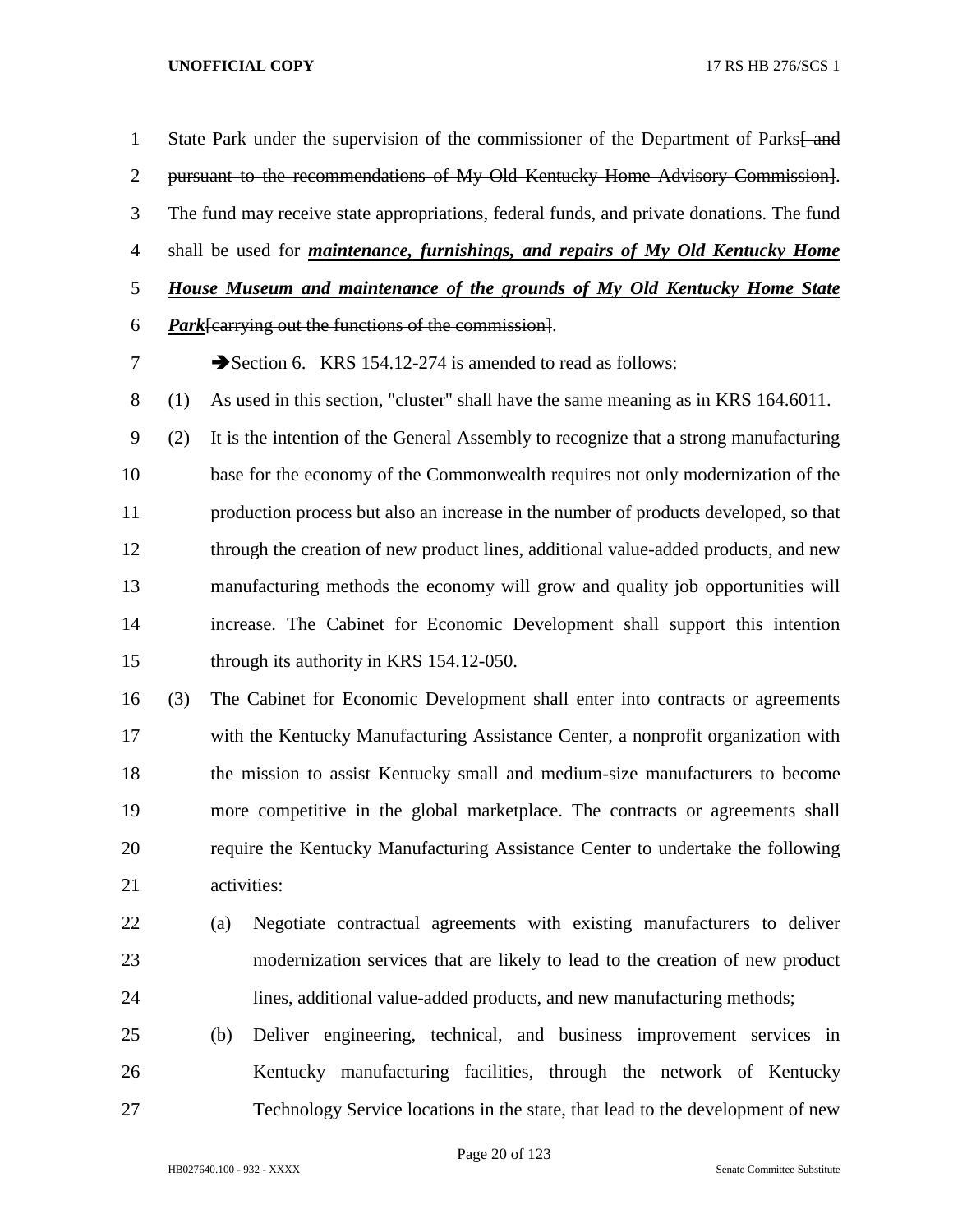| $\mathbf{1}$   |     |     | product lines, additional value-added products, and new manufacturing           |
|----------------|-----|-----|---------------------------------------------------------------------------------|
| $\overline{2}$ |     |     | methods;                                                                        |
| 3              |     | (c) | Coordinate services for and support the activities of Kentucky manufacturers    |
| $\overline{4}$ |     |     | that need additional projects, activities, and expertise beyond those available |
| 5              |     |     | through the Kentucky Manufacturing Assistance Center;                           |
| 6              |     | (d) | Promote, along with other economic development entities, the development of     |
| 7              |     |     | supplier chains, the linkages among suppliers, and the growth of clusters       |
| 8              |     |     | within the Commonwealth; and                                                    |
| 9              |     | (e) | Provide to the Cabinet for Economic Development and Kentucky Innovation         |
| 10             |     |     | Commission] a report of the advances made in the manufacturing                  |
| 11             |     |     | modernization projects initiated.                                               |
| 12             |     |     | Section 7. KRS 154.12-278 is amended to read as follows:                        |
| 13             | (1) |     | As used in this section, "cluster" and "knowledge-based" shall have the same    |
| 14             |     |     | meaning as in KRS 164.6011.                                                     |
| 15             | (2) |     | The Office of Entrepreneurship shall:                                           |
| 16             |     | (a) | Implement the Kentucky Innovation and Commercialization Center Program          |
| 17             |     |     | as set forth in KRS 154.12-300 to 154.12-310;                                   |
| 18             |     | (b) | Monitor the return on investments and effectiveness of the Kentucky             |
| 19             |     |     | Innovation Act initiatives as set forth in the Strategic Plan for the New       |
| 20             |     |     | Economy as approved by the Kentucky Innovation Commission, January $7$ ,        |
| 21             |     |     | 2002, or as revised, and report annually by November 1 to the Kentucky          |
| 22             |     |     | Innovation Commission, and to the Governor and the Legislative Research         |
| 23             |     |     | Commission, as required in KRS 154.12-2035;                                     |
| 24             |     | (c) | Oversee the modernization initiative in KRS 154.12-274;                         |
| 25             |     | (d) | Assist the cabinet in the recruitment of research and development companies;    |
| 26             |     | (e) | Assist the cabinet in the attraction of high-technology research and            |
| 27             |     |     | development centers;                                                            |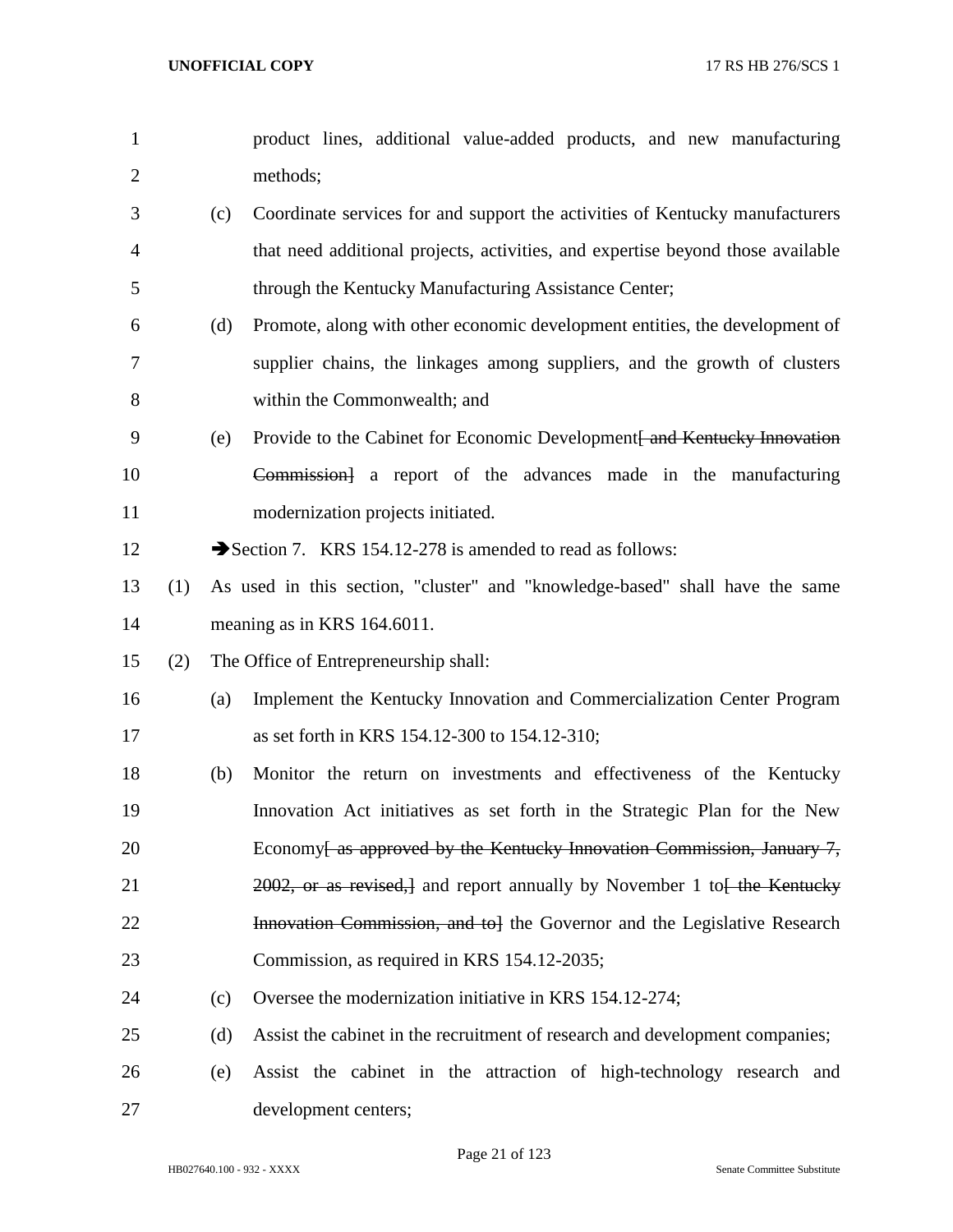- (f) Support growth and creation of knowledge-based, innovative companies;
- (g) Build the infrastructure for innovative businesses and promote networks of technology-driven clusters and research intensive industries;
- (h) Administer the high-tech construction pool and the high-tech investment pool;
- (i) Recommend projects to the Kentucky Economic Development Finance Authority for funding through the high-tech construction pool and high-tech investment pool; and
- (j) Review and approve the annual plan which details the annual allocation of funds from the Science and Technology Funding Program, prior to the Council on Postsecondary Education executing a contract with the science and technology organization to administer science and technology funding programs. As used in this paragraph, the Science and Technology Funding Program means the Kentucky Enterprise Fund Program, the Rural Innovation Program, the Kentucky Commercialization Program, The Regional Technology Corporations/Innovation and Commercialization Center Satellites, and the Experimental Program to Stimulate Competitive Research/Kentucky Science and Engineering Foundation.
- (3) The high-tech construction pool shall be used for projects with a special emphasis on the creation of high-technology jobs and knowledge-based companies. The executive director, in administering the high-tech construction pool, shall recommend distribution of funds and projects to the Kentucky Economic Development Finance Authority for its approval. The executive director shall recommend any designated amount of pool funds to be set aside for any match requirements. Any funds used for matching purposes may include public and private funds.
- (4) The high-tech investment pool shall be used to build and promote technology-driven industries and research-intensive industries, as well as their related suppliers,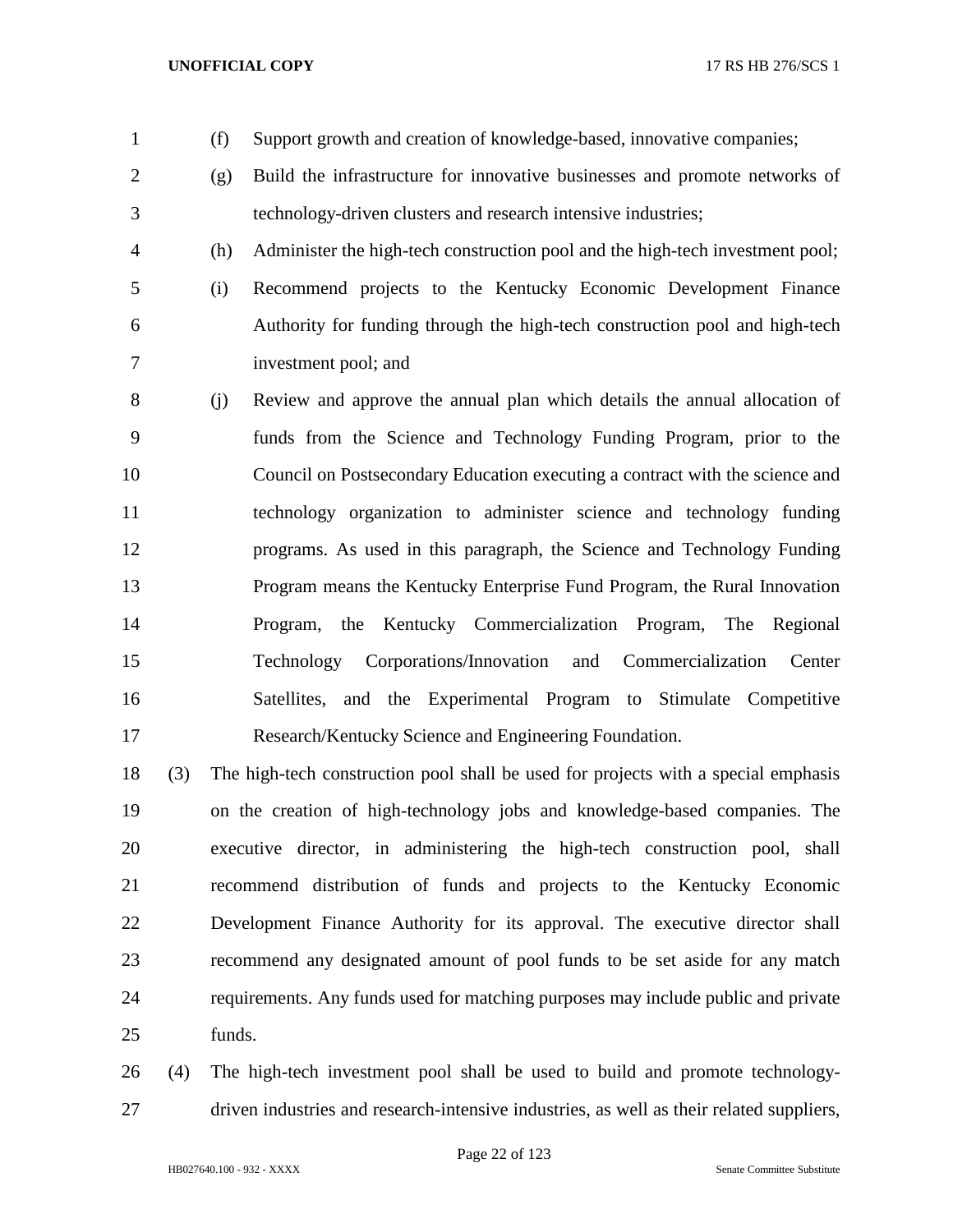with the goal of creating clusters of innovation-driven industries in Kentucky. The executive director, in administering the high-tech investment pool, shall be authorized to recommend funds to be used to support loans and grants, or to secure an equity or related position.

 (5) The Kentucky Economic Development Finance Authority shall assure in their approval of funding of projects that the highest priority is given to knowledge-based companies in fulfillment of the purposes and intentions of the purposes of this section.

9 Section 8. KRS 154.20-255 is amended to read as follows:

- (1) (a) The total amount of tax credits available to any single investment fund awarded tax credits under KRS 154.20-250 to 154.20-284 shall not exceed, in aggregate, eight million dollars (\$8,000,000) for all investors and all taxable years.
- (b) The total tax credits available for all investors in all investment funds awarded under KRS 154.20-250 to 154.20-284, and all qualified investors awarded under KRS 154.20-230 to 154.20-240, shall not exceed a total of forty million dollars (\$40,000,000).
- (2) A person or entity seeking to be approved as an investment fund manager for the operation of one (1) or more investment funds shall make written application to the authority pursuant to KRS 154.20-256, in addition to complying with applicable state and federal securities laws and regulations.
- (3) Prior to the granting of any tax credits to investors of an investment fund, the committed cash contributions to an investment fund shall be not less than five hundred thousand dollars (\$500,000).
- (4) An investment fund shall have no less than four (4) investors, and no investor or investment fund manager, including their immediate family members, as defined in KRS 164.6011*(6)*[(7)], and affiliates may own or have a capital interest in more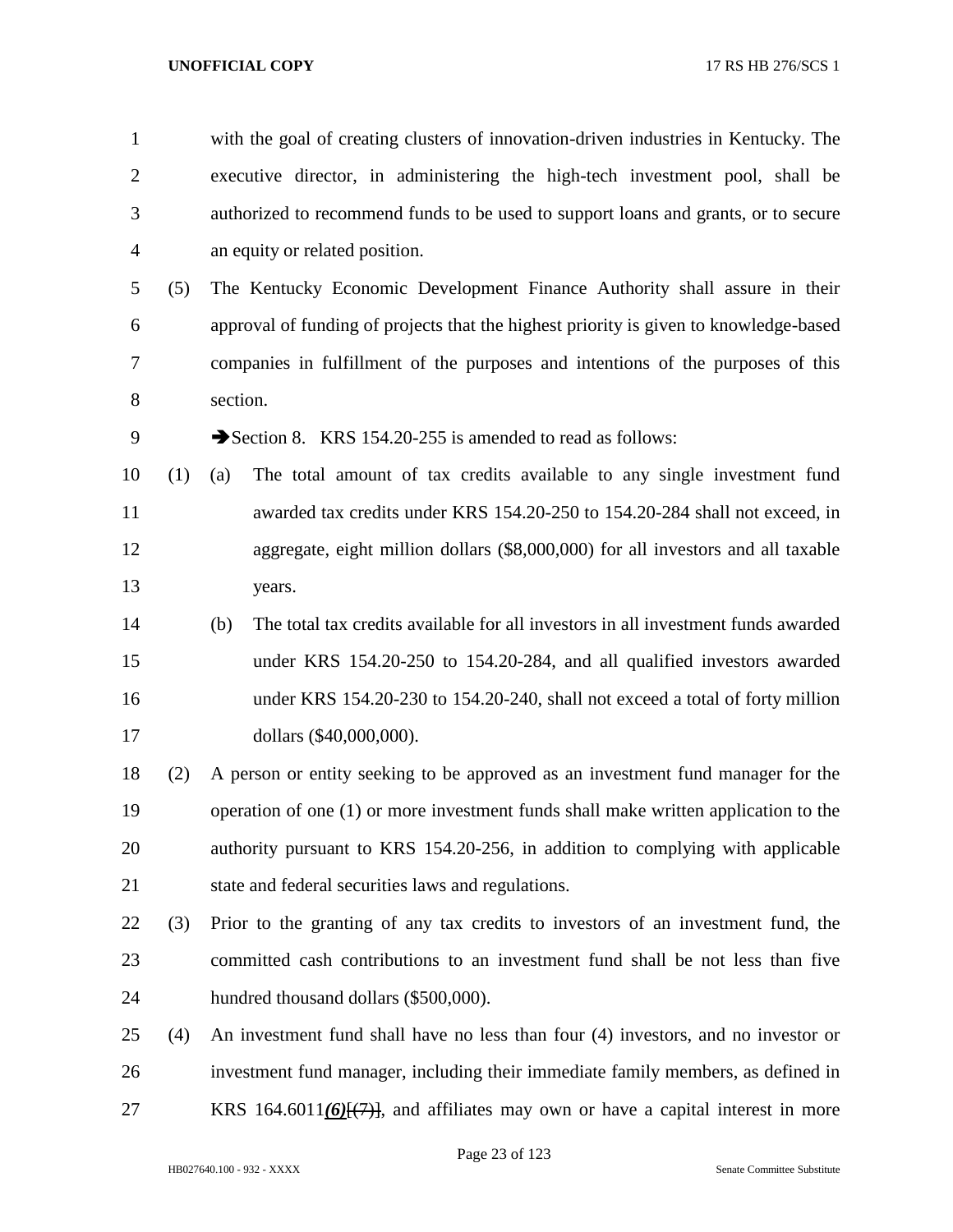| $\mathbf{1}$   |     | than forty percent $(40\%)$ of the investment fund's capitalization.                     |
|----------------|-----|------------------------------------------------------------------------------------------|
| $\overline{2}$ | (5) | Subsequent to approval of the investment fund and the investment fund manager,           |
| 3              |     | the authority and the investment fund manager, on behalf of itself and any investors     |
| 4              |     | in the investment fund, shall enter into an agreement with respect to the investment     |
| 5              |     | fund. The terms and provisions of each agreement shall be determined by                  |
| 6              |     | negotiations between the authority and the investment fund manager. The effective        |
| 7              |     | date of the agreement shall be the date of approval of the investment fund and the       |
| 8              |     | investment fund manager by the authority. If an investment fund manager fails to         |
| 9              |     | comply with any of the obligations of the agreement, the authority may, at its           |
| 10             |     | option, do any one (1) or more of the following:                                         |
| 11             |     | Suspend the availability of the credits;<br>(a)                                          |
| 12             |     | Pursue any remedy provided under the agreement, including termination of<br>(b)          |
| 13             |     | the agreement; or                                                                        |
| 14             |     | Pursue any other remedy at law to which it may be entitled.<br>(c)                       |
| 15             | (6) | Any investor shall be entitled to a tax credit as a result of its investment in an       |
| 16             |     | investment fund as provided in KRS 154.20-258.                                           |
| 17             | (7) | Total qualified investments made by an investment fund, including initial and            |
| 18             |     | subsequent investments made by an investment fund, in any single small business          |
| 19             |     | using approved qualified investments, shall not exceed thirty percent (30%) of the       |
| 20             |     | committed cash contributions to the investment fund. This restriction shall not          |
| 21             |     | apply to investments of money by the investment fund that are not qualified              |
| 22             |     | investments.                                                                             |
| 23             | (8) | The provisions of this section shall not prohibit an investment fund from investing      |
| 24             |     | in a business that is not a small business, including a business that is located outside |
| 25             |     | of the Commonwealth; however, such investments shall not be eligible for the tax         |
| 26             |     | credit set forth in KRS 154.20-258.                                                      |
| 27             |     | Section 9. KRS 154.20-264 is amended to read as follows:                                 |

Page 24 of 123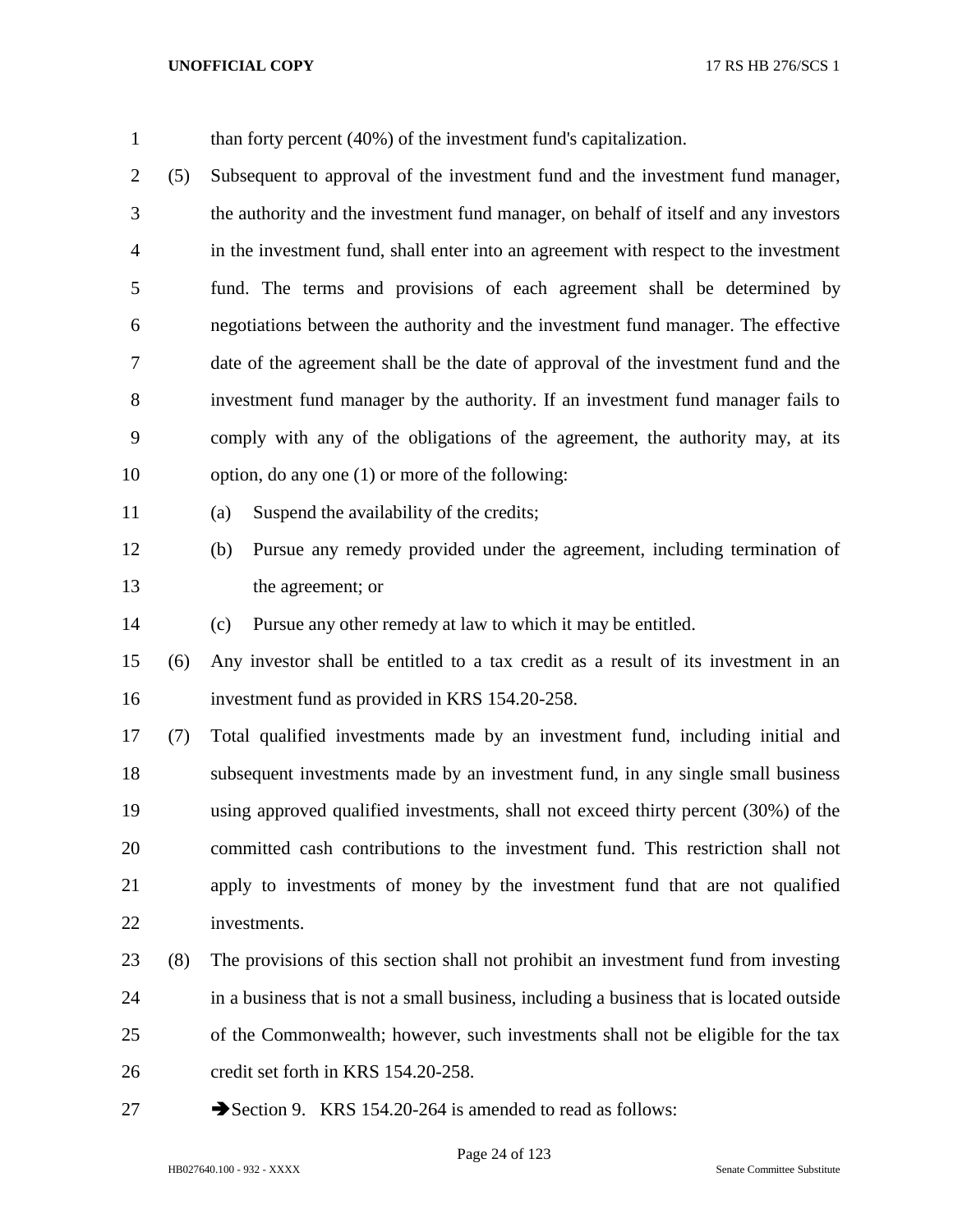(1) Each investment fund manager shall file an annual report with the commissioner of the Department of Revenue and with the authority, on or before February 15 of each year during which it manages an investment fund. This report shall include information that the authority prescribes from time to time, including but not limited to the following: (a) For each small business in which qualified investments are made by the investment fund during the reporting period, the name and address of the small business, the amount of qualified investments made by the investment fund, the job creation anticipated and achieved by the small business, and new products and technologies being developed by the small business; (b) An affidavit prepared by the investment fund manager or, if the investment fund is an entity, by an authorized officer, partner, trustee, member, or manager of the investment fund management firm that states: 14 1. At the time of each qualified investment, each small business qualifies as a small business under the provisions of KRS 154.20-250 to 154.20- 284; 2. The name and address of each investor, and the amount of cash contribution to the investment fund of each investor who is entitled to the credits; and 3. The continued compliance by the investment fund and the investment fund manager with all applicable state and federal securities laws and 22 regulations. (2) The authority shall provide an annual written status report to the standing Appropriations and Revenue Committee of each house or to the Interim Joint Committee on Appropriations and Revenue, as appropriate, concerning the activities of the Kentucky investment fund for each fiscal year beginning with the

fiscal year ended July 30, 2003. On or before November 1 of each year, the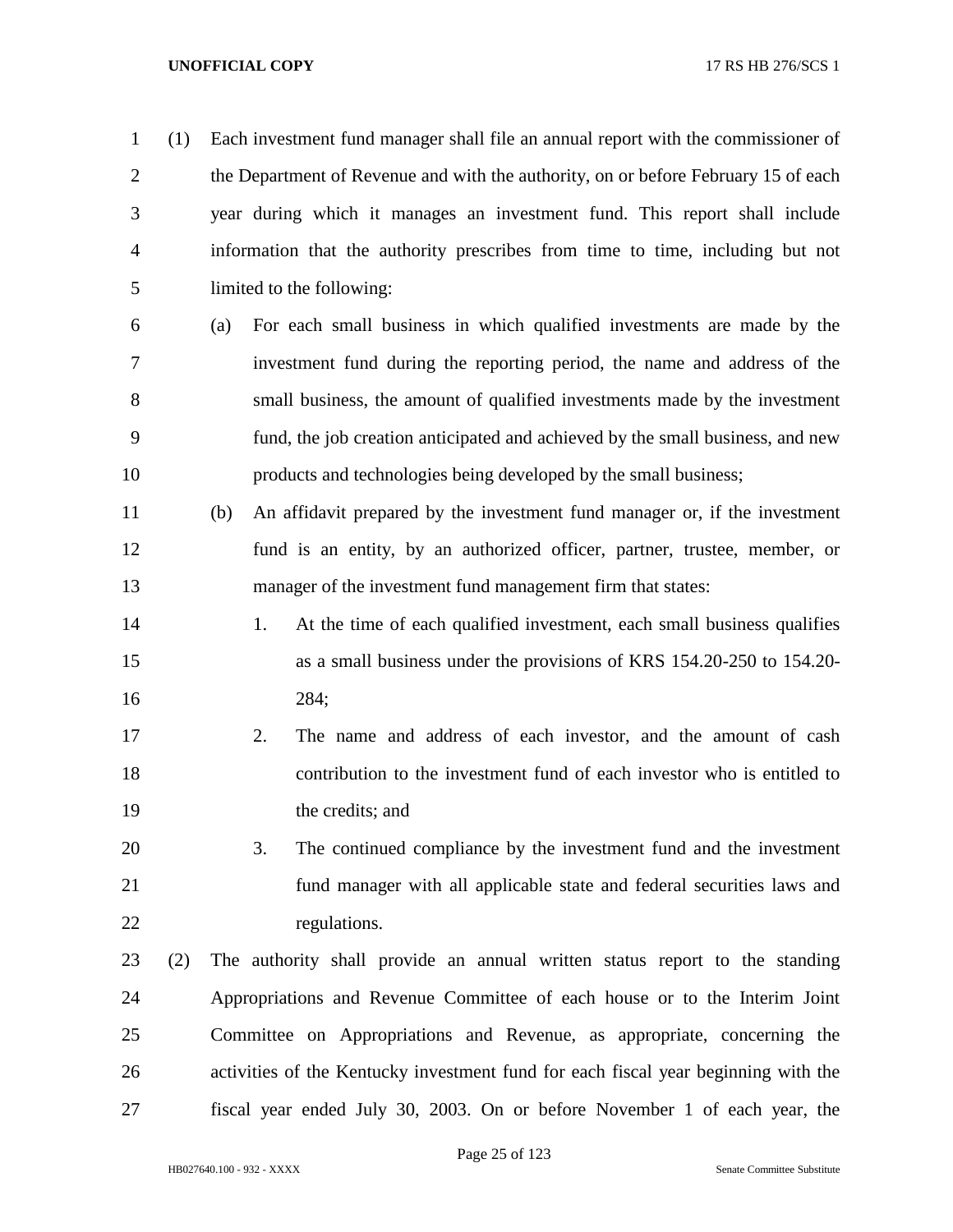authority shall make an annual report for the preceding fiscal year to the Governor **and**, the Legislative Research Commission, and the Kentucky Innovation Commission]. The annual report shall include but not be limited to the following information:

- (a) The total number of investors and the aggregate amount of committed cash contributions to all investment funds, categorized by the types of business entities through which investors conduct business and the geographical distribution of investors, including the area development districts;
- (b) The total number and amounts of qualified investments made by each investment fund to qualified small businesses, categorized by type of businesses, amount of investment, job creation anticipated and achieved, geographical distribution, including area development districts, and new products and technologies developed; and
- (c) The total amount of credits granted to investors.

 (3) The contents of the annual reports from investment fund managers to the authority described in subsection (1) of this section shall be treated by the authority as confidential, and shall not be considered a public record under the Kentucky Open Records Act, KRS 61.870 to 61.884.

 (4) The authority may charge a fee in connection with the administration and processing of an annual report made by an investment fund manager.

21 Section 10. KRS 156.160 is amended to read as follows:

 (1) With the advice of the Local Superintendents Advisory Council, the Kentucky Board of Education shall promulgate administrative regulations establishing standards which school districts shall meet in student, program, service, and operational performance. These regulations shall comply with the expected outcomes for students and schools set forth in KRS 158.6451. Administrative regulations shall be promulgated for the following: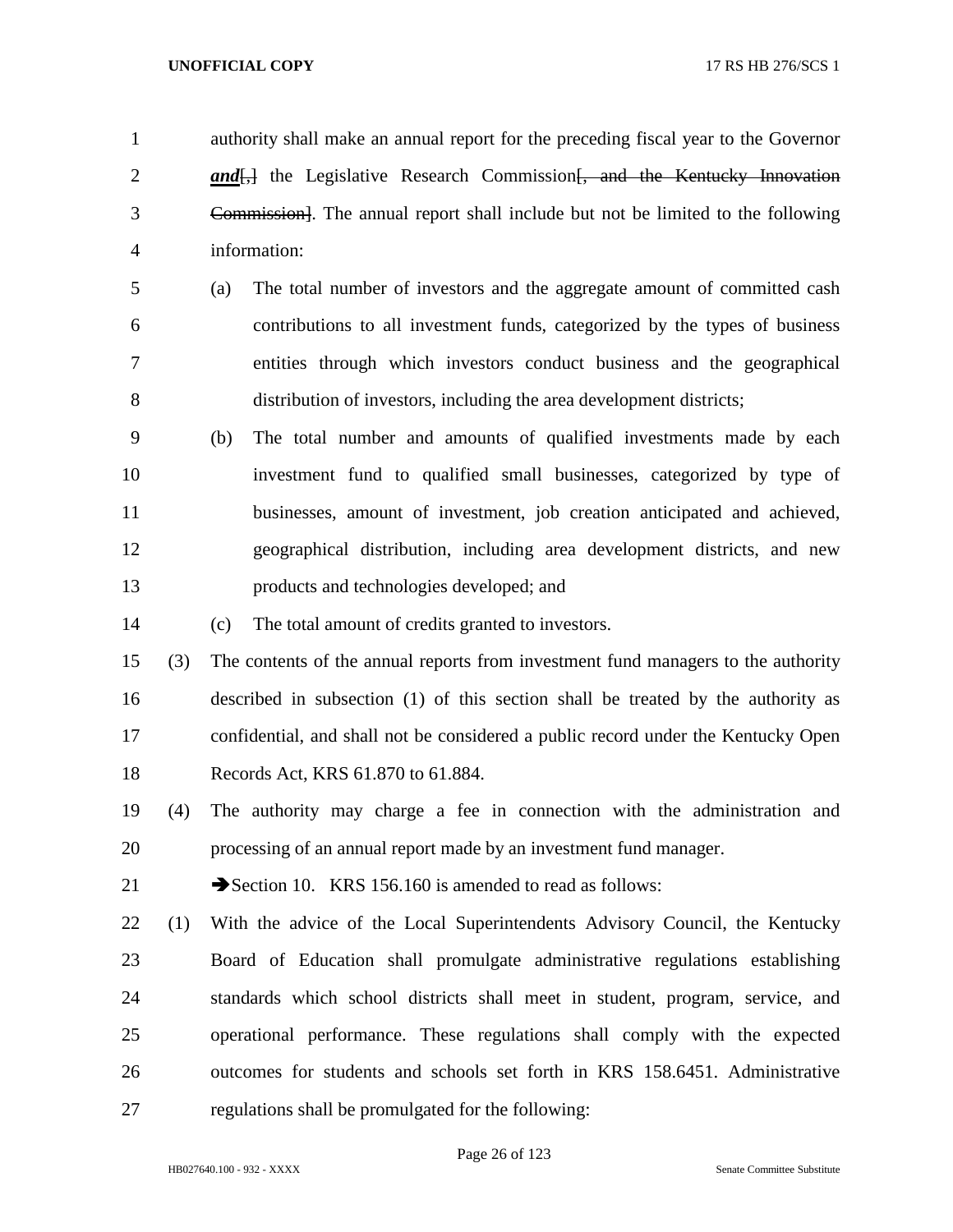- (a) Courses of study for the different grades and kinds of common schools identifying the common curriculum content directly tied to the goals, outcomes, and assessment strategies developed under KRS 158.645, 158.6451, and 158.6453 and distributed to local school districts and schools. The administrative regulations shall provide that:
- 1. If a school offers American sign language, the course shall be accepted as meeting the foreign language requirements in common schools notwithstanding other provisions of law; and
- 2. If a school offers the Reserve Officers Training Corps program, the course shall be accepted as meeting the physical education requirement for high school graduation notwithstanding other provisions of law;
- (b) Courses of study or educational experiences available to students in all middle and high schools to fulfill the prerequisites for courses in advanced science and mathematics as defined in KRS 158.845;
- (c) The acquisition and use of educational equipment for the schools as recommended by the Council for Education Technology;
- (d) The minimum requirements for high school graduation in light of the expected outcomes for students and schools set forth in KRS 158.6451. Student scores from any assessment administered under KRS 158.6453 that are determined by the National Technical Advisory Panel to be valid and reliable at the individual level shall be included on the student transcript. The National Technical Advisory Panel shall submit its determination to the commissioner of education and the Legislative Research Commission;
- (e) The requirements for an alternative high school diploma for students with disabilities whose individualized education program indicates that, in 26 accordance with 20 U.S.C. sec.  $1414(d)(1)(A)$ :
- 

1. The student cannot participate in the regular statewide assessment; and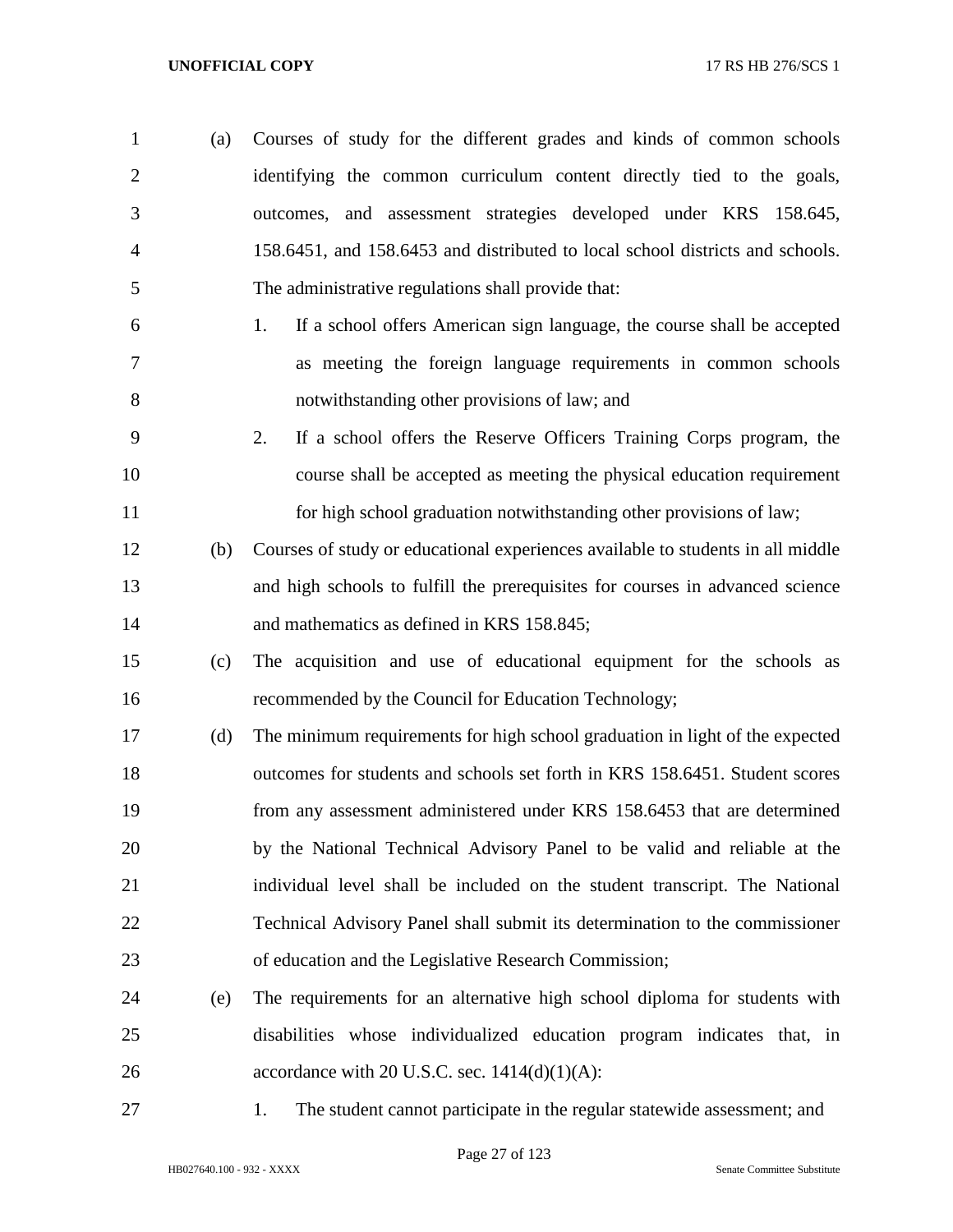2. An appropriate alternate assessment has been selected for the student based upon a modified curriculum and an individualized course of study; (f) Taking and keeping a school census, and the forms, blanks, and software to be used in taking and keeping the census and in compiling the required reports. The board shall create a statewide student identification numbering system based on students' Social Security numbers. The system shall provide a student identification number similar to, but distinct from, the Social Security number, for each student who does not have a Social Security number or whose parents or guardians choose not to disclose the Social Security number 10 for the student;

 (g) Sanitary and protective construction of public school buildings, toilets, physical equipment of school grounds, school buildings, and classrooms. With respect to physical standards of sanitary and protective construction for school buildings, the Kentucky Board of Education shall adopt the Uniform State 15 Building Code;

 (h) Medical inspection, physical and health education and recreation, and other regulations necessary or advisable for the protection of the physical welfare and safety of the public school children. The administrative regulations shall set requirements for student health standards to be met by all students in grades four (4), eight (8), and twelve (12) pursuant to the outcomes described in KRS 158.6451. The administrative regulations shall permit a student who received a physical examination no more than six (6) months prior to his initial admission to Head Start to substitute that physical examination for the physical examination required by the Kentucky Board of Education of all students upon initial admission to the public schools, if the physical examination given in the Head Start program meets all the requirements of the physical examinations prescribed by the Kentucky Board of Education;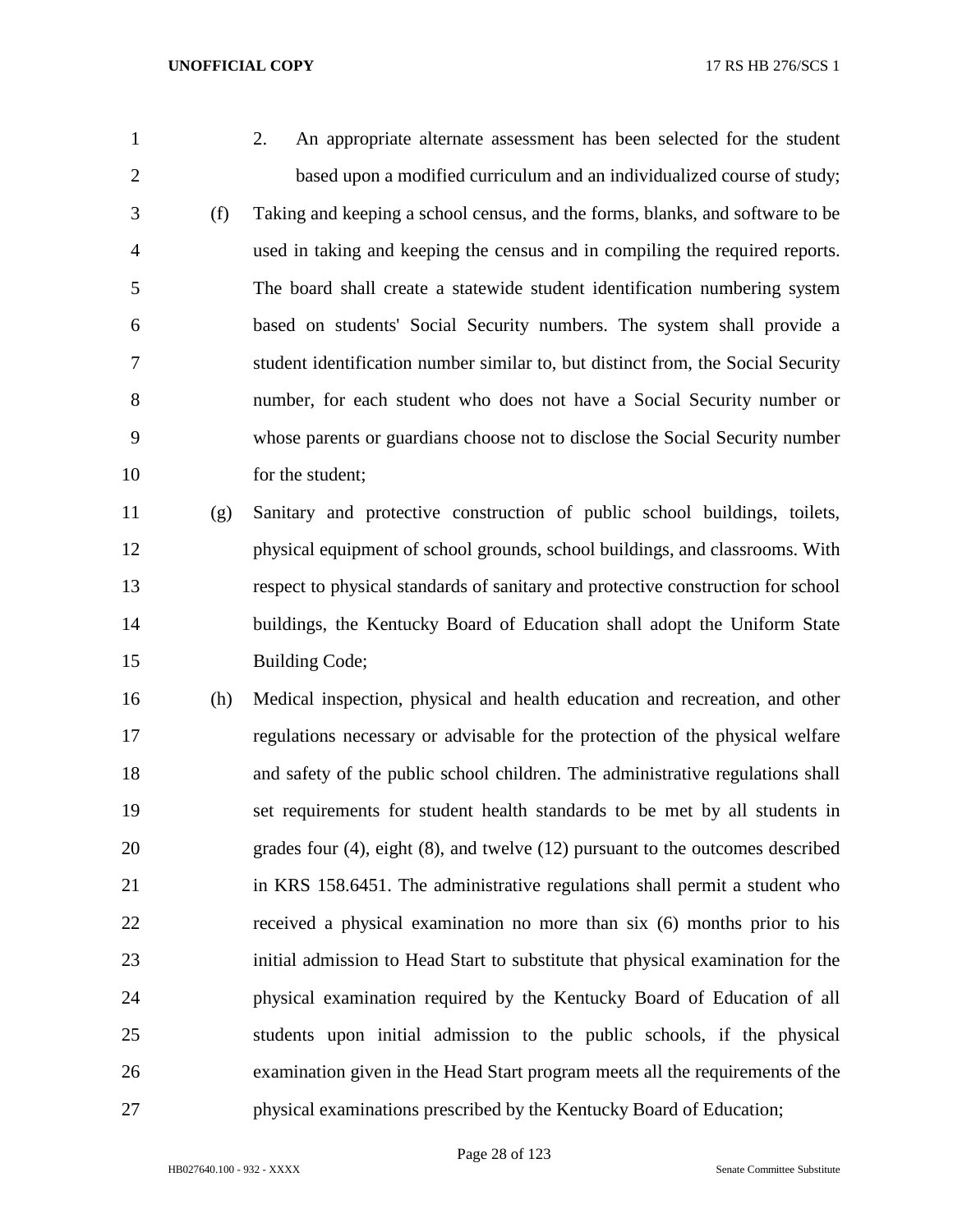- (i) A vision examination by an optometrist or ophthalmologist that shall be required by the Kentucky Board of Education. The administrative regulations shall require evidence that a vision examination that meets the criteria prescribed by the Kentucky Board of Education has been performed. This evidence shall be submitted to the school no later than January 1 of the first year that a three (3), four (4), five (5), or six (6) year-old child is enrolled in a public school, public preschool, or Head Start program;
- (j) 1. Beginning with the 2010-2011 school year, a dental screening or examination by a dentist, dental hygienist, physician, registered nurse, advanced practice registered nurse, or physician assistant that shall be required by the Kentucky Board of Education. The administrative regulations shall require evidence that a dental screening or examination that meets the criteria prescribed by the Kentucky Board of Education has been performed. This evidence shall be submitted to the school no later than January 1 of the first year that a five (5) or six (6) year-old child is enrolled in a public school.
- 2. A child shall be referred to a licensed dentist if a dental screening or examination performed by anyone other than a licensed dentist identifies 19 the possibility of dental disease;

(k) The transportation of children to and from school;

- (l) The fixing of holidays on which schools may be closed and special days to be observed, and the pay of teachers during absence because of sickness or quarantine or when the schools are closed because of quarantine;
- (m) The preparation of budgets and salary schedules for the several school districts under the management and control of the Kentucky Board of Education;
- (n) A uniform series of forms and blanks, educational and financial, including forms of contracts, for use in the several school districts; and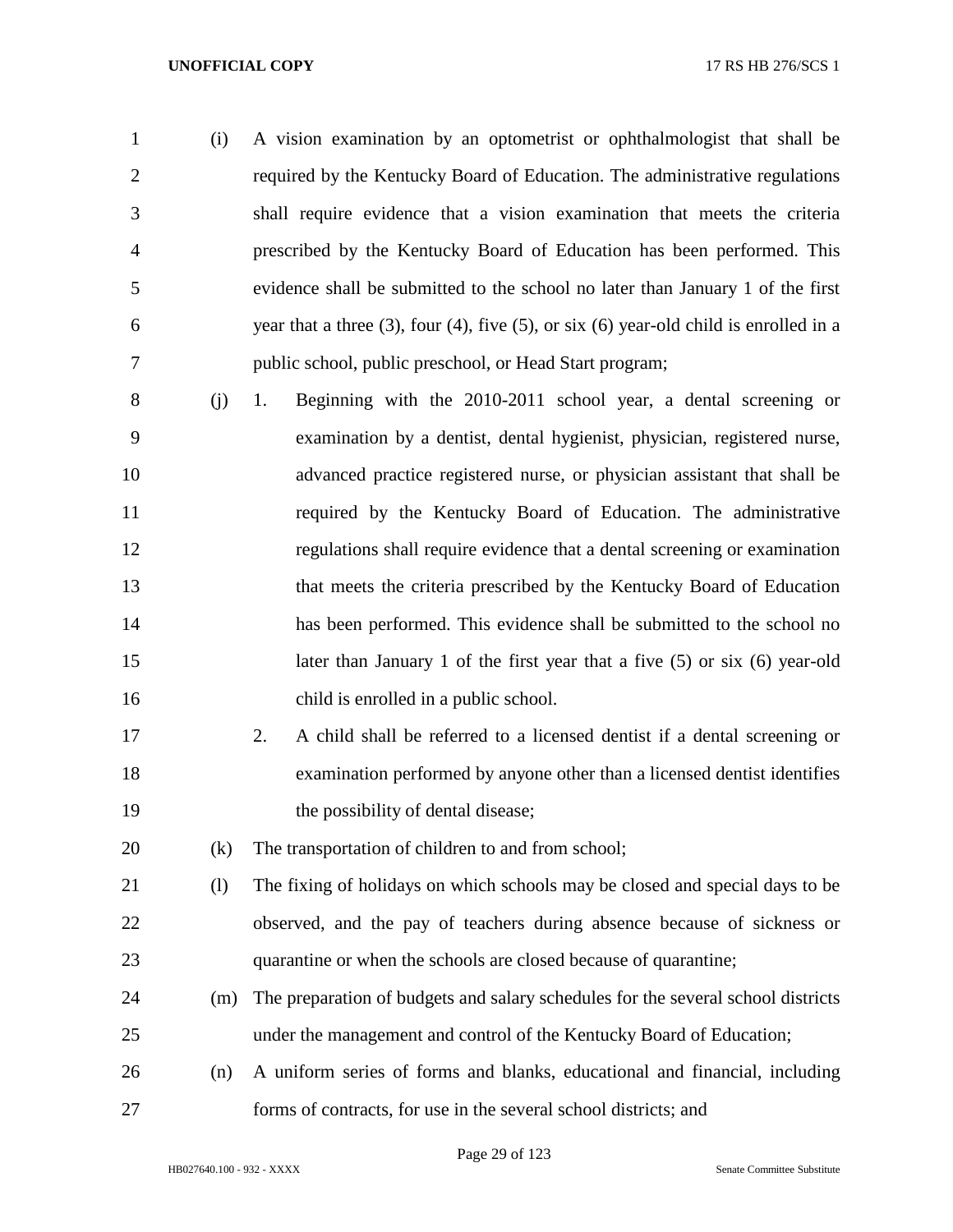- 
- (o) The disposal of real and personal property owned by local boards of education.
- (2) (a) At the request of a local board of education or a school council, a local school district superintendent shall request that the Kentucky Board of Education waive any administrative regulation promulgated by that board. Beginning in the 1996-97 school year, a request for waiver of any administrative regulation shall be submitted to the Kentucky Board of Education in writing with appropriate justification for the waiver. The Kentucky Board of Education may approve the request when the school district or school has demonstrated circumstances that may include but are not limited to the following:
- 11 1. An alternative approach will achieve the same result required by the 12 administrative regulation;
- 2. Implementation of the administrative regulation will cause a hardship on the school district or school or jeopardize the continuation or development of programs; or
- 3. There is a finding of good cause for the waiver.
- (b) The following shall not be subject to waiver:
- 18 1. Administrative regulations relating to health and safety;
- 2. Administrative regulations relating to civil rights;
- 3. Administrative regulations required by federal law; and
- 4. Administrative regulations promulgated in accordance with KRS 22 158.6451, 158.6453, 158.6455<del>, 158.685]</del>, and this section, relating to measurement of performance outcomes and determination of successful districts or schools, except upon issues relating to the grade configuration of schools.
- (c) Any waiver granted under this subsection shall be subject to revocation upon a determination by the Kentucky Board of Education that the school district or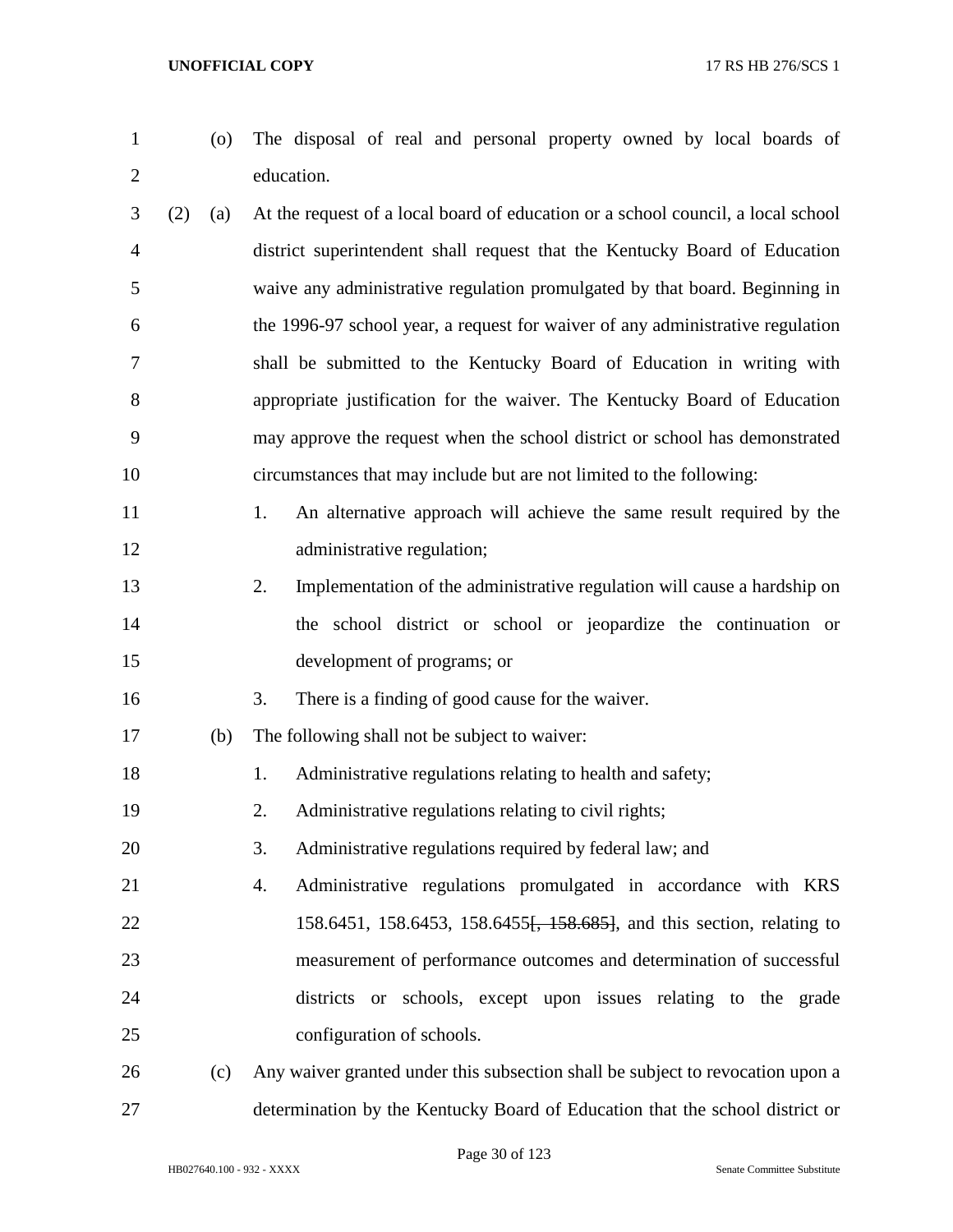| $\mathbf{1}$   |     |     | school holding the waiver has subsequently failed to meet the intent of the         |
|----------------|-----|-----|-------------------------------------------------------------------------------------|
| $\overline{2}$ |     |     | waiver.                                                                             |
| 3              | (3) |     | Any private, parochial, or church school may voluntarily comply with curriculum,    |
| 4              |     |     | certification, and textbook standards established by the Kentucky Board of          |
| 5              |     |     | Education and be certified upon application to the board by such schools.           |
| 6              | (4) |     | Any public school that violates the provisions of KRS 158.854 shall be subject to a |
| 7              |     |     | penalty to be assessed by the commissioner of education as follows:                 |
| 8              |     | (a) | The first violation shall result in a fine of no less than one (1) week's revenue   |
| 9              |     |     | from the sale of the competitive food;                                              |
| 10             |     | (b) | Subsequent violations shall result in a fine of no less than one (1) month's        |
| 11             |     |     | revenue from the sale of the competitive food;                                      |
| 12             |     | (c) | "Habitual violations," which means five $(5)$ or more violations within a six $(6)$ |
| 13             |     |     | month period, shall result in a six (6) month ban on competitive food sales for     |
| 14             |     |     | the violating school; and                                                           |
| 15             |     | (d) | Revenue collected as a result of the fines in this subsection shall be transferred  |
| 16             |     |     | to the food service fund of the local school district.                              |
| 17             |     |     | Section 11. KRS 160.107 is amended to read as follows:                              |
| 18             | (1) |     | A district which is an applicant to be designated as a district of innovation under |
| 19             |     |     | KRS 156.108 shall:                                                                  |
| 20             |     | (a) | Establish goals and performance targets for the district of innovation proposal,    |
| 21             |     |     | which may include:                                                                  |
| 22             |     |     | Reducing achievement gaps among groups of public school students by<br>1.           |
| 23             |     |     | expanding learning experiences for students who are identified as                   |
| 24             |     |     | academically low-achieving;                                                         |
| 25             |     |     | 2.<br>Increasing pupil learning through the implementation of high, rigorous        |
| 26             |     |     | standards for pupil performance;                                                    |
| 27             |     |     | Increasing the participation of students in various<br>3.<br>curriculum             |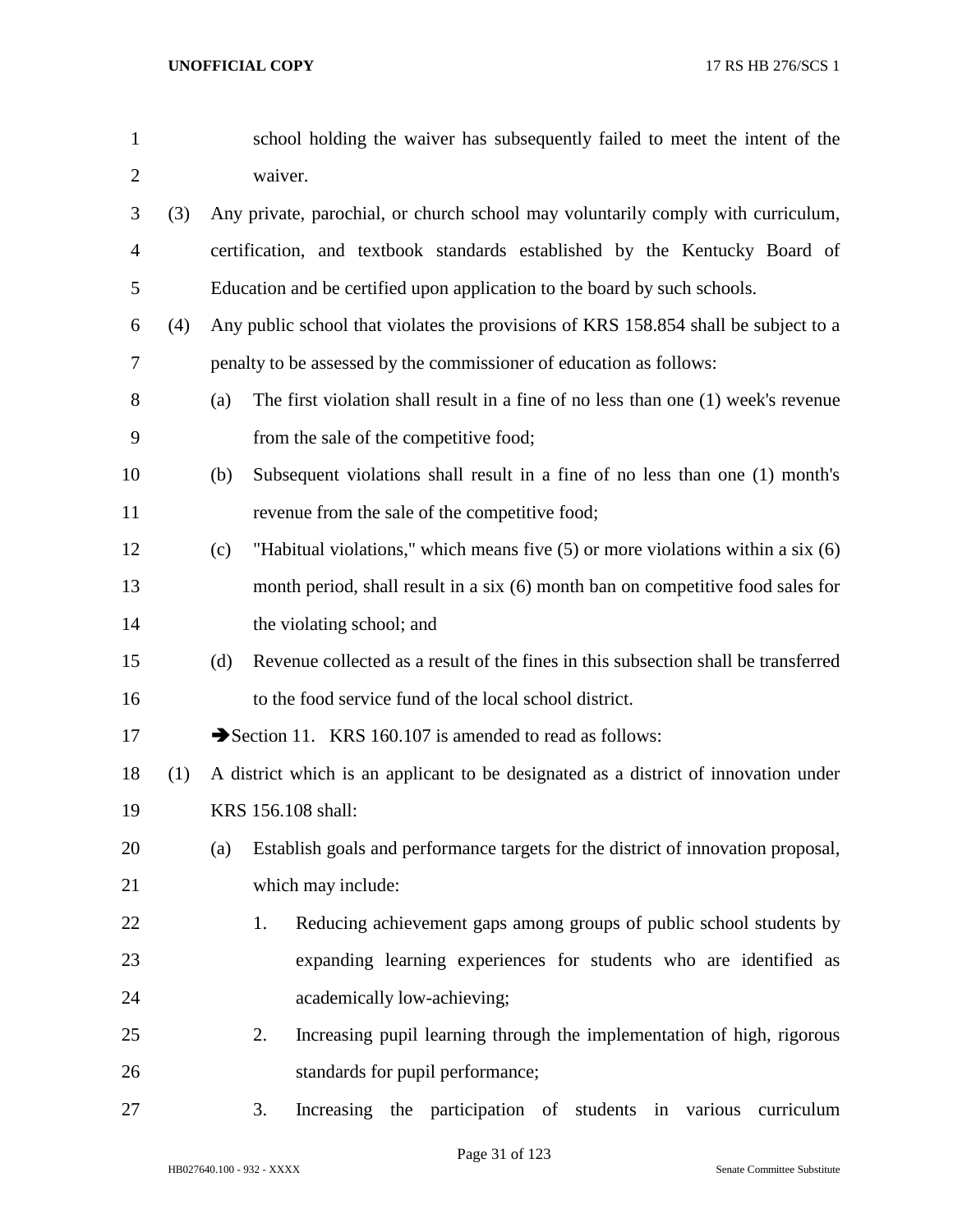| $\mathbf{1}$   |     |     | components and instructional components within selected schools to                |
|----------------|-----|-----|-----------------------------------------------------------------------------------|
| $\overline{2}$ |     |     | enhance students' preparation at each grade level;                                |
| 3              |     |     | Increasing the number of students who are college and career-ready; and<br>4.     |
| $\overline{4}$ |     |     | Motivating students at different grade levels by offering more<br>5.              |
| 5              |     |     | curriculum choices and student learning opportunities to parents and              |
| 6              |     |     | students within the district;                                                     |
| 7              |     | (b) | Identify changes needed in the district and schools to lead to better-prepared    |
| 8              |     |     | students for success in life and work;                                            |
| 9              |     | (c) | Have a district-wide plan of innovation that describes and justifies which        |
| 10             |     |     | schools and innovative practices will be incorporated;                            |
| 11             |     | (d) | Provide documentation of community, educator, parental, and the local             |
| 12             |     |     | board's support of the proposed innovations;                                      |
| 13             |     | (e) | Provide detailed information regarding the rationale of requests for waivers      |
| 14             |     |     | from Kentucky Revised Statutes and administrative regulations, and                |
| 15             |     |     | exemptions for selected schools regarding waivers of local board of education     |
| 16             |     |     | policies;                                                                         |
| 17             |     | (f) | Document the fiscal and human resources the board will provide throughout         |
| 18             |     |     | the term of the implementation of the innovations within its plan; and            |
| 19             |     | (g) | Provide other materials as required by the Kentucky Department of Education       |
| 20             |     |     | in compliance with the state board's administrative regulations and application   |
| 21             |     |     | procedures.                                                                       |
| 22             | (2) |     | The district and all schools participating in a district's innovation plan shall: |
| 23             |     | (a) | Ensure the same health, safety, civil rights, and disability rights requirements  |
| 24             |     |     | as are applied to all public schools;                                             |
| 25             |     | (b) | Ensure students meet compulsory attendance requirements under KRS                 |
| 26             |     |     | 158.030 and 158.100;                                                              |
| 27             |     | (c) | Ensure that high school course offerings meet or exceed the minimum               |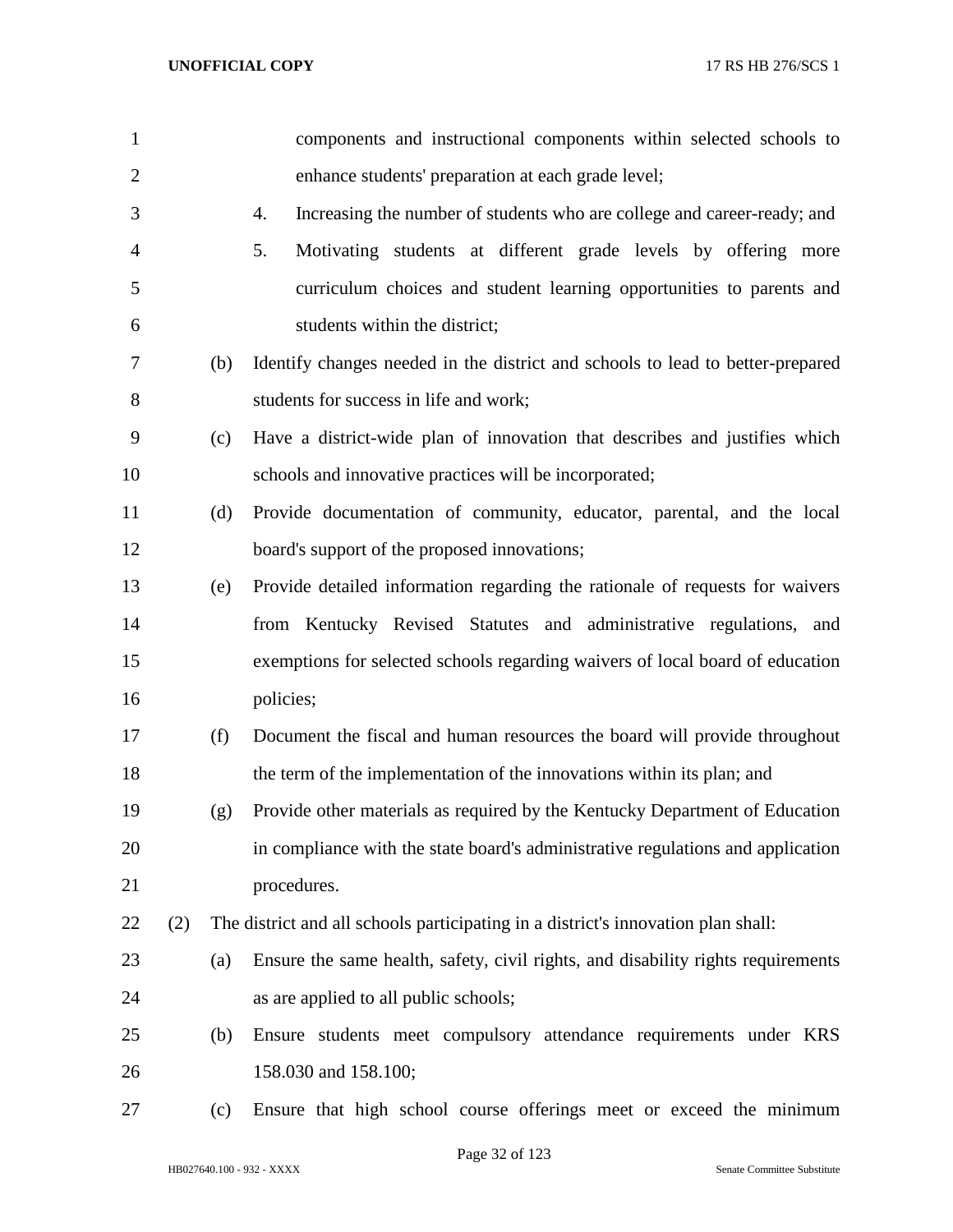| $\mathbf{1}$   |     |     | required under KRS 156.160 for high school graduation or meet early            |
|----------------|-----|-----|--------------------------------------------------------------------------------|
| $\overline{2}$ |     |     | graduation requirements that may be enacted by the General Assembly;           |
| 3              |     | (d) | Ensure the student performance standards meet or exceed those adopted by the   |
| 4              |     |     | Kentucky Board of Education as required by KRS 158.685, including              |
| 5              |     |     | compliance with the statewide assessment system specified in KRS 158.6453;     |
| 6              |     | (e) | Adhere to the same financial audits, audit procedures, and audit requirements  |
| 7              |     |     | as are applied under KRS 156.265;                                              |
| 8              |     | (f) | Require state and criminal background checks for staff and volunteers as       |
| 9              |     |     | required of all public school employees and volunteers within the public       |
| 10             |     |     | schools and specified in KRS 160.380 and 161.148;                              |
| 11             |     | (g) | Comply with open records and open meeting requirements under KRS               |
| 12             |     |     | Chapter 61;                                                                    |
| 13             |     | (h) | Comply with purchasing requirements and limitations under KRS Chapter          |
| 14             |     |     | 45A and KRS 156.074 and 156.480;                                               |
| 15             |     | (i) | Provide overall instructional time that is equivalent to or greater than that  |
| 16             |     |     | required under KRS 158.070, but which may include on-site instruction,         |
| 17             |     |     | distance or virtual learning, and work-based learning on nontraditional school |
| 18             |     |     | days or hours; and                                                             |
| 19             |     | (j) | Provide data to the Kentucky Department of Education as deemed necessary       |
| 20             |     |     | to generate school and district reports.                                       |
| 21             | (3) | (a) | Only schools that choose to be designated as schools of innovation shall be    |
| 22             |     |     | included in a district's application.                                          |
| 23             |     | (b) | As used in this paragraph, "eligible employees" means employees that<br>1.     |
| 24             |     |     | are regularly employed at the school and those employees whose                 |
| 25             |     |     | primary job duties will be affected by the plan.                               |
| 26             |     |     | 2.<br>A vote shall be taken among eligible employees in a school to determine  |
| 27             |     |     | if the school shall be an applicant as a school of innovation in a district's  |

Page 33 of 123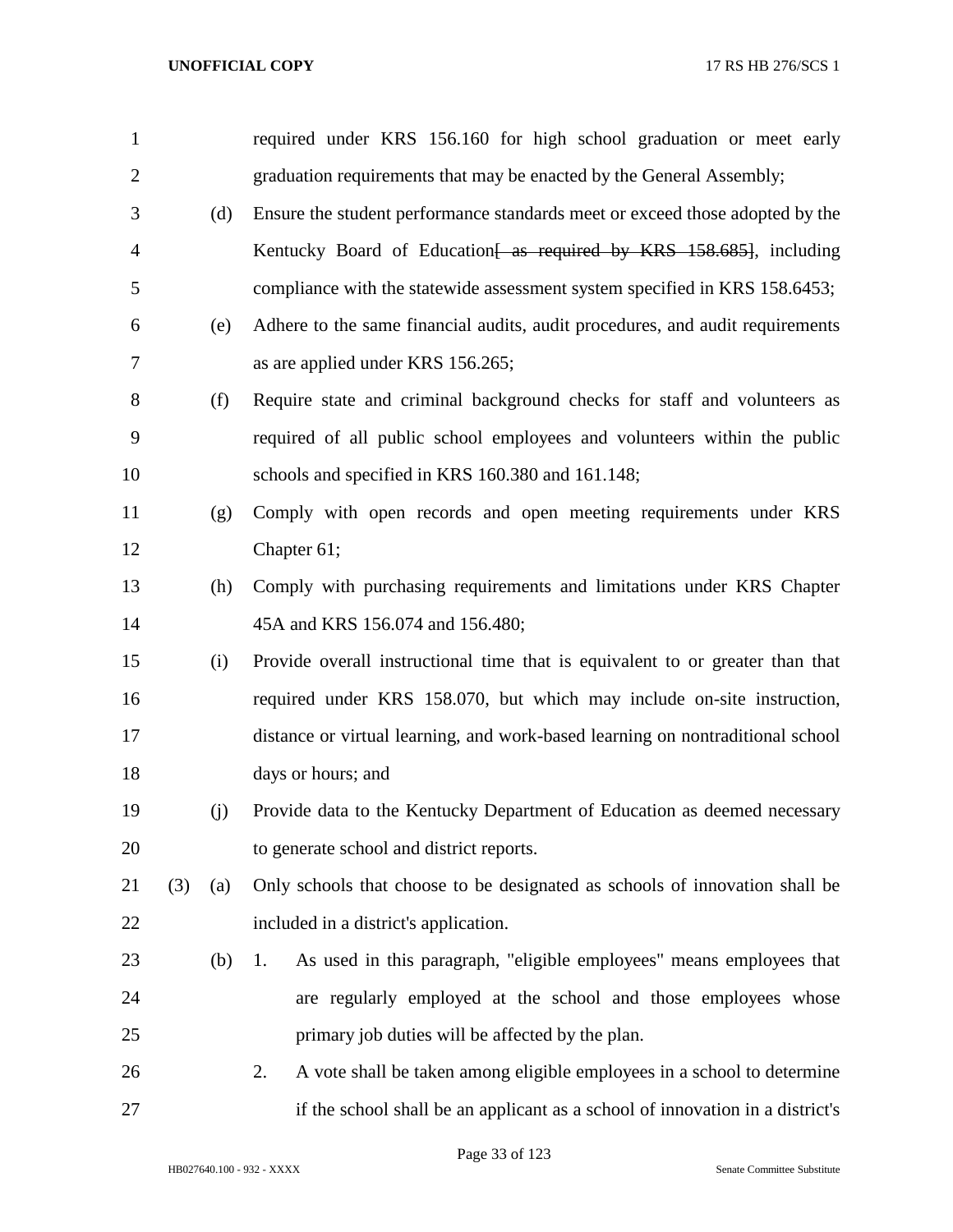| 1              |     |     | proposal and to approve the school's plan of innovation before it is            |
|----------------|-----|-----|---------------------------------------------------------------------------------|
| $\overline{2}$ |     |     | submitted to the district. At least seventy percent (70%) of those casting      |
| 3              |     |     | votes shall vote in the affirmative in order for the school to request          |
| $\overline{4}$ |     |     | inclusion in the district's plan and to approve the school's plan of            |
| 5              |     |     | innovation.                                                                     |
| 6              |     |     | 3.<br>The school-based decision making council shall be responsible for         |
| 7              |     |     | conducting the vote provided for in subparagraph 2. of this paragraph,          |
| 8              |     |     | which shall be by secret ballot.                                                |
| 9              |     | (c) | Notwithstanding the provisions of paragraph (a) of this subsection, a local     |
| 10             |     |     | board of education may require a school that has been identified as a           |
| 11             |     |     | persistently low-achieving school under KRS 160.346 to participate in the       |
| 12             |     |     | district's plan of innovation.                                                  |
| 13             | (4) | (a) | With approval of the state board, a school of innovation may request and be     |
| 14             |     |     | granted waivers from all or selected provisions of KRS 160.345 relating to      |
| 15             |     |     | school-based decision making.                                                   |
| 16             |     | (b) | To be exempt from KRS 160.345, a school-based decision making council           |
| 17             |     |     | shall vote by secret ballot to determine if it wishes to request a waiver from  |
| 18             |     |     | KRS 160.345 or specific provisions within that statute. Only a school that has  |
| 19             |     |     | seventy percent (70%) or more of the teachers and staff in the school voting to |
| 20             |     |     | waive its rights and responsibilities under KRS 160.345 shall be eligible.      |
| 21             |     | (c) | No local board of education or superintendent nor the Kentucky Board of         |
| 22             |     |     | Education may compel a school to waive its rights under KRS 160.345, except     |
| 23             |     |     | as provided in KRS 160.346.                                                     |
| 24             |     | (d) | Before the provisions of KRS 160.345 are waived by the Kentucky Board of        |
| 25             |     |     | Education for a specific school, there shall be assurances that teachers,       |
| 26             |     |     | parents, and staff in the affected school will be actively involved in the      |
| 27             |     |     | management and decision-making operations of the schools, including input       |

Page 34 of 123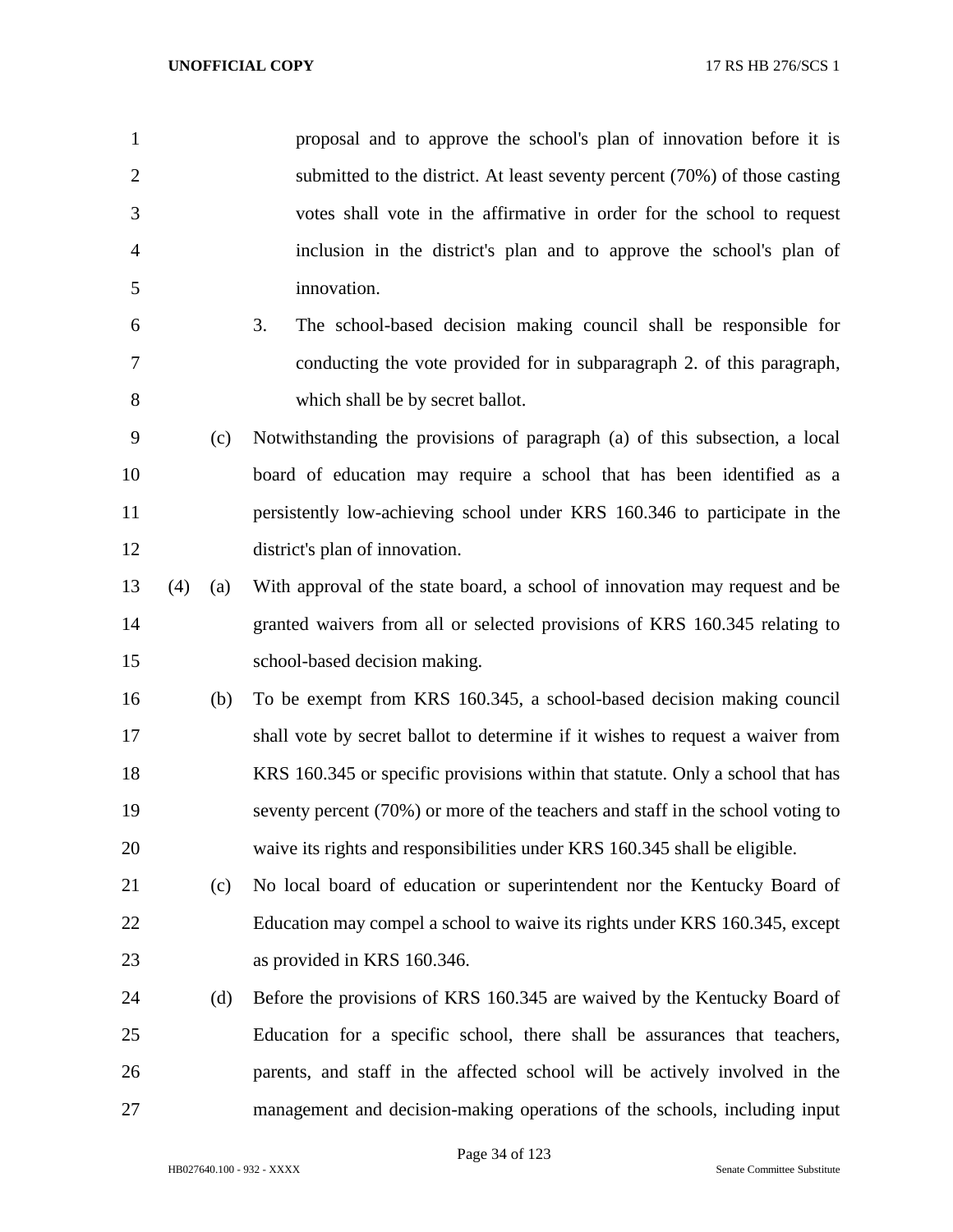| $\mathbf{1}$   |     |     | into employment matters and selection of personnel.                               |
|----------------|-----|-----|-----------------------------------------------------------------------------------|
| $\overline{2}$ | (5) |     | Notwithstanding any statutes to the contrary, the Kentucky Board of Education may |
| 3              |     |     | approve the requests of districts of innovation to:                               |
| $\overline{4}$ |     | (a) | Use capital outlay funds for operational costs;                                   |
| 5              |     | (b) | Hire persons for classified positions in nontraditional school and district       |
| 6              |     |     | assignments who have bachelor's and advanced degrees from postsecondary           |
| 7              |     |     | education institutions accredited by a regional accrediting association as        |
| 8              |     |     | defined in KRS 164.740;                                                           |
| 9              |     | (c) | Employ teachers on extended employment contracts or extra duty contracts          |
| 10             |     |     | and compensate them on a salary schedule other than the single salary             |
| 11             |     |     | schedule;                                                                         |
| 12             |     | (d) | Extend the school days as is appropriate within the district with compensation    |
| 13             |     |     | for the employees as determined locally;                                          |
| 14             |     | (e) | Establish alternative education programs and services that are delivered in       |
| 15             |     |     | nontraditional hours and which may be jointly provided in cooperation with        |
| 16             |     |     | another school district or consortia of districts;                                |
| 17             |     | (f) | Establish a virtual school within the district for delivering alternative classes |
| 18             |     |     | to meet high school graduation requirements;                                      |
| 19             |     | (g) | Use a flexible school calendar;                                                   |
| 20             |     | (h) | Convert existing schools into schools of innovation; and                          |
| 21             |     | (i) | Modify the formula under KRS 157.360(2) for distributing support education        |
| 22             |     |     | excellence in Kentucky funds for students in average daily attendance in          |
| 23             |     |     | nontraditional programming time, including alternative programs and virtual       |
| 24             |     |     | programs. Funds granted to a district shall not exceed those that would have      |
| 25             |     |     | otherwise been distributed based on average daily attendance during regular       |
| 26             |     |     | instructional days.                                                               |
| 27             |     |     | Section 12. KRS 164.6011 is amended to read as follows:                           |

HB027640.100 - 932 - XXXX Senate Committee Substitute

Page 35 of 123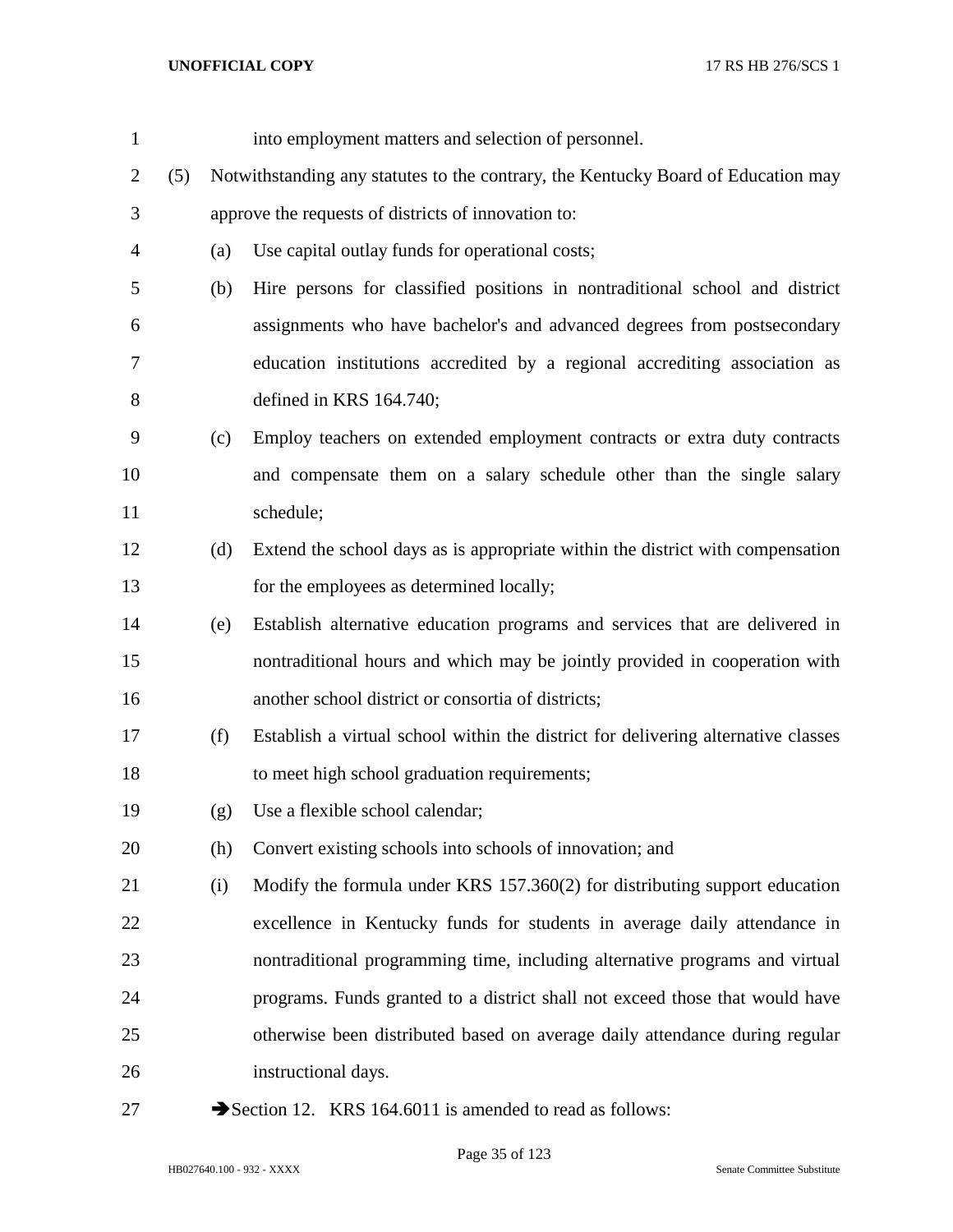| $\mathbf{1}$   | As used in KRS 164.6011 to 164.6041, unless the context indicates otherwise:               |
|----------------|--------------------------------------------------------------------------------------------|
| $\overline{2}$ | "Applied research" means those research activities occurring at universities and in<br>(1) |
| 3              | private enterprises that have potential commercial application;                            |
| $\overline{4}$ | "Cluster" means a geographically bound concentration of similar, related, or<br>(2)        |
| 5              | complementary businesses with active channels for business transactions,                   |
| 6              | communications, and dialogue, that share specialized infrastructure, labor markets,        |
| 7              | and services, and that are faced with common opportunities and threats;                    |
| $8\,$          | (3) [ "Commission" means the Kentucky Innovation Commission;                               |
| 9              | (4)] "Commonwealth" means the Commonwealth of Kentucky;                                    |
| 10             | "Council" means the Council on Postsecondary Education;<br>$(4)$ [ $(5)$ ]                 |
| 11             | "Eligible company" means any corporation, limited liability company,<br>$(5)$ [(6)]        |
| 12             | partnership, limited partnership, sole proprietorship, business trust, person, group,      |
| 13             | other entity engaged in nonretail commerce, agribusiness, trade,<br><b>or</b><br><b>or</b> |
| 14             | manufacturing;                                                                             |
| 15             | "Immediate family members" means:<br>$(6)$ $(7)$                                           |
| 16             | (a) Spouse and parents-in-law;                                                             |
| 17             | (b) Parents and grandparents;                                                              |
| 18             | (c) Children and their spouses; and                                                        |
| 19             | (d) Siblings and their spouses;                                                            |
| 20             | "Kentucky-based company" means a business with its principal place of<br>$(7)$ $(8)$ }     |
| 21             | business in Kentucky or no less than fifty percent (50%) of its property and payroll       |
| 22             | located in Kentucky;                                                                       |
| 23             | "Knowledge-based" means driven by knowledge, innovation, and speed;<br>$(8)$ [ $(9)$ ]     |
| 24             | "Medium-size company" means a business with fifty-one (51) to one hundred<br>$(9)$ $(10)$  |
| 25             | fifty (150) employees;                                                                     |
| 26             | $(10)$ [ $(11)$ ] "Qualified company" means an eligible company that may be granted a      |
| 27             | funding voucher or award pending certification;                                            |

Page 36 of 123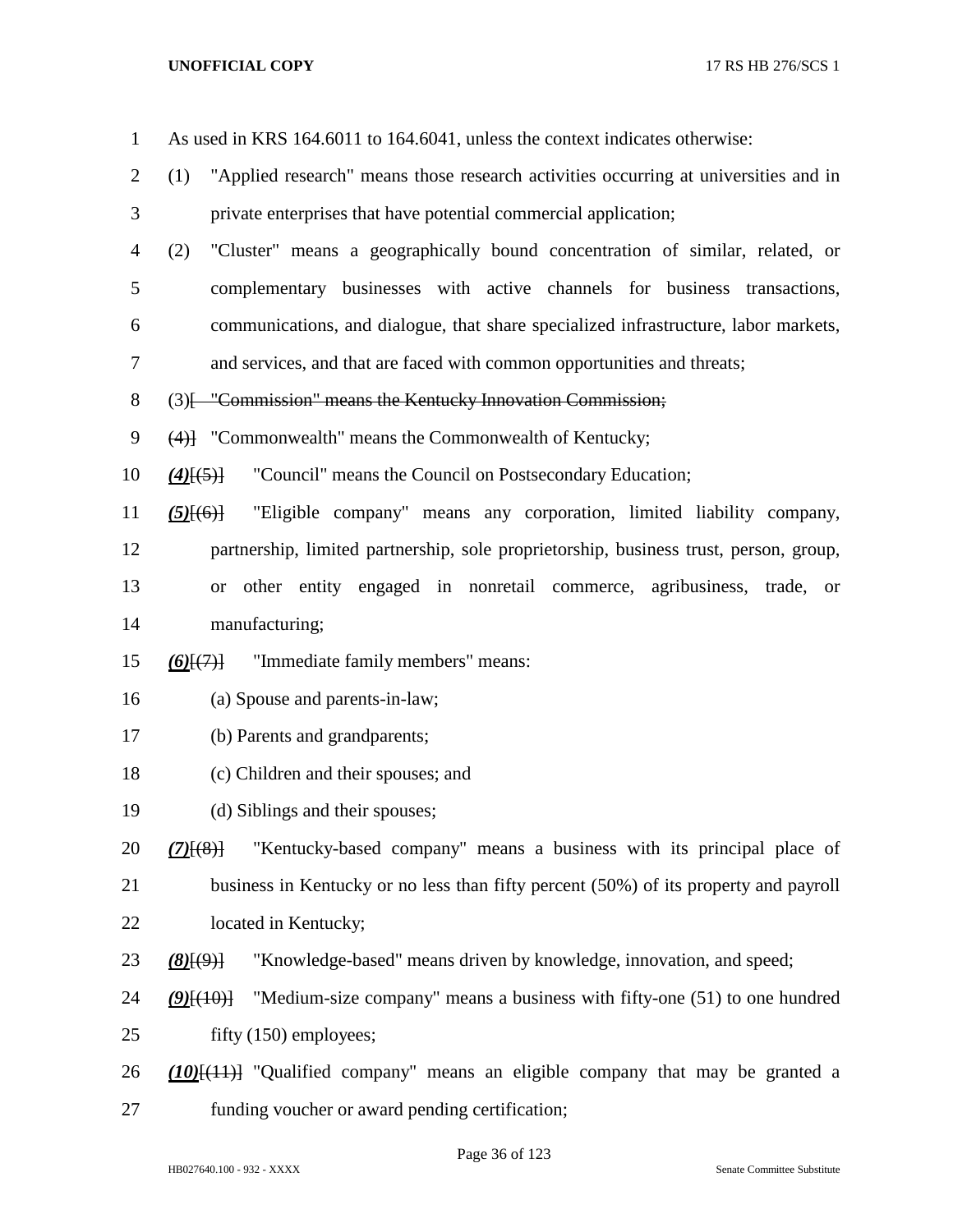- *(11)*[(12)] "Science and technology organization" means an independent, nonprofit or quasi-governmental organization, with a statewide mission, that has a demonstrated history of managing complicated programs in the areas of entrepreneurial innovation, science, and technology advancement; *(12)*[(13)] "Seed funding" means financing that is provided for early-stage development, refinement, and commercialization of a product, process, or innovation through continuing applied research, advancing the patent process, determining commercial and market potential, or moving research toward development of a prototype; and *(13)*[(14)] "Small company" means a firm with fifty (50) or fewer employees. 10 Section 13. KRS 164.6017 is amended to read as follows: (1) The Council on Postsecondary Education shall have all the powers and authority, not explicitly prohibited by statute, necessary and convenient to carry out and effectuate the purposes of KRS 164.6019 to 164.6041, including but not limited to: (a) Entering into contracts or agreements necessary or incidental to the performance of its duties, functions, and responsibilities; and (b) Soliciting, borrowing, accepting, receiving, and expending funds from any public or private source, including but not limited to general fund appropriations of the Commonwealth, grants, or contributions of money, property, labor, or other things of value to be used to carry out the programs' operations, functions, and responsibilities; and (c) Notwithstanding the provisions in paragraph (a) of this subsection, the commissioner of the Department of Commercialization and Innovation shall approve the contracts issued by the Council on Postsecondary Education regarding the structure of programs and funding levels in those programs administered by a science and technology organization and created in KRS 154.12-320, 164.6021, 164.6029, and 164.6037.
- (2) The council may expend money in the funds created in KRS 164.6019, 164.6027,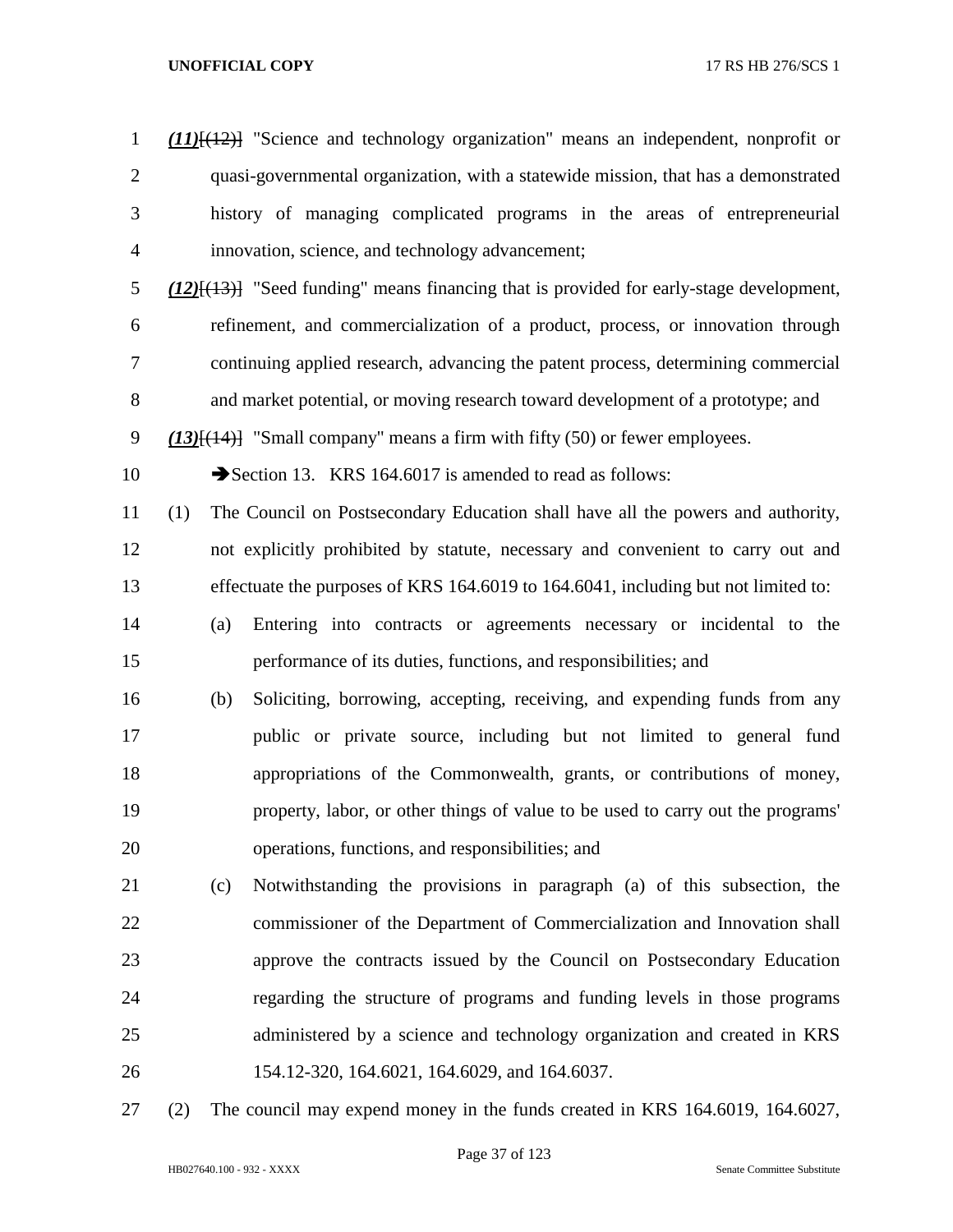and 164.6035 for reasonable administrative expenses directly incurred in carrying out the requirements of KRS 164.6019 to 164.6041. It is the intent of the General Assembly that the funds created in KRS 164.6019, 164.6027, and 164.6035 be used, to the fullest extent possible, to directly fund project costs. It is also the intent of the General Assembly that the first priority of expenditures of any excess revenues generated from the funds created in KRS 164.6019, 164.6027, and 164.6035 is to replenish general fund appropriations for those same purposes.

 (3) The council shall contract with a science and technology organization to administer the programs created in KRS 164.6021, 164.6029, and 164.6037. The council shall approve the application criteria, the process for submission of an application, and the structure and type of outside expertise or peer review used in the application review process in the programs created in KRS 164.6021, 164.6029, and 164.6037.

 (4) No member of the council or the science and technology organization or other 14 administering entity, or their employees or outside experts or their immediate family members, shall directly or indirectly financially benefit in any award, contract, or agreement under the programs.

17 (5) The council shall submit an annual report prior to October 15 to  $\frac{1}{16}$  the Kentucky **Innovation Commission,** I the Governor [, ] and the General Assembly detailing its work related to the programs created in KRS 164.6021, 164.6029, and 164.6037. The annual report shall be coordinated with the monitoring report by the Department of Commercialization and Innovation indicating progress made through investments, and shall include but not be limited to reporting on the progress made in achieving each program's purposes, qualitative and quantitative information concerning the applications received, projects approved and undertaken, companies served, and funding amounts invested in each project or program, as appropriate, and findings and recommendations to increase each program's effectiveness in achieving its purposes.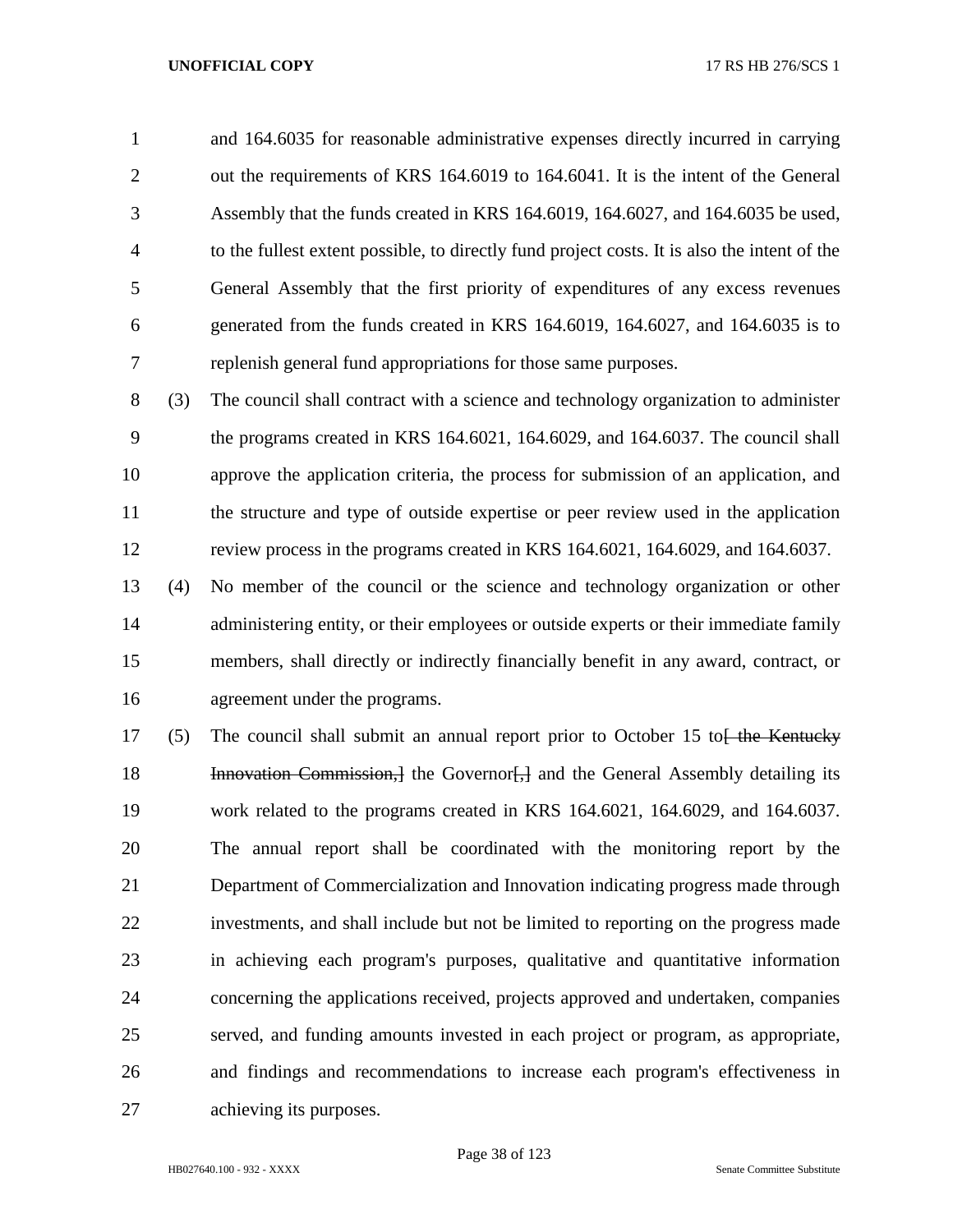| $\mathbf{1}$   | (6) | All records related to the administration of the programs created in KRS 164.6021,     |
|----------------|-----|----------------------------------------------------------------------------------------|
| $\overline{2}$ |     | 164.6029, and 164.6037 shall be deemed property of the council and shall be            |
| 3              |     | deemed open records and subject to public inspection under KRS 61.870 to 61.884.       |
| 4              |     | Any research that involves or is a patent, trade secret, or other legally protectable  |
| 5              |     | interest shall be exempt from inspection until such time as the intellectual property  |
| 6              |     | rights have been fully protected.                                                      |
| 7              |     | Section 14. KRS 171.810 is amended to read as follows:                                 |
| 8              |     | As used in KRS 171.810 to 171.814:                                                     |
| 9              | (1) | "Commission" means the Kentucky African-American Heritage Commission.                  |
| 10             |     | (2) [- "Council" means the Underground Railroad Advisory Council established in KRS    |
| 11             |     | 171.814.                                                                               |
| 12             |     | (3) "Underground Railroad" means the escape of African-American slaves from or         |
| 13             |     | through Kentucky.                                                                      |
| 14             |     | Section 15. KRS 171.812 is amended to read as follows:                                 |
| 15             |     | The commission shall coordinate Kentucky's Underground Railroad initiative in          |
| 16             |     | accordance with KRS 171.805. The commission's duties as they relate to this initiative |
| 17             |     | shall include but not be limited to the following:                                     |
| 18             | (1) | Undertake a comprehensive statewide inventory of historic sites related to the         |
| 19             |     | Underground Railroad, and implement a master plan for site protection and              |
| 20             |     | development;                                                                           |
| 21             | (2) | Encourage and assist the state preservation officer within the Kentucky Heritage       |
| 22             |     | Council to nominate significant historical sites of the Kentucky Underground           |
| 23             |     | Railroad to the national and state registers of historic places;                       |
| 24             | (3) | Develop and operate, in conjunction with the Tourism, Arts and Heritage Cabinet, a     |
| 25             |     | program of public information, education, and promotion of the history of the          |
| 26             |     | Underground Railroad in Kentucky, to include but not be limited to implementing        |
| 27             |     | and maintaining a Web site connected to the Tourism, Arts and Heritage Cabinet;        |

Page 39 of 123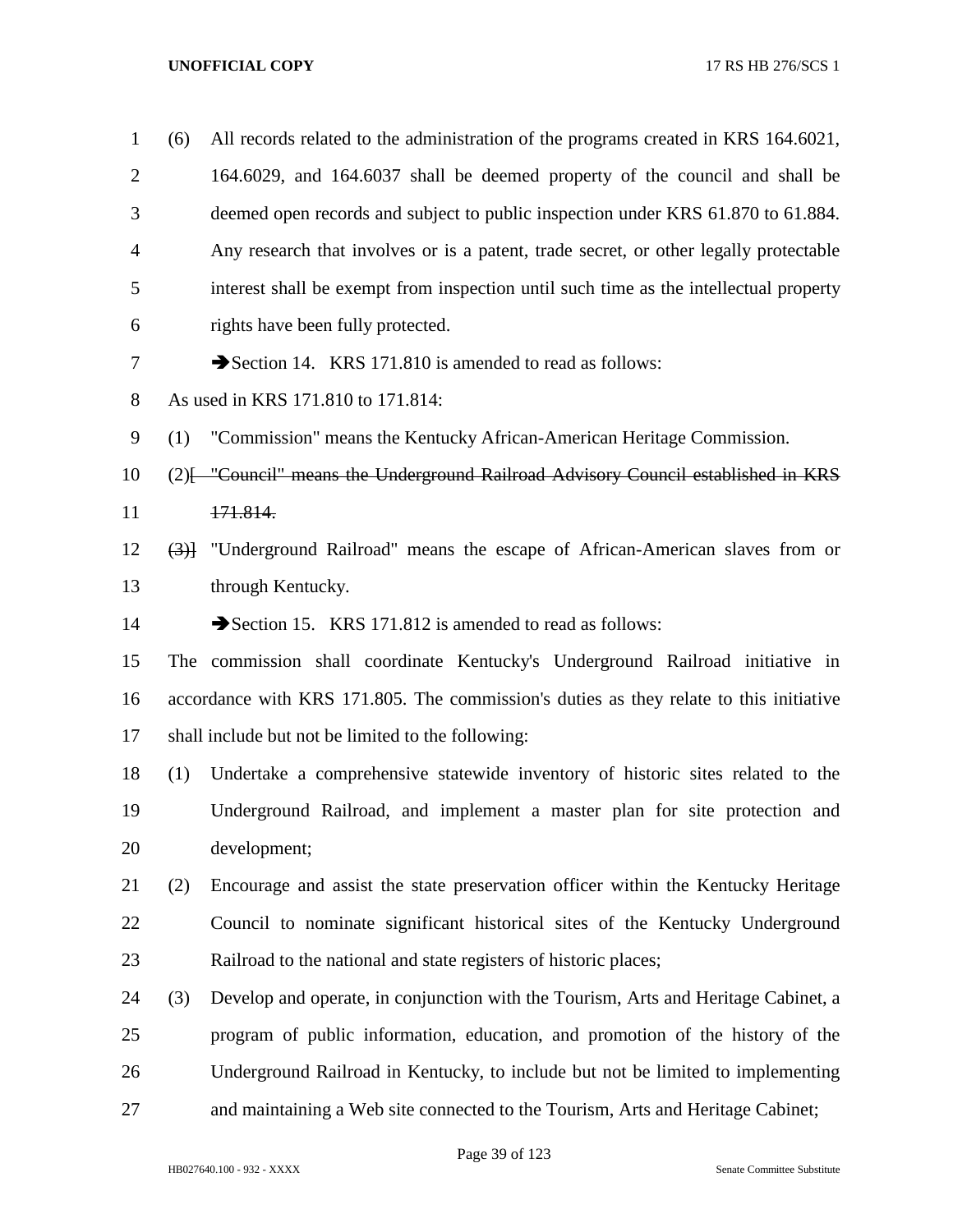- (4) Coordinate with local, state, and federal authorities in project planning that may affect Underground Railroad sites in Kentucky and neighboring states;
- (5) [Consider the council's recommendations and, contingent on review by the council, ]Present to the secretary of the Tourism, Arts and Heritage Cabinet an annual report and plan for future action; and

(6) Pursue public and private funds to carry out the duties set forth in this section.

7 Section 16. KRS 171.816 is amended to read as follows:

 The Tourism, Arts and Heritage Cabinet shall be charged with the purpose of protecting, preserving, and promoting the history of the Underground Railroad in Kentucky in accordance with KRS 171.805 and 171.810 to *171.812*[171.814]. The secretary of the Tourism, Arts and Heritage Cabinet shall receive an annual report from the Kentucky African-American Heritage Commission in accordance with KRS 171.812(5), and shall review and submit the annual report to the Governor and the Legislative Research Commission for distribution to the appropriate committees.

15 Section 17. KRS 194A.050 is amended to read as follows:

 (1) The secretary shall formulate, promote, establish, and execute policies, plans, and programs and shall adopt, administer, and enforce throughout the Commonwealth all applicable state laws and all administrative regulations necessary under applicable state laws to protect, develop, and maintain the health, personal dignity, integrity, and sufficiency of the individual citizens of the Commonwealth and necessary to operate the programs and fulfill the responsibilities vested in the cabinet. The secretary shall promulgate, administer, and enforce those administrative regulations necessary to implement programs mandated by federal law, or to qualify for the receipt of federal funds and necessary to cooperate with other state and federal agencies for the proper administration of the cabinet and its programs.

(2) The secretary may utilize the Public Health Services Advisory Council to review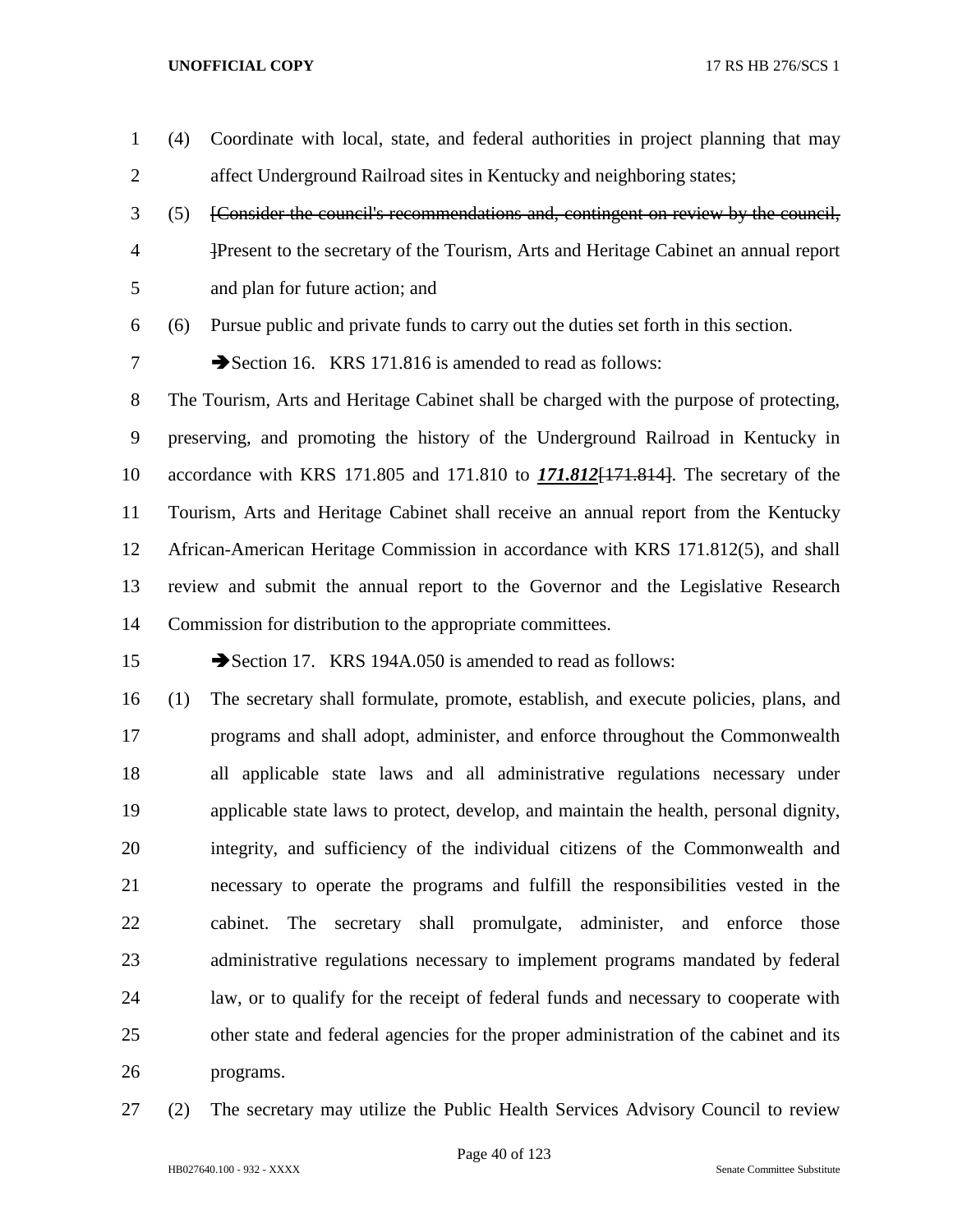and make recommendations on contemplated administrative regulations relating to initiatives of the Department for Public Health. No administrative regulations issued under the authority of the cabinet shall be filed with the Legislative Research Commission unless they are issued under the authority of the secretary, and the secretary shall not delegate that authority.

 (3)[ The secretary may utilize the Council for Families and Children to review and make recommendations on contemplated administrative regulations relating to initiatives of the Department for Community Based Services. No administrative regulations issued under the authority of the cabinet shall be filed with the Legislative Research Commission unless issued under the authority of the secretary, and the secretary 11 shall not delegate this authority.

 (4)] Except as otherwise provided by law, the secretary shall have authority to establish by administrative regulation a schedule of reasonable fees, none of which shall exceed one hundred dollars (\$100), to cover the costs of annual inspections of efforts regarding compliance with program standards administered by the cabinet. All fees collected for inspections shall be deposited in the State Treasury and credited to a revolving fund account to be used for administration of those programs of the cabinet. The balance of the account shall lapse to the general fund at the end of each biennium. Fees shall not be charged for investigation of complaints.

20 Section 18. KRS 194A.090 is amended to read as follows:

- (1) The cabinet shall include citizen advisory bodies within its structure to provide independent advice from the general public.
- (2) A Public Health Services Advisory Council is created within the cabinet.
- (a) The council may advise the secretary for health and family services, the commissioner for public health, and officials of the Commonwealth on policy matters concerning the delivery of health services, including the assessment of needs, the development of program alternatives, the determination of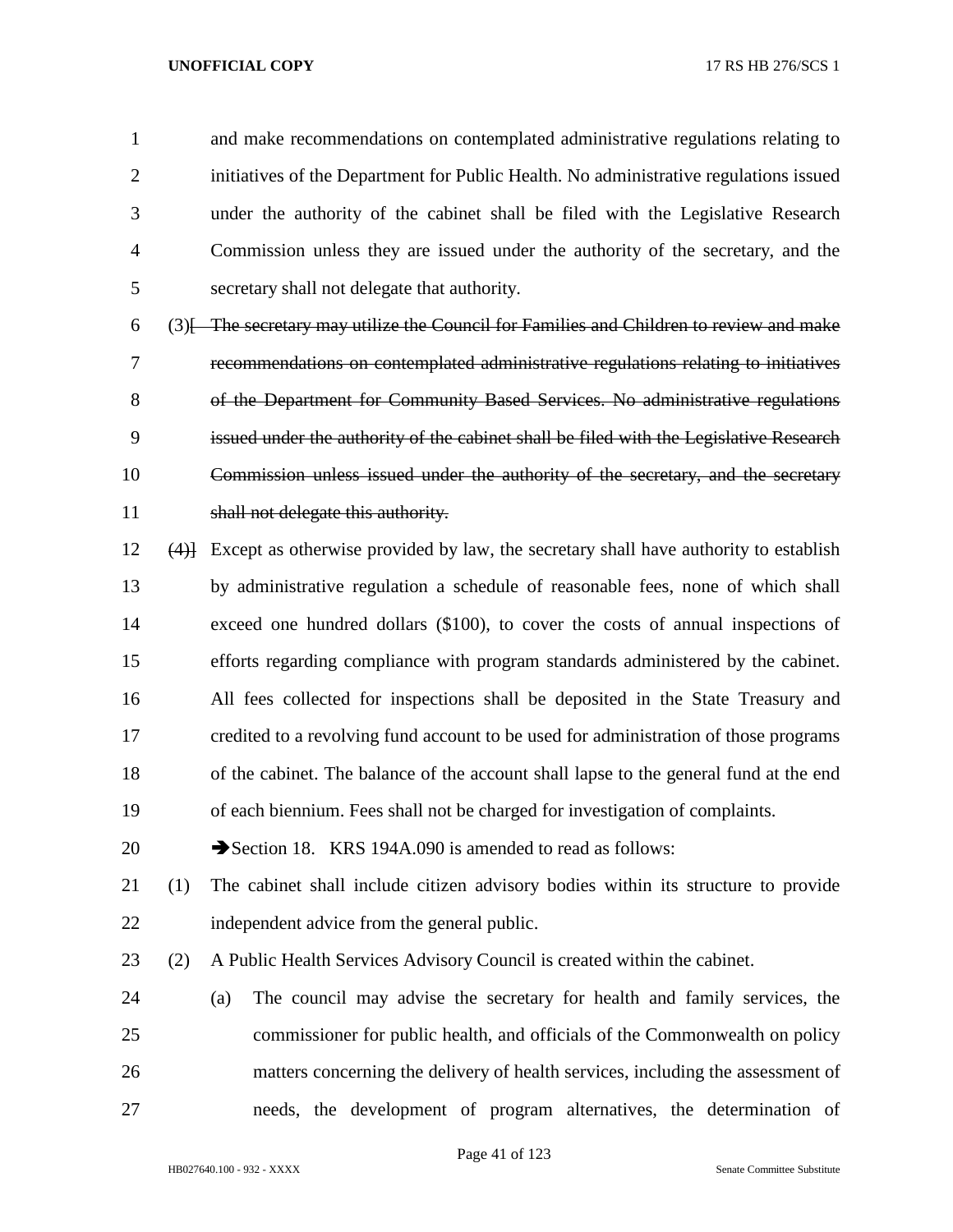priorities, the formulation of policy, the allocation of resources, and the evaluation of programs. The council shall be utilized by the cabinet to fulfill federal requirements for citizen's advisory councils associated with programs designed to provide health services and to advise the cabinet on the development and content of the state health plan.

 (b) The council shall be composed of no more than nineteen (19) citizen members appointed by the Governor. Six (6) members of the council shall be chosen to broadly represent public interest groups concerned with health services, recipients of health services provided by the Commonwealth, minority groups, and the general public. Thirteen (13) members of the council shall represent providers of health care and not less than one-half (1/2) of the providers shall be direct providers of health care. At least one (1) of the direct providers of health care shall be a person engaged in the administration of a hospital, and one (1) shall be a physician in active practice. At least one (1) member shall be a registered sanitarian or sanitary engineer, one (1) a public health nurse, one (1) a member of the current minority advisory council, and one (1) a practicing public health physician. Nominations for health care provider members of the council shall be solicited from recognized health care provider organizations. Membership of the council shall be geographically distributed in order that area development districts are represented. Members shall serve for terms of three (3) years. If a vacancy occurs, the person appointed as a replacement shall serve only for the remainder of the vacated term. Members shall serve until the term begins for their appointed successors. No member shall serve more than two (2) consecutive terms. The chair of the council shall be appointed by the Governor. The secretary for health and family services and the commissioner for public health shall be nonvoting, ex officio members of the council, and the commissioner for public health shall be a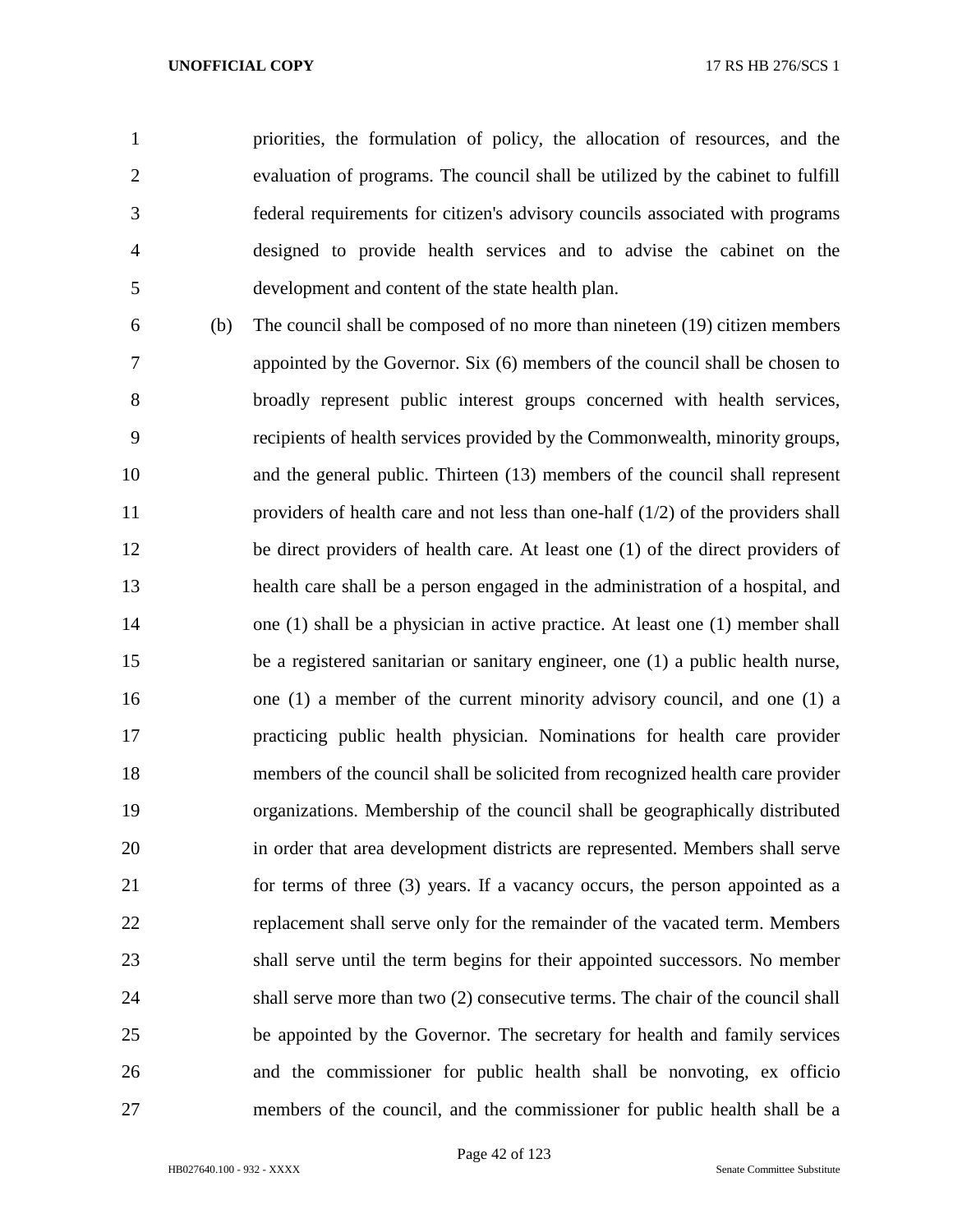|     |     | staff director for, and secretary to, the council. The council shall meet at least |
|-----|-----|------------------------------------------------------------------------------------|
|     |     | quarterly and on other occasions as may be necessary on the call of the            |
|     |     | secretary for health and family services or the commissioner for public health.    |
|     |     | A majority of the appointed members shall constitute a quorum.                     |
| (3) |     | An Institute for Aging is created within the cabinet.                              |
|     | (a) | The institute shall advise the secretary for health and family services and other  |
|     |     | officials of the Commonwealth on policy matters relating to the development        |
|     |     | and delivery of services to the aged.                                              |
|     | (b) | The institute shall be composed of no more than fifteen (15) citizen members       |
|     |     | appointed by the Governor. Members of the institute shall be chosen to             |
|     |     | broadly represent public interest groups concerned with the needs of the aged,     |
|     |     | professionals involved in the delivery of services to the aged, minority groups,   |
|     |     | recipients of state-provided services to the aged, and the general public. The     |
|     |     | Governor shall appoint a chair of the institute. The secretary for health and      |
|     |     | family services shall be a nonvoting, ex officio member of, staff director for,    |
|     |     | and secretary to the institute. The institute shall meet at least quarterly and on |
|     |     | other occasions as may be necessary, on the call of the secretary for health and   |
|     |     | family services. A majority of the appointed members shall constitute a            |
|     |     | quorum.                                                                            |
|     |     | [(4) A Council for Families and Children is created within the cabinet.            |
|     | (a) | The council may advise the secretary for health and family services, the           |
|     |     | commissioner for community based services, and other officials of the              |
|     |     | Commonwealth on policy matters relating to the human service needs.                |
|     |     | (b) The council shall be composed of no more than twenty-one (21) citizen          |
|     |     | members appointed by the Governor. Members of the council shall be chosen          |
|     |     | to broadly represent public interest groups concerned with social insurance        |
|     |     | and social service programs operated by the Commonwealth, professionals            |
|     |     |                                                                                    |

Page 43 of 123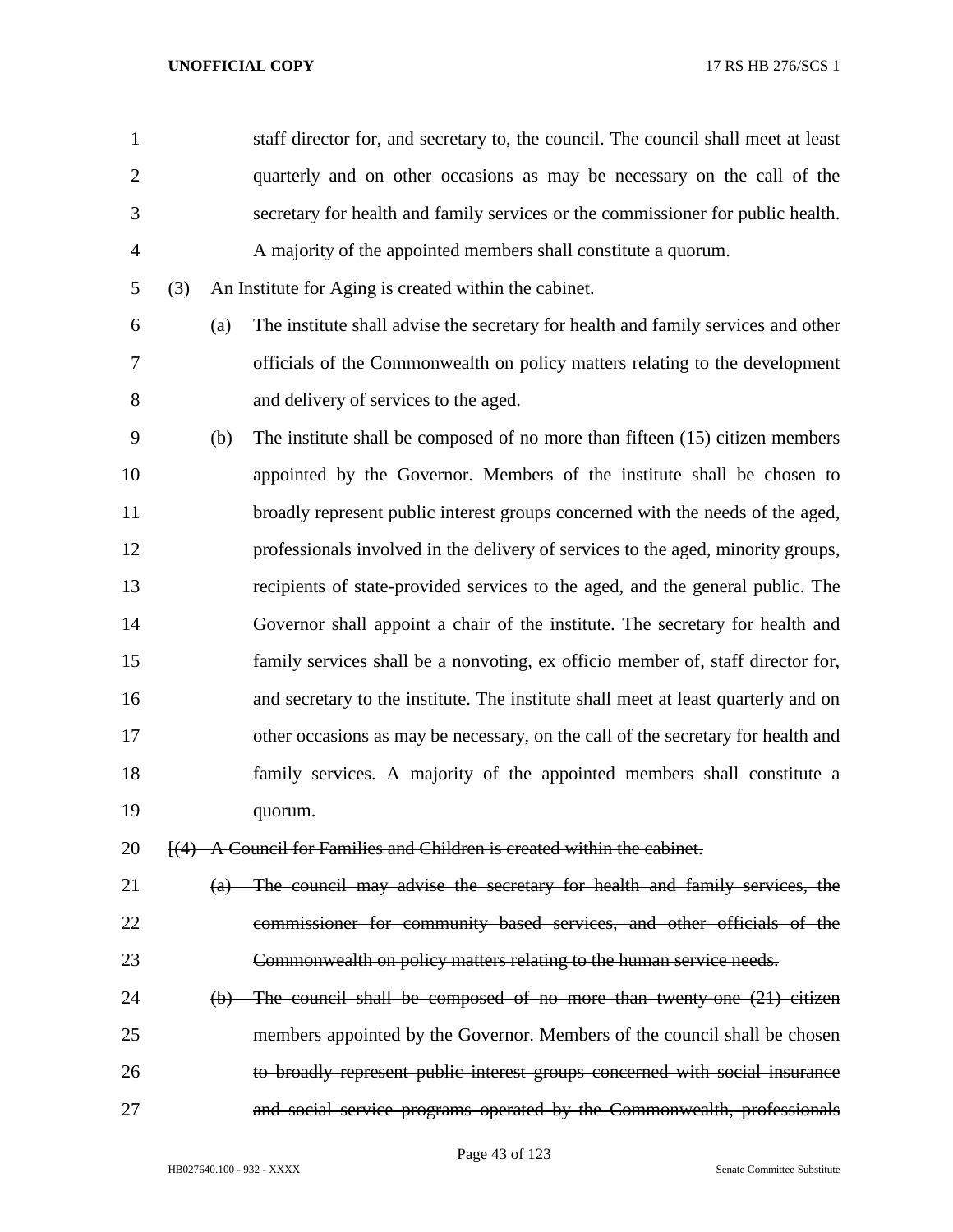| 1              | involved in the delivery of human services, minority groups, the poor, the                          |
|----------------|-----------------------------------------------------------------------------------------------------|
| $\overline{2}$ | disadvantaged, recipients of human services provided by the state, and the                          |
| 3              | general public. The Governor shall appoint the chair of the council. The                            |
| $\overline{4}$ | secretary for health and family services and the commissioner for community                         |
| 5              | based services shall be nonvoting, ex officio members of the council, and the                       |
| 6              | commissioner for community based services shall be staff director for, and                          |
| 7              | secretary to, the council. The council shall meet at least quarterly and on other                   |
| 8              | occasions as may be necessary, on call of the secretary for health and family                       |
| 9              | services. A majority of appointed members shall constitute a quorum.                                |
| 10             | When the Council for Families and Children is assigned a responsibility for<br>$\left( e\right)$    |
| 11             | qualifying the Commonwealth for federal programs with representations and                           |
| 12             | membership formulas that conflict with the council's membership, the                                |
| 13             | secretary may create special subcommittees to this citizens' body that meet                         |
| 14             | federal requirements.                                                                               |
| 15             | Section 19. KRS 194A.190 is amended to read as follows:                                             |
| 16             | The Public Health Services Advisory Council <del>[, the Council for Families and Children]</del> ,  |
| 17             | the Advisory Council for Medical Assistance, and the Institute for Aging shall be                   |
| 18             | empowered to accept gifts and grants, but all of these moneys shall be administered by              |
| 19             | the cabinet, which shall administer these funds through appropriate trust and agency                |
| 20             | accounts.                                                                                           |
| 21             | Section 20. KRS 194A.200 is amended to read as follows:                                             |
| 22             | The members of the Council for Families and Children, the Public Health Services                    |
| 23             | Advisory Council <del>[,]</del> and the Institute for Aging shall receive no compensation for their |
| 24             | services, but shall be allowed the necessary expenses incurred through the performance of           |

their duties as members of this citizens' council. No member of a citizens' council shall be

- held to be a public officer by reason of membership on a council.
- 

27 Section 21. KRS 216.900 is amended to read as follows: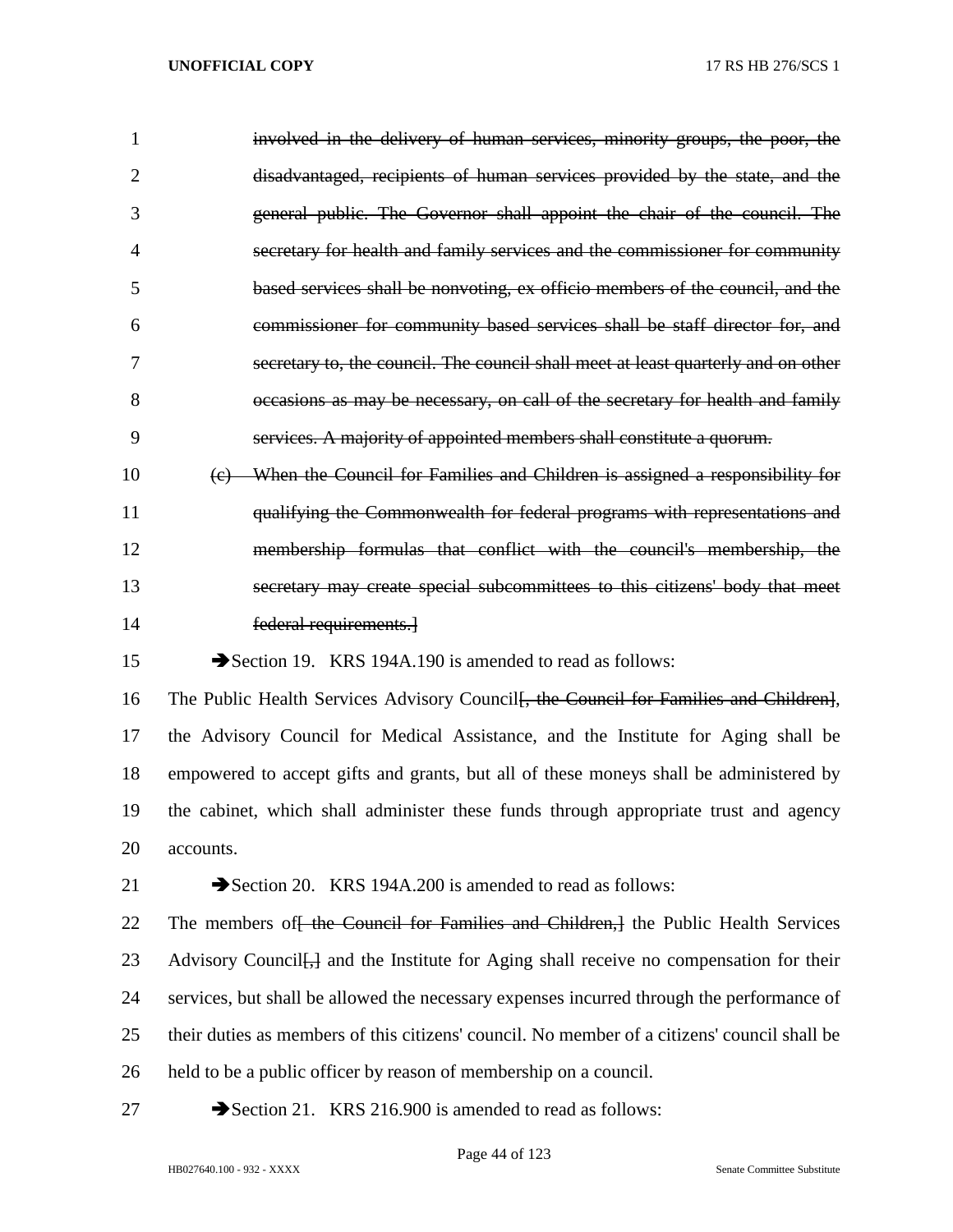As used in KRS 216.900 to 216.930, unless the context otherwise requires:

2 (1) [ "Board" means the Kentucky Board of Family Health Care Providers;

- (2)] "Linkage" means a formal written agreement initiated by a network, between the network and any agency providing emergency, hospital, home health, hospice, long- term care, mental health, substance abuse, aging, social, and educational services, as well as specialized health care services.
- [(3) "Midlevel health care practitioner" means a person qualified to provide health care services as enumerated by the board.]
- *(2)*[(4)] "Network" means a health care delivery network system which is an integrated system of health care services, including, but not limited to, the direct delivery of basic health services, such as patient histories and physicals, preventive health care, treatment of acute episodes of illness and chronic illness, immunizations, laboratory, X-ray, dental, and pharmacy services. Networks shall be formally linked to emergency, hospital, home health, hospice, long-term care, mental health, substance abuse, aging, social, and educational services as well as specialized services such as oncology, neurology, and surgery. The primary facility of a network shall be a clinic or physician's office only.
- [(5) "Medical chart auditor" means a person with at least two (2) years of experience with quality assurance review and with knowledge of the board approved protocols
- and the individual patient's treatment plan contained in the medical record.]

21 Section 22. KRS 216.910 is amended to read as follows:

- (1) Any licensed network shall be permitted to establish one (1) extension site per full- time physician on the staff of the network. Extension sites shall not be required to have a separate license but shall conform to administrative regulations promulgated by the Cabinet for Health and Family Services and shall be inspected on a regular basis.
- (2) Each network shall establish protocols for the treatment of the twenty (20) most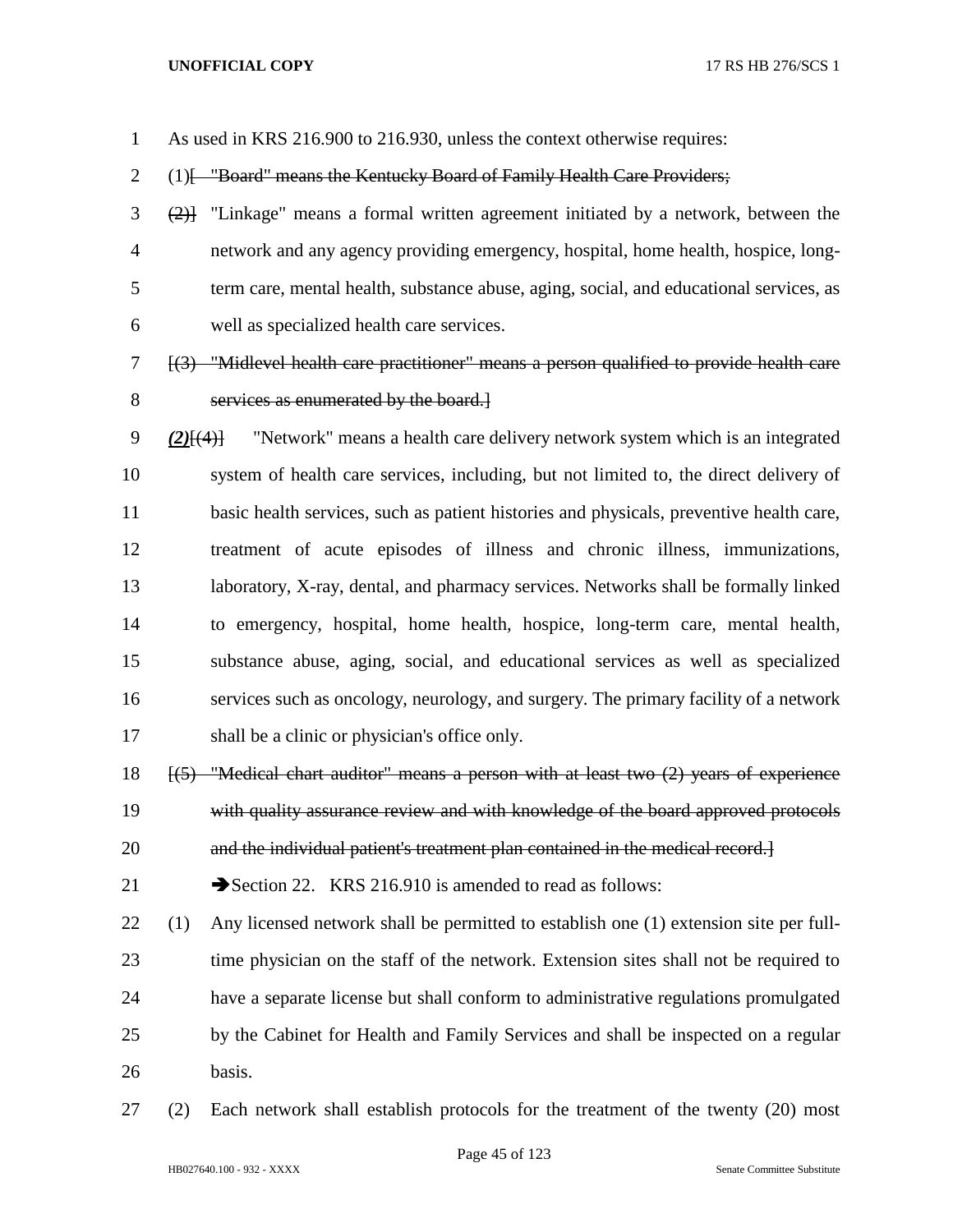| $\mathbf{1}$   |             | common patient problems. At a minimum, the protocols shall identify for each              |
|----------------|-------------|-------------------------------------------------------------------------------------------|
| $\overline{2}$ |             | problem a working definition, patient symptoms, diagnostic techniques, acceptable         |
| 3              |             | values for laboratory findings, conditions under which a physician shall be               |
| $\overline{4}$ |             | consulted, and treatment methods. These protocols shall be approved by the board.         |
| 5              |             | The protocols shall be listed in a handbook provided to each midlevel health-care         |
| 6              |             | practitioner and shall be available to patients upon request.                             |
| 7              | (3)         | Each network shall have a system of patient and family medical records which              |
| 8              |             | employs the problem-oriented medical record format.                                       |
| 9              | (4)         | A network shall employ a primary-care physician who has admitting privileges at a         |
| 10             |             | local hospital. The network shall hire ancillary personnel as necessary to provide the    |
| 11             |             | basic services of the network. <del> The network may hire midlevel health-care</del>      |
| 12             |             | practitioners to assist the physician but there shall be one $(1)$ physician on staff for |
| 13             |             | each midlevel health-care practitioner.                                                   |
| 14             |             | (5) A physician shall see each patient for whom services are provided by a midlevel       |
| 15             |             | health care practitioner not less than twice a year. A medical chart auditor shall        |
| 16             |             | review the medical record entries for each patient encounter on the day of the            |
| 17             |             | encounter and will refer to the physician immediately any deviation from protocol.        |
| 18             | (6)         | Each network shall develop a quality assurance program which shall be approved by         |
| 19             |             | the board. At a minimum, the quality assurance program shall address:                     |
| 20             |             | (a) Program goals and objectives;                                                         |
| 21             |             | (b) Program organization, including identification of responsible parties, the nature of  |
| 22             |             | their responsibilities, and the persons to whom they report; and                          |
| 23             |             | (c) Identification of the patient care process.                                           |
| 24             | $(5)$ $(7)$ | Each network shall establish a process by which it regularly evaluates the                |
| 25             |             | health-care needs of its community and the services it provides in response to those      |
| 26             |             | needs.                                                                                    |
| 27             | $(6)$ $(8)$ | Each network shall provide [the following educational opportunities:                      |
|                |             |                                                                                           |

Page 46 of 123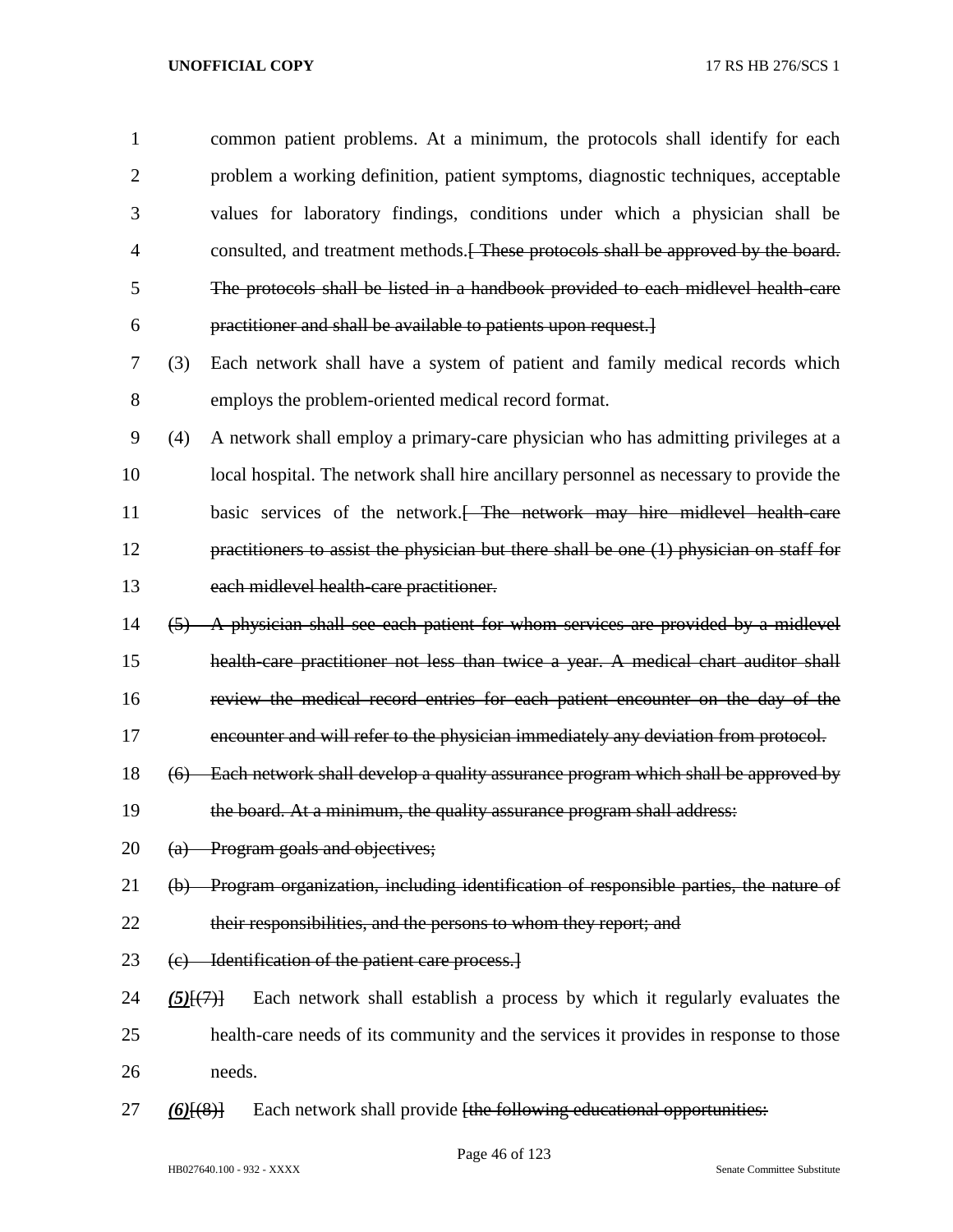| $\mathbf{1}$   |             | minety (90) minutes each week of continuing education to its health-care<br>$\left( a\right)$ |
|----------------|-------------|-----------------------------------------------------------------------------------------------|
| $\overline{2}$ |             | providers on topics relating to patient care needs <del>[; and</del>                          |
| 3              |             | One and one half (1.5) days leave and fifty percent (50%) of expenses up to<br>$\Theta$       |
| 4              |             | three hundred dollars (\$300) per year to its midlevel health care practitioners              |
| 5              |             | for approved continuing education outside of the network].                                    |
| 6              | $(7)$ $(9)$ | Each network shall either provide directly for twenty-four (24) hour, seven (7)               |
| 7              |             | day per week access to care for its patients or have formal written agreements with           |
| 8              |             | local providers to insure twenty-four $(24)$ hour, seven $(7)$ day per week access to         |
| 9              |             | care for its patients.                                                                        |
| 10             |             | (10) No network may charge or collect more money for the services of any midlevel             |
| 11             |             | health care practitioner than is allowable under Medicaid for other nonphysician              |
| 12             |             | practitioners.                                                                                |
| 13             |             | Section 23. KRS 315.040 is amended to read as follows:                                        |
| 14             | (1)         | Nothing in this chapter shall be construed to prevent, restrict, or otherwise interfere       |
| 15             |             | with the sale of nonprescription drugs in their original packages by any retailer. No         |
| 16             |             | rule or regulation shall be adopted by the Board of Pharmacy under this chapter               |
| 17             |             | which shall require the sale of nonprescription drugs by a licensed pharmacist or             |
| 18             |             | under the supervision of a licensed pharmacist.                                               |
| 19             | (2)         | Nothing in this chapter shall interfere with the professional activities of any licensed      |
| 20             |             | practicing physician, or prevent the physician from keeping any drug or medicine              |
| 21             |             | that he or she may need in his or her practice, from compounding the physician's              |
| 22             |             | own medications, or from dispensing or supplying to patients any article that seems           |
| 23             |             | proper to the physician.                                                                      |
| 24             | (3)         | [Nothing in this chapter shall be construed to interfere with the activities of a             |
| 25             |             | midlevel health care practitioner as provided in KRS 216.925.                                 |
| 26             | (4)         | -Nothing in this chapter pertaining to the use of collaborative care agreements shall         |
| 27             |             | apply in any hospital or other health facility operated by a hospital without the             |
|                |             |                                                                                               |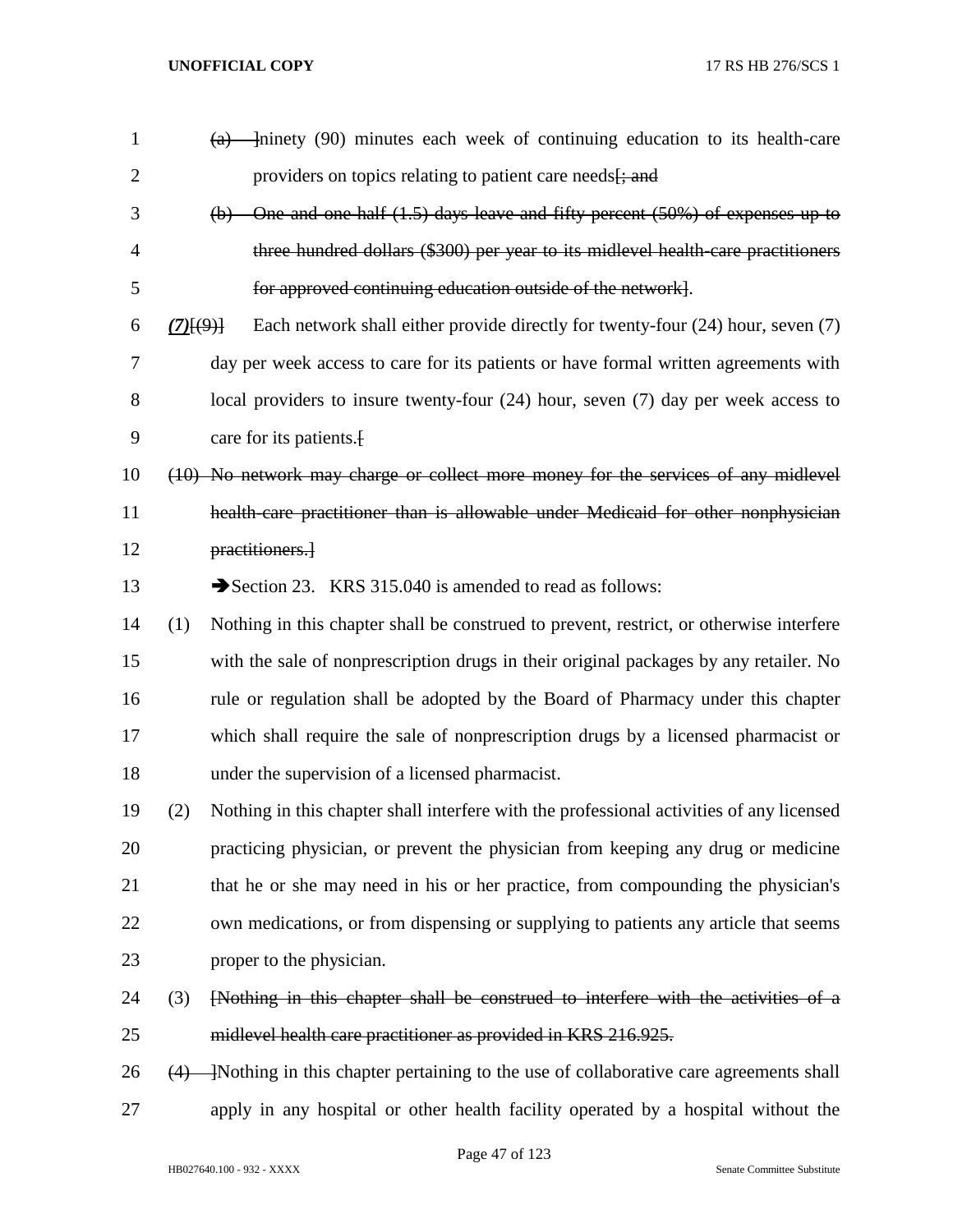| $\mathbf{1}$   | express written permission of the hospital's governing body. Collaborative care             |
|----------------|---------------------------------------------------------------------------------------------|
| $\overline{2}$ | agreements may be restricted by the policies and procedures of the facility.                |
| 3              | Nothing in this chapter shall interfere with the activities of a physician<br>$(4)$ $(5)$ } |
| 4              | assistant as authorized in KRS Chapter 311.                                                 |
| 5              | Nothing in this chapter shall interfere with the activities of an advanced<br>$(5)$ $(6)$   |
| 6              | practice registered nurse as authorized in KRS Chapter 314.                                 |
| 7              | Section 24. KRS 336.015 is amended to read as follows:                                      |
| 8              | (1)<br>The secretary of the Labor Cabinet shall have the duties, responsibilities, power,   |
| 9              | and authority relating to labor, wages and hours, occupational safety and health of         |
| 10             | employees, child labor, apprenticeship, workers' compensation, and all other matters        |
| 11             | previously under the jurisdiction of the Department of Labor.                               |
| 12             | (2)<br>The Labor Cabinet shall consist of the Office of the Secretary, the Department of    |
| 13             | Workers' Claims, and the Department of Workplace Standards.                                 |
| 14             | (3)<br>The following agencies are attached to the cabinet for administrative purposes only: |
| 15             | [Kentucky Labor-Management Advisory Council;<br>(a)                                         |
| 16             | (b)] Kentucky Occupational Safety and Health Review Commission;                             |
| 17             | <b>State Labor Relations Board;</b><br>$(b)$ [(e)]                                          |
| 18             | Workers' Compensation Funding Commission;<br>$(c)$ $(d)$                                    |
| 19             | Occupational Safety and Health Standards Board;<br>$(d)$ [(e)]                              |
| 20             | Prevailing Wage Review Board;<br>$(e)$ [(f)]                                                |
| 21             | Apprenticeship and Training Council;<br>$\langle f(f(g)) $                                  |
| 22             | <b>Employers' Mutual Insurance Authority;</b><br>$(g)$ [(h)]                                |
| 23             | Office of General Administration and Program Support for Shared<br>$(h)$ [(i)]              |
| 24             | Services, which shall be headed by an executive director appointed by the                   |
| 25             | Governor in accordance with KRS 12.040 upon recommendation from the                         |
| 26             | secretaries of the Energy and Environment Cabinet, the Labor Cabinet, and                   |
| 27             | the Public Protection Cabinet. The office is composed of the following                      |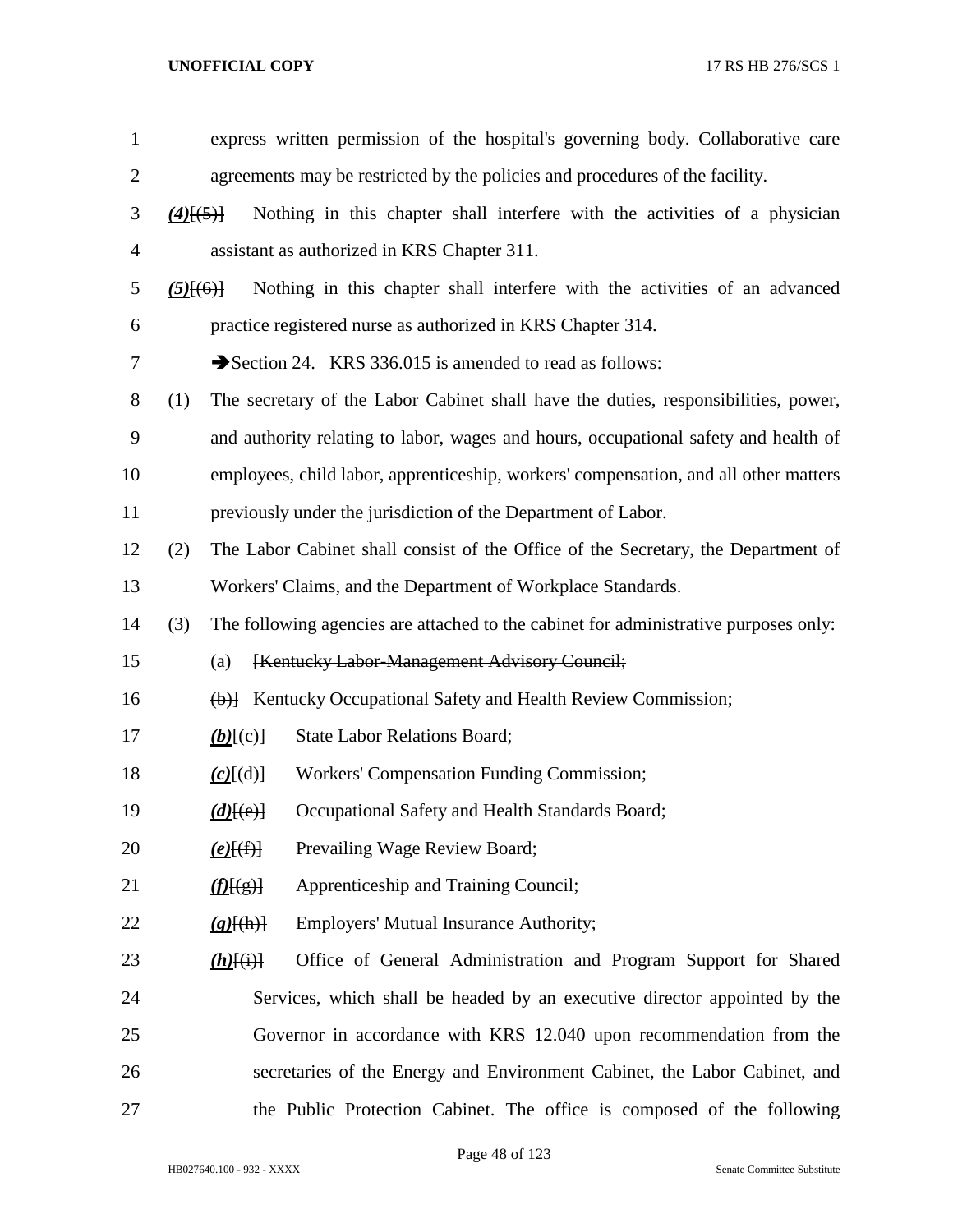| $\mathbf{1}$   |     | divisions:                                                                                       |
|----------------|-----|--------------------------------------------------------------------------------------------------|
| $\overline{2}$ |     | 1.<br>Division of Human Resource Management;                                                     |
| 3              |     | Division of Fiscal Management;<br>2.                                                             |
| $\overline{4}$ |     | Division of Budgets; and<br>3.                                                                   |
| 5              |     | Division of Information Services; and<br>4.                                                      |
| 6              |     | Office of Inspector General for Shared Services, which shall be headed<br>$(i)$ $(i)$ $(i)$ $\}$ |
| 7              |     | by an executive director appointed by the Governor in accordance with KRS                        |
| $8\,$          |     | 12.040 upon recommendation from the secretaries of the Energy and                                |
| 9              |     | Environment Cabinet, the Labor Cabinet, and the Public Protection Cabinet.                       |
| 10             |     | Section 25. KRS 336.020 is amended to read as follows:                                           |
| 11             | (1) | The Department of Workplace Standards shall be headed by a commissioner                          |
| 12             |     | appointed by the Governor in accordance with KRS 12.040 and shall be divided for                 |
| 13             |     | into the Division of Employment Standards,<br>administrative<br>purposes                         |
| 14             |     | Apprenticeship and Mediation, the Division of Occupational Safety and Health                     |
| 15             |     | Compliance, the Division of Occupational Safety and Health Education and                         |
| 16             |     | Training, and the Division of Workers' Compensation Funds. Each of these                         |
| 17             |     | divisions shall be headed by a director appointed by the secretary and approved by               |
| 18             |     | the Governor in accordance with KRS 12.050.                                                      |
| 19             | (2) | The Department of Workers' Claims shall be headed by a commissioner who is                       |
| 20             |     | nominated by the Workers' Compensation Nominating Commission, appointed by                       |
| 21             |     | the Governor, and confirmed by the Senate in accordance with KRS 342.213 and                     |
| 22             |     | 342.228. The department shall be divided for administrative purposes into the                    |
| 23             |     | Office of Administrative Law Judges, the Office of General Counsel for Workers'                  |
| 24             |     | Claims, the Division of Claims Processing, the Division of Information and                       |
| 25             |     | Research, the Division of Security and Compliance, and the Division of                           |
| 26             |     | Ombudsman and Workers' Compensation Specialist Services. The Office of                           |

Administrative Law Judges shall be headed by a chief administrative law judge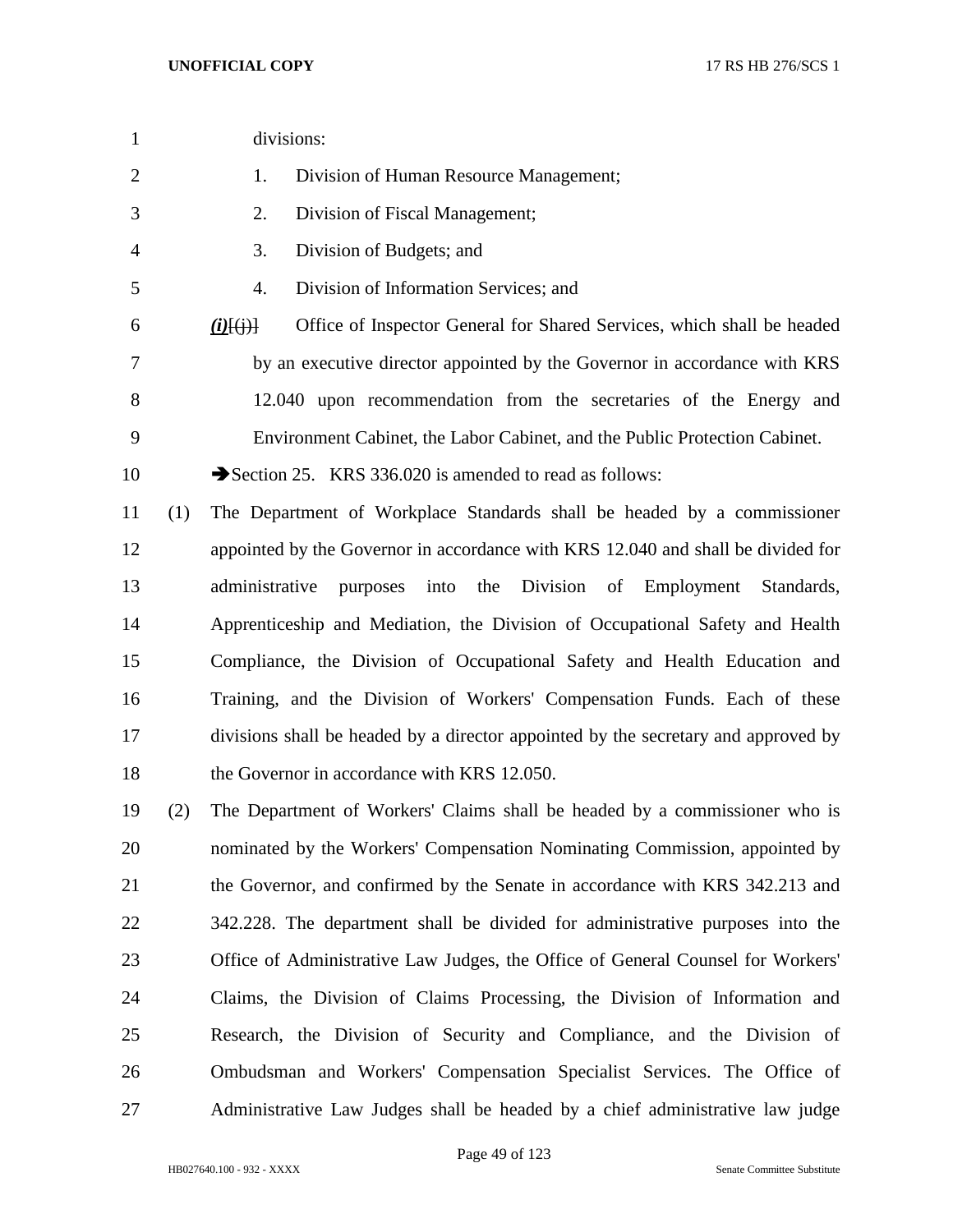appointed in accordance with KRS 342.230. Each division in the department shall be headed by a director appointed by the commissioner and approved by the Governor in accordance with KRS 12.050 and 342.230. The following agencies are attached to the Department of Workers' Claims for administrative purposes only:

- (a) Workers' Compensation Board; *and*
- (b)[ Workers' Compensation Advisory Council; and
- 7 [(e)] Workers' Compensation Nominating Commission.
- (3) The Office of General Counsel for the Labor Cabinet and the Division of Management Services are attached to the Office of the Secretary of the Labor Cabinet.
- 11 Section 26. KRS 342.382 is amended to read as follows:
- (1) Any insurer authorized to write a policy of workers' compensation insurance shall transmit the following information on its workers' compensation experience only to 14 the Department of Workers' Claims<del>[ and the Workers' Compensation Advisory</del> Council] each year, and that information shall be certified and reported on a net basis with respect to reinsurance for nationwide experience and direct basis with respect to Kentucky experience:
- (a) Direct premiums written;
- (b) Direct premiums earned;
- (c) Dividends paid or credited to policyholders;
- (d) Losses paid;
- (e) Allocated loss adjustment expenses;
- (f) The ratio of allocated loss adjustment expenses to losses paid;
- (g) Unallocated loss adjustment expenses;
- (h) The ratio of unallocated loss adjustment expenses to losses paid;
- (i) The total of losses paid and unallocated and allocated loss adjustment expenses;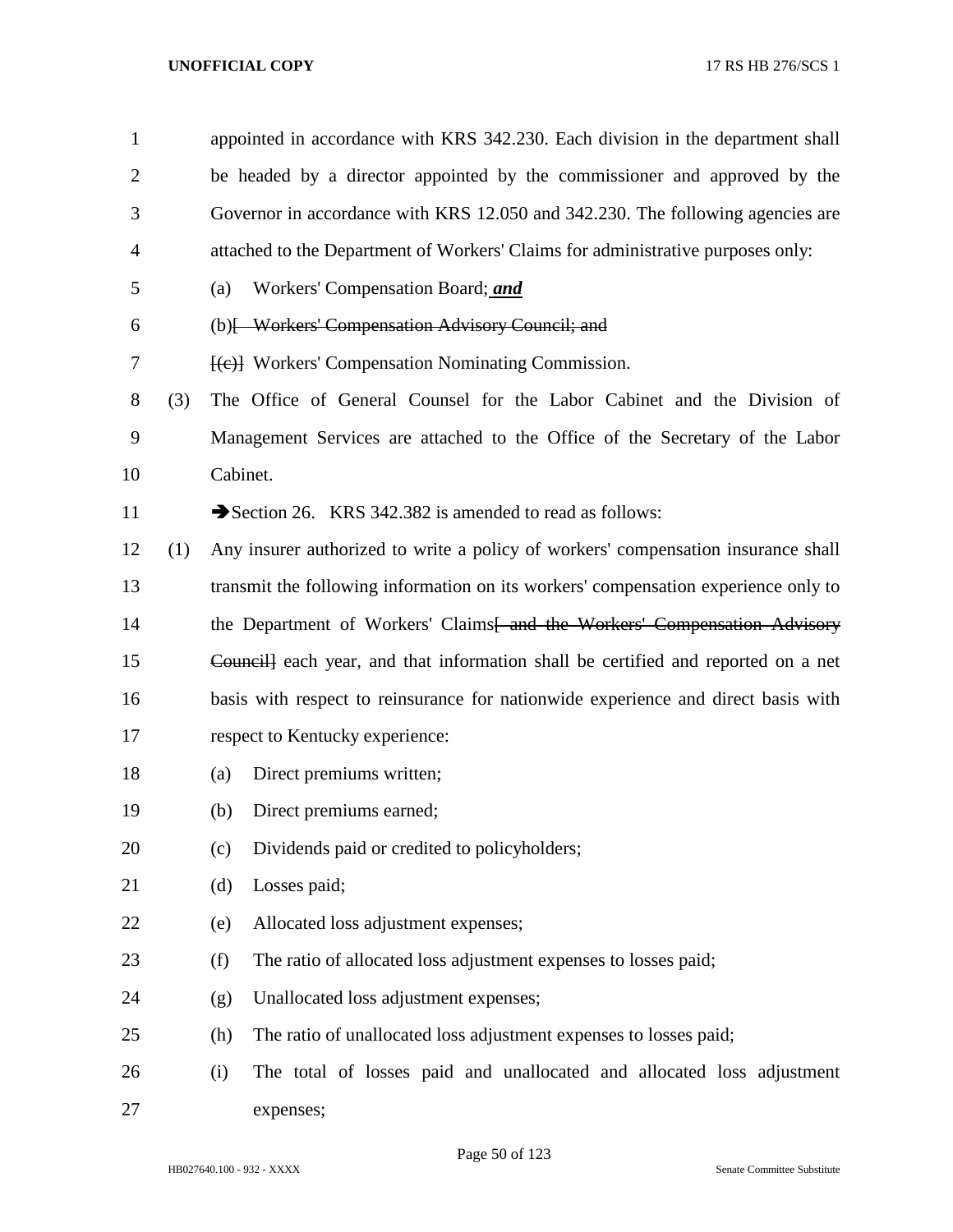- (j) The ratio of losses paid and unallocated and allocated loss adjustment expenses to premiums earned;
- (k) The number of claims outstanding as of December 31 of each year;
- (l) The total amount of losses unpaid as of December 31 of each year;
- (m) The total amount of allocated and unallocated loss adjustment expenses unpaid as of December 31 of each year;
- (n) The total of losses paid and allocated loss adjustment expenses and unallocated loss adjustment expenses, plus the total of losses unpaid as of December 31 of each year and loss adjustment expenses unpaid as of December 31 of each year; and
- (o) Net investment gain or loss.
- (2) The first report of the information required in subsection (1) of this section shall include the information for the year ending December 31, 1987. Such report shall be filed no later than August 1, 1988. Beginning with the report for the period ending December 31, 1989, all future reports shall have all information required by subsection (1) of this section broken down by year for the current and two (2) preceding years.
- 18 Section 27. KRS 164.2847 is amended to read as follows:
- (1) Tuition and mandatory student fees for any undergraduate program of any Kentucky public postsecondary institution, including all four (4) year universities and colleges and institutions of the Kentucky Community and Technical College System, shall be waived for a Kentucky foster or adopted child who is a full-time or part-time student if the student meets all entrance requirements and maintains academic eligibility while enrolled at the postsecondary institution, and if:
- (a) The student's family receives state-funded adoption assistance under KRS 199.555;
- 
- (b) The student is currently committed to the Cabinet for Health and Family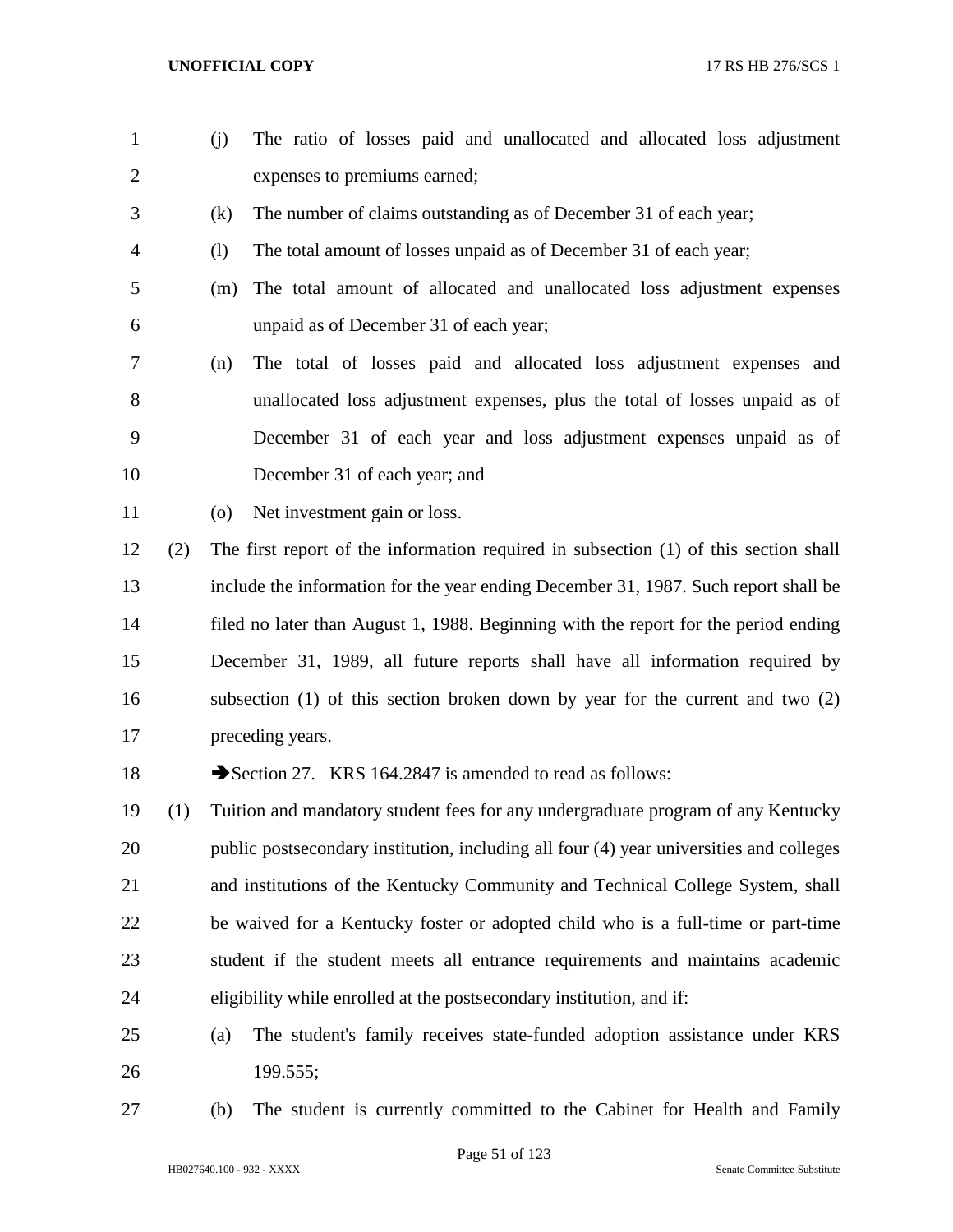| $\mathbf{1}$   |     |                                                                                         | Services under KRS 610.010(5) and placed in a family foster home or is            |  |  |  |  |
|----------------|-----|-----------------------------------------------------------------------------------------|-----------------------------------------------------------------------------------|--|--|--|--|
| $\overline{2}$ |     |                                                                                         | placed in accordance with KRS 605.090(3);                                         |  |  |  |  |
| 3              |     | (c)                                                                                     | The student is in an independent living program and the placement is funded       |  |  |  |  |
| $\overline{4}$ |     |                                                                                         | by the Cabinet for Health and Family Services;                                    |  |  |  |  |
| 5              |     | (d)                                                                                     | The student who is an adopted child was in the permanent legal custody of         |  |  |  |  |
| 6              |     |                                                                                         | and placed for adoption by the Cabinet for Health and Family Services. A          |  |  |  |  |
| 7              |     |                                                                                         | student who meets the eligibility criteria of this paragraph and lives outside of |  |  |  |  |
| 8              |     |                                                                                         | Kentucky at the time of application to a Kentucky postsecondary institution       |  |  |  |  |
| 9              |     |                                                                                         | may apply for the waiver up to the amount of tuition for a Kentucky resident;     |  |  |  |  |
| 10             |     |                                                                                         | <b>or</b>                                                                         |  |  |  |  |
| 11             |     | (e)                                                                                     | The Cabinet for Health and Family Services was the student's legal custodian      |  |  |  |  |
| 12             |     |                                                                                         | on his or her eighteenth birthday.                                                |  |  |  |  |
| 13             | (2) |                                                                                         | Tuition and mandatory student fees for any undergraduate program of any Kentucky  |  |  |  |  |
| 14             |     | public postsecondary institution, including all four (4) year universities and colleges |                                                                                   |  |  |  |  |
| 15             |     | and institutions of the Kentucky Community and Technical College System, shall          |                                                                                   |  |  |  |  |
| 16             |     | be waived for a Department of Juvenile Justice foster child who is a full-time or       |                                                                                   |  |  |  |  |
| 17             |     | part-time student if the student meets all entrance requirements and maintains          |                                                                                   |  |  |  |  |
| 18             |     | academic eligibility while enrolled at the postsecondary institution and obtains a      |                                                                                   |  |  |  |  |
| 19             |     |                                                                                         | recommendation for participation from an official from the Department of Juvenile |  |  |  |  |
| 20             |     |                                                                                         | Justice, and if:                                                                  |  |  |  |  |
| 21             |     | (a)                                                                                     | The student has not been sentenced to the Department of Juvenile Justice          |  |  |  |  |
| 22             |     |                                                                                         | under KRS Chapter 640;                                                            |  |  |  |  |
| 23             |     | (b)                                                                                     | The student has been committed to the Department of Juvenile Justice for a        |  |  |  |  |
| 24             |     |                                                                                         | period of at least twelve (12) months;                                            |  |  |  |  |
| 25             |     | (c)                                                                                     | The student is in an independent living program and placement is funded by        |  |  |  |  |
| 26             |     |                                                                                         | the Department of Juvenile Justice;                                               |  |  |  |  |
| 27             |     | (d)                                                                                     | The parental rights of the student's biological parents have been terminated; or  |  |  |  |  |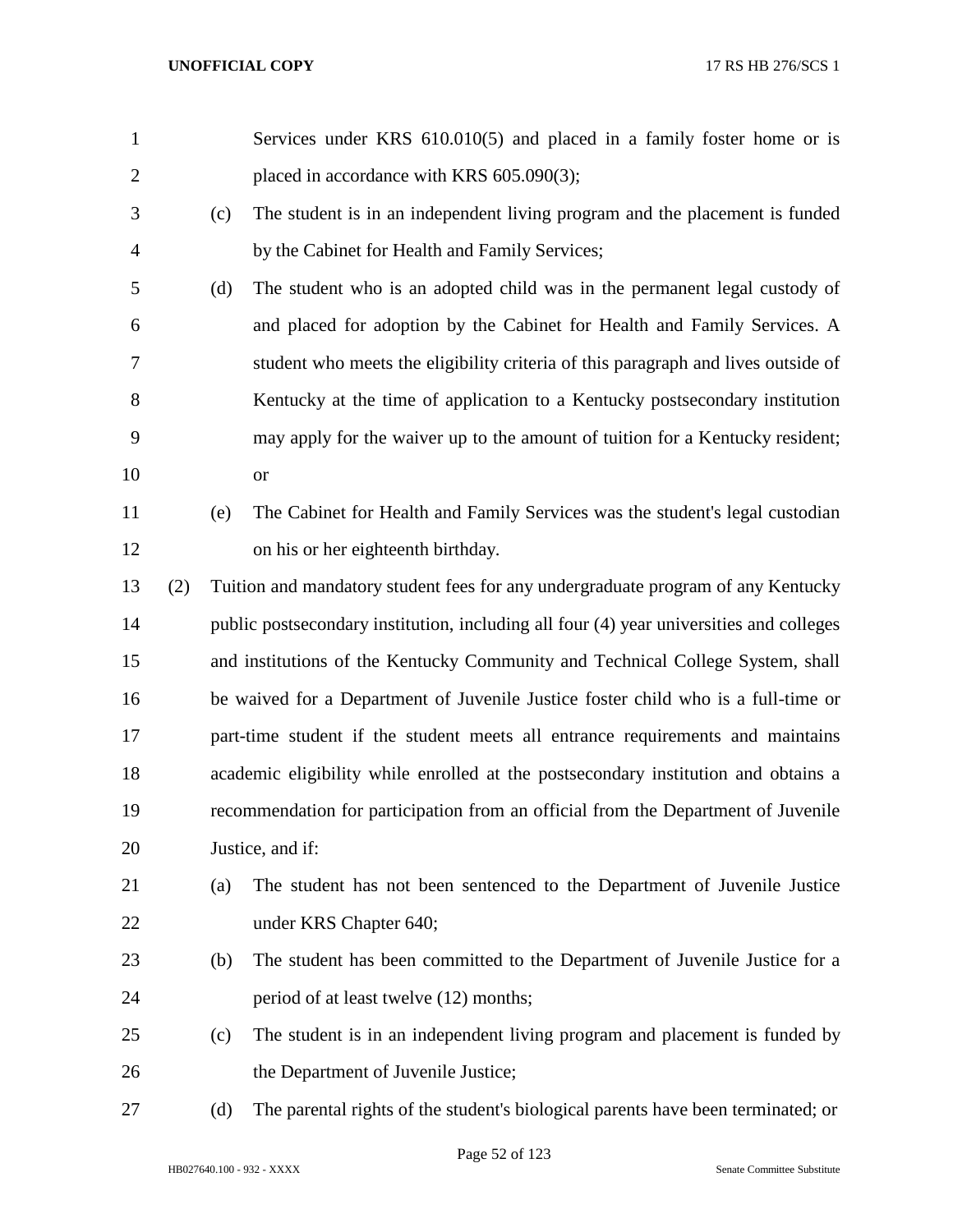(e) The student was committed to the Cabinet for Health and Family Services prior to a commitment to the Department of Juvenile Justice.

 (3) Upon request of the postsecondary institution, the Cabinet for Health and Family Services shall confirm the eligibility status under subsection (1) of this section and the Department of Juvenile Justice shall confirm the eligibility status and recommendations under subsection (2) of this section of the student seeking to participate in the waiver program. Release of this information shall not constitute a breach of confidentiality required by KRS 199.570, 610.320, or 620.050.

 (4) The student shall complete the Free Application for Federal Student Aid to determine the level of need and eligibility for state and federal financial aid programs. If the sum of the tuition waiver plus other student financial assistance, except loans and the work study program under 42 U.S.C. secs. 2751-2756b, from all sources exceeds the student's total cost of attendance, as defined in 20 U.S.C. sec. 1087ll, the tuition waiver shall be reduced by the amount exceeding the total cost of attendance.

(5) The student shall be eligible for the tuition waiver:

- (a) For entrance to the institution for a period of no more than four (4) years after the date of graduation from high school; and
- (b) For a period of five (5) years after first admittance to any Kentucky institution if satisfactory progress is achieved or maintained, except when extended in accordance with subsection (6) of this section.
- 22 (6) The expiration of a student's five (5) year eligibility under subsection (5)(b) of this section shall be extended upon a determination by the institution that the student was unable to enroll for or complete an academic term due to serving:
- (a) On active duty status in the United States Armed Forces;
- (b) As an officer in the Commissioned Corps of the United States Public Health Service; or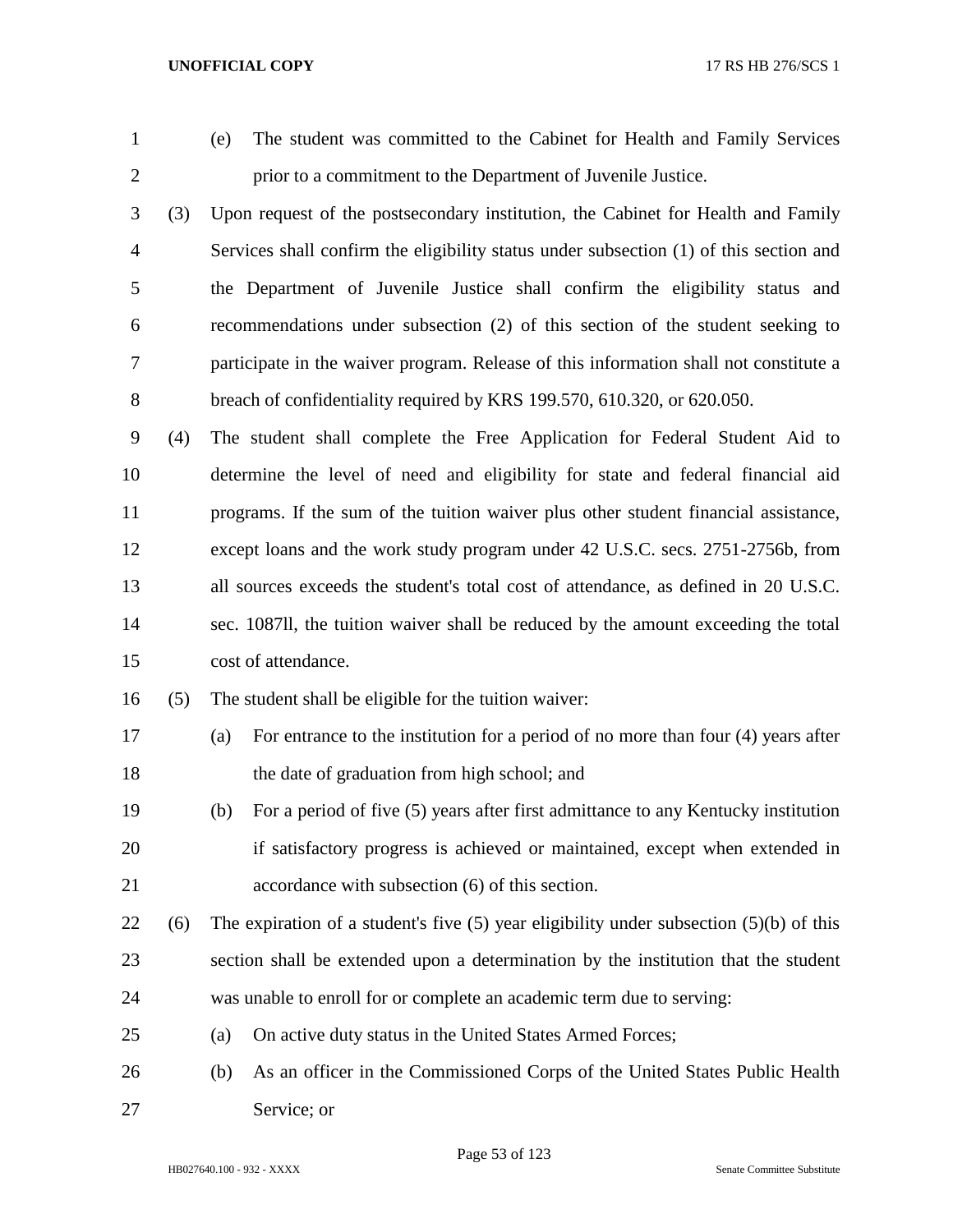| $\mathbf{1}$   |                 | (c) | On active service in the Peace Corps Act or the Americorps.                            |
|----------------|-----------------|-----|----------------------------------------------------------------------------------------|
| $\overline{2}$ |                 |     | The original expiration date shall be extended by the total number of years during     |
| 3              |                 |     | which the student was on active duty status. The number of months served on active     |
| 4              |                 |     | duty status shall be rounded up to the next higher year to determine the maximum       |
| 5              |                 |     | length of eligibility extension allowed.                                               |
| 6              | (7)             |     | [The Cabinet for Health and Family Services shall report the number of students        |
| 7              |                 |     | participating in the tuition waiver program under subsection (1) of this section and   |
| 8              |                 |     | the Department of Juvenile Justice shall report the number of students participating   |
| 9              |                 |     | in the tuition waiver program under subsection $(2)$ of this section on October 1 each |
| 10             |                 |     | year to the Council on Postsecondary Education and the Legislative Research            |
| 11             |                 |     | Commission.                                                                            |
| 12             | (8)             |     | The Council on Postsecondary Education shall report nonidentifying data on             |
| 13             |                 |     | graduation rates of students participating in the tuition waiver program by            |
| 14             |                 |     | November 30 each year to the Legislative Research Commission.                          |
| 15             | $(8)$ [ $(9)$ ] |     | Nothing in this section shall be construed to:                                         |
| 16             |                 | (a) | Guarantee acceptance of or entrance into any postsecondary institution for a           |
| 17             |                 |     | foster or adopted child;                                                               |
| 18             |                 | (b) | Limit the participation of a foster or adopted student in any other program of         |
| 19             |                 |     | financial assistance for postsecondary education;                                      |
| 20             |                 | (c) | Require any postsecondary institution to waive costs or fees relating to room          |
| 21             |                 |     | and board; or                                                                          |
| 22             |                 | (d) | Restrict any postsecondary institution, the Department of Juvenile Justice, or         |
| 23             |                 |     | the Cabinet for Health and Family Services from accessing other sources of             |
| 24             |                 |     | financial assistance, except loans, that may be available to a foster or adopted       |
| 25             |                 |     | student.                                                                               |
| 26             |                 |     | Section 28. KRS 194A.030 is amended to read as follows:                                |
|                |                 |     |                                                                                        |

The cabinet consists of the following major organizational units, which are hereby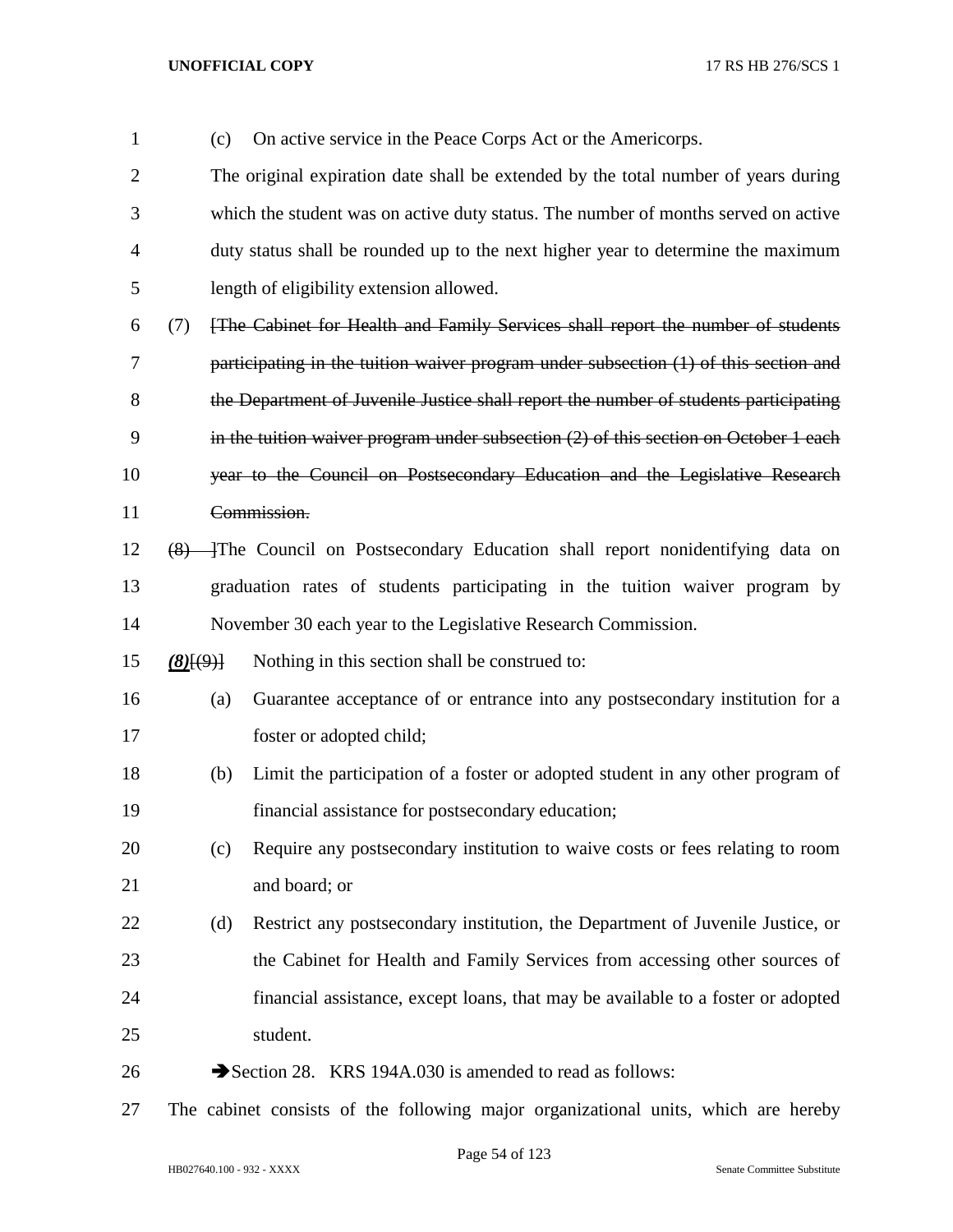created:

- (1) Office of the Secretary. Within the Office of the Secretary, there shall be an Office of Communications and Administrative Review, an Office of Legal Services, an Office of Inspector General, an Office of the Ombudsman, and the Governor's Office of Electronic Health Information.
- (a) The Office of Communications and Administrative Review shall include oversight of administrative hearings and communications with internal and external audiences of the cabinet. The Office of Communications and Administrative Review shall be headed by an executive director who shall be appointed by the secretary with the approval of the Governor under KRS 12.050.
- (b) The Office of Legal Services shall provide legal advice and assistance to all units of the cabinet in any legal action in which it may be involved. The Office of Legal Services shall employ all attorneys of the cabinet who serve the cabinet in the capacity of attorney, giving legal advice and opinions concerning the operation of all programs in the cabinet. The Office of Legal Services shall be headed by a general counsel who shall be appointed by the secretary with the approval of the Governor under KRS 12.050 and 12.210. The general counsel shall be the chief legal advisor to the secretary and shall be directly responsible to the secretary. The Attorney General, on the request of the secretary, may designate the general counsel as an assistant attorney general under the provisions of KRS 15.105.

# (c) The Office of Inspector General shall be responsible for:

 1. The conduct of audits and investigations for detecting the perpetration of fraud or abuse of any program by any client, or by any vendor of services with whom the cabinet has contracted; and the conduct of special investigations requested by the secretary, commissioners, or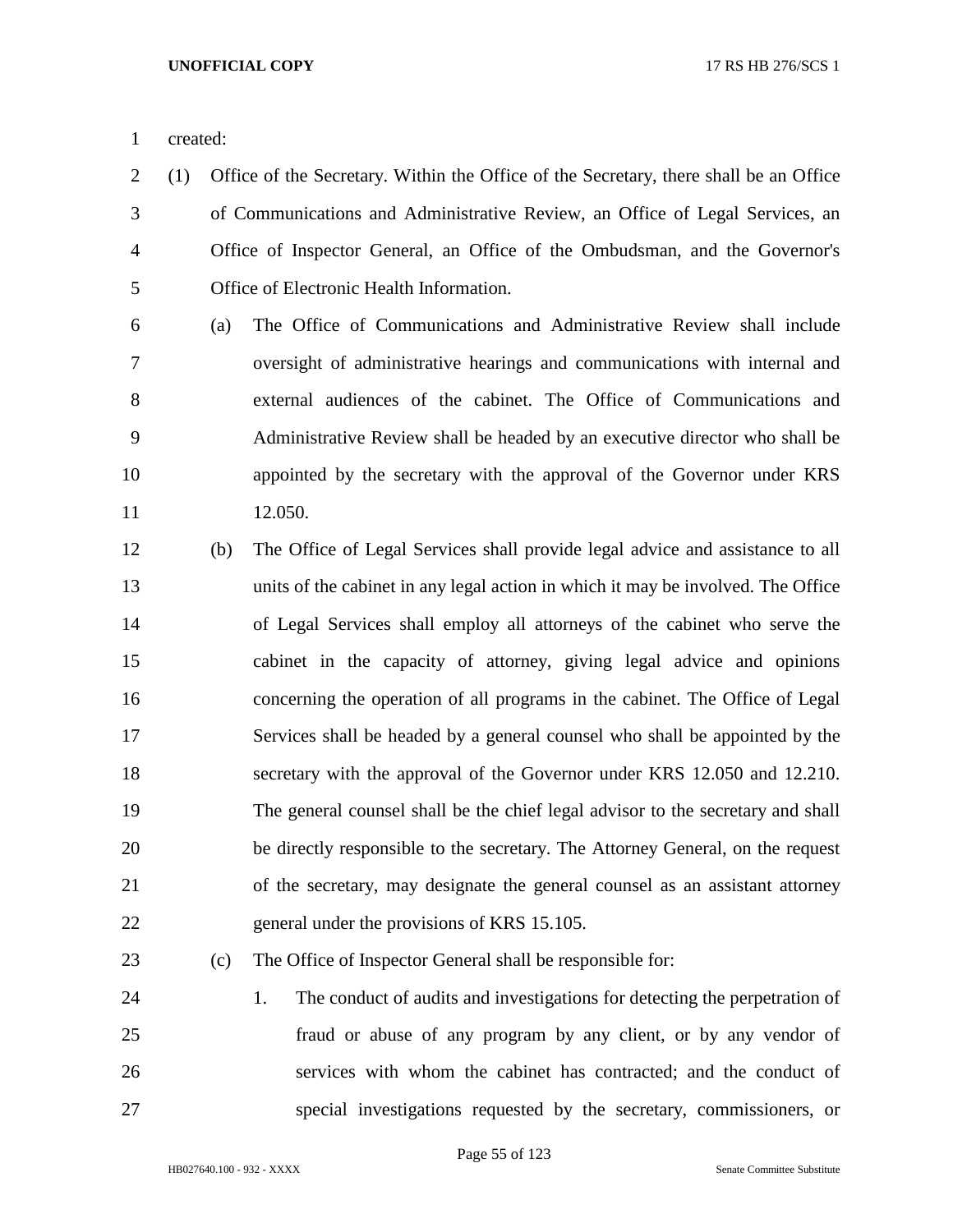| office heads of the cabinet into matters related to the cabinet or its |  |  |  |  |  |  |
|------------------------------------------------------------------------|--|--|--|--|--|--|
| programs;                                                              |  |  |  |  |  |  |

- 
- 2. Licensing and regulatory functions as the secretary may delegate;
- 3. Review of health facilities participating in transplant programs, as determined by the secretary, for the purpose of determining any violations of KRS 311.1911 to 311.1959, 311.1961, and 311.1963; and
- 4. The notification and forwarding of any information relevant to possible criminal violations to the appropriate prosecuting authority.
- The Office of Inspector General shall be headed by an inspector general who shall be appointed by the secretary with the approval of the Governor. The inspector general shall be directly responsible to the secretary.
- (d) The Office of the Ombudsman shall provide professional support in the evaluation of programs, including but not limited to quality improvement and information analysis and reporting, contract monitoring, program monitoring, and the development of quality service delivery, and a review and resolution of citizen complaints about programs or services of the cabinet when those complaints are unable to be resolved through normal administrative remedies. The Office of the Ombudsman shall place an emphasis on research and best practice and program accountability and shall monitor federal compliance. The Office of the Ombudsman shall be headed by an executive director who shall be appointed by the secretary with the approval of the Governor in 22 accordance with KRS 12.050.
- (e) The Governor's Office of Electronic Health Information shall provide leadership in the redesign of the health care delivery system using electronic information technology as a means to improve patient care and reduce medical errors and duplicative services. The Governor's Office of Electronic Health Information shall be headed by an executive director who shall be appointed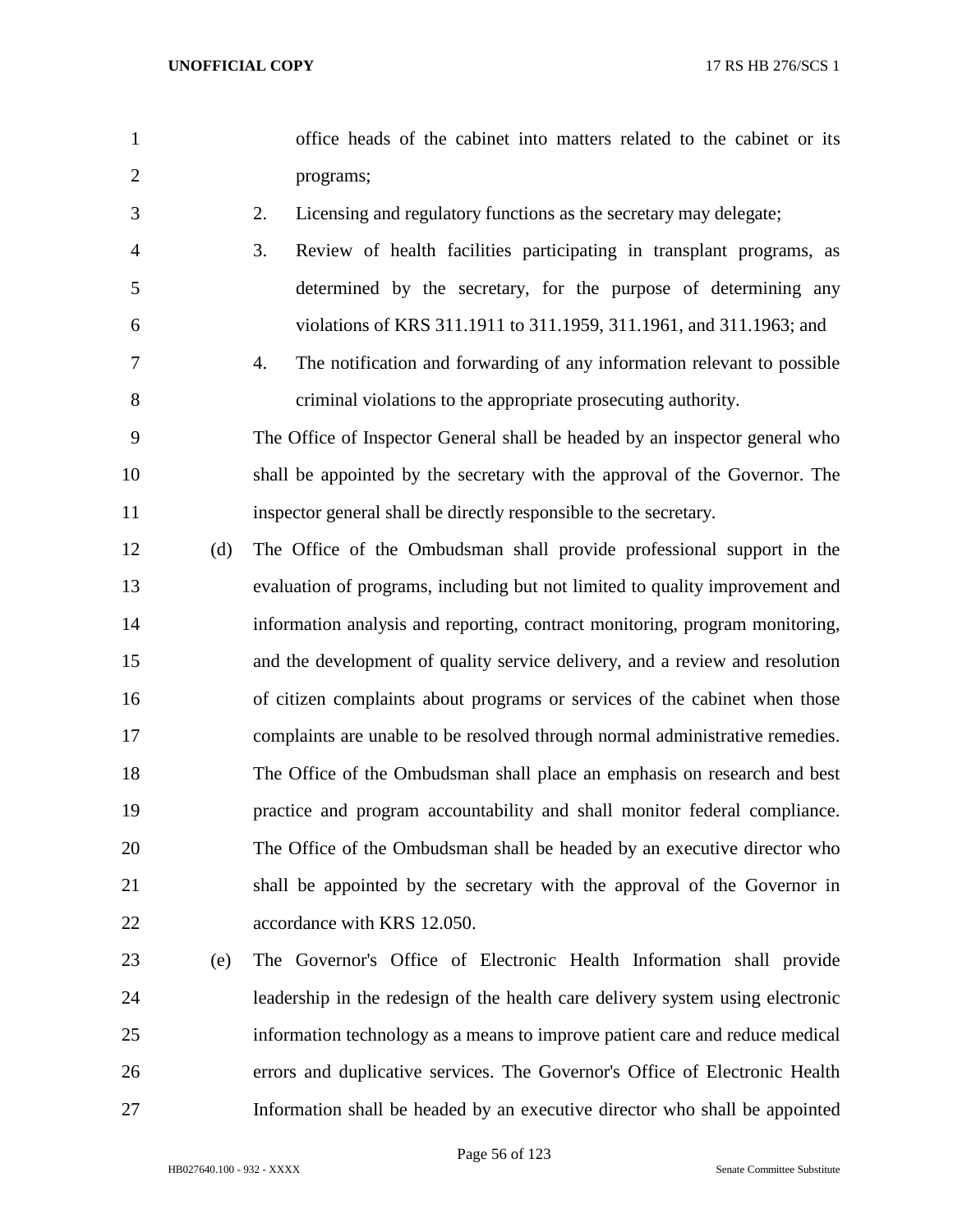by the secretary with the approval of the Governor in accordance with KRS 12.050;

- (2) Department for Medicaid Services. The Department for Medicaid Services shall serve as the single state agency in the Commonwealth to administer Title XIX of the Federal Social Security Act. The Department for Medicaid Services shall be headed by a commissioner for Medicaid services, who shall be appointed by the secretary with the approval of the Governor under KRS 12.050. The commissioner for Medicaid services shall be a person who by experience and training in administration and management is qualified to perform the duties of this office. The commissioner for Medicaid services shall exercise authority over the Department for Medicaid Services under the direction of the secretary and shall only fulfill those responsibilities as delegated by the secretary;
- (3) Department for Public Health. The Department for Public Health shall develop and operate all programs of the cabinet that provide health services and all programs for assessing the health status of the population for the promotion of health and the prevention of disease, injury, disability, and premature death. This shall include but not be limited to oversight of the Division of Women's Health. The Department for Public Health shall be headed by a commissioner for public health who shall be appointed by the secretary with the approval of the Governor under KRS 12.050. The commissioner for public health shall be a duly licensed physician who by experience and training in administration and management is qualified to perform the duties of this office. The commissioner shall advise the head of each major organizational unit enumerated in this section on policies, plans, and programs relating to all matters of public health, including any actions necessary to safeguard the health of the citizens of the Commonwealth. The commissioner shall serve as chief medical officer of the Commonwealth. The commissioner for public health shall exercise authority over the Department for Public Health under the direction of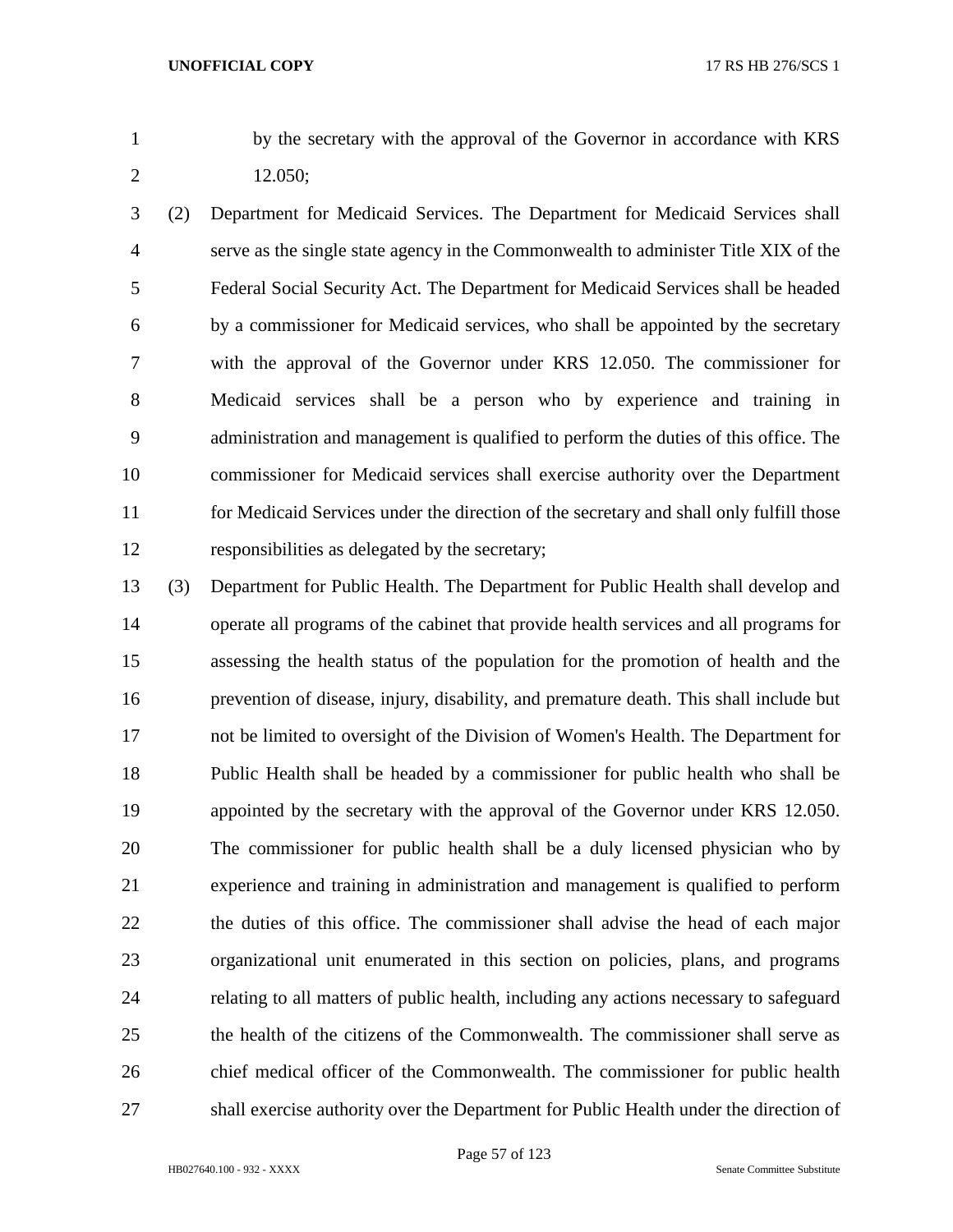the secretary and shall only fulfill those responsibilities as delegated by the secretary;

 (4) Department for Behavioral Health, Developmental and Intellectual Disabilities. The Department for Behavioral Health, Developmental and Intellectual Disabilities shall develop and administer programs for the prevention of mental illness, intellectual disabilities, brain injury, developmental disabilities, and substance abuse disorders and shall develop and administer an array of services and support for the treatment, habilitation, and rehabilitation of persons who have a mental illness or emotional disability, or who have an intellectual disability, brain injury, developmental disability, or a substance abuse disorder. The Department for Behavioral Health, Developmental and Intellectual Disabilities shall be headed by a commissioner for behavioral health, developmental and intellectual disabilities who shall be appointed by the secretary with the approval of the Governor under KRS 12.050. The commissioner for behavioral health, developmental and intellectual disabilities shall be by training and experience in administration and management qualified to perform the duties of the office. The commissioner for behavioral health, developmental and intellectual disabilities shall exercise authority over the department under the direction of the secretary, and shall only fulfill those responsibilities as delegated by the secretary;

 (5) Commission for Children with Special Health Care Needs. The duties, responsibilities, and authority set out in KRS 200.460 to 200.490 shall be performed by the commission. The commission shall advocate the rights of children with disabilities and, to the extent that funds are available, shall *ensure the administration of* [provide the] services [and facilities ] for children with disabilities as are deemed appropriate by the commission *pursuant to Title V of the Social Security Act*. [The commission shall be composed of seven (7) members appointed 27 by the Governor to serve a term of office of four (4) years. The commission may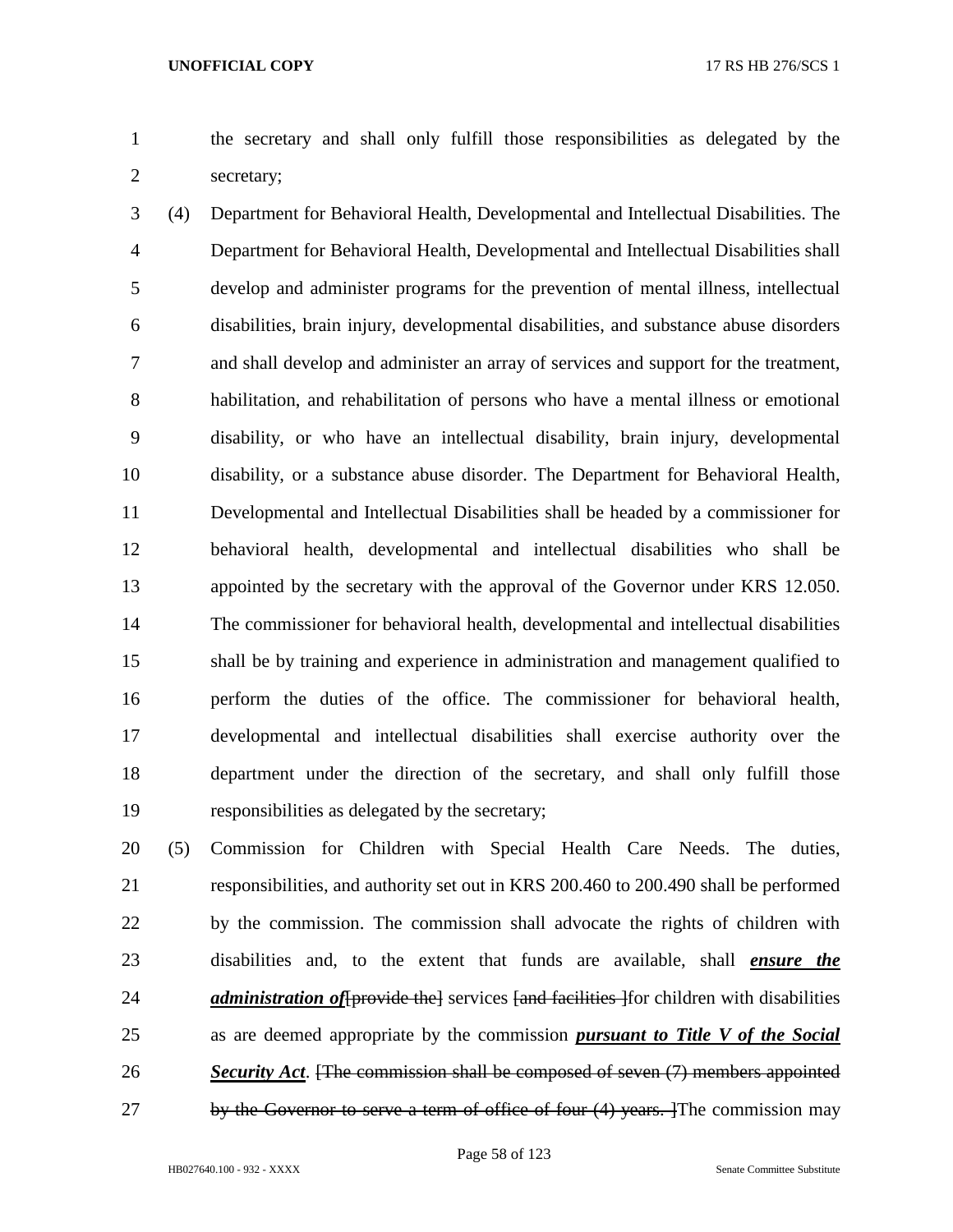promulgate administrative regulations under KRS Chapter 13A as may be necessary to implement and administer its responsibilities. The duties, responsibilities, and authority of the Commission for Children with Special Health Care Needs shall be 4 performed through the office of the executive director of the commission. The executive director shall be appointed by *the secretary with the approval of* the Governor under KRS *12.050*[12.040, and the commission may at any time recommend the removal of the executive director upon filing with the Governor a full written statement of its reasons for removal. The executive director shall report directly to the Commission for Children with Special Health Care Needs and serve 10 as the commission's secretary];

 (6) Office of Health Policy. The Office of Health Policy shall lead efforts to coordinate health care policy, including Medicaid, behavioral health, developmental and intellectual disabilities, mental health services, services for individuals with an intellectual disability, public health, certificate of need, and health insurance. The duties, responsibilities, and authority pertaining to the certificate of need functions and the licensure appeal functions, as set out in KRS Chapter 216B, shall be performed by this office. The Office of Health Policy shall be headed by an executive director who shall be appointed by the secretary with the approval of the Governor pursuant to KRS 12.050;

 (7) Department for Family Resource Centers and Volunteer Services. The Department for Family Resource Centers and Volunteer Services shall streamline the various responsibilities associated with the human services programs for which the cabinet is responsible. This shall include, but not be limited to, oversight of the Division of Family Resource and Youth Services Centers and the Kentucky Commission on Community Volunteerism and Services. The Department for Family Resource Centers and Volunteer Services shall be headed by a commissioner who shall be appointed by the secretary with the approval of the Governor under KRS 12.050.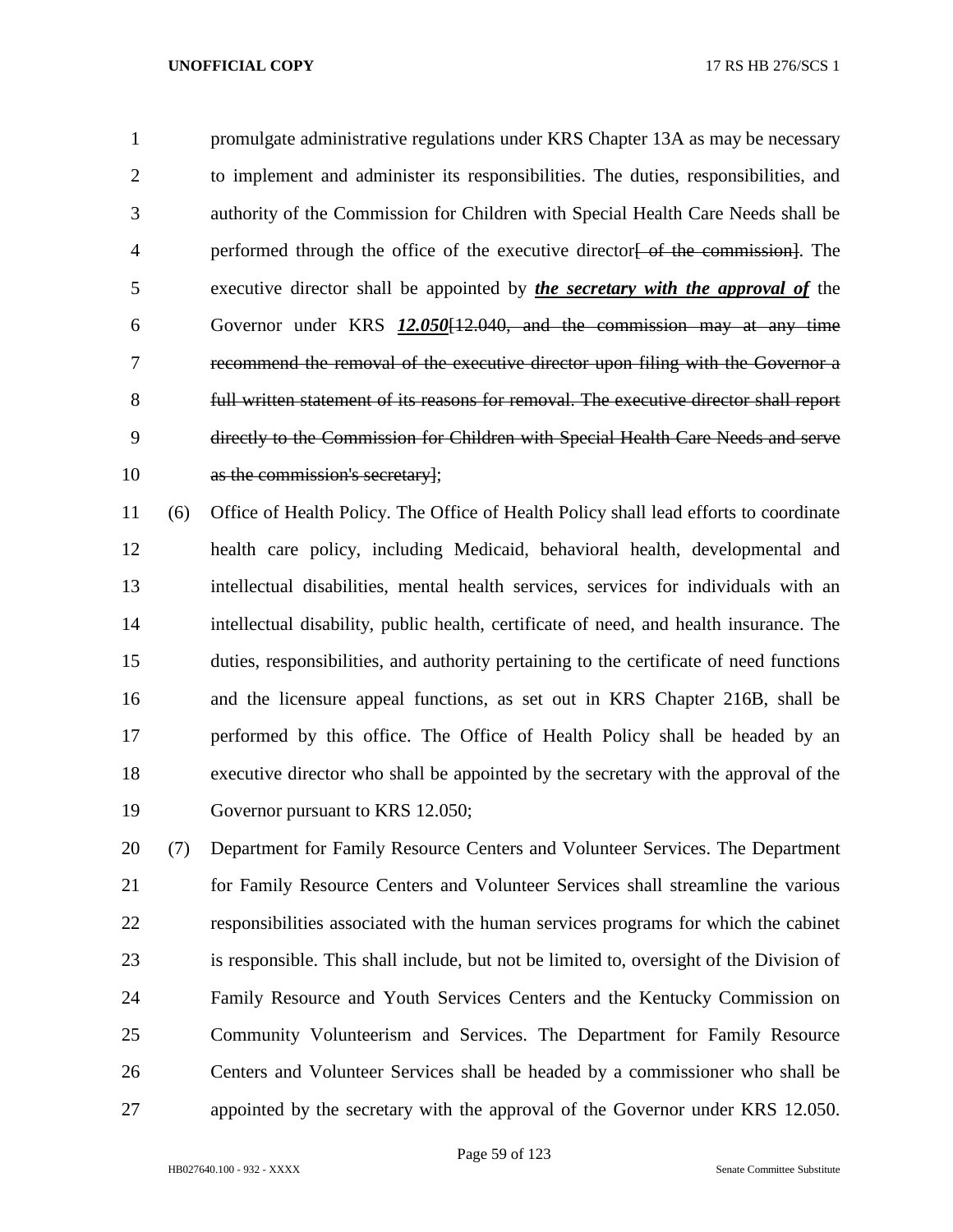The commissioner for family resource centers and volunteer services shall be by training and experience in administration and management qualified to perform the duties of the office, shall exercise authority over the department under the direction of the secretary, and shall only fulfill those responsibilities as delegated by the secretary;

 (8) Office of Administrative and Technology Services. The Office of Administrative and Technology Services shall develop and maintain technology, technology infrastructure, and information management systems in support of all units of the cabinet. The office shall have responsibility for properties and facilities owned, maintained, or managed by the cabinet. The Office of Administrative and Technology Services shall be headed by an executive director who shall be appointed by the secretary with the approval of the Governor under KRS 12.050. The executive director shall exercise authority over the Office of Administrative and Technology Services under the direction of the secretary and shall only fulfill those responsibilities as delegated by the secretary;

 (9) Office of Human Resource Management. The Office of Human Resource Management shall coordinate, oversee, and execute all personnel, training, and management functions of the cabinet. The office shall focus on the oversight, development, and implementation of quality personnel services; curriculum development and delivery of instruction to staff; the administration, management, and oversight of training operations; health, safety, and compliance training; and equal employment opportunity compliance functions. The office shall be headed by an executive director appointed by the secretary with the approval of the Governor in accordance with KRS 12.050;

 (10) The Office of Policy and Budget shall provide central review and oversight of budget, contracts, legislation, policy, grant management, boards and commissions, and administrative regulations. The office shall provide coordination, assistance,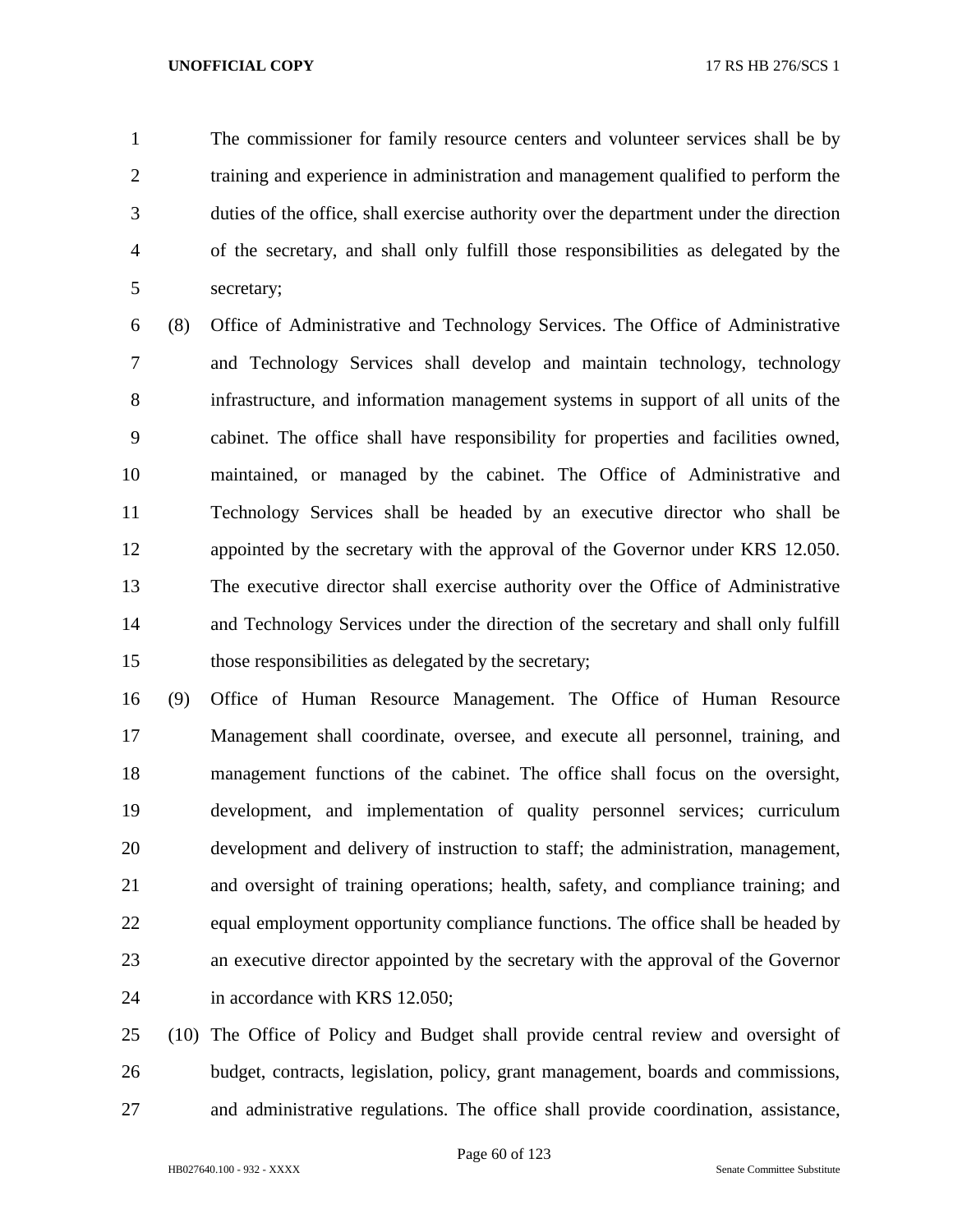and support to program departments and independent review and analysis on behalf of the secretary. The office shall be headed by an executive director appointed by the secretary with the approval of the Governor in accordance with KRS 12.050;

 (11) Department for Community Based Services. The Department for Community Based Services shall administer and be responsible for child and adult protection, violence prevention resources, foster care and adoption, permanency, and services to enhance family self-sufficiency, including child care, social services, public assistance, and family support. The department shall be headed by a commissioner appointed by the secretary with the approval of the Governor in accordance with KRS 12.050;

 (12) Department for Income Support. The Department for Income Support shall be responsible for child support enforcement and disability determination. The department shall serve as the state unit as required by Title II and Title XVI of the Social Security Act, and shall have responsibility for determining eligibility for disability for those citizens of the Commonwealth who file applications for disability with the Social Security Administration. The department shall be headed by a commissioner appointed by the secretary with the approval of the Governor in accordance with KRS 12.050; and

 (13) Department for Aging and Independent Living. The Department for Aging and Independent Living shall serve as the state unit as designated by the Administration on Aging Services under the Older Americans Act and shall have responsibility for administration of the federal community support services, in-home services, meals, family and caregiver support services, elder rights and legal assistance, senior community services employment program, the state health insurance assistance program, state home and community based services including home care, Alzheimer's respite services and the personal care attendant program, certifications of adult day care and assisted living facilities, the state Council on Alzheimer's Disease and other related disorders, the Institute on Aging, and guardianship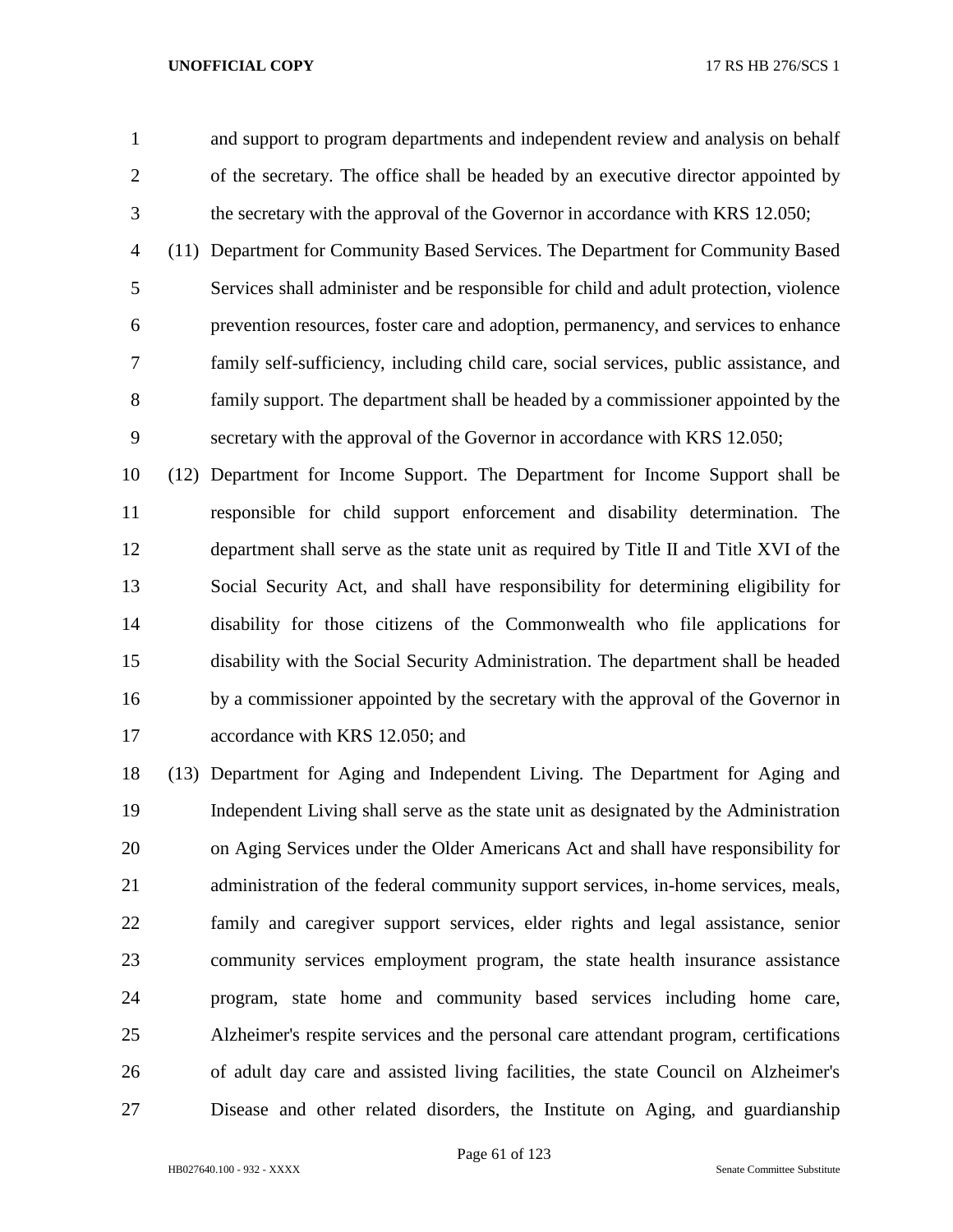| $\mathbf{1}$   |     |     | services. The department shall also administer the Long-Term Care Ombudsman          |
|----------------|-----|-----|--------------------------------------------------------------------------------------|
| $\overline{2}$ |     |     | Program and the Medicaid Home and Community Based Waivers Consumer                   |
| 3              |     |     | Directed Option (CDO) Program. The department shall serve as the information and     |
| 4              |     |     | assistance center for aging and disability services and administer multiple federal  |
| 5              |     |     | grants and other state initiatives. The department shall be headed by a commissioner |
| 6              |     |     | appointed by the secretary with the approval of the Governor in accordance with      |
| 7              |     |     | KRS 12.050.                                                                          |
| 8              |     |     | Section 29. KRS 194A.095 is amended to read as follows:                              |
| 9              | (1) |     | There is created in the Cabinet for Health and Family Services a Division of         |
| 10             |     |     | Women's Health for the purpose of:                                                   |
| 11             |     | (a) | Serving as a repository for data and information affecting women's physical          |
| 12             |     |     | and mental health issues;                                                            |
| 13             |     | (b) | Analyzing and communicating trends in women's health issues and mental               |
| 14             |     |     | health;                                                                              |
| 15             |     | (c) | Recommending to the Cabinet for Health and Family Services [and to any               |
| 16             |     |     | advisory committees created under KRS 216.2923, data elements affecting              |
| 17             |     |     | women's physical and mental health. The division shall advise and direct             |
| 18             |     |     | which data elements should be collected, analyzed, and reported in a timely          |
| 19             |     |     | manner under KRS 216.2920 to 216.2929;                                               |
| 20             |     | (d) | Cooperating and collaborating with the Cabinet for Health and Family                 |
| 21             |     |     | Services in receiving and disseminating through all forms of media including         |
| 22             |     |     | the Internet relevant aggregate data findings under KRS 216.2920 to 216.2929         |
| 23             |     |     | which affect women; and                                                              |
| 24             |     | (e) | Planning, developing, and administering a Women's Health Resource Center             |
| 25             |     |     | within the Cabinet for Health and Family Services to focus on targeted               |
| 26             |     |     | preventive care and comprehensive health education.                                  |
| $\mathcal{L}$  |     |     | $: \mathfrak{a}$ and $\mathfrak{a}$ and $\mathfrak{b}$ and $\mathfrak{a}$            |

(2) The division may accept gifts, grants, and bequests in support of its mission and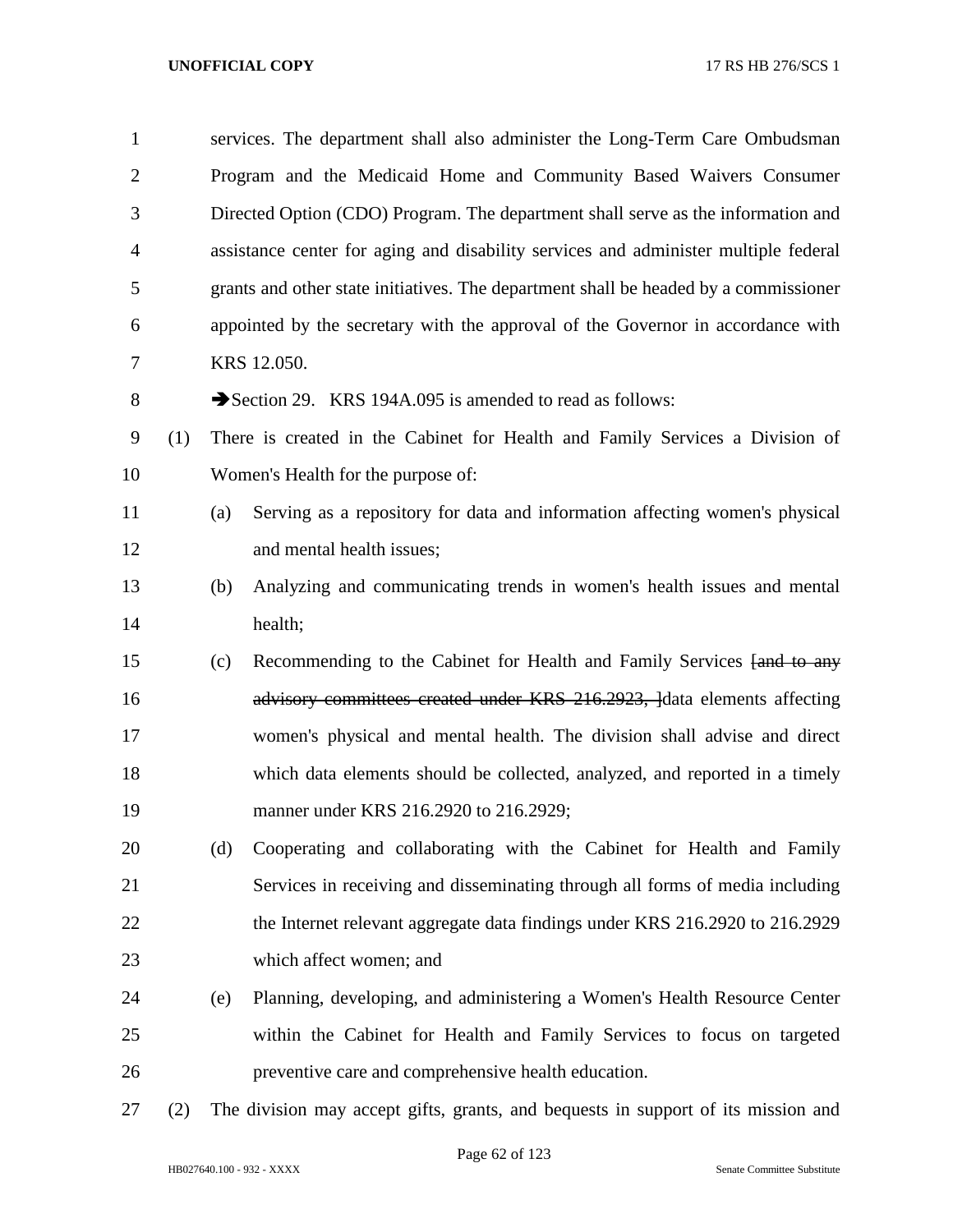duties specified in subsection (1) of this section. All money received shall be administered by the cabinet, which shall administer these funds through appropriate trust and agency accounts. 4 Section 30. KRS 194A.707 is amended to read as follows: (1) The Cabinet for Health and Family Services shall establish by the promulgation of administrative regulation under KRS Chapter 13A, an initial and annual certification review process for assisted-living communities. This administrative regulation shall establish procedures related to applying for, reviewing, and approving, denying, or revoking certification, as well as the conduct of hearings upon appeals as governed by KRS Chapter 13B. (2) An on-site visit of an assisted-living community shall be conducted by the cabinet: (a) As part of the initial certification review process; (b) On a biennial basis as part of the certification review process if during or since the previous certification review an assisted-living community has not received: 1. Any statement of danger, unless withdrawn by the cabinet; or 2. A finding substantiated by the cabinet that the assisted-living community delivered a health service; and (c) Within one (1) year of the date of the previous certification review if during or since the last certification review an assisted-living community has received: 21 1. Any statement of danger that was not withdrawn by the cabinet; or 22 2. A finding substantiated by the cabinet that the assisted-living community delivered a health service. (3) No business shall market its service as an assisted-living community unless it has: (a) Filed a current application for the business to be certified by the department as an assisted-living community; or (b) Received certification by the department as an assisted-living community.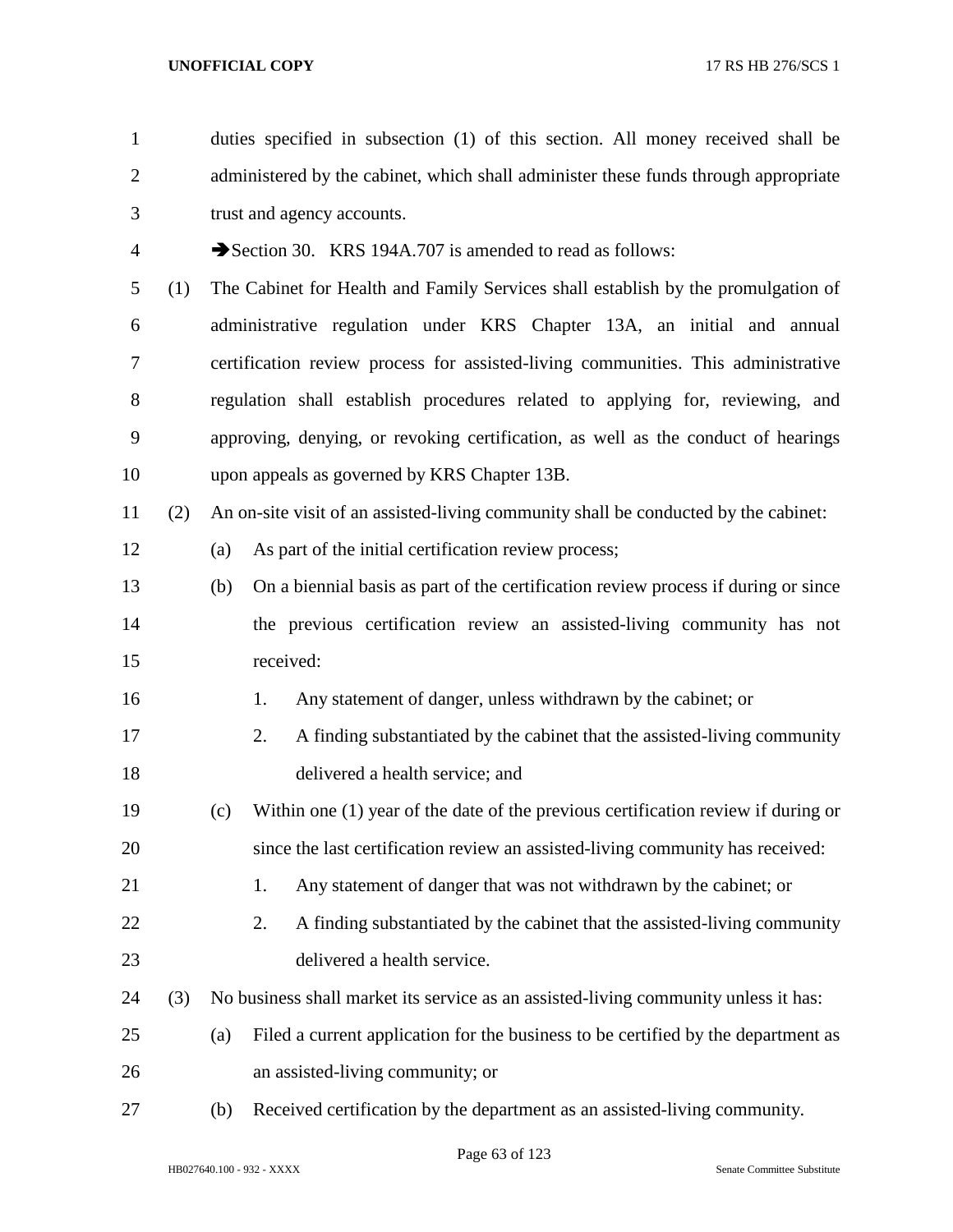| $\mathbf{1}$   | (4) | No business that has been denied or had its certification revoked shall operate or        |
|----------------|-----|-------------------------------------------------------------------------------------------|
| $\overline{2}$ |     | market its service as an assisted-living community unless it has:                         |
| 3              |     | Filed a current application for the business to be certified by the department as<br>(a)  |
| $\overline{4}$ |     | an assisted-living community; and                                                         |
| 5              |     | (b)<br>Received certification as an assisted-living community from the department.        |
| 6              |     | Revocation of certification may be grounds for the department to not reissue              |
| 7              |     | certification for one (1) year if ownership remains substantially the same.               |
| 8              | (5) | No business shall operate as an assisted-living community unless its owner or             |
| 9              |     | manager has:                                                                              |
| 10             |     | Filed a current application for the business to be certified as an assisted-living<br>(a) |
| 11             |     | community by the department; and                                                          |
| 12             |     | Received certification as an assisted-living community from the department.<br>(b)        |
| 13             | (6) | By September 1 of each year, each assisted-living community certified pursuant to         |
| 14             |     | this chapter may provide residents with educational information or education              |
| 15             |     | opportunities on influenza disease.                                                       |
| 16             | (7) | The department shall determine the feasibility of recognizing accreditation by other      |
| 17             |     | organizations in lieu of certification from the department.                               |
| 18             | (8) | Individuals designated by the department to conduct certification reviews shall have      |
| 19             |     | the skills, training, experience, and ongoing education to perform certification          |
| 20             |     | reviews.                                                                                  |
| 21             | (9) | Upon receipt of an application for certification, the department shall assess an          |
| 22             |     | assisted-living community certification fee in the amount of twenty dollars (\$20)        |
| 23             |     | per living unit that in the aggregate for each assisted-living community is no less       |
| 24             |     | than three hundred dollars (\$300) and no more than one thousand six hundred              |
| 25             |     | dollars (\$1,600). The department shall submit <del>[to the Legislative Research</del>    |
| 26             |     | Commission, by June 30 of each year, Ja breakdown of fees assessed and costs              |
| 27             |     | incurred for conducting certification reviews upon request.                               |

Page 64 of 123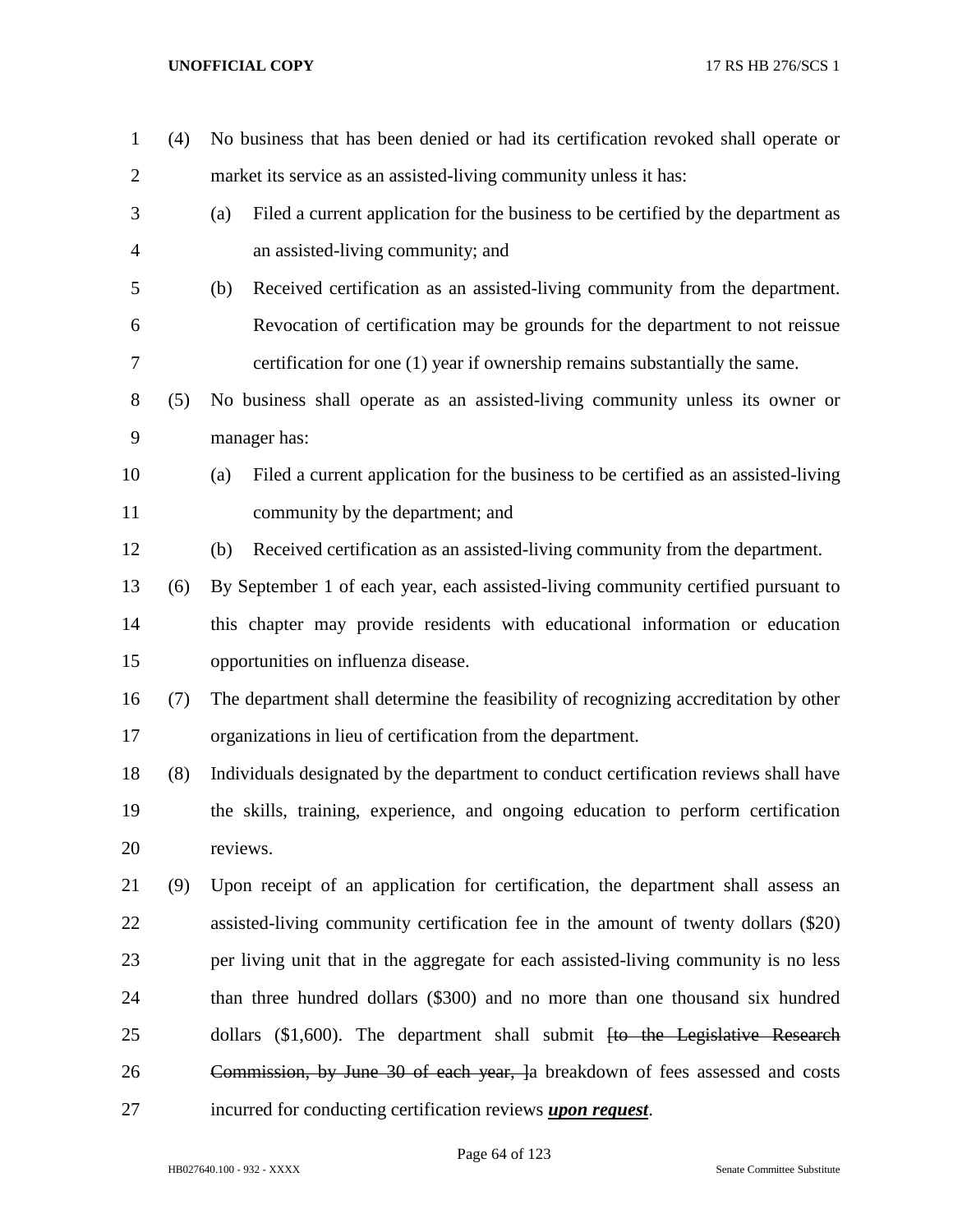| $\mathbf{1}$   |      | $(10)$ The department shall <del>[submit to the Legislative Research Commission and ]</del> make |
|----------------|------|--------------------------------------------------------------------------------------------------|
| $\overline{2}$ |      | findings from certification reviews conducted during the prior twelve (12) months                |
| 3              |      | available to any interested person <del>[ at no charge, by June 30 of each year, in</del>        |
| 4              |      | summary format, all findings from certification reviews conducted during the prior               |
| 5              |      | twelve $(12)$ months.                                                                            |
| 6              | (11) | Notwithstanding any provision of law to the contrary, the department may request                 |
| 7              |      | any additional information from an assisted-living community or conduct additional               |
| 8              |      | on-site visits to ensure compliance with the provisions of KRS 194A.700 to                       |
| 9              |      | 194A.729.                                                                                        |
| 10             | (12) | Failure to follow an assisted-living community's policies, practices, and procedures             |
| 11             |      | shall not result in a finding of noncompliance unless the assisted-living community              |
| 12             |      | is out of compliance with a related requirement under KRS 194A.700 to 194A.729.                  |
| 13             |      | Section 31. KRS 205.201 is amended to read as follows:                                           |
| 14             |      | The duties of the Cabinet for Health and Family Services shall be to:                            |
| 15             | (1)  | Promote and aid in the establishment of local programs and services for the aging;               |
| 16             | (2)  | Conduct programs to educate the public as to problems of the aging;                              |
| 17             | (3)  | Review existing state programs and services for the aging and to make                            |
| 18             |      | recommendations to the Governor, to the appropriate department and agencies of                   |
| 19             |      | the state, and to the legislature for improvements in and additions to such programs             |
| 20             |      | and services;                                                                                    |
| 21             | (4)  | Assist and encourage governmental and private agencies to coordinate their efforts               |
| 22             |      | on behalf of the aging;                                                                          |
| 23             | (5)  | Conduct and encourage other organizations to conduct studies concerning the aging;               |
| 24             | (6)  | Establish, in selected areas and communities of the state, programs of services for              |
| 25             |      | the aging to demonstrate the value of such programs, and to encourage local                      |
| 26             |      | agencies to continue the programs and to create new services where needed.                       |
| 27             |      | Emphasis shall be given to services designed to foster continued participation of                |

Page 65 of 123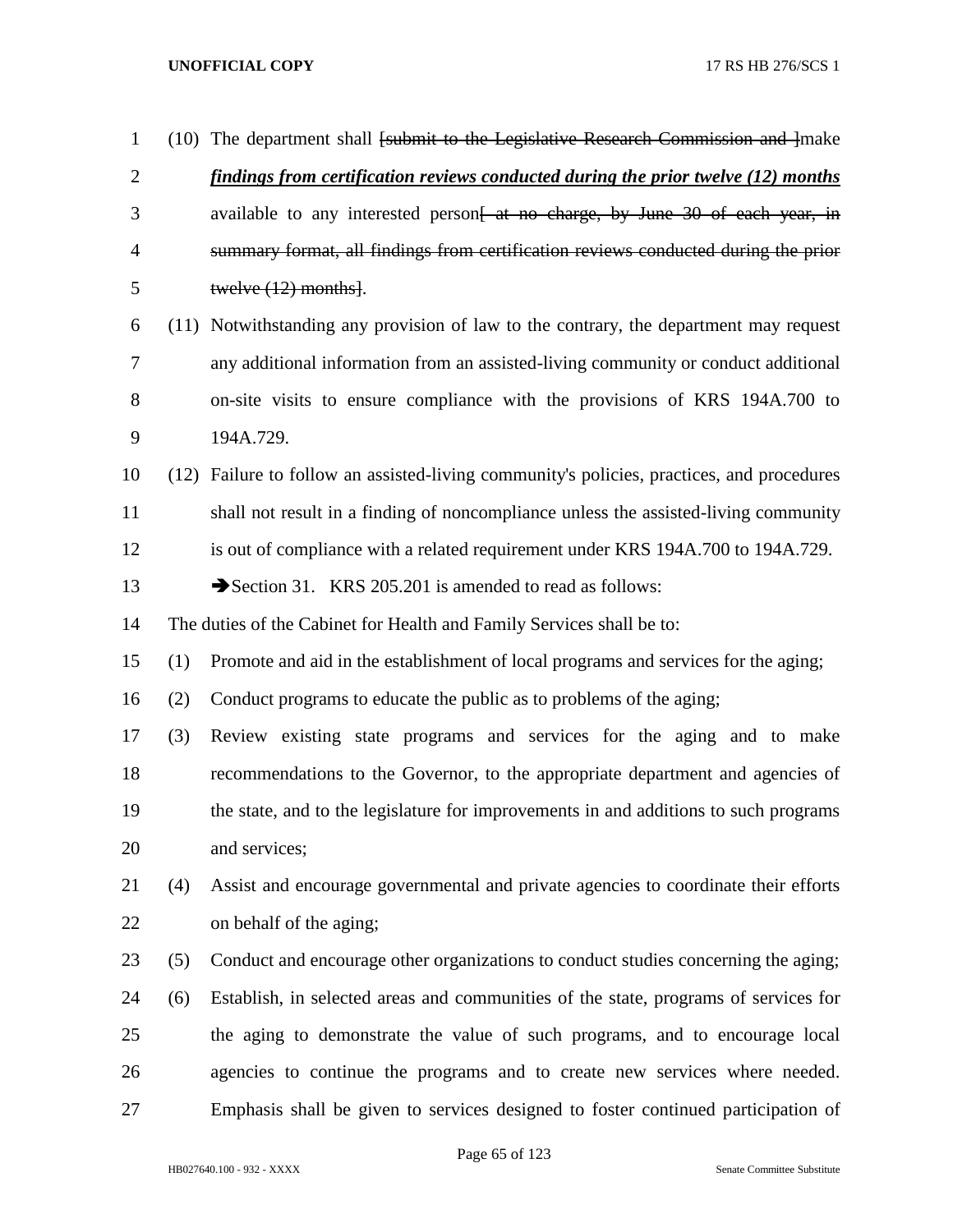| $\mathbf{1}$   |     |       | older people in family and community life and to lessen the need for institutional                                    |
|----------------|-----|-------|-----------------------------------------------------------------------------------------------------------------------|
| $\overline{2}$ |     | care; |                                                                                                                       |
| 3              | (7) |       | Provide services designed to meet the needs of the minority elderly in programs                                       |
| 4              |     |       | administered by the cabinet. The cabinet shall annually prepare a report identifying                                  |
| 5              |     |       | the special needs of the minority elderly population in the Commonwealth as                                           |
| 6              |     |       | compared to the elderly population at large. The report shall be completed no later                                   |
| 7              |     |       | than October 1 of each year and transmitted to the Legislative Research                                               |
| 8              |     |       | Commission. The report shall, at a minimum:                                                                           |
| 9              |     |       | (a) Contain an overview of the health status of minority elderly Kentuckians;                                         |
| 10             |     |       | (b) Identify specific diseases and health conditions for which the minority elderly are at                            |
| 11             |     |       | greater risk than the general population;                                                                             |
| 12             |     |       | (c) Identify problems experienced by the minority elderly in obtaining services from                                  |
| 13             |     |       | governmental agencies; and                                                                                            |
| 14             | (d) |       | Identify programs at the state and local level designed to specifically meet the needs                                |
| 15             |     |       | of the minority elderly];                                                                                             |
| 16             | (8) |       | $\overline{f}$ + Hn preparing the report required by subsection (7) of this section, $\overline{f}$ The cabinet shall |
| 17             |     |       | solicit and consider the input of individuals and organizations representing the                                      |
| 18             |     |       | concerns of the minority elderly population as relates to:                                                            |
| 19             |     | (a)   | Programs and services needed by the minority elderly;                                                                 |
| 20             |     | (b)   | The extent to which existing programs do not meet the needs of the minority                                           |
| 21             |     |       | elderly;                                                                                                              |
| 22             |     | (c)   | The accessibility of existing programs to the minority elderly;                                                       |
| 23             |     | (d)   | The availability and adequacy of information regarding existing services;                                             |
| 24             |     | (e)   | Health problems the minority elderly experience at a higher rate than the                                             |
| 25             |     |       | nonminority elderly population; and                                                                                   |
| 26             |     | (f)   | Financial, social, and other barriers experienced by the minority elderly in                                          |
| 27             |     |       | obtaining services;                                                                                                   |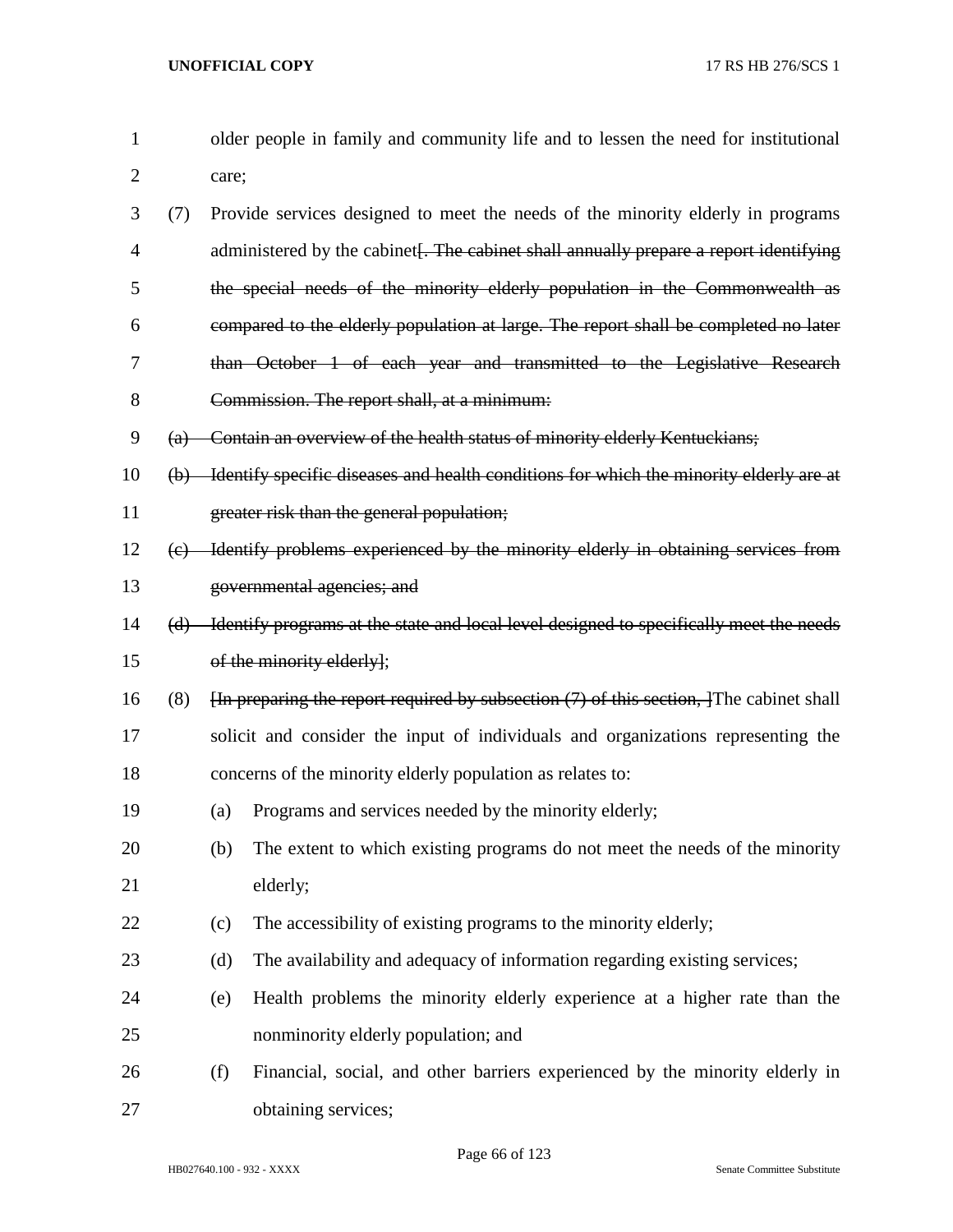| $\mathbf{1}$   | (9) | Conduct an outreach program that provides information to minority elderly              |
|----------------|-----|----------------------------------------------------------------------------------------|
| $\overline{2}$ |     | Kentuckians about health and social problems experienced by minority elderly           |
| 3              |     | persons and available programs to address those problems, as identified in the         |
| 4              |     | report prepared pursuant to subsection (7) of this section; and                        |
| 5              |     | (10) Cooperate with the federal government and with the governments of other states in |
| 6              |     | programs relating to the aging.                                                        |
| 7              |     | Section 32. KRS 205.455 is amended to read as follows:                                 |
| 8              |     | As used in KRS 205.460 and 205.465.                                                    |
| 9              | (1) | "Chore services" means the performance of heavy housecleaning, minor household         |
| 10             |     | repairs, yard tasks, and other activities needed to assist in the maintenance of a     |
| 11             |     | functionally impaired elderly person in his own home.                                  |
| 12             | (2) | "Core services" means those services, including but not limited to client assessment   |
| 13             |     | and case management services, designed to identify a functionally impaired elderly     |
| 14             |     | person's needs, develop a plan of care, arrange for services, monitor the provision of |
| 15             |     | services, and reassess the person's needs on a regular basis.                          |
| 16             | (3) | "Cabinet" means the Cabinet for Health and Family Services.                            |
| 17             | (4) | "District" means an area development district designated pursuant to KRS               |
| 18             |     | 147A.050.                                                                              |
| 19             | (5) | "Escort services" means the accompaniment of a person who requires such                |
| 20             |     | assistance for reasons of safety or protection to or from his physician, dentist, or   |
| 21             |     | other necessary services.                                                              |
| 22             | (6) | "Essential services" means those services which are most needed to prevent             |
| 23             |     | unnecessary institutionalization of functionally impaired elderly persons. Essential   |
| 24             |     | services shall include chore services, home-delivered meals, home-health aide          |
| 25             |     | services, homemaker services, respite services, escort services, and home repair       |
| 26             |     | services.                                                                              |

(7) "Functionally impaired elderly person" means any person, sixty (60) years of age or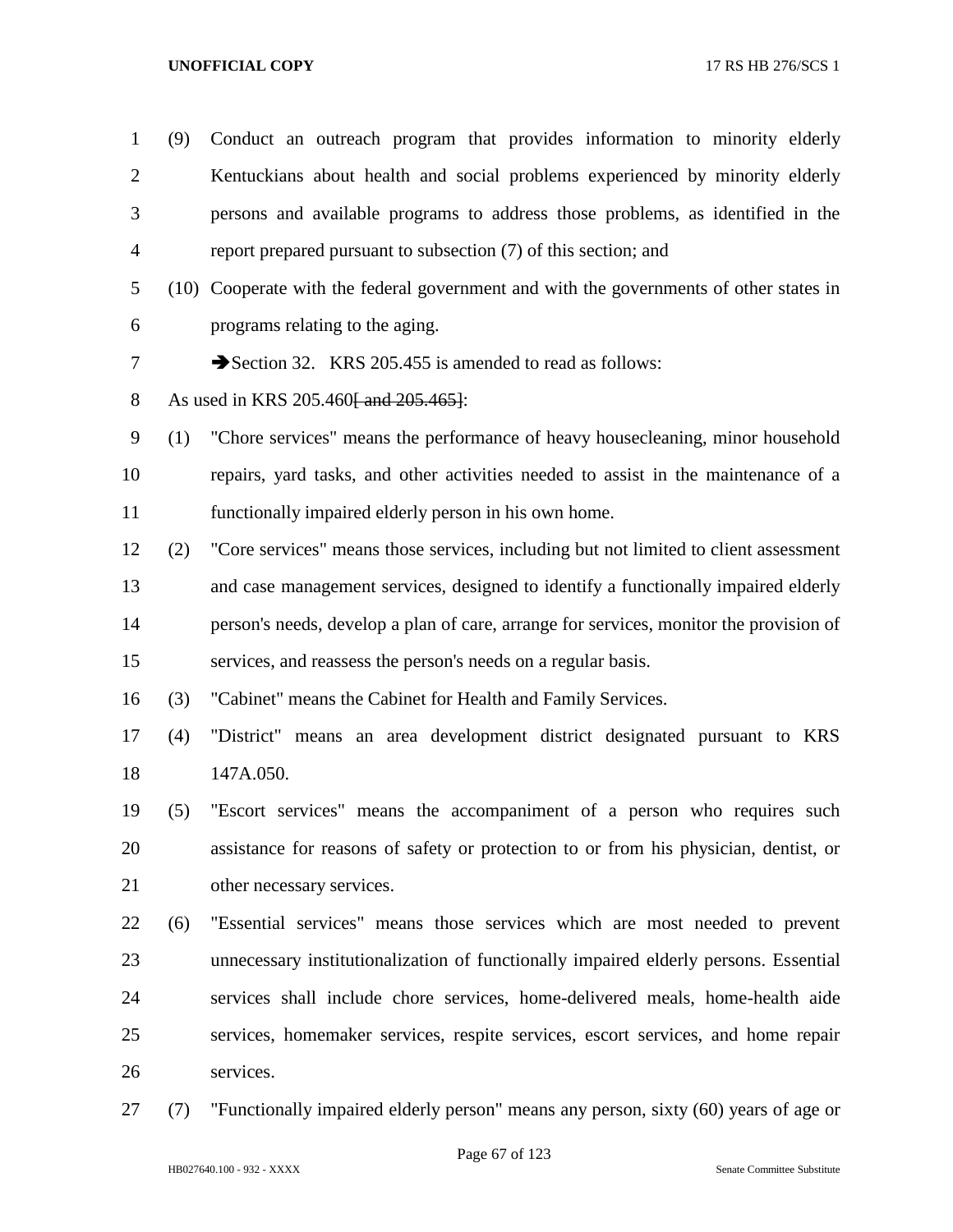older, with physical or mental limitations which restrict individual ability to perform the normal activities of daily living and which impede individual capacity to live independently, thus rendering such person at risk of entering an institution. Functional impairment shall be determined through a functional assessment developed by the cabinet and delivered to each applicant for essential services.

 (8) "Home-delivered meals" means the provision of a nutritionally sound meal, that meets at least one-third (1/3) of the current daily recommended dietary allowance, to a functionally impaired elderly person who is homebound by reason of illness, incapacity, or disability.

 (9) "Home-health aide services" means the performance of simple procedures, including but not limited to personal care, ambulation, exercises, household services essential to health care at home, assistance with medications that are ordinarily self- administered, reporting changes in the patient's condition and needs, and completing appropriate records.

 (10) "Homemaker services" means general household activities, including but not limited to nonmedical personal care, shopping, meal preparation, and routine household care, provided by a trained homemaker when the person regularly responsible for these activities is temporarily absent or unable to manage the home and care for himself or others in the home.

 (11) "Home repair services" means the provision of minor home adaptations, additions, or modifications to enable the elderly to live independently or safely or to facilitate mobility including, where appropriate, emergency summons systems.

- (12) "Respite services" means care provided by an approved caregiver or agency for a designated time period because of absence or need for relief of a primary caregiver.
- 25 Section 33. KRS 205.525 is amended to read as follows:
- (1) Concurrent with submitting an application for a waiver or waiver amendment or a request for a plan amendment to any federal agency that approves waivers, waiver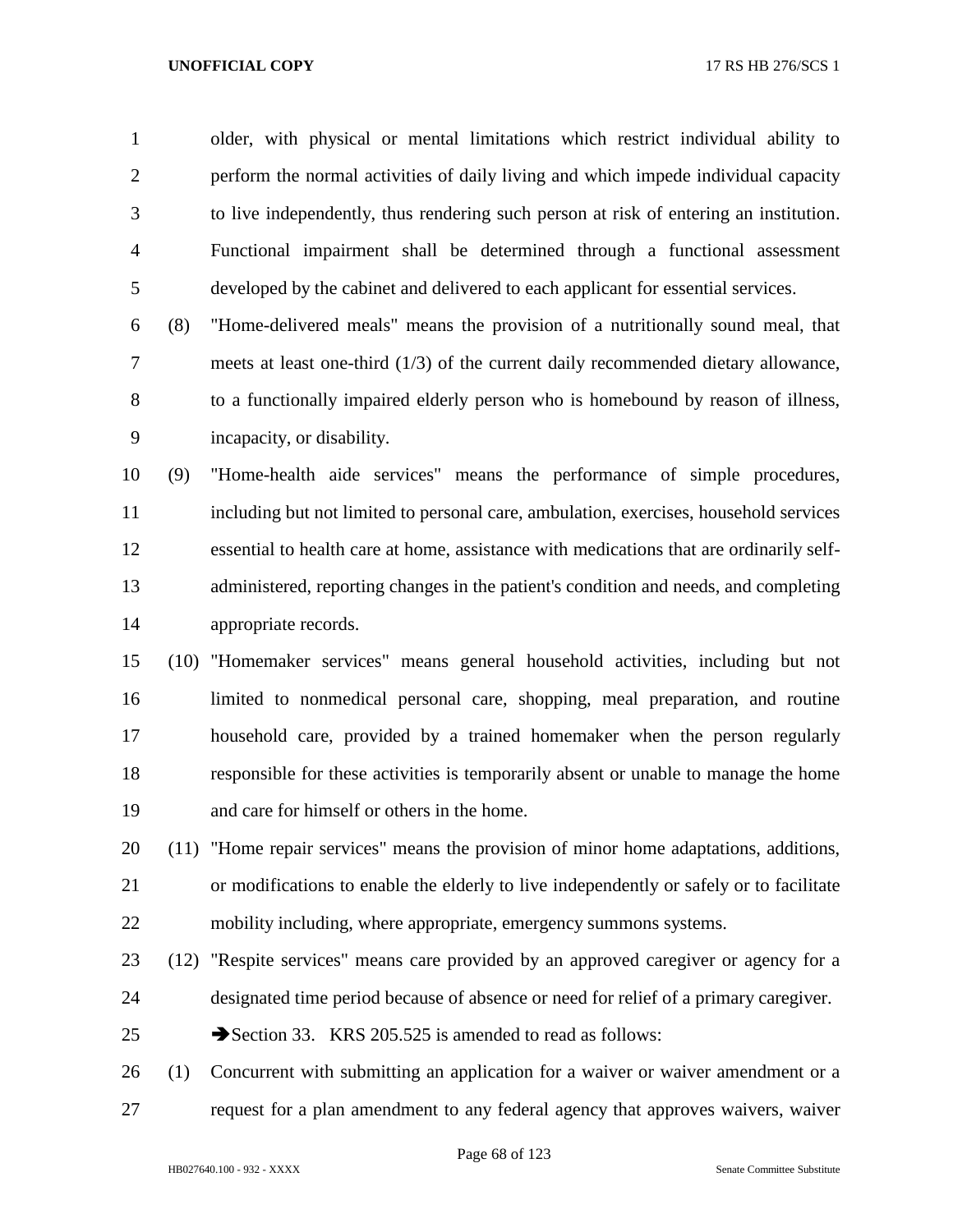amendments, and plan amendments, the Cabinet for Health and Family Services shall provide to the Interim Joint Committee on Health and Welfare and to the Interim Joint Committee on Appropriations and Revenue a copy, summary, and statement of benefits of the application for a waiver or waiver amendment or request for a plan amendment.

6 (2) The cabinet  $\{at \text{ least quarterly -} \}$ shall provide an update  $\{to \text{ the} \}$  Committee on Health and Welfare and to the Interim Joint Committee on Appropriations and Revenue] on the status of the application for a waiver or waiver amendment or request for a plan amendment *upon request*.

10 Section 34. KRS 205.5606 is amended to read as follows:

 (1) The Cabinet for Health and Family Services shall establish the Kentucky Independence Plus Through Consumer-Directed Services Program that shall provide an option within each of the home and community-based services waivers. The option within each of the waiver programs shall be based on the principles of consumer choice and control and that shall be implemented upon federal approval, if required. The program shall allow enrolled persons to assist with the design of their programs and choose their providers of services and to direct the delivery of services to meet their needs.

- (2) The cabinet shall establish interagency cooperative agreements with any state agency as needed to implement and administer the program.
- (3) A person who is enrolled in a Medicaid home and community-based waiver program may choose to participate in the consumer-directed services program.
- (4) A consumer shall be allocated a monthly budget allowance based on the results of his or her assessed functional needs, his or her person-centered plan, and the financial resources of the program. The budget allowance shall be disbursed directly from a cabinet-approved fiscal intermediary on behalf of the consumer. The cabinet shall develop purchasing guidelines to assist each consumer in using the budget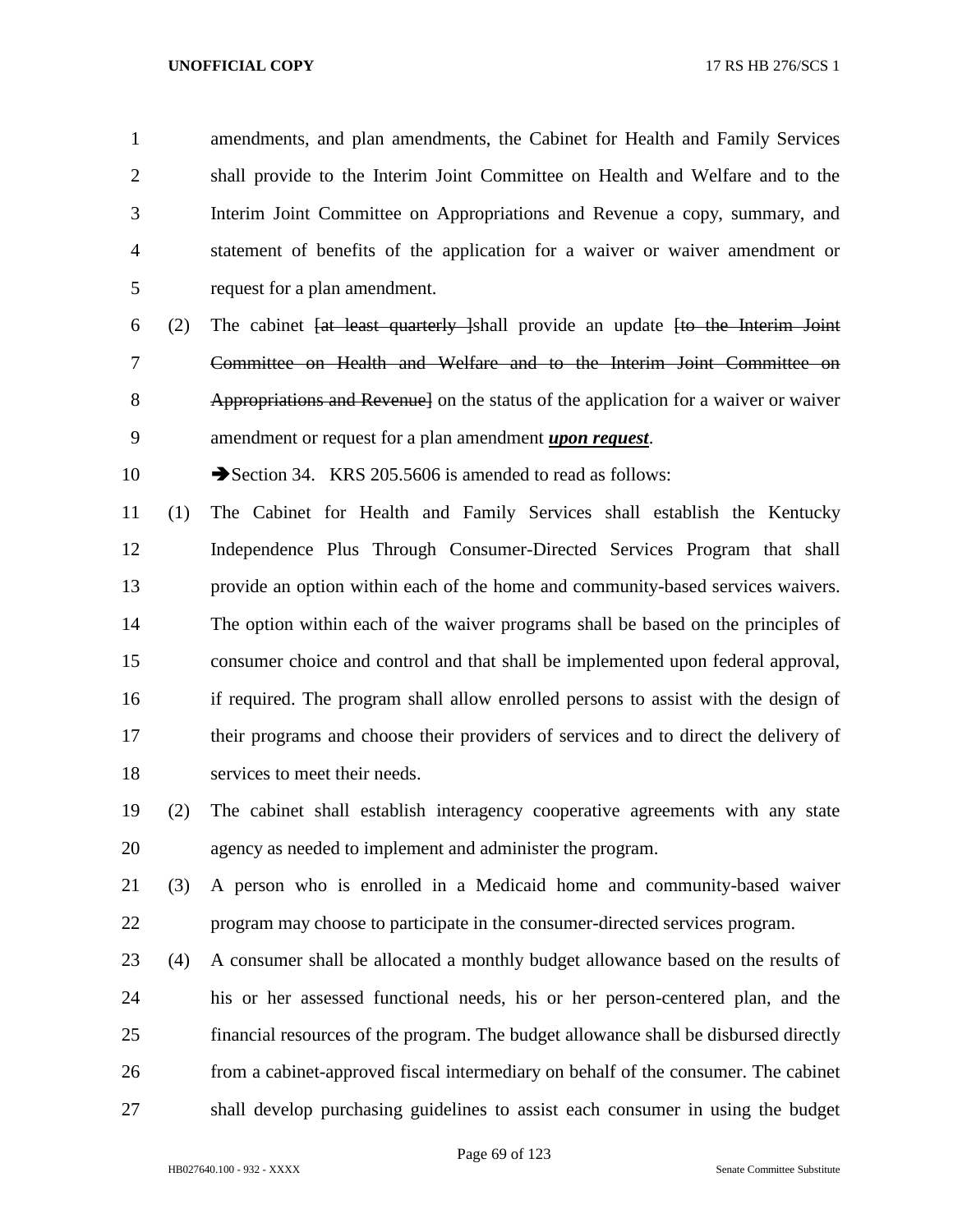| $\mathbf{1}$   |     | allowance to purchase needed, cost-effective services.                                 |
|----------------|-----|----------------------------------------------------------------------------------------|
| $\overline{c}$ | (5) | A consumer shall use the budget allowance to pay for nonresidential and                |
| 3              |     | nonmedical home and community-based services and supports that meet the                |
| $\overline{4}$ |     | consumer's needs and that constitute a cost-effective use of funds.                    |
| 5              | (6) | A consumer shall be allowed to choose providers of services, including but not         |
| 6              |     | limited to when and how the services are provided. A provider may include a person     |
| 7              |     | otherwise known to the consumer, unless prohibited by federal law.                     |
| $8\,$          | (7) | If the consumer is the employer of record, the consumer's roles and responsibilities   |
| 9              |     | shall include but not be limited to the following:                                     |
| 10             |     | Developing a job description;<br>(a)                                                   |
| 11             |     | Selecting providers and submitting information for any required background<br>(b)      |
| 12             |     | screening;                                                                             |
| 13             |     | With assistance of the cabinet or its agents, developing a person-centered plan<br>(c) |
| 14             |     | and communicating needs, preferences, and expectations about services being            |
| 15             |     | purchased;                                                                             |
| 16             |     | Providing the fiscal intermediary with all information necessary for provider<br>(d)   |
| 17             |     | payments and tax requirements; and                                                     |
| 18             |     | Ending the employment of an unsatisfactory provider.<br>(e)                            |
| 19             | (8) | If a consumer is not the employer of record, the consumer's roles and                  |
| 20             |     | responsibilities shall include but not be limited to the following:                    |
| 21             |     | With assistance of the cabinet or its agents, developing a person-centered plan<br>(a) |
| 22             |     | and communicating needs, preferences, and expectations about services being            |
| 23             |     | purchased;                                                                             |
| 24             |     | Ending the services of an unsatisfactory provider; and<br>(b)                          |
| 25             |     | Providing the fiscal agent with all information necessary for provider<br>(c)          |
| 26             |     | payments and tax requirements.                                                         |
| 27             | (9) | The roles and responsibilities of the cabinet or its agents shall include but not be   |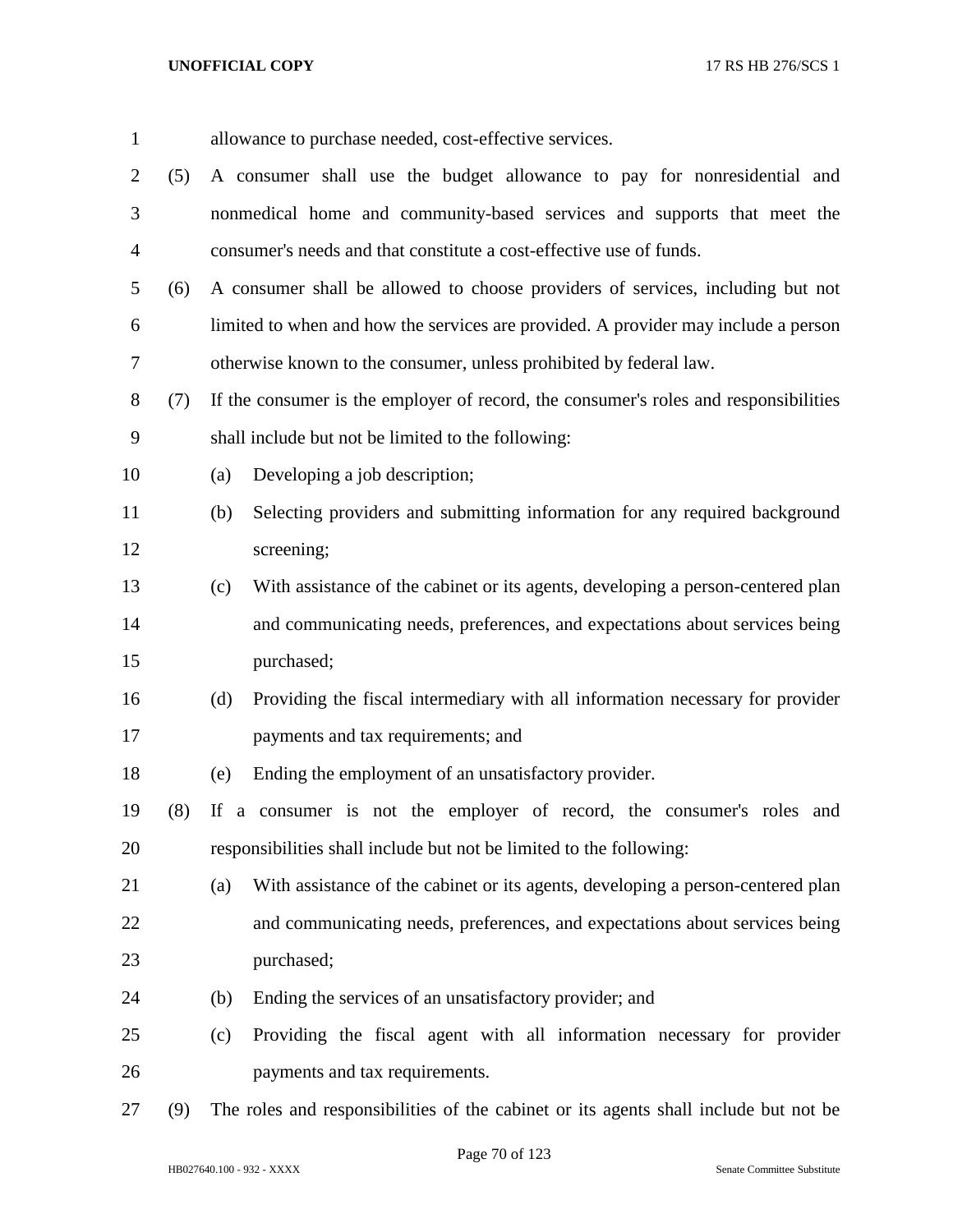| $\mathbf{1}$   |            |     | limited to the following:                                                                  |
|----------------|------------|-----|--------------------------------------------------------------------------------------------|
| $\overline{c}$ |            | (a) | Assessing each consumer's functional needs, helping with the development of                |
| 3              |            |     | a person-centered plan, and providing ongoing assistance with the plan;                    |
| 4              |            | (b) | Offering the services of service advisors who shall provide training, technical            |
| 5              |            |     | assistance, and support to the consumer as prescribed through an                           |
| 6              |            |     | administrative regulation promulgated by the cabinet in accordance with KRS                |
|                |            |     |                                                                                            |
| 7              |            |     | Chapter 13A;                                                                               |
| 8              |            | (c) | Approving fiscal intermediaries; and                                                       |
| 9              |            | (d) | Establishing the minimum qualifications for all providers and being the final              |
| 10             |            |     | arbiter of the fitness of any individual to be a provider.                                 |
| 11             |            |     | (10) The fiscal intermediary's roles and responsibilities shall include but not be limited |
| 12             |            |     | to the following:                                                                          |
| 13             |            | (a) | Providing recordkeeping services, including but not limited to maintaining                 |
| 14             |            |     | financial records as required through administrative regulation promulgated in             |
| 15             |            |     | accordance with KRS Chapter 13A by the Cabinet for Health and Family                       |
| 16             |            |     | Services; and                                                                              |
| 17             |            | (b) | Retaining the consumer-directed funds, processing employment and tax                       |
| 18             |            |     | information, if any, reviewing records to ensure correctness, writing                      |
| 19             |            |     | paychecks to providers, and delivering paychecks.                                          |
| 20             | $(11)$ (a) |     | Each person who provides services or supports under this section shall comply              |
| 21             |            |     | on an annual basis with any required background screening. A person shall be               |
| 22             |            |     | excluded from employment upon failure to meet the background screening                     |
| 23             |            |     | requirements unless otherwise exempted through an administrative regulation                |
| 24             |            |     | promulgated by the cabinet in accordance with KRS Chapter 13A.                             |
| 25             |            | (b) | The service advisor shall, as appropriate, complete background screening as                |
| 26             |            |     | required by this section.                                                                  |
|                |            |     |                                                                                            |

(12) For purposes of this section, a person who has undergone screening, is qualified for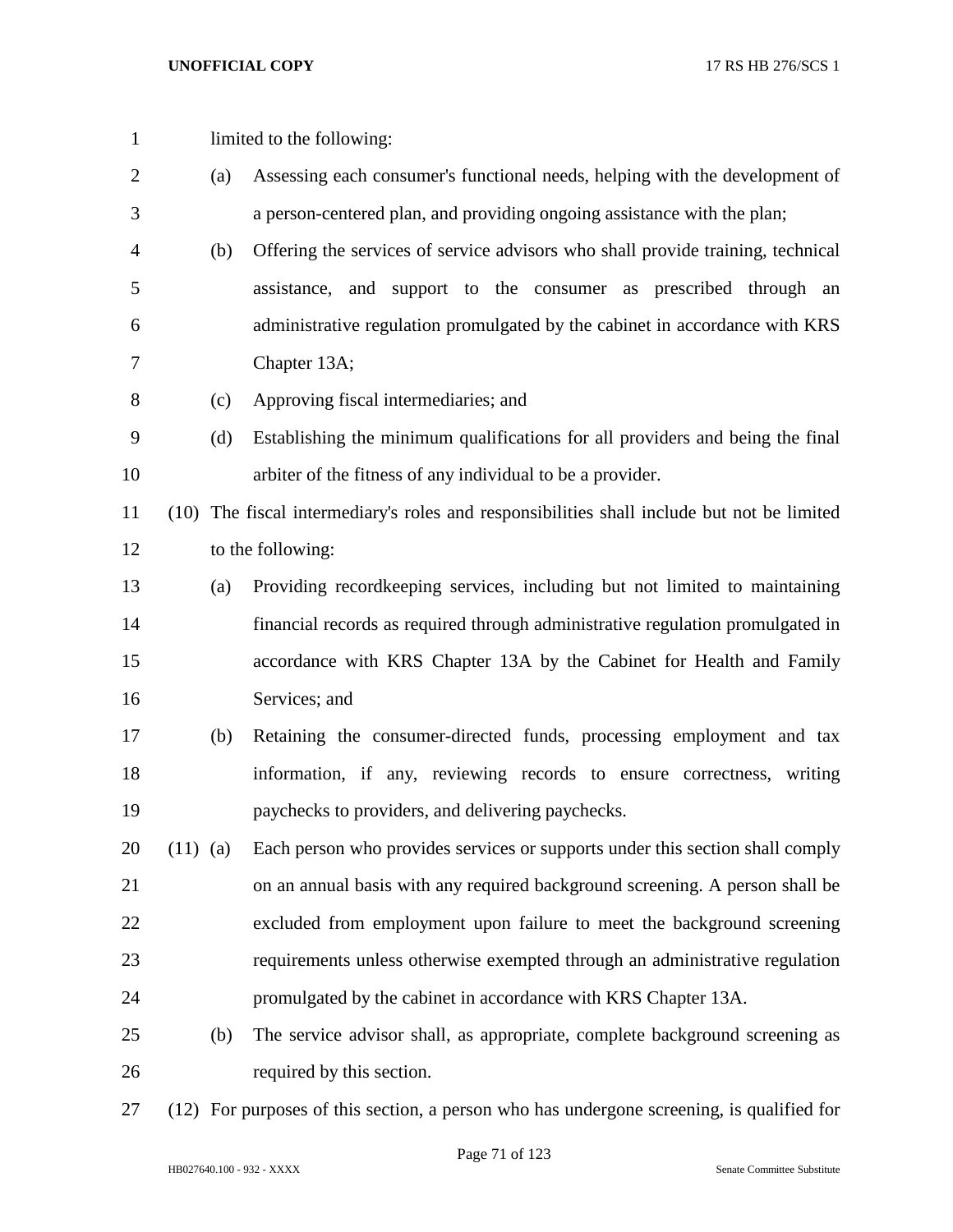| $\mathbf{1}$   |     | employment under this section, and has not been unemployed for more than one                  |
|----------------|-----|-----------------------------------------------------------------------------------------------|
| $\overline{2}$ |     | hundred eighty (180) days following the screening shall not be required to be                 |
| 3              |     | rescreened. Such person must attest under penalty of perjury to not having been               |
| $\overline{4}$ |     | convicted of a disqualifying offense since completing the screening.                          |
| 5              |     | (13) To implement this section:                                                               |
| 6              |     | The cabinet shall be authorized to promulgate necessary administrative<br>(a)                 |
| 7              |     | regulations in accordance with KRS Chapter 13A; and                                           |
| 8              |     | The cabinet shall take all necessary action to ensure state compliance with<br>(b)            |
| 9              |     | federal regulations. The cabinet shall apply for any necessary federal waivers                |
| 10             |     | or federal waiver amendments to implement the program within three (3)                        |
| 11             |     | months following July 13, 2004, pending availability of funding.                              |
| 12             |     | (14) The cabinet, with consumer input, shall review and assess the implementation of the      |
| 13             |     | consumer-directed program. <del>[By January 15 of each year, ]</del> The cabinet shall        |
| 14             |     | <i>provide</i> [submit] a written general content for the General Assembly linat includes the |
| 15             |     | review of the program and recommendations for improvements to the program                     |
| 16             |     | upon request.                                                                                 |
| 17             |     | Section 35. KRS 205.642 is amended to read as follows:                                        |
| 18             | (1) | As used in this section and KRS 200.654, 200.660, 347.020, and 387.510,                       |
| 19             |     | "pervasive developmental disorders" has the same meaning as in the Diagnostic and             |
| 20             |     | Statistical Manual of Mental Disorders, fourth edition (DSM-IV). The term includes            |
| 21             |     | five (5) diagnostic subcategories:                                                            |
| 22             |     | Autistic disorder;<br>(a)                                                                     |
| 23             |     | Pervasive disorder not otherwise specified;<br>(b)                                            |
| 24             |     | Asperger's disorder;<br>(c)                                                                   |
| 25             |     | Rett's disorder; and<br>(d)                                                                   |
| 26             |     | Childhood disintegrative disorder.<br>(e)                                                     |
| 27             | (2) | The Department for Medicaid Services shall make application, within three (3)                 |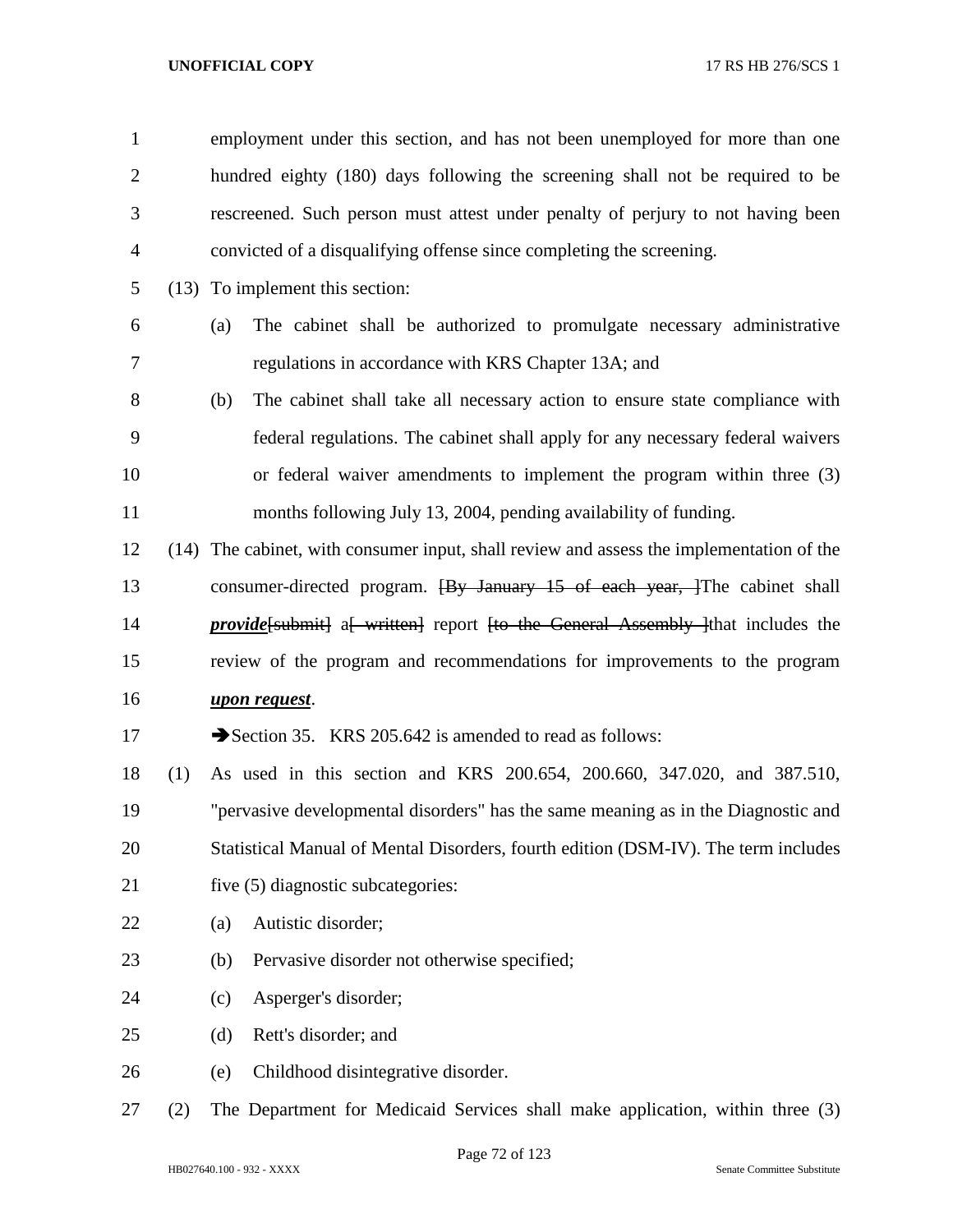| $\mathbf{1}$   |     | months of July 15, 2002, to the Federal Centers for Medicare and Medicaid Services       |
|----------------|-----|------------------------------------------------------------------------------------------|
| $\overline{2}$ |     | for a waiver to provide services and supports to individuals who:                        |
| 3              |     | Are Medicaid eligible;<br>(a)                                                            |
| 4              |     | Have an Axis I diagnosis of a pervasive developmental disorder;<br>(b)                   |
| 5              |     | Are institutionalized or at risk for institutionalization; and<br>(c)                    |
| 6              |     | Require a coordinated plan of medically necessary community-based<br>(d)                 |
| 7              |     | behavioral health services.                                                              |
| 8              | (3) | The waiver application shall include services that are documented to be effective in     |
| 9              |     | the treatment of pervasive developmental disorders and consistent with clinical best     |
| 10             |     | practices.                                                                               |
| 11             | (4) | The waiver application shall specify the required credentials for the providers of       |
| 12             |     | each service.                                                                            |
| 13             | (5) | The cabinet shall cap the number of children served under the waiver program to          |
| 14             |     | insure budget neutrality based upon the expenditures for children with Pervasive         |
| 15             |     | Developmental Disorders that were served under the IMPACT Plus Program during            |
| 16             |     | fiscal years 2001-2002.                                                                  |
| 17             | (6) | The cabinet shall include in the waiver application those items that are necessary to    |
| 18             |     | ensure the waiver operates within the designated dollars, including but not limited      |
| 19             |     | to a maximum number of individuals to be served and a maximum dollar amount              |
| 20             |     | that can be expended for an individual.                                                  |
| 21             | (7) | The waiver shall be coordinated with and shall not supplant services provided by         |
| 22             |     | schools under KRS Chapter 157 or services provided under KRS Chapters 200 and            |
| 23             |     | 347. Nothing in this section shall affect or limit a school district's ability to obtain |
| 24             |     | Medicaid reimbursement for school-related health services.                               |
| 25             | (8) | The Department for Medicaid Services shall report <i>information</i> [to the Governor,   |
| 26             |     | the Legislative Research Commission, and the Interim Joint Committee on Health           |
| 27             |     | and Welfare] on the number of individuals receiving services under the waiver, the       |

Page 73 of 123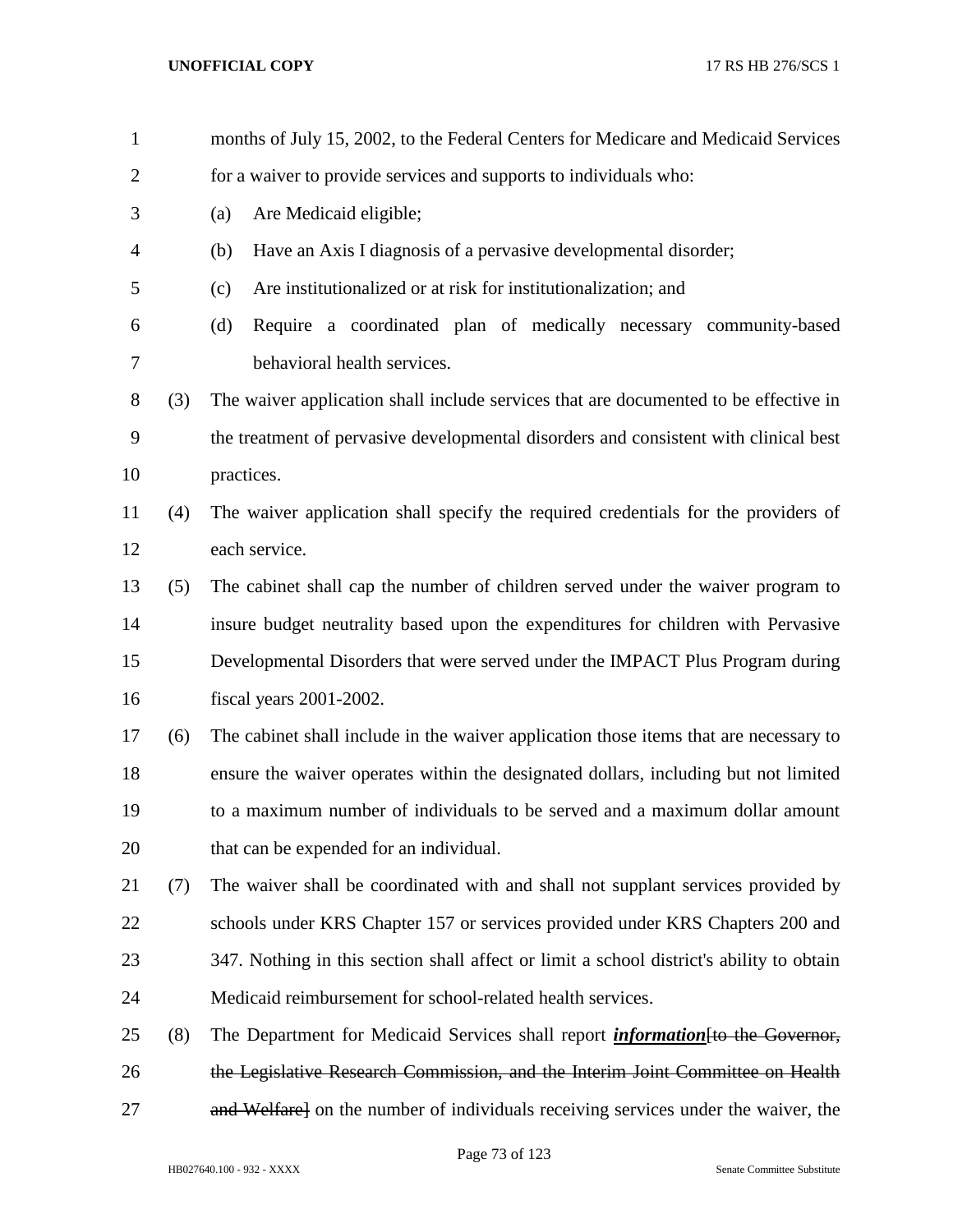- cost and type of services received, and any available nonidentifying information pertaining to individual outcomes *upon request*.
- 

3 Section 36. KRS 205.6487 is amended to read as follows:

 (1) A "Kentucky Children's Health Insurance Program Trust Fund" shall be established for the purpose of receiving all appropriated funds, premiums, or other revenue received by the Kentucky Children's Health Insurance Program to be used for the payment of costs and services associated with the administration of the program. Appropriations made to the Kentucky Children's Health Insurance Program trust fund shall not lapse at the end of a fiscal year but shall be carried forward in the trust fund account and shall be available for allotment for its particular purpose in 11 the next fiscal year.

 (2) The Kentucky Children's Health Insurance trust fund may receive state appropriations, gifts, and grants, including federal funds. Any unallotted or unencumbered balances in the Kentucky Children's Health Insurance Program trust fund shall be invested as provided for in KRS 42.500(9). Income earned from the investments shall be credited to the Kentucky Children's Health Insurance Program 17 trust fund account.

 (3) The secretary of the Cabinet for Health and Family Services shall, by administrative regulation promulgated in accordance with KRS Chapter 13A, provide for the administration of the trust fund.

- (4) In administering the Kentucky Children's Health Insurance Program, the 22 administrative costs under the program shall be limited to no more than ten percent 23 (10%) of applicable program costs.
- 24 (5) [Notwithstanding the provisions of KRS 205.6336, ] The trust fund shall administer any savings from the implementation of the cabinet's Kentucky Children's Health Insurance Program through managed care and shall use those savings to provide state matching funds for any enhanced federal funds available under Title XXI of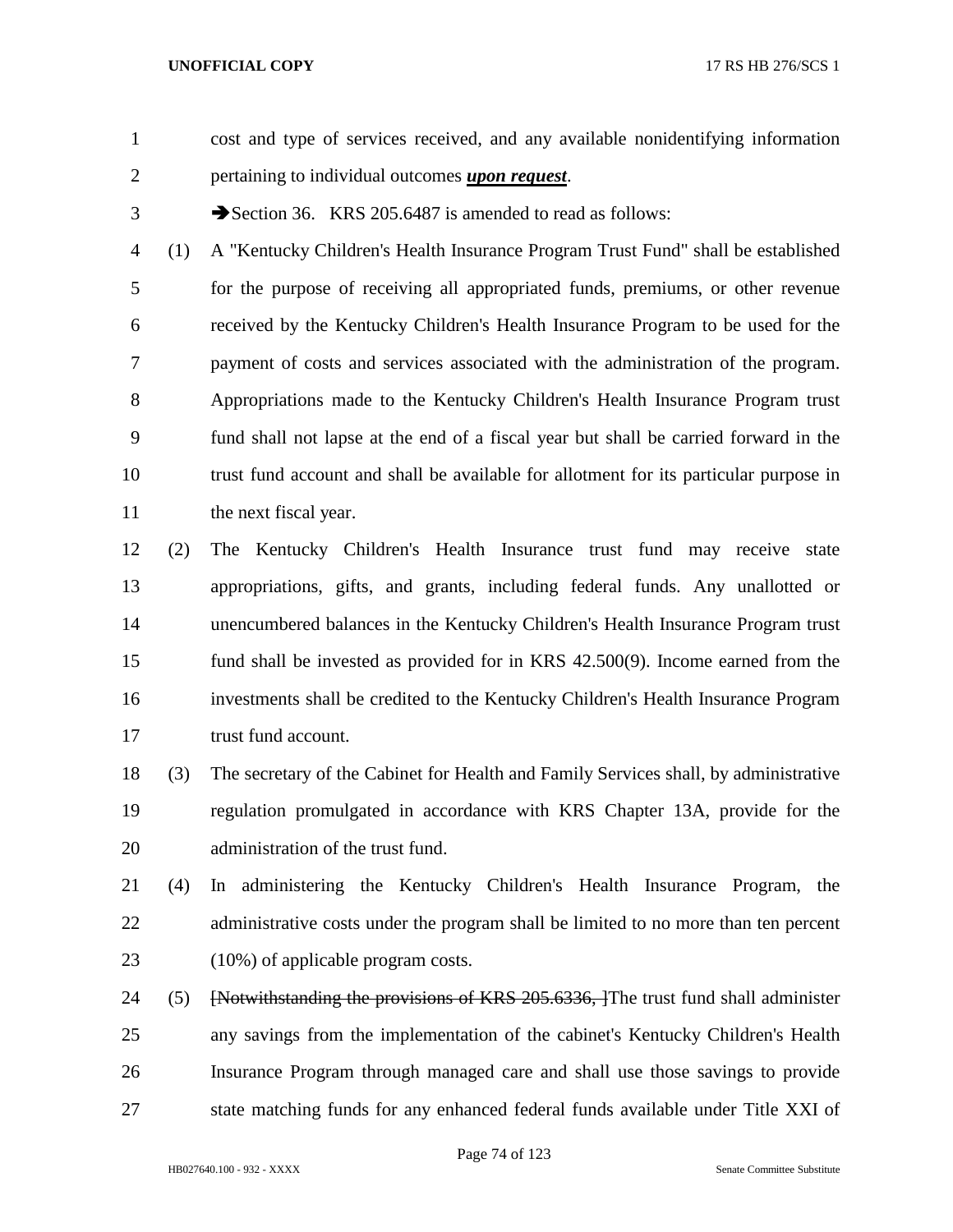| $\mathbf{1}$   |     | the Federal Social Security Act.                                                             |
|----------------|-----|----------------------------------------------------------------------------------------------|
| $\overline{c}$ |     | Section 37. KRS 205.8483 is amended to read as follows:                                      |
| 3              | (1) | The Office of the Inspector General in the Cabinet for Health and Family Services            |
| 4              |     | shall establish, maintain, and publicize a twenty-four (24) hour toll-free hotline for       |
| 5              |     | the purpose of receiving reports of alleged fraud and abuse by Medical Assistance            |
| 6              |     | Program recipients and participating providers.                                              |
| 7              | (2) | The Office of the Inspector General in the Cabinet for Health and Family Services            |
| 8              |     | shall <i>develop and implement procedures for screening alleged fraud and abuse of</i>       |
| 9              |     | the Medical Assistance Program to ensure that appropriate written referrals are              |
| 10             |     | made[prepare a written description of the reported information and immediately               |
| 11             |     | make a written referrall to:                                                                 |
| 12             |     | The state Medicaid Fraud Control Unit and to the Office of the Attorney<br>(a)               |
| 13             |     | General of <i>credible allegations of</i> [all reports of alleged] fraud and abuse by        |
| 14             |     | providers <i>for recipients Jparticipating</i> in the Medical Assistance Program; and        |
| 15             |     | Other agencies and licensure boards of all <i>allegations received on the hotline</i><br>(b) |
| 16             |     | <i>that are</i> [reports] relevant to their jurisdiction.                                    |
| 17             | (3) | The Office of the Inspector General in the Cabinet for Health and Family Services            |
| 18             |     | shall provide, upon request, a Medicaid fraud and abuse report that shall include            |
| 19             |     | but not be limited to the following information from the prior fiscal year. jointly          |
| 20             |     | with the state Medicaid Fraud Control Unit and the Office of the Attorney General,           |
| 21             |     | shall prepare a Medicaid fraud and abuse report, for the prior fiscal year,                  |
| 22             |     | eategorized by types of fraud and abuse and by recipient and provider group. This            |
| 23             |     | report shall be submitted no later than July 1 of each year to the Legislative               |
| 24             |     | Research Commission, the Interim Joint Committee on Appropriations and                       |
| 25             |     | Revenue, and the Interim Joint Committee on Health and Welfare and shall                     |
| 26             |     | identify]:                                                                                   |
|                |     |                                                                                              |

(a) The number and type of reports received in the Office of the Inspector General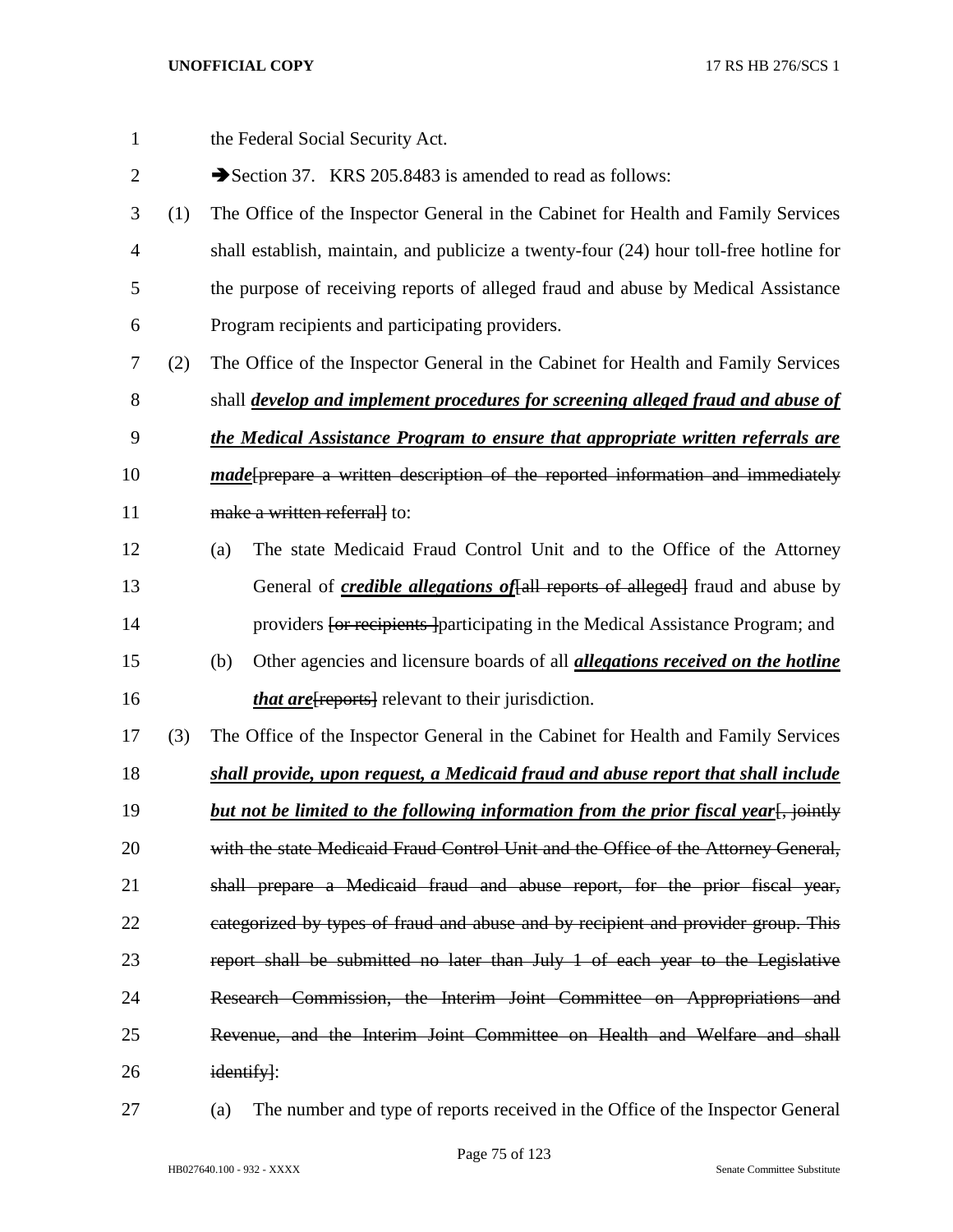| $\mathbf{1}$   |     | in the Cabinet for Health and Family Services, from the Medicaid fraud and                  |
|----------------|-----|---------------------------------------------------------------------------------------------|
| $\overline{2}$ |     | abuse hotline categorized by recipient and provider groups; and                             |
| 3              |     | The number and type of alleged Medicaid <i>recipient</i> fraud and abuse reports<br>(b)     |
| 4              |     | which were <b>opened for investigation by the Office of Inspector General and</b>           |
| 5              |     | <i>their disposition</i> [discovered by, received by, or referred to the Office of the      |
| 6              |     | Attorney General, the state Medicaid Fraud Control Unit, the Office of the                  |
| 7              |     | Inspector General, and the Department for Medicaid Services; the number and                 |
| 8              |     | type of reports which were opened for investigation by the Office of the                    |
| 9              |     | Attorney General, the state Medicaid Fraud Control Unit, the Department for                 |
| 10             |     | Medicaid Services, or the Office of the Inspector General and their disposition             |
| 11             |     | including:                                                                                  |
| 12             |     | Administrative actions taken;                                                               |
| 13             |     | Criminal penalties and civil payments received;<br>2                                        |
| 14             |     | The amount of state and federal funds involved in the alleged fraud and<br>$\overline{3}$ . |
| 15             |     | abuse;                                                                                      |
| 16             |     | The cost of administering the hotline; and                                                  |
| 17             |     | Recommendations for legislative action to prevent, detect, and prosecute<br>$5-$            |
| 18             |     | medical assistance abuse and fraud in the Commonwealth].                                    |
| 19             |     | Section 38. KRS 209.554 is amended to read as follows:                                      |
| 20             | (1) | The commissioner of the department shall implement the provisions of KRS                    |
| 21             |     | 209.550 to 209.554 through the promulgation of administrative regulations under             |
| 22             |     | KRS Chapter 13A.                                                                            |
| 23             | (2) | The department shall make educational literature that describes the risks of                |
| 24             |     | disease;<br>influenza<br>pneumococcal<br>the<br>efficacy,<br>side<br>effects,<br>and<br>and |
| 25             |     | contraindications of these immunizations; and the recommendations from the                  |
| 26             |     | Centers for Disease Control available to every long-term care facility.                     |
| 27             | (3) | The department, on behalf of long-term care facilities, shall negotiate with any            |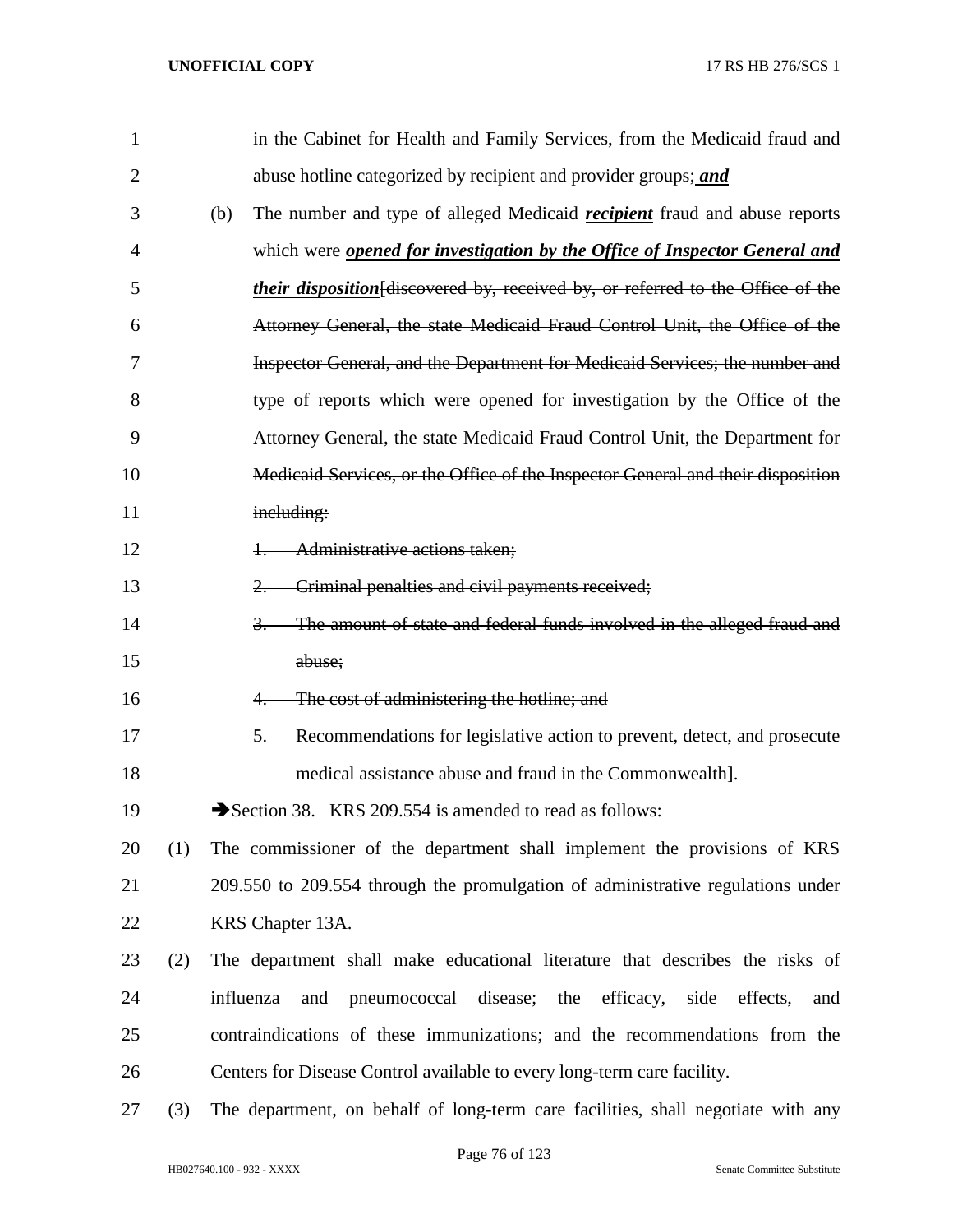appropriate manufacturer of the vaccines for adult pneumococcal disease and influenza for a purchase price of the vaccines. Long-term care facilities shall be entitled to purchase the vaccines at the negotiated price for the purposes specified under KRS 209.552.

 (4) The commissioner of the department shall *make available upon request*[report by September 1, 2005, to the Governor, the Interim Joint Committee on Health and 7 Welfare, and the Legislative Research Commission on lthe number of outbreaks in long-term care facilities for each year due to influenza virus and pneumococcal 9 disease and the number of hospitalizations of long-term care facility residents [each] 10 year due to influenza virus, pneumococcal disease, and associated complications.

11 Section 39. KRS 211.350 is amended to read as follows:

 (1) The cabinet shall regulate the construction, installation, or alteration of on-site sewage disposal systems except for systems that have a surface discharge. The cabinet shall create and maintain an electronic database for Kentucky on-site wastewater systems information, which for each system shall include but not be limited to permit application date, permit application status, system installation date, system type, latitude and longitude of system, records of system plan and site evaluations, inspection dates, and the condition of system at time of inspection. The cabinet shall *make data from this system available upon request*[within twenty- four (24) months of July 12, 2006, annually report to the Governor and the Legislative Research Commission on the status of on-site systems statewide, including numbers and types of systems, summaries of conditions of systems, geographic distribution, observations of trends, and recommendation for future protection of public health and safety with on-site sewage disposal systems].

 (2) The Department for Public Health shall maintain a current list of approved and experimental on-site wastewater treatment technologies and greywater technologies, which the department shall make available, along with guidance and expertise, to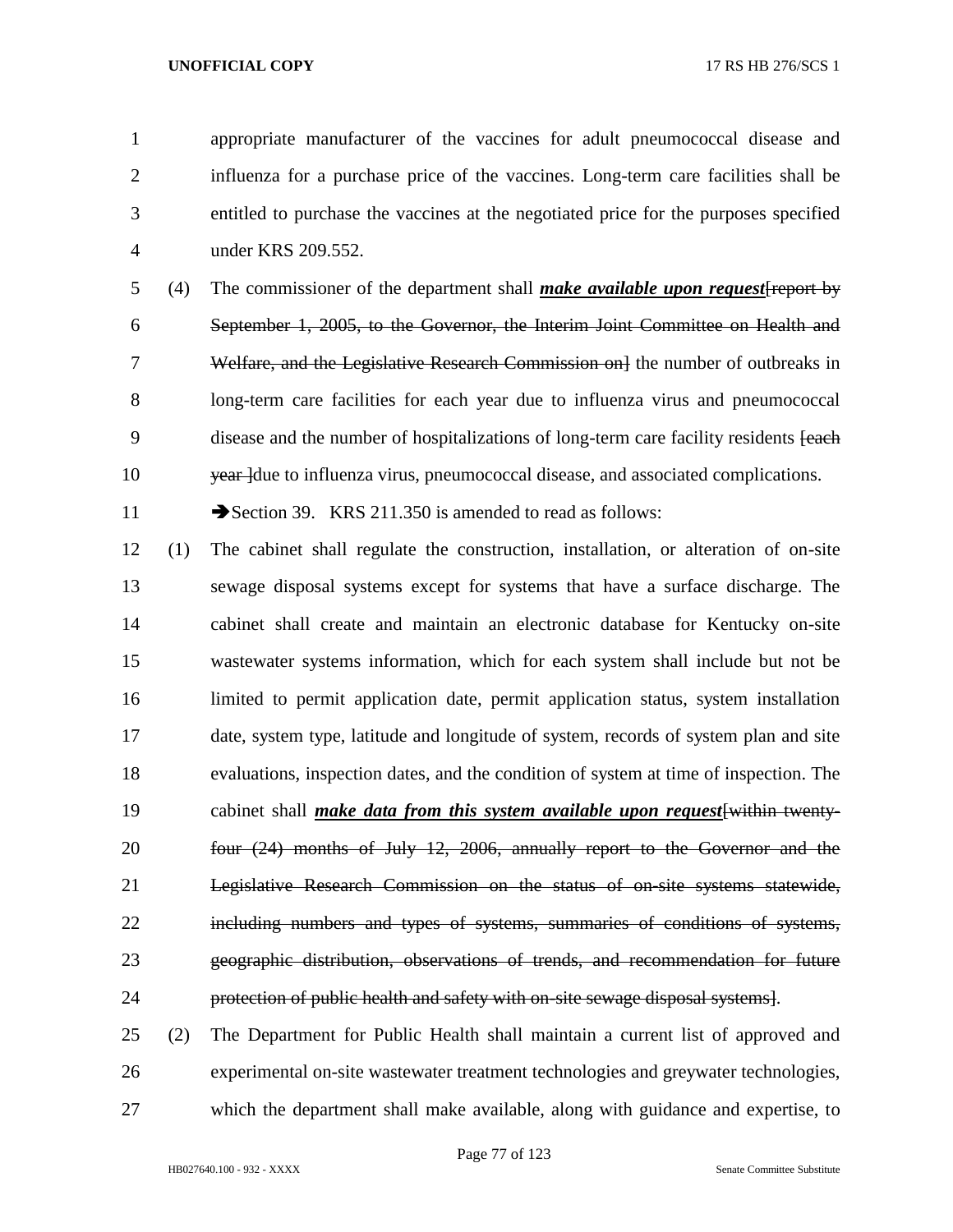local health departments. Local health departments shall provide the list of approved technologies to on-site wastewater professionals and permit applicants. With respect to on-site sewage disposal systems that utilize greywater to reduce total daily waste flows, the local health department shall inform the permit applicant, at the time of making an application to construct an on-site sewage disposal system that utilizes greywater to reduce daily waste flows, of the opportunity to consult with the environmental health program evaluators in the Division of Public Health Protection and Safety regarding the administrative regulations, permit requirements, and permissible system designs for inclusion and use of greywater.

 (3) Site evaluations shall be completed by the local health department within fifteen (15) working days of receipt of the application. If further information is required, the local health department shall promptly notify the applicant and shall have an additional ten (10) working days after that submittal of additional information in which to evaluate and issue or deny the permit. It shall be the responsibility of the property owner or owner's agent to protect and maintain the suitability of an approved site and to notify the local health department for a reinspection if site conditions substantively change. If a site previously determined to be suitable is thereafter declared unsuitable by the local health department, remedial measures shall be provided in writing to the property owner or owner's agent within fifteen 21 (15) working days.

 (4) After the conclusion of the site evaluation, the local health department shall, upon request, provide a list of all options that may be approved for the property, including new and emerging technologies. It shall be the responsibility of the owner of advanced treatment, alternative, experimental, or new and emerging technology systems to contract with a management entity, certified system operator, or trained system operator to develop and implement an approved operations and maintenance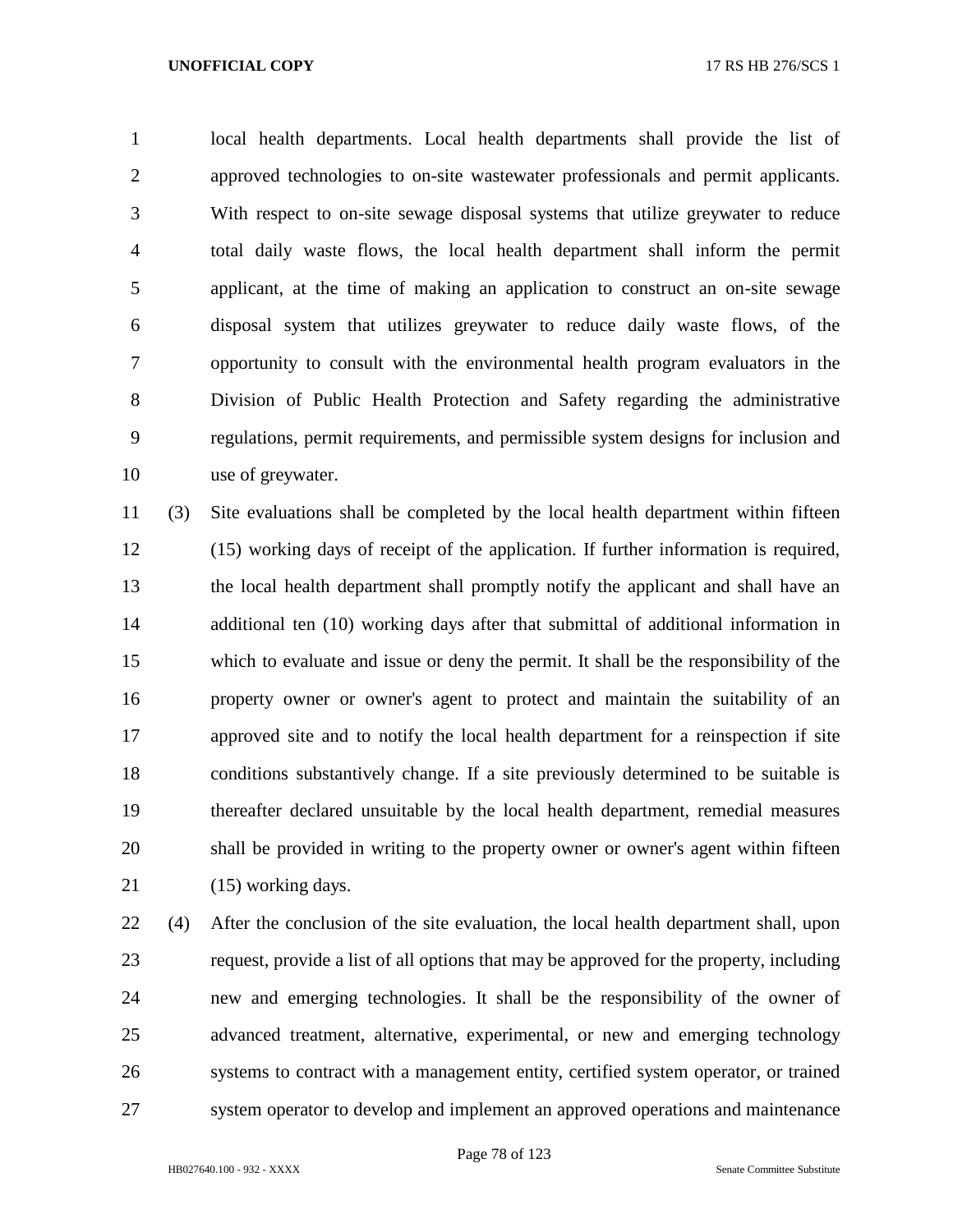plan specific to, and appropriate for, the approved system.

 (5) No person, firm, or corporation shall construct, install, alter, or cause to be constructed, installed, or altered, any on-site sewage disposal system subject to regulation by the cabinet without having first obtained an on-site sewage disposal permit from the local health department. In lieu of inspection and certification by the local health department a licensed professional engineer in private practice licensed by the Commonwealth of Kentucky may perform site evaluations and approve system designs for an on-site sewage disposal system including those systems that utilize greywater for reductions in daily waste flows for the person, firm, or corporation and apply for the permit from the local health department. The final systems installation inspection shall be performed by the local health department as soon as practicable. All applicable provisions of KRS Chapter 322 shall govern the licensed professional engineer. A professional engineer shall not perform site evaluations, approve system designs, or certify system installations of an on-site sewage disposal system on property owned by himself, an employee, or a partner of an engineering firm by which he is employed, or on property owned by 17 the engineering firm. Nothing in this section shall be construed to deny a farmstead owner the right to obtain a permit. Except for farmstead owners on their own property, the construction, installation, or alteration shall be performed only by a person certified by the cabinet pursuant to KRS 211.357.

 (6) A local health department that issues a permit for an on-site sewage disposal system, including systems that utilize greywater to reduce total daily waste flows, based on the site evaluation or system design of a licensed professional engineer in private practice licensed by the Commonwealth of Kentucky shall not be held liable for any defects or failures of the on-site sewage disposal system due to the site evaluation or system design.

(7) No person, firm, or corporation shall use or continue to use or permit the use or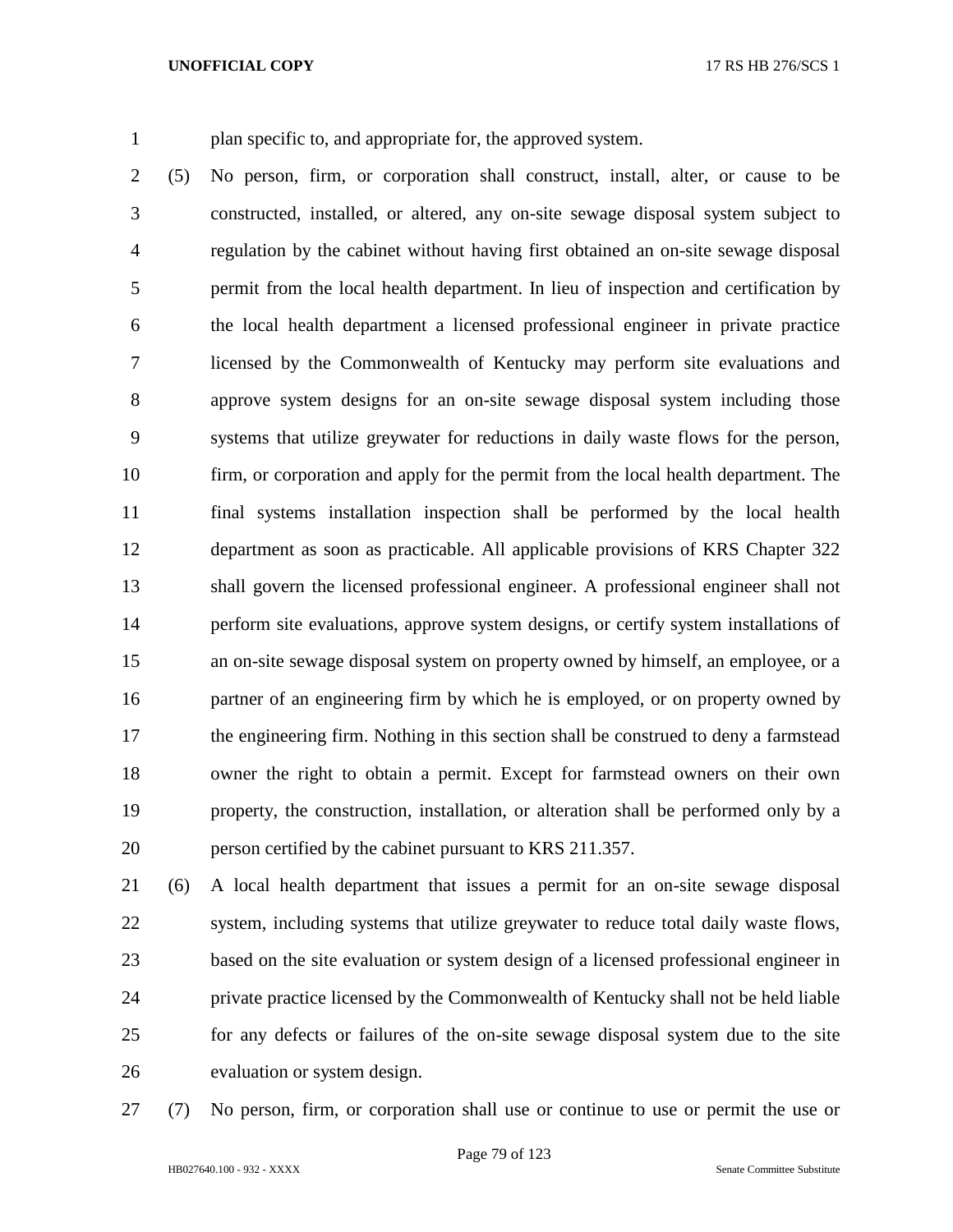continued use of any on-site sewage disposal system, including those systems that utilize greywater to reduce total daily waste flows, that is constructed, installed, or altered under an on-site sewage disposal permit if the cabinet or local health department through a duly authorized inspector, employee, agent, or licensed professional engineer in private practice licensed by the Commonwealth of Kentucky finds that the system was not constructed, installed, or altered in conformance with the permit and regulations issued by the cabinet.

 (8) No certified electrical inspector acting under authority of KRS 227.491 shall issue the certificates of approval of temporary or permanent electrical wiring unless the inspector has in his or her possession a notice of release as described in paragraphs (a) and (b) of this subsection. The inspector shall record the number of the notice of release on the certificate of approval. The person requesting approval of electrical wiring shall be responsible for obtaining the release from the local health department and providing it to the electrical inspector. This requirement shall only apply to dwellings, mobile homes, manufactured housing, buildings, or other structures that are constructed or installed after July 15, 1998. This requirement shall not apply to structures that do not have sewage waste fixtures or to those that are connected to a sewage waste disposal system approved by the Energy and Environment Cabinet. Nothing in this section shall be construed to deny the continued use of any electrical service connected to wiring approved prior to July 15, 1998.

 (a) An initial notice of release to allow temporary electrical power for construction shall be issued to the property owner or owner's agent by the local health department upon the application for a site evaluation.

 (b) A final notice of release to allow for permanent electrical power shall be issued to the property owner or owner's agent by the local health department upon approval of an on-site sewage disposal plan.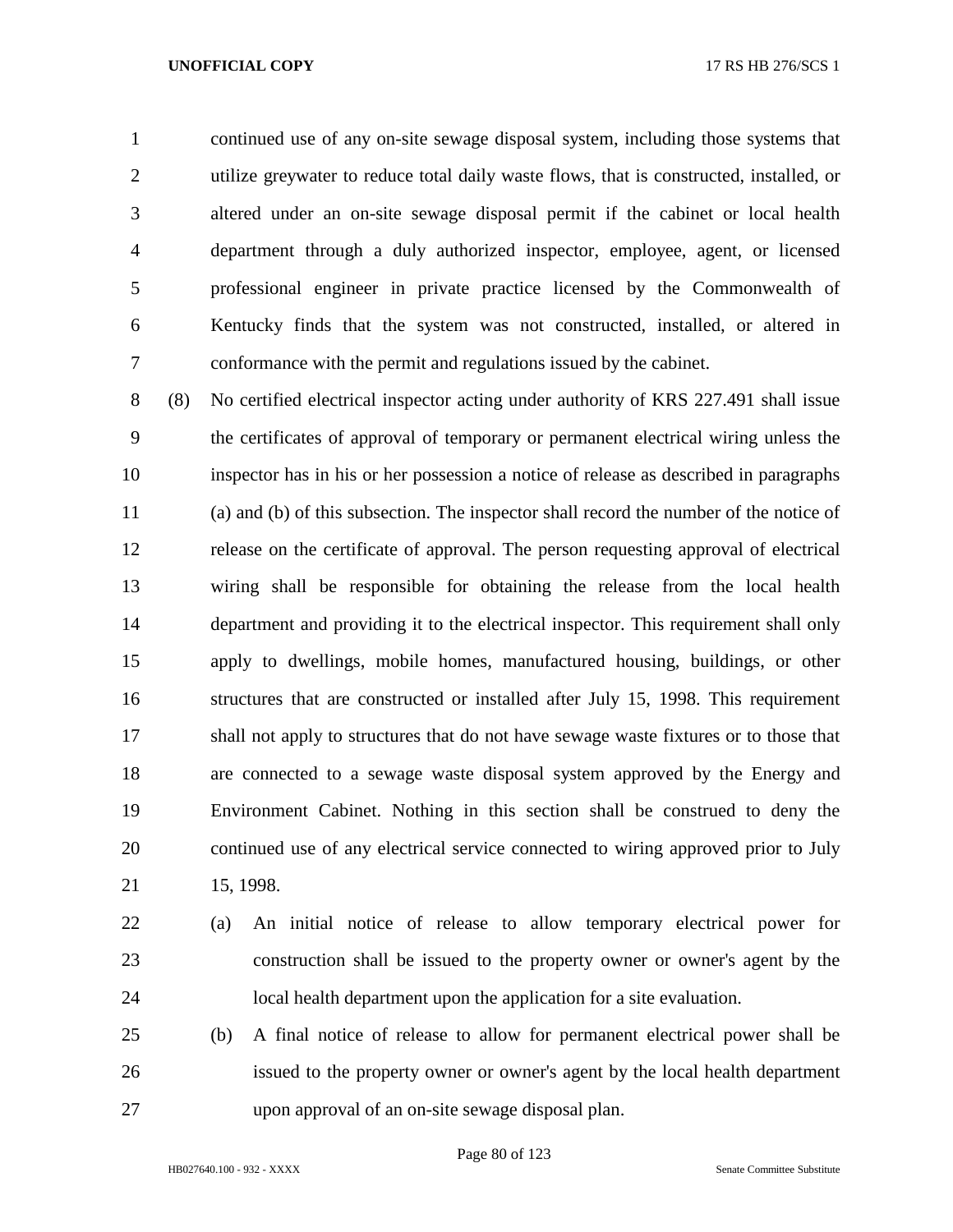(c) This section shall not apply to any county that has adopted the Uniform State Building Code and has and enforces on-site sewage disposal permitting.

 (9) All applications for on-site sewage disposal permits shall be accompanied by plans and specifications for the proposed system, including results of soils tests and other information as directed by the cabinet by regulation. If the site evaluation or approval of the system design is performed by a licensed professional engineer in private practice licensed by the Commonwealth of Kentucky, the application shall be accompanied by a statement by the engineer that he has met the requirements of the regulations issued by the cabinet for site evaluation and system design. Any action to deny an application shall be subject to appeal, and upon appeal an administrative hearing shall be conducted in accordance with KRS Chapter 13B.

 (10) The cabinet shall fix a schedule of fees for the functions performed by the cabinet relating to the regulation of on-site sewage disposal systems. The fees shall be designed to fully cover the cost of the service performed but shall not exceed the cost of the service performed. Fees payable to the cabinet shall be paid into the State Treasury and credited to a trust and agency fund to be used by the cabinet in carrying out its responsibilities relating to the regulation of on-site sewage disposal systems. No part of the fund shall revert to the general fund of the Commonwealth.

 (11) Any regulation relating to on-site sewage disposal that is in effect on July 15, 1992, shall remain in effect until altered by the secretary, except that administrative regulations that govern total daily waste flows shall be updated in accordance with KRS 211.351. The secretary may issue additional regulations necessary to carry out the purposes of this section.

 (12) Nothing in this section shall authorize or allow the cabinet to inspect or take enforcement action against on-site sewage disposal systems installed on farmsteads prior to July 15, 1992, or modifications to those systems unless the actions are determined in writing by the cabinet, upon a written, verified complaint, to be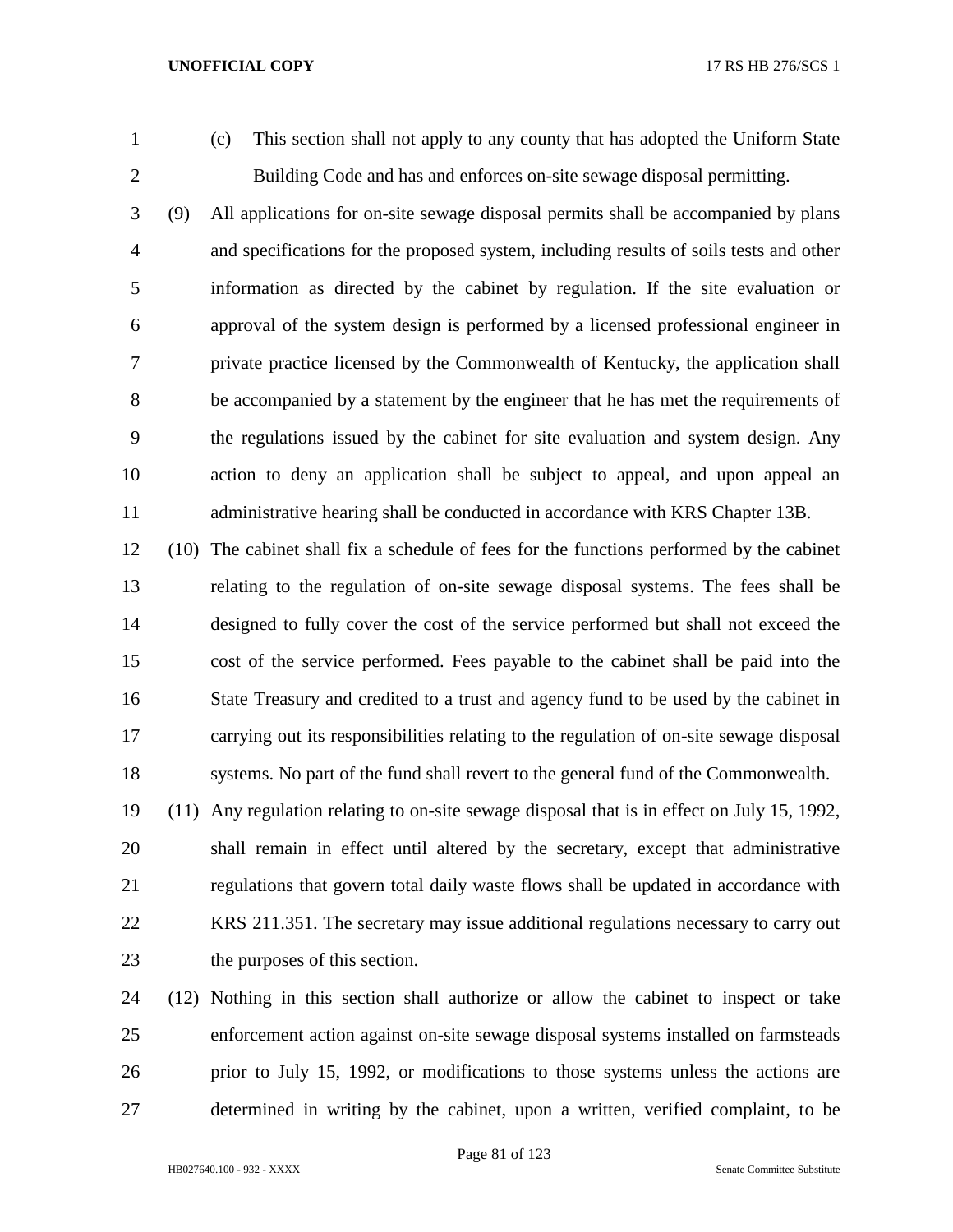| $\mathbf{1}$   |     |     | necessary to prevent imminent harm or damage to the safety, life, or health of a   |  |  |  |  |
|----------------|-----|-----|------------------------------------------------------------------------------------|--|--|--|--|
| $\overline{2}$ |     |     | person. In this instance, the cabinet shall deliver to the landowner a copy of the |  |  |  |  |
| 3              |     |     | written determination and the verified complaint prior to the commencement of the  |  |  |  |  |
| 4              |     |     | inspection or enforcement action.                                                  |  |  |  |  |
| 5              |     |     | (13) As used in this section:                                                      |  |  |  |  |
| 6              |     | (a) | "Blackwater" means wastewater containing liquid or solid waste generated           |  |  |  |  |
| 7              |     |     | through use of a urinal, water closet, garbage disposal, or similar sanitary       |  |  |  |  |
| 8              |     |     | fixture; and                                                                       |  |  |  |  |
| 9              |     | (b) | "Greywater" means wastewater generated by hygiene activities, including but        |  |  |  |  |
| 10             |     |     | not limited to wastewater from laundry, lavatory sinks, and showers, but shall     |  |  |  |  |
| 11             |     |     | exclude kitchen sinks and food preparation sinks. "Greywater" does not             |  |  |  |  |
| 12             |     |     | include blackwater.                                                                |  |  |  |  |
| 13             |     |     | Section 40. KRS 211.494 is amended to read as follows:                             |  |  |  |  |
| 14             | (1) |     | A comprehensive statewide trauma care program shall be established within the      |  |  |  |  |
| 15             |     |     | Department for Public Health. The statewide trauma care program shall consist of,  |  |  |  |  |
| 16             |     |     | at a minimum, a statewide trauma care director and a state trauma registrar funded |  |  |  |  |
| 17             |     |     | through available federal funds or, to the extent that funds are available, by the |  |  |  |  |
| 18             |     |     | trauma care system fund established in KRS 211.496. The department may contract    |  |  |  |  |
| 19             |     |     | with outside entities to perform these functions.                                  |  |  |  |  |
| 20             | (2) |     | The statewide trauma care system shall address, at a minimum, the following goals: |  |  |  |  |
| 21             |     | (a) | To reduce or prevent death and disability from trauma without regard to the        |  |  |  |  |
| 22             |     |     | patient's insurance coverage or ability to pay for services;                       |  |  |  |  |
| 23             |     | (b) | To provide optimal care for trauma victims by utilization of best practices        |  |  |  |  |
| 24             |     |     | protocols and guidelines;                                                          |  |  |  |  |
| 25             |     | (c) | To minimize the economic impact of lost wages and productivity for trauma          |  |  |  |  |
| 26             |     |     | patients; and                                                                      |  |  |  |  |
| 27             |     | (d) | To contain costs of trauma care.                                                   |  |  |  |  |

Page 82 of 123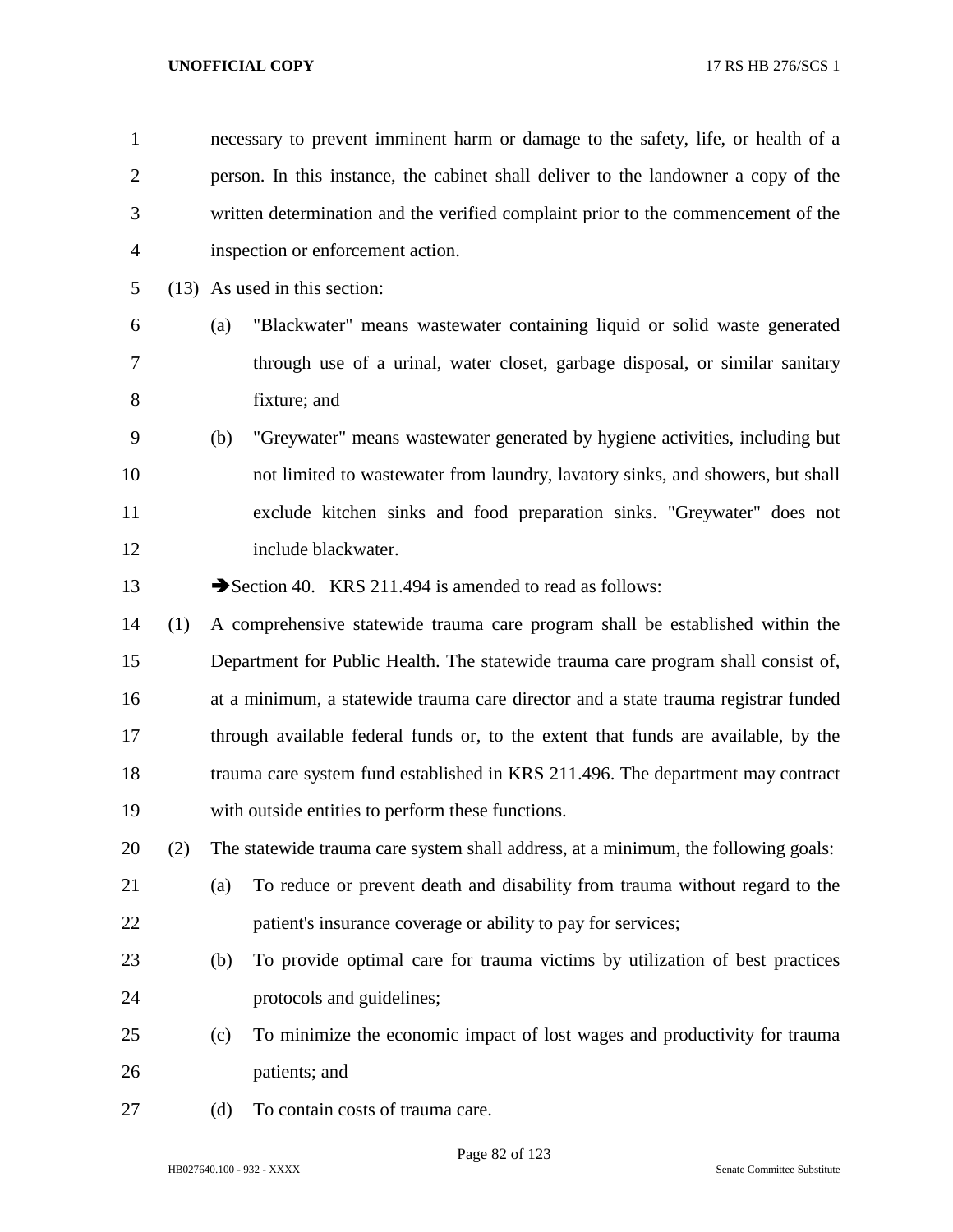| $\mathbf{1}$   | (3) | (a) | The Department for Public Health shall establish an advisory committee to          |
|----------------|-----|-----|------------------------------------------------------------------------------------|
| $\overline{2}$ |     |     | assist in the development, implementation, and continuation of its duties.         |
| 3              |     | (b) | The advisory committee shall consist of eighteen $(18)$ members to be [as          |
| 4              |     |     | follows:                                                                           |
| 5              |     |     | Sixteen (16) of the members shall be lappointed by the secretary of the            |
| 6              |     |     | Cabinet for Health and Family Services and shall be composed of                    |
| 7              |     |     | representatives from the following agencies and organizations:                     |
| 8              |     |     | <b>1.</b> [a.] The Department for Public Health;                                   |
| 9              |     |     | 2. [b.] The Kentucky Board of Medical Licensure;                                   |
| 10             |     |     | 3. [e.] The Kentucky Board of Nursing;                                             |
| 11             |     |     | 4. [d.] The Kentucky Board of Emergency Medical Services;                          |
| 12             |     |     | 5. [e.] The Kentucky Medical Association;                                          |
| 13             |     |     | 6. [f.] The Kentucky Hospital Association;                                         |
| 14             |     |     | 7. [g.] The Kentucky Committee on Trauma of the American College of                |
| 15             |     |     | Surgeons;                                                                          |
| 16             |     |     | <b>8.</b> [h. ] One (1) representative from each verified Level I trauma center;   |
| 17             |     |     | 9. [i.] One (1) hospital representative from a Level II verified trauma center,    |
| 18             |     |     | one (1) hospital representative from a Level III verified trauma center,           |
| 19             |     |     | and one (1) hospital representative from a Level IV verified trauma                |
| 20             |     |     | Kentucky Hospital<br>The<br>Association<br>shall<br>submit<br>center.              |
| 21             |     |     | recommendations to the secretary for each of the three (3) members                 |
| 22             |     |     | appointed under this subdivision;                                                  |
| 23             |     |     | The Kentucky Chapter of the American College of Emergency<br><u>10. [j.]</u>       |
| 24             |     |     | Physicians;                                                                        |
| 25             |     |     | The Kentucky Chapter of the Emergency Nurses Association;<br>$11.4 \pm 1$          |
| 26             |     |     | The Kentucky Transportation Cabinet; [and]<br>$12.[\frac{1}{2}]$                   |
| 27             |     |     | Two $(2)$ members at large, one $(1)$ of whom shall be a health care<br>$13.$ [m.] |

Page 83 of 123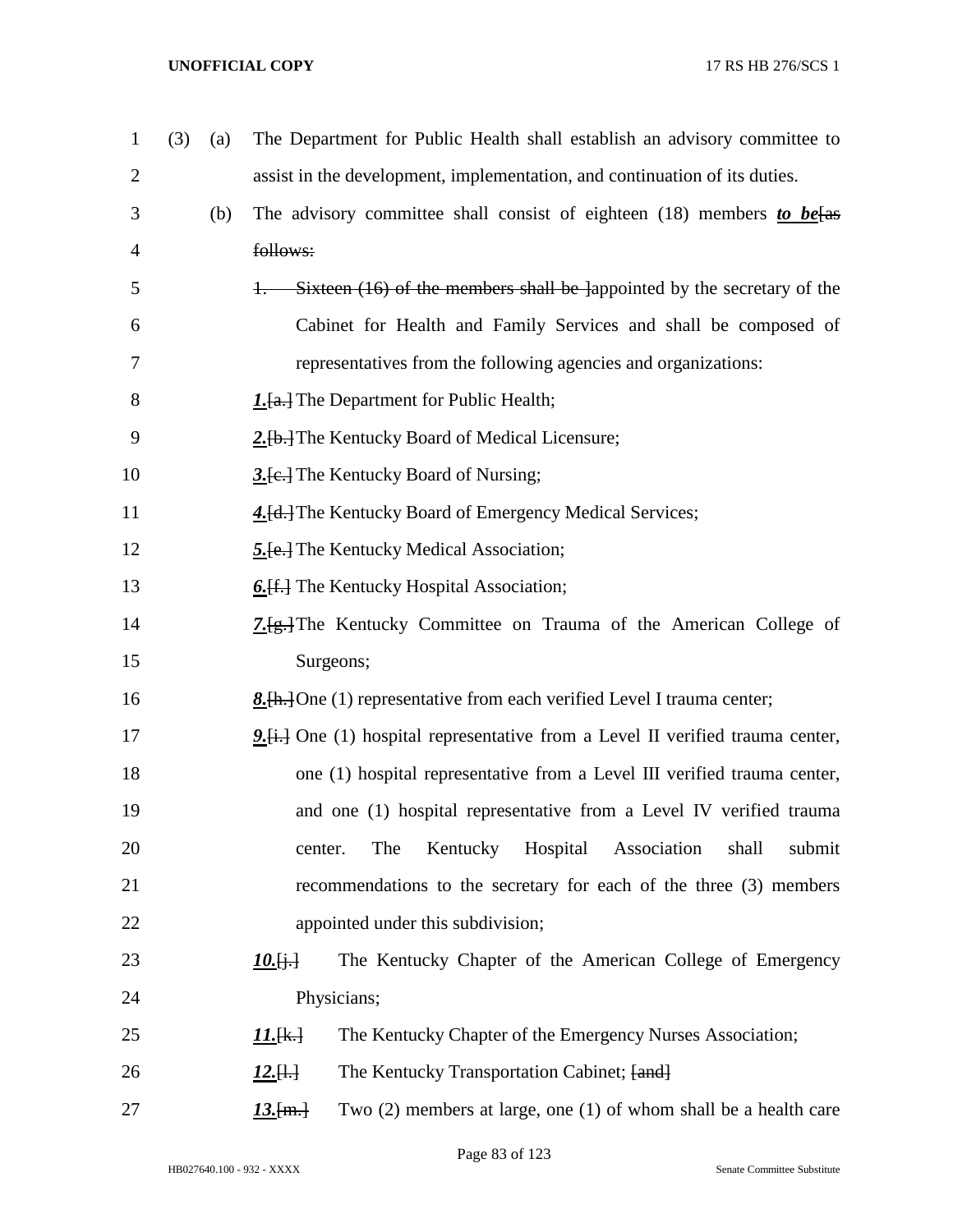| $\mathbf{1}$   |     |     | consumer; [and                                                                          |
|----------------|-----|-----|-----------------------------------------------------------------------------------------|
| $\overline{2}$ |     |     | Two (2) members shall be appointed by the Governor as follows:<br>$2 -$                 |
| 3              |     |     | $\frac{1}{4}$ . One (1) representative with extensive experience in injury<br>a.        |
| $\overline{4}$ |     |     | prevention programs; and                                                                |
| 5              |     |     | One (1) representative with pediatric trauma experience.<br><u>15. [b.]</u>             |
| 6              |     | (c) | Members of the advisory committee shall serve for a period of four (4) years            |
| 7              |     |     | and shall serve until a successor is appointed, except that initial terms shall be      |
| $8\,$          |     |     | staggered and one-third $(1/3)$ of the members shall be appointed to four $(4)$         |
| 9              |     |     | year terms, one-third $(1/3)$ of the members shall be appointed to three $(3)$ year     |
| 10             |     |     | terms, and one-third $(1/3)$ of the members shall be appointed for two $(2)$ year       |
| 11             |     |     | terms.                                                                                  |
| 12             |     | (d) | The advisory committee shall meet at least on a quarterly basis. The                    |
| 13             |     |     | committee shall elect a chair, a vice chair, and a secretary from among its             |
| 14             |     |     | members and adopt rules of governance at the first meeting in each fiscal year.         |
| 15             |     |     | The first meeting of the advisory committee shall occur before September 30,            |
| 16             |     |     | 2008.                                                                                   |
| 17             |     | (e) | Appointed members shall serve without compensation but may receive                      |
| 18             |     |     | reimbursement for actual and necessary expenses relating to the duties of the           |
| 19             |     |     | advisory committee in accordance with state regulations relating to travel              |
| 20             |     |     | reimbursement.                                                                          |
| 21             |     | (f) | Expenses associated with the advisory committee shall be paid by the trauma             |
| 22             |     |     | care system fund established in KRS 211.496, to the extent funds are                    |
| 23             |     |     | available.                                                                              |
| 24             | (4) |     | The statewide trauma care director and the advisory committee shall develop and         |
| 25             |     |     | implement a statewide trauma care system, integrated with the public health system      |
| 26             |     |     | for injury prevention, that recognizes levels of care for the appropriate delivery of a |
| 27             |     |     | full range of medical services to all trauma patients in the Commonwealth. The          |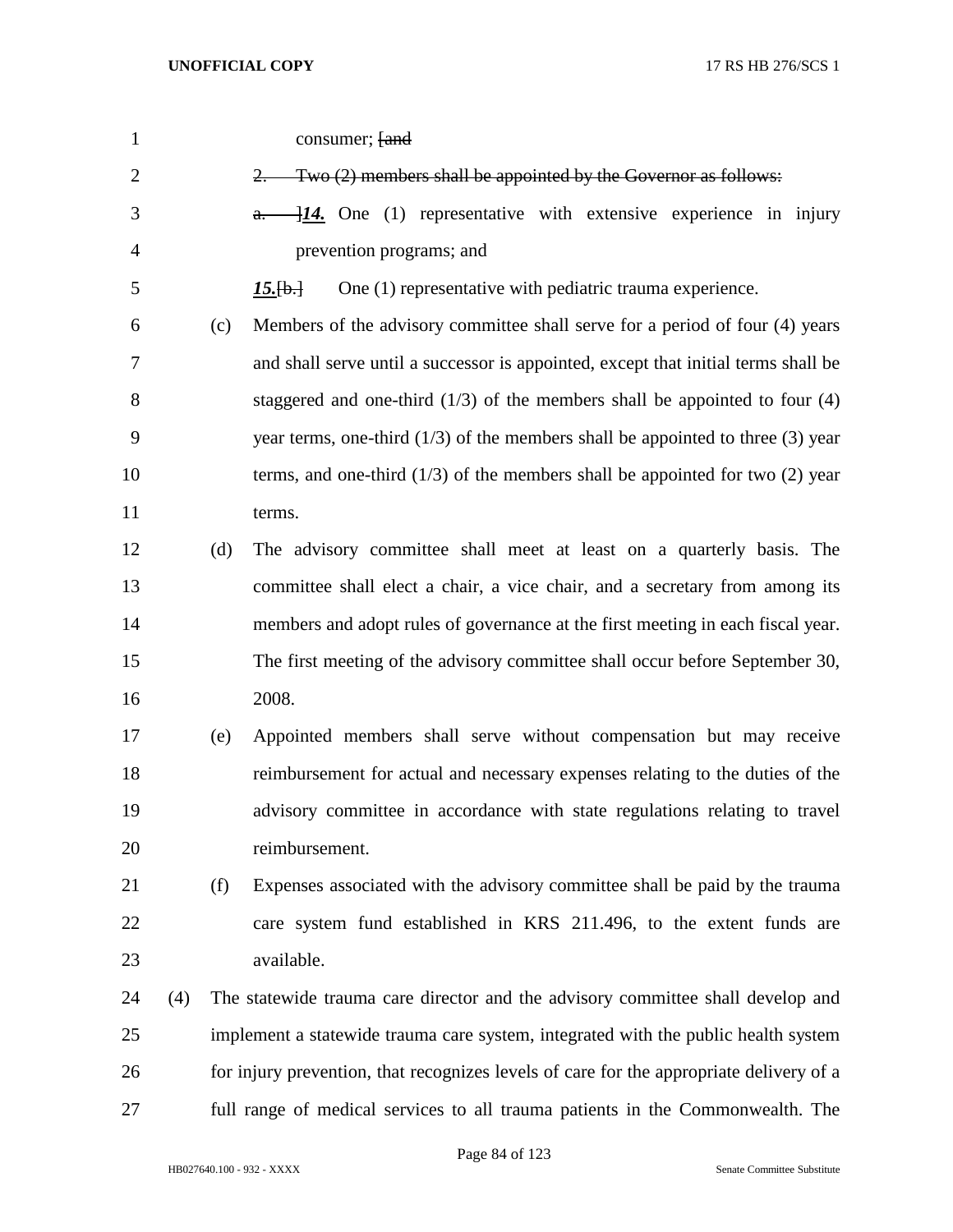- statewide trauma care system shall include but is not limited to:
- (a) Development and implementation of trauma prevention and education initiatives;
- (b) Facilitation of appropriate education and continuing education about trauma care and procedures for physicians, nurses, and emergency medical services personnel;
- (c) Development and statewide distribution of guidelines and protocols for the care and treatment of trauma victims that include the needs of special populations and are fully integrated with all available resources, including but not limited to emergency medical services, physicians, nurses, and hospitals;
- (d) Voluntary hospital trauma center verification through the American College of Surgeons or the Department for Public Health;
- (e) Local and regional triage and transport protocols for use by the Kentucky Board of Emergency Medical Services, emergency medical services providers, and emergency rooms; and

(f) Continuing quality assurance and peer review programs.

 (5) The Department for Public Health or the statewide trauma care director and the advisory committee established in this section shall coordinate activities related to the care of trauma patients with other state agencies and boards that are directly or indirectly involved with care of injured persons. Upon request of the Department for Public Health or the statewide trauma care director, other state agencies and boards shall assist and facilitate the development and implementation of a statewide trauma care system.

 (6) Data obtained through a trauma registry or other data collected pursuant to KRS 211.490 to 211.496 shall be confidential and for use solely by the Department for Public Health, the statewide trauma care director, the advisory committee, and persons or public or private entities that participate in data collection for the trauma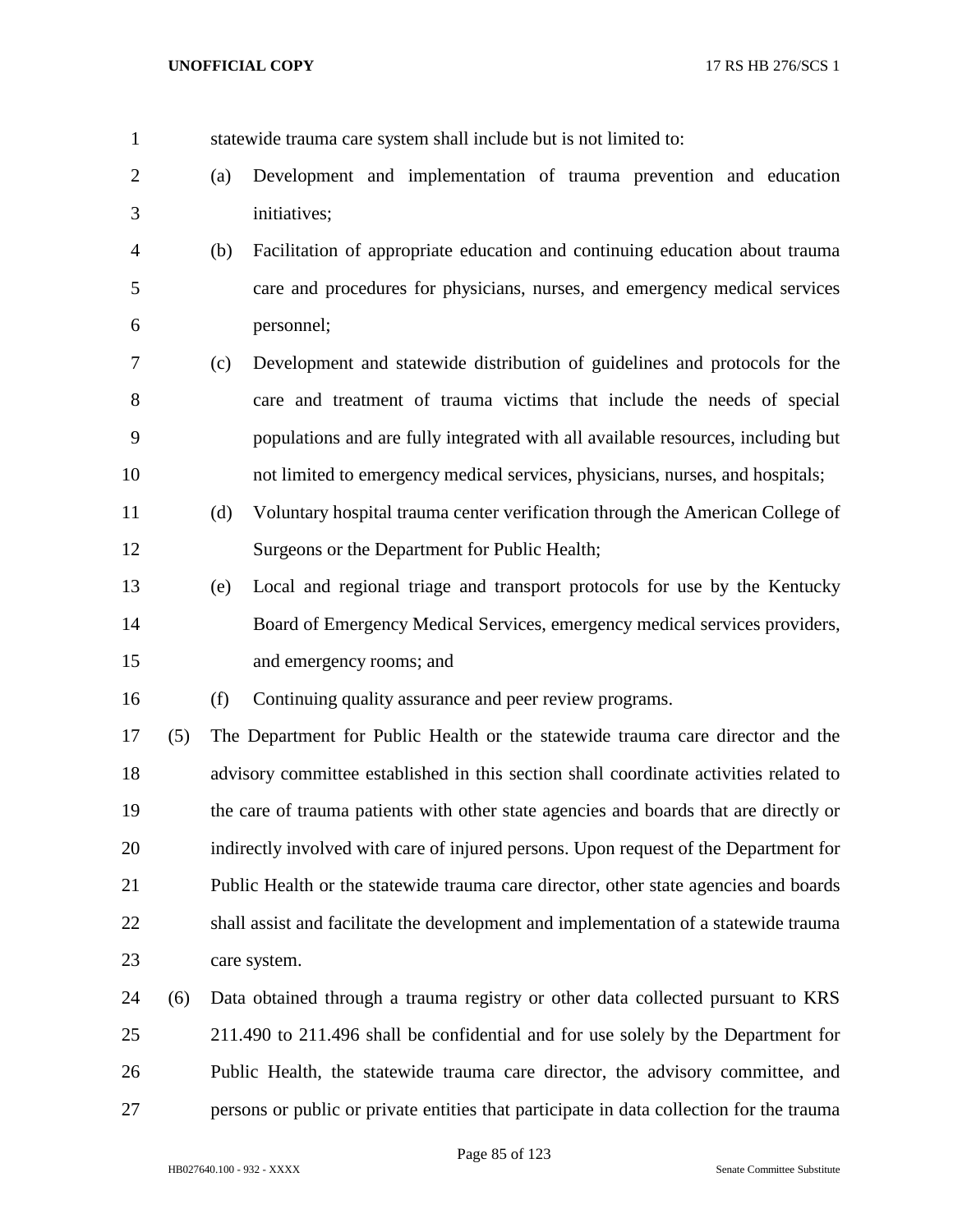registry shall not be subject to discovery or introduction into evidence in any civil action. (7) The statewide trauma care director shall report *information*[by December 1 of each year to the Interim Joint Committee on Health and Welfare] on the status of the development and implementation of the statewide trauma system *upon request*. (8) The Department for Public Health may promulgate administrative regulations in accordance with KRS Chapter 13A to implement this section. 9 Section 41. KRS 211.502 is amended to read as follows: The Kentucky Spinal Cord and Head Injury Research Board shall: (1) Formulate policies and procedures necessary to carry out the provisions of KRS 211.500 to 211.504; (2) Promulgate administrative regulations necessary to carry out the provisions of KRS 211.500 to 211.504 and to ensure proper expenditure of state funds appropriated for the purposes of KRS 211.500 to 211.504; (3) Review and authorize spinal cord and head injury research projects and programs to 17 be undertaken and financed under the provisions of KRS 211.500 to 211.504; (4) Review and approve all progress and final research reports on projects authorized 19 under the provisions of KRS 211.500 to 211.504; (5) Ensure that state funds, appropriated for spinal cord and head injury research by KRS 211.504 or any other act, are not diverted to any other use; and 22 (6) Provide <del>[the Governor, the General Assembly, and the Legislative Research</del> 23 Commission an annual report by January 30 of each year showing lthe status of funds appropriated under the provisions of KRS 211.504 for spinal cord and head injury research and the progress of the board in terms of the results of its spinal cord and head injury research efforts *upon request*. 27 Section 42. KRS 211.590 is amended to read as follows:

registry. Personal identifying information that is collected for use in the trauma

Page 86 of 123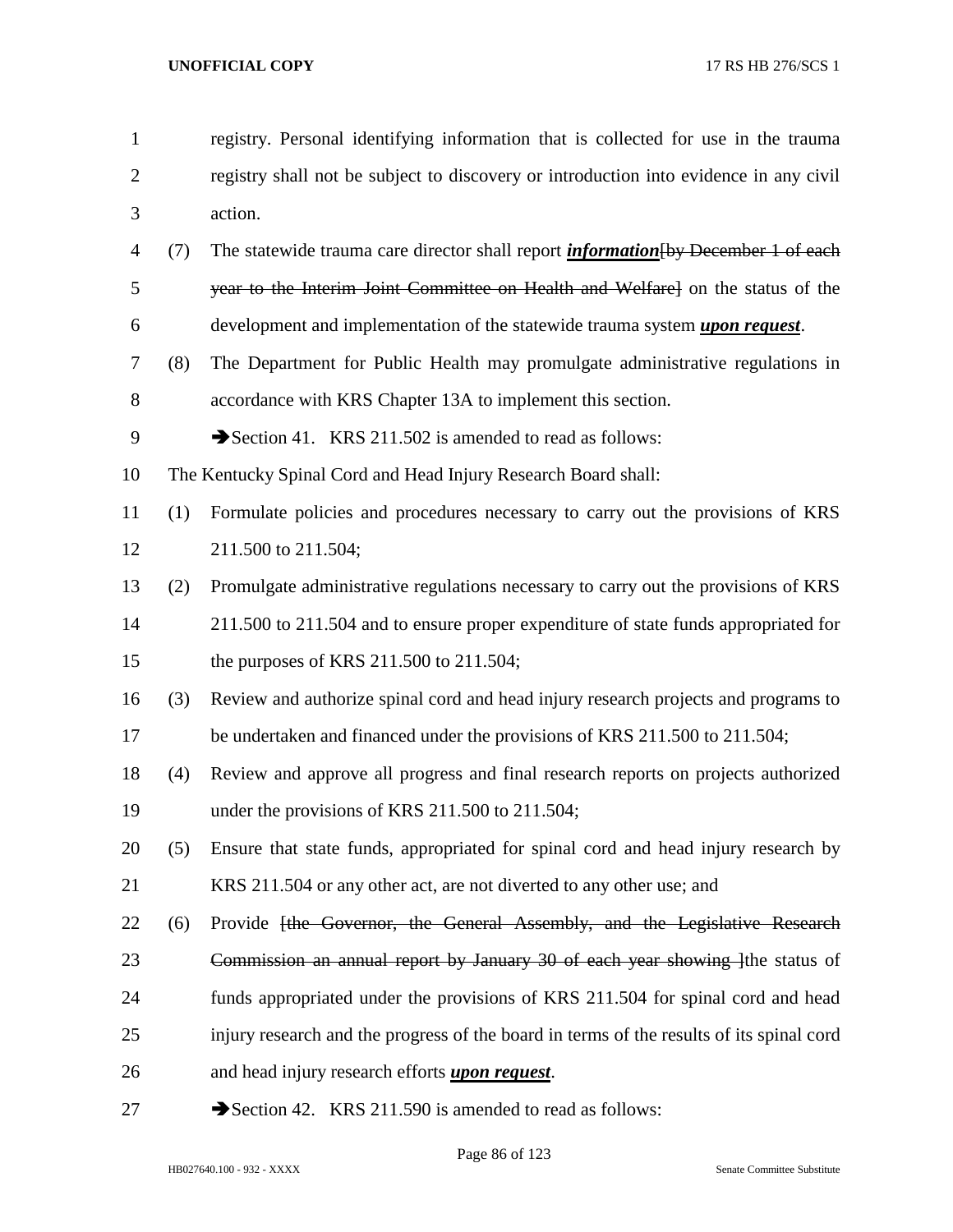- The Breast Cancer Research and Education Trust Fund Board created by KRS 211.585 shall:
- (1) Develop a written plan for the expenditure of trust funds made available under KRS 211.580. The initial plan shall be completed on or before October 1, 2005, and shall be updated on an annual basis on or before October 1 of each year thereafter. The plan shall, at a minimum, include the following:
- (a) A *program* summary[ of existing breast cancer education, awareness, treatment, and screening programs provided to residents of Kentucky by type of program and by geographic area;
- (b) A needs assessment for the Commonwealth of Kentucky that identifies additional programs that are needed by program type and geographic area, with support for why the identified programs are needed]; and
- 13 *(b)* $(\epsilon)$  A prioritized list of programs and research projects that the board will address with funding available through the competitive grant program established under subsection (2) of this section;
- (2) Promulgate administrative regulations to establish a competitive grant program to provide funding to not-for-profit entities, educational institutions, and government agencies in Kentucky offering programs or services in the areas of breast cancer research, education, awareness, treatment, and screening.
- (a) The grant program shall give preference to programs proposing to serve the medically underserved population.
- (b) The grant program shall provide funding to projects and programs in accordance with the priorities established in the plan developed under subsection (1) of this section.
- (c) The administrative regulations shall, at a minimum:
- 26 1. Establish an application process and requirements;
- 2. Set forth program and outcome measurement requirements;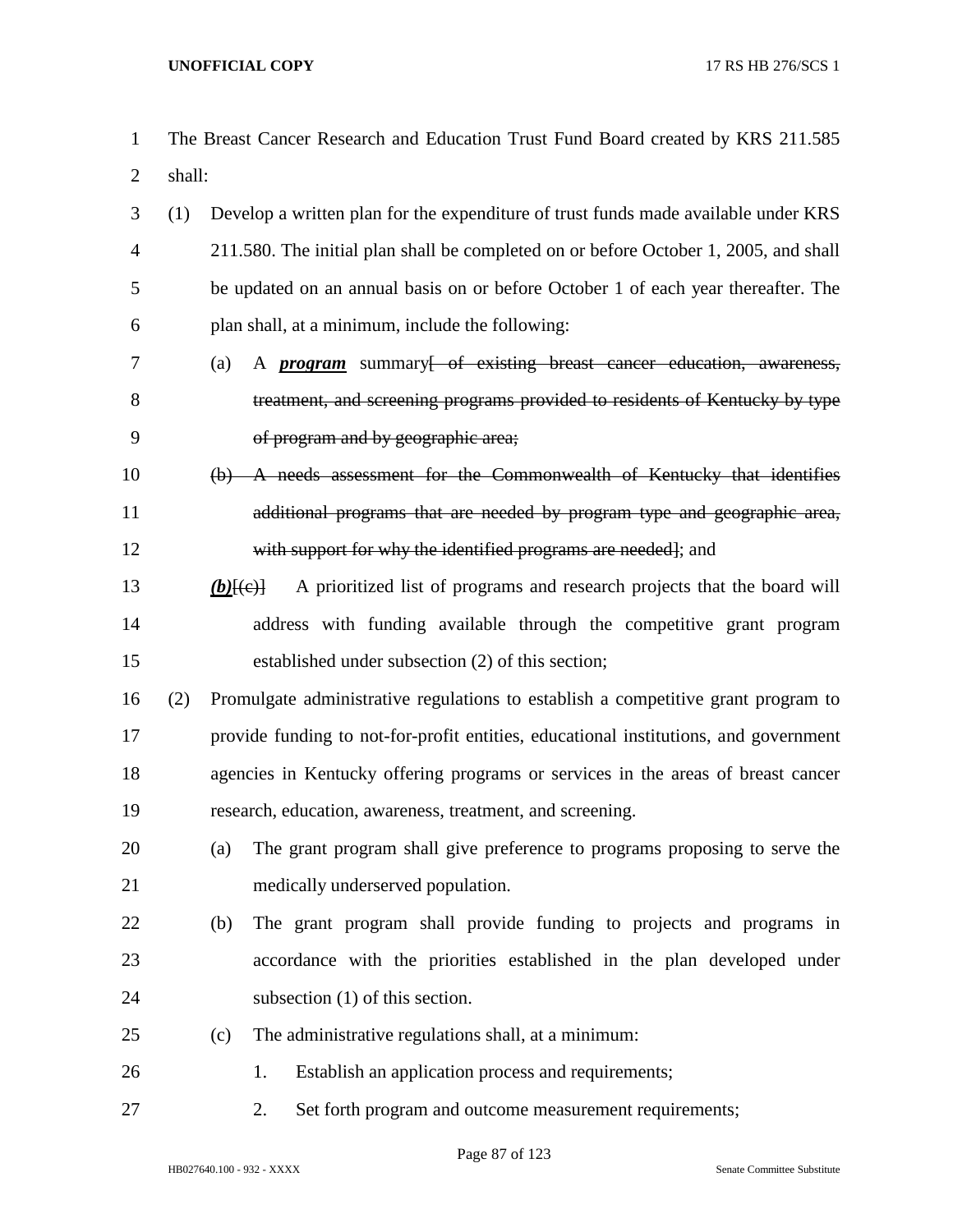| $\mathbf{1}$   |     | 3.<br>Establish an application review and award process; and                            |  |  |
|----------------|-----|-----------------------------------------------------------------------------------------|--|--|
| $\overline{2}$ |     | Provide monitoring, oversight, and reporting requirements for funded<br>4.              |  |  |
| 3              |     | programs;                                                                               |  |  |
| 4              | (3) | Promulgate administrative regulations necessary to carry out the provisions of KRS      |  |  |
| 5              |     | 211.580 to 211.590; and                                                                 |  |  |
| 6              | (4) | Provide <i>information upon request that shall</i> [to the Governor and the Legislative |  |  |
| 7              |     | Research Commission an annual report by October 1 of each year. The report shall        |  |  |
| 8              |     | include <b>but not be limited to:</b>                                                   |  |  |
| 9              |     | The plan developed under subsection $(1)$ of this section for the expenditure of<br>(a) |  |  |
| 10             |     | funds for the current and next fiscal year;                                             |  |  |
| 11             |     | A summary of the use and impact of prior year funds;<br>(b)                             |  |  |
| 12             |     | A summary of the activities of the board during the prior fiscal year; and<br>(c)       |  |  |
| 13             |     | Any recommendations for future initiatives or action regarding breast cancer<br>(d)     |  |  |
| 14             |     | research, education, awareness, treatment, and screening.                               |  |  |
| 15             |     | Section 43. KRS 211.902 is amended to read as follows:                                  |  |  |
| 16             | (1) | Every physician, nurse, hospital administrator, director of a clinical laboratory, or   |  |  |
| 17             |     | public health officer who receives information of the existence of any person found     |  |  |
| 18             |     | or suspected to have a two and three-tenths (2.3) micrograms per deciliter of whole     |  |  |
| 19             |     | blood level of lead in his or her blood shall report the information to the cabinet     |  |  |
| 20             |     | within seven (7) days and to the local or district health officer in approved           |  |  |
| 21             |     | electronic format as prescribed by administrative regulations promulgated by the        |  |  |
| 22             |     | cabinet in accordance with KRS Chapter 13A. The contents of the report shall            |  |  |
| 23             |     | include but not be limited to the following information:                                |  |  |
| 24             |     | The full name and address of the person tested;<br>(a)                                  |  |  |
| 25             |     | The date of birth of such person;<br>(b)                                                |  |  |
| 26             |     | The type of specimen and the results of the appropriate laboratory tests made<br>(c)    |  |  |
| 27             |     | on such person; and                                                                     |  |  |

Page 88 of 123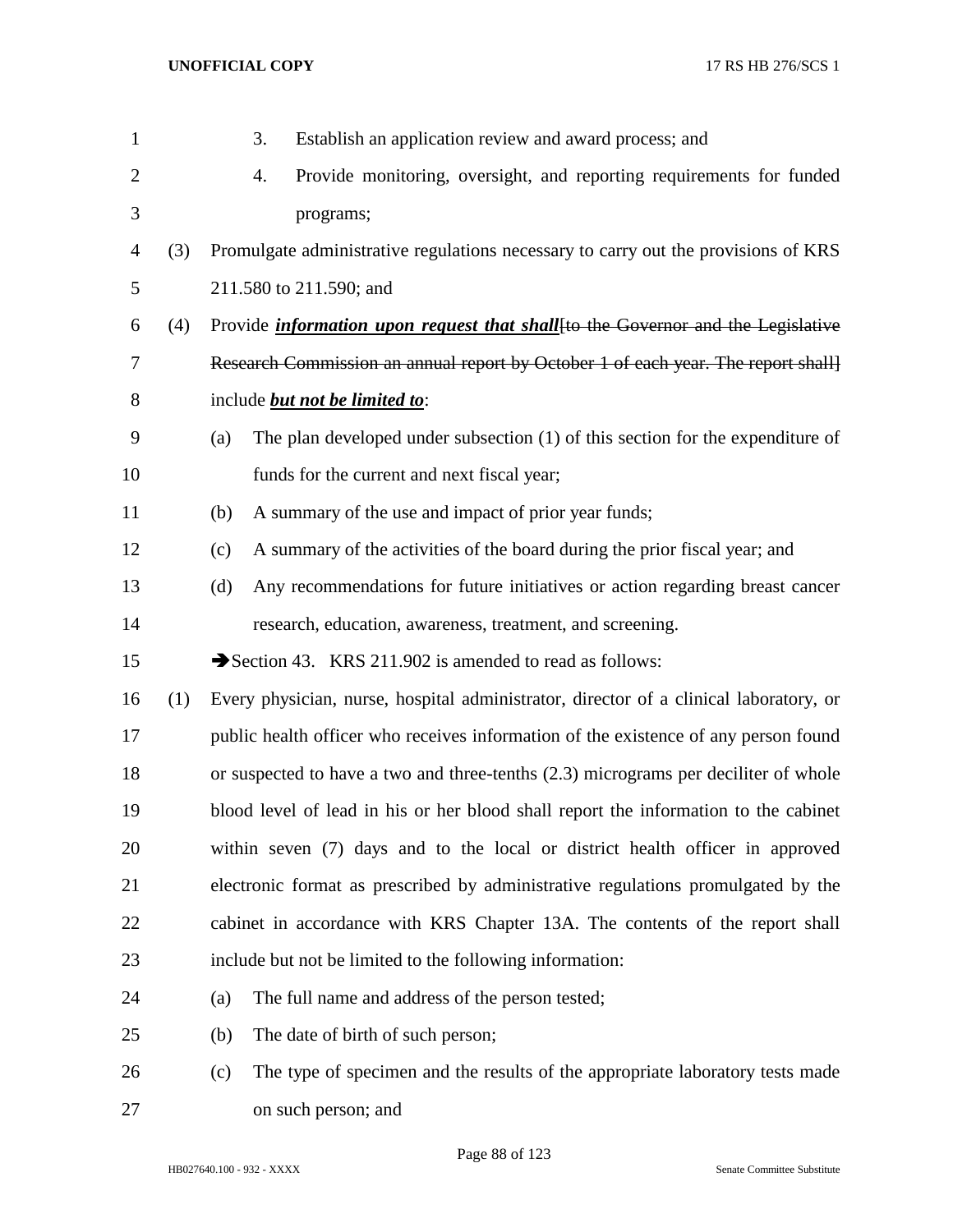- 
- (d) Any other information about such person deemed necessary by the cabinet to carry out the provisions of this section.

 Any physician, nurse, hospital administrator, director of clinical laboratory, public health officer, or allied health professional making such a report in good faith shall be immune from any civil or criminal liability that otherwise might be incurred from the making of such report.

 (2) Notwithstanding the requirements of subsection (1) of this section, a clinical or research laboratory shall not be fined or otherwise disciplined for failure to report required information to the cabinet if the information was not provided by the medical professional obtaining the blood sample.

 (3) The secretary shall maintain comprehensive records of all reports submitted pursuant to KRS 211.900 to 211.905 and 211.994. Records shall be analyzed and geographically indexed by county annually in order to determine the location of areas with a high incidence of elevated blood lead levels reported. The records and analysis shall be public record and provided *upon request*[annually by October 1 to the Governor, the General Assembly, the Legislative Research Commission, and the Lead Poisoning Prevention Advisory Committee]; provided, however, that the name of any individual shall not be made public unless the secretary determines that such inclusion is necessary to protect the health and well-being of the affected individual. (4) When an elevated blood lead level is reported to the cabinet, it shall inform such local boards of health, local health departments, and other persons and health organizations as deemed necessary.

23 Section 44. KRS 214.187 is amended to read as follows:

 (1) The Department for Public Health shall develop a statewide education, awareness, and information program on hepatitis C. The hepatitis C education, awareness, and information program may be incorporated into other existing health education programs. The Department for Public Health may make available on its Internet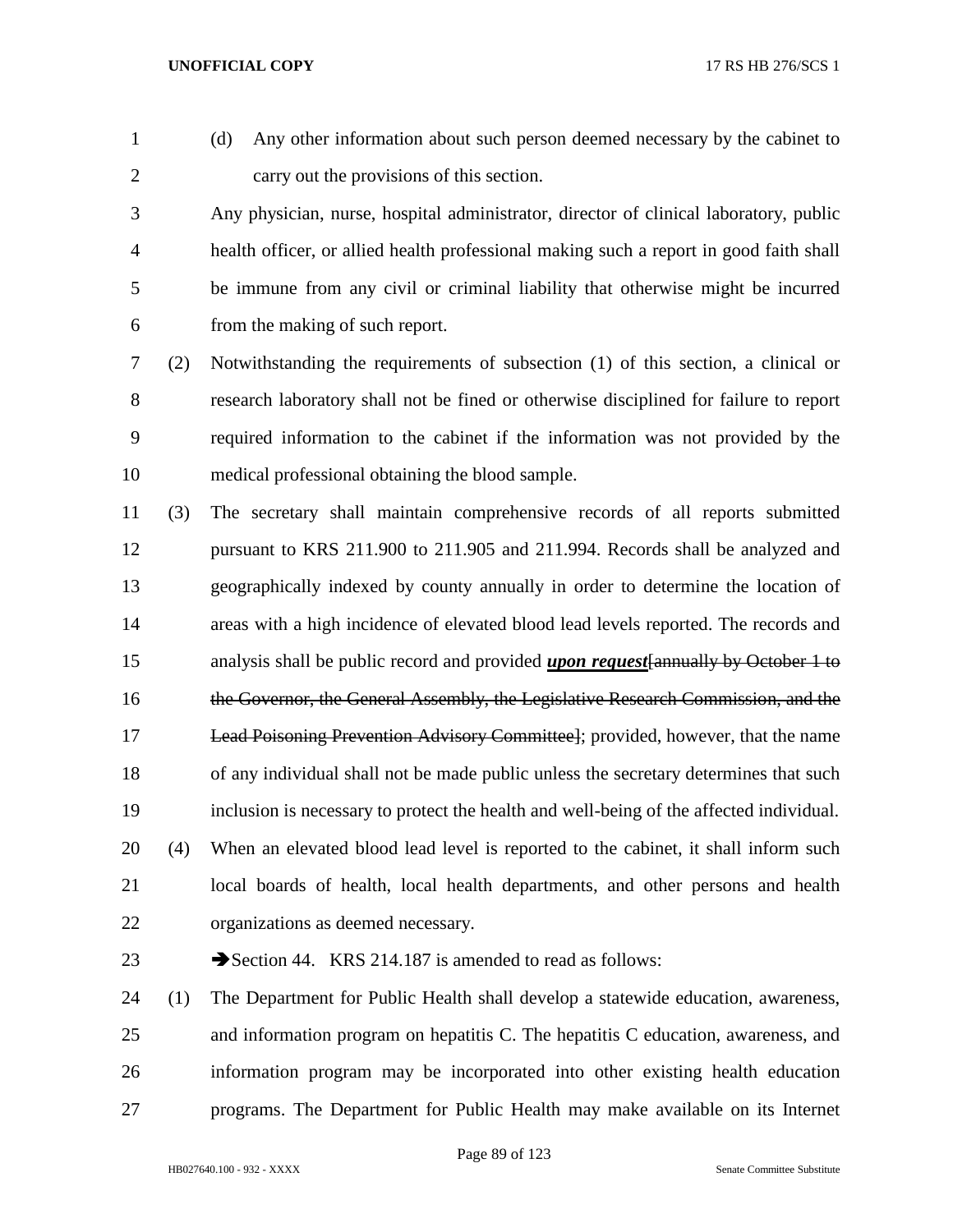Web site protocols, guidelines, and materials for hepatitis C education, awareness, and information programs that increase the understanding of the disease among general and high-risk populations.

 (2) The hepatitis C education, awareness, and information program may include material to specifically address individuals who may be at high risk of infection, including but not limited to law enforcement officials, corrections personnel, prisoners, veterans, individuals who received blood transfusions prior to 1992, hemophiliacs, students, and minority communities. The program may utilize education materials developed by health-related companies and community-based or national advocacy organizations. The program may include but not be limited to counseling, patient support groups, and existing hotlines for consumers.

 (3) In developing the hepatitis C education, awareness, and information program, the department shall consult the University of Kentucky College of Medicine, the University of Louisville School of Medicine, the Pikeville College School of Osteopathic Medicine, the American Liver Foundation, the Centers for Disease Control and Prevention, and any other scientific, medical, or advocacy organizations to develop the protocols and guidelines for the hepatitis C education, awareness, and information program. The protocols and guidelines may include but are not limited to the following:

(a) The risk factors associated with hepatitis C acquisition and transmission;

- (b) The most recent scientific and medical information on hepatitis C prevention, detection, diagnosis, treatment, and therapeutic decision making;
- (c) Tracking and reporting of acute cases of hepatitis C by public health officials;
- (d) Protocols for public safety and health care workers who come in contact with hepatitis C patients; and
- (e) Surveillance programs to determine the prevalence of hepatitis C in ethnic and other high-risk populations.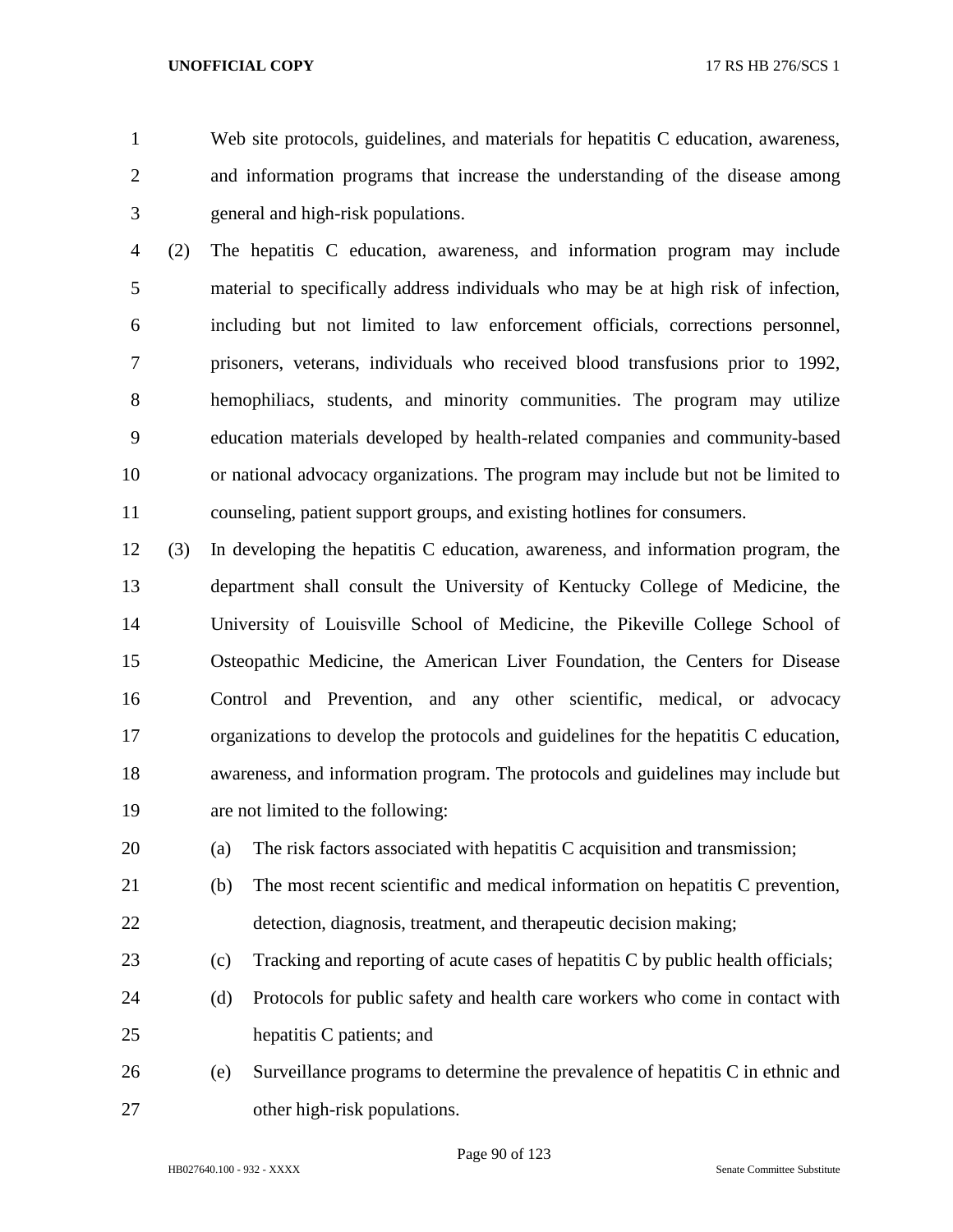- (4) The Department for Public Health may coordinate with the Department of Veterans' Affairs and the Department of Corrections to establish specific recommendations for the hepatitis C education, awareness, and information program. The protocols and guidelines established by the Department for Public Health, the Department of Corrections, and the Department of Veterans' Affairs may include topics specified in subsection (3) of this section and may include but are not limited to protocols within state agencies to enable departments to provide appropriate treatment for individuals with hepatitis C, protocols for the education of state agency officials and other employees who work with individuals with hepatitis C, and protocols within the Department of Corrections to provide written hepatitis C information to prisoners on the date of their probation, parole, or release.
- (5) The Department for Public Health shall *make information*[report ]on the hepatitis C education, awareness, and information program *available upon request*[to the 14 Interim Joint Committee on Health and Welfare by December 1, 2006, and every six (6) months thereafter, or upon request of the committee].

16 Section 45. KRS 214.452 is amended to read as follows:

The following policies shall apply to blood establishments and to donors of blood:

 (1) All blood establishments within the Commonwealth shall be licensed by the United States Food and Drug Administration and remain in compliance with all applicable federal regulations. The Cabinet for Health and Family Services shall, under administrative regulations promulgated pursuant to KRS Chapter 13A, establish fees necessary to cover the cost of and adhere to a schedule for regular inspection, by the Office of the Inspector General of the Cabinet for Health and Family Services, of all blood establishments within the Commonwealth to ascertain whether each blood establishment is licensed and in compliance with KRS 214.450 to 214.464 and KRS 214.468. The Office of the Inspector General shall commence its inspection program of blood establishments no later than September 1, 1994.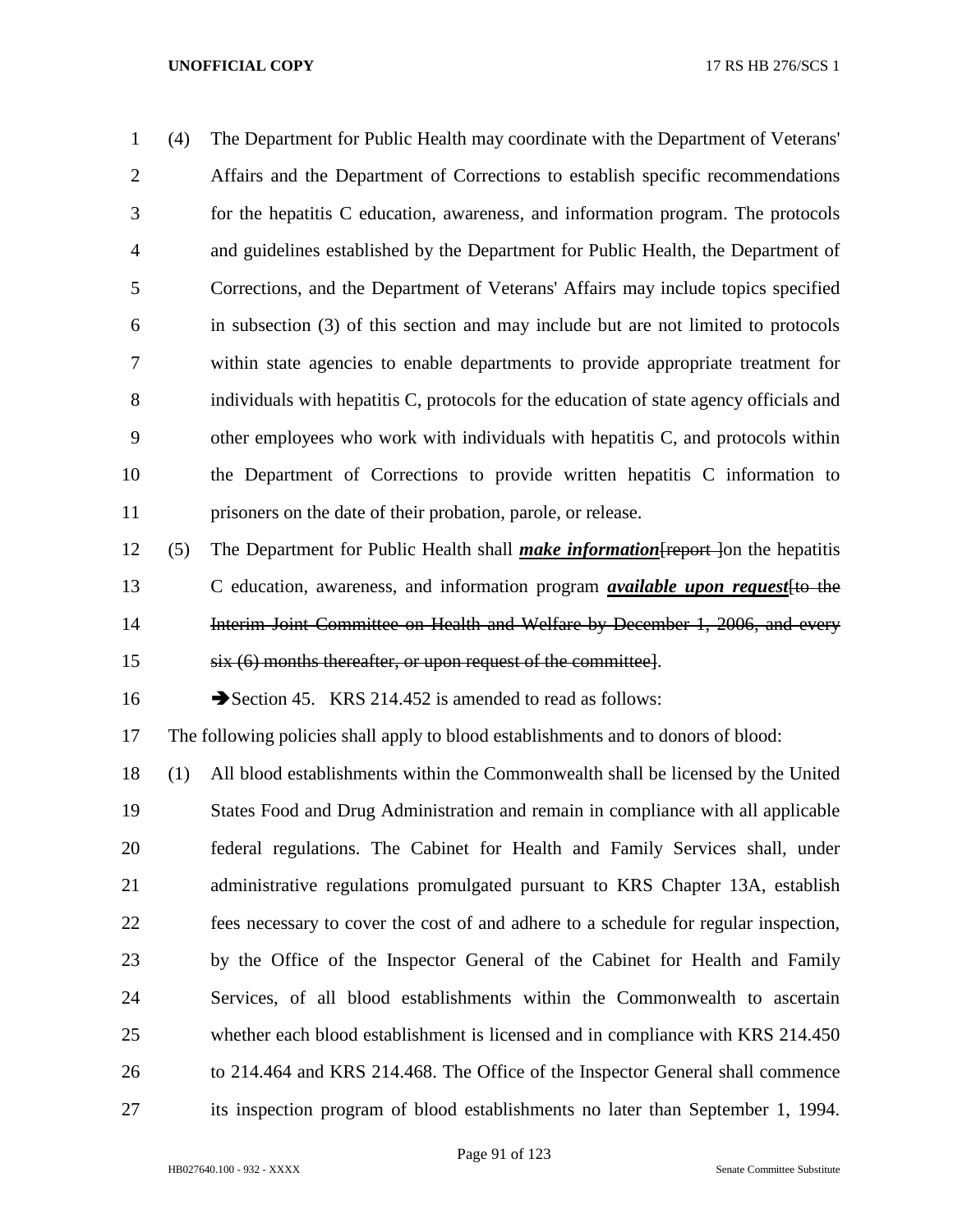- [The Office of the Inspector General of the Cabinet for Health and Family Services shall annually, by no later than September 1, submit a written report to the Interim Joint Committee on Health and Welfare on the compliance of blood establishments with KRS 214.450 to 214.464 and KRS 214.468.]
- (2) All blood establishments shall test blood for the human immunodeficiency virus and for any known causative agent for any blood-borne communicable disease, using tests approved and required, for purposes of blood donation, by the United States Food and Drug Administration.
- (3) It shall be the duty of the administrator of any blood establishment which collects blood for the purpose of distributing to another health service, health facility, or health-care provider the blood for transfusion to:
- (a) Secure donor consent and a signed written risk factor history and donor consent form for each potential paid or volunteer donor for the purpose of determining if the potential donor is at high risk for infection with the human immunodeficiency virus, or has tested confirmatory positive for infection with the human immunodeficiency virus; or has acquired immune deficiency syndrome; or has tested confirmatory positive for infection with any causative agent for acquired immune deficiency syndrome recognized by the United States Centers for Disease Control; or has a blood-borne communicable disease;
- (b) Provide a means for a potential donor to self-elect not to donate blood;
- (c) Refuse donation or sale of blood by persons at high risk for infection with the human immunodeficiency virus, or who have been medically diagnosed as having acquired immune deficiency syndrome, or who have tested confirmatory positive for infection with the human immunodeficiency virus, or who have a blood-borne communicable disease;
- 

(d) Post a sign in the blood establishment which is visible to all potential donors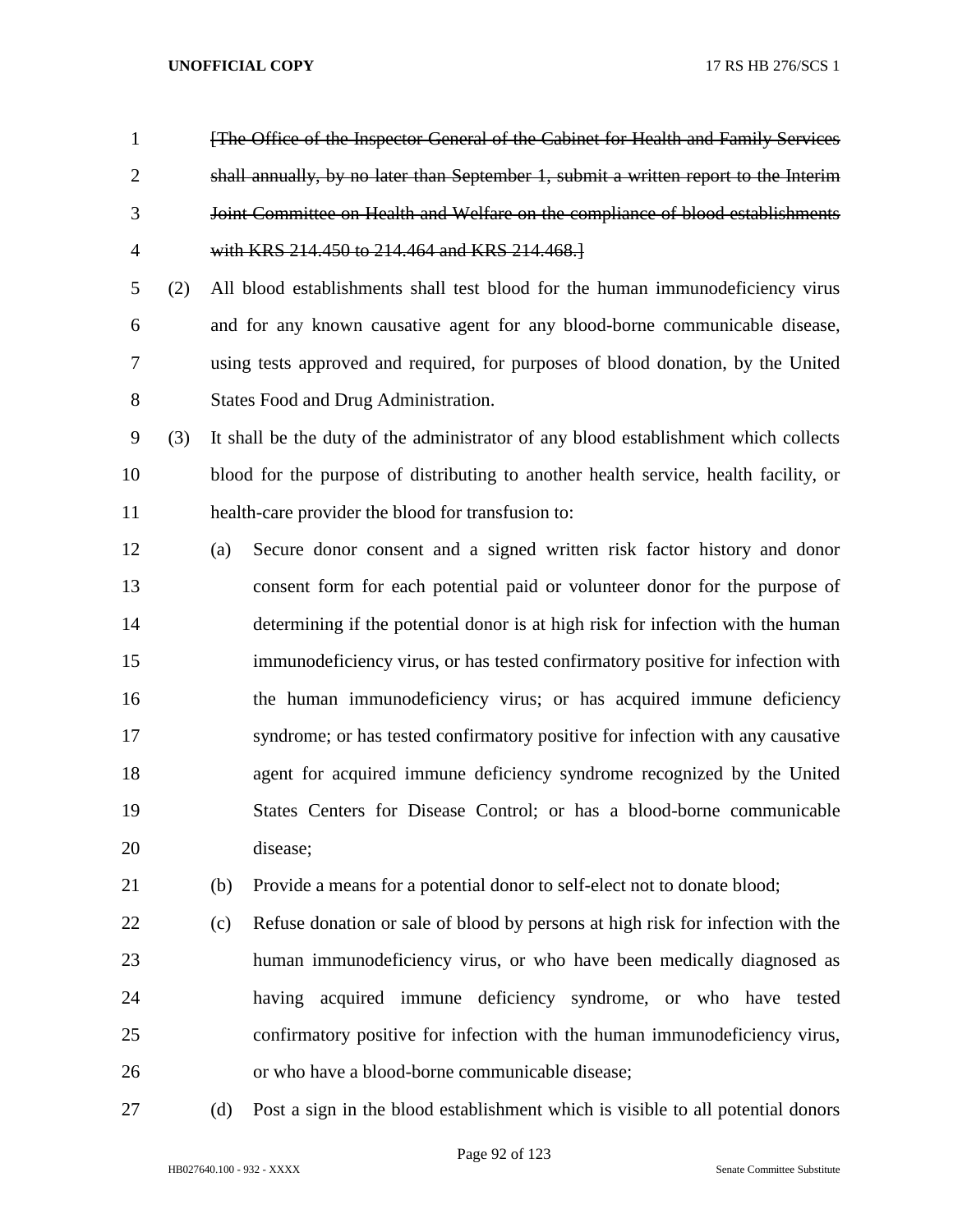| $\mathbf{1}$   |     | and which states: "Persons with acquired immune deficiency syndrome                   |
|----------------|-----|---------------------------------------------------------------------------------------|
| $\overline{2}$ |     | (AIDS), or who have tested confirmatory positive for infection with the               |
| 3              |     | human immunodeficiency virus (HIV), or who have a blood-borne                         |
| 4              |     | communicable disease or who have one (1) or more risk factors for the human           |
| 5              |     | immunodeficiency virus as determined by the United States Centers for                 |
| 6              |     | Disease Control, are prohibited by law from donating or selling blood.                |
| 7              |     | Persons violating the law are guilty of a Class D felony. ASK STAFF OF                |
| 8              |     | THIS BLOOD ESTABLISHMENT."                                                            |
| 9              | (4) | The provisions of this section shall not be construed to impose requirements which    |
| 10             |     | are in conflict with donor eligibility requirements set out in United States Food and |
| 11             |     | Drug Administration or American Association of Blood Banks standards.                 |
| 12             |     | Section 46. KRS 214.554 is amended to read as follows:                                |
| 13             | (1) | There is established within the department a Breast Cancer Screening Program for      |
| 14             |     | the purposes of:                                                                      |
| 15             |     | Reducing morbidity and mortality from breast cancer in women through early<br>(a)     |
| 16             |     | detection and treatment; and                                                          |
| 17             |     | Making breast cancer screening services of high quality and reasonable cost<br>(b)    |
| 18             |     | available to women of all income levels throughout the Commonwealth and to            |
| 19             |     | women whose economic circumstances or geographic location limits access to            |
| 20             |     | breast cancer screening facilities.                                                   |
| 21             | (2) | Services provided under the Breast Cancer Screening Program may be undertaken         |
| 22             |     | by private contract for services or operated by the department and may include the    |
| 23             |     | purchase, maintenance, and staffing of a truck, a van, or any other vehicle suitably  |
| 24             |     | equipped to perform breast cancer screening. The program may also provide referral    |
| 25             |     | services for the benefit of women for whom further examination or treatment is        |
| 26             |     | indicated by the breast cancer screening.                                             |
|                |     |                                                                                       |

(3) The department may adopt a schedule of income-based fees to be charged for the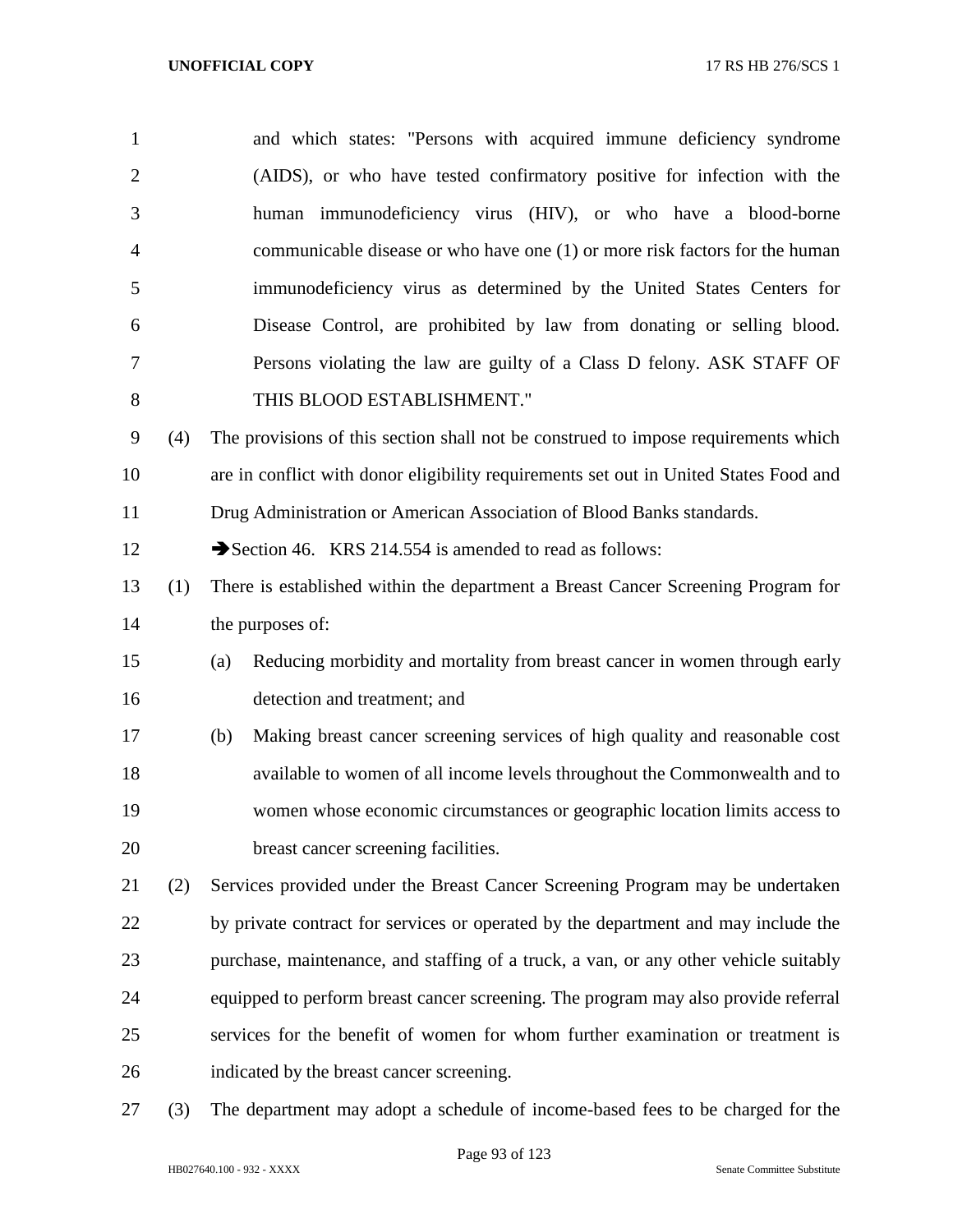breast cancer screening. The schedule shall be determined to make screening available to the largest possible number of women throughout the Commonwealth. The department shall, where practical, collect any available insurance proceeds or other reimbursement payable on behalf of any recipient of a breast cancer screening under KRS 214.552 to 214.556 and may adjust the schedule of fees to reflect insurance contributions. All fees collected shall be credited to the fund.

 (4) The department may accept any grant or award of funds from the federal government or private sources for carrying out the provisions of KRS 214.552 to 214.556.

 (5) For the purpose of developing and monitoring the implementation of guidelines for access to and the quality of the services of the Breast Cancer Screening Program, there is hereby created a Breast Cancer Advisory Committee to the commissioner of the Department for Public Health which shall include the directors of the James Graham Brown Cancer Center and the Lucille Parker Markey Cancer Center, the director of the Kentucky Cancer Registry, the director of the Division of Women's Health, one (1) radiologist with preference given to one who has been fellowship- trained in breast diagnostics and who shall be appointed by the Governor, one (1) representative of the Kentucky Office of Rural Health appointed by the Governor, one (1) representative of the Kentucky Commission on Women appointed by the Governor, and at least three (3) women who have had breast cancer and who shall be appointed by the Governor.

 (6) The commissioner of the Department for Public Health, in consultation with the Breast Cancer Advisory Committee, shall *provide data and analysis upon request*[annually, but no later than November 1 of each year, make a report to the Governor, the Legislative Research Commission, and the Interim Joint Committees on Appropriations and Revenue and on Health and Welfare] on the:

(a) Implementation and outcome from the Breast Cancer Screening Program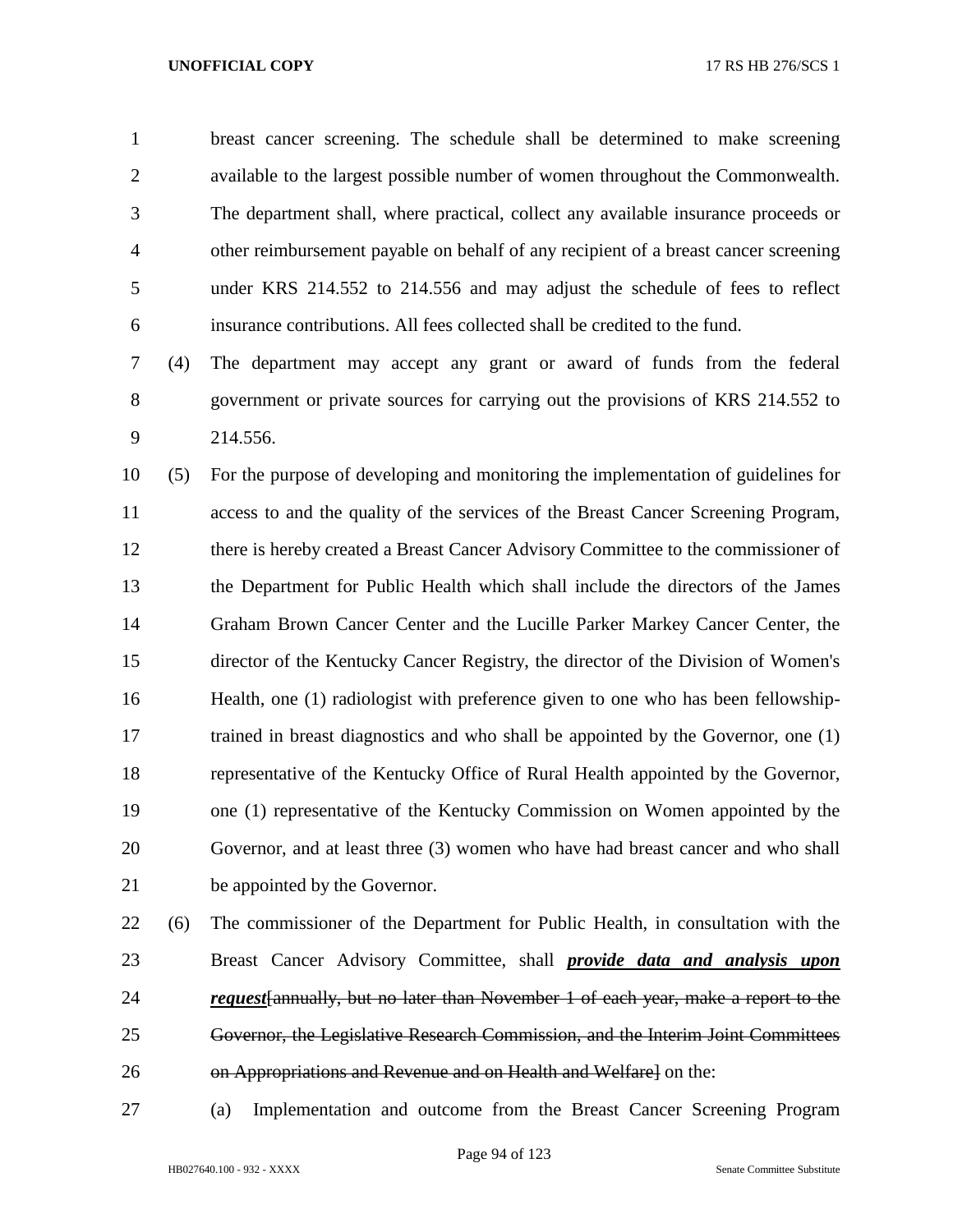| $\mathbf{1}$   |     |     | including, by geographic region, numbers of persons screened, numbers of         |
|----------------|-----|-----|----------------------------------------------------------------------------------|
| $\overline{2}$ |     |     | cancers detected, referrals for treatment, and reductions in breast cancer       |
| 3              |     |     | morbidity and mortality;                                                         |
| 4              |     | (b) | Development of quality assurance guidelines, including timetables, for breast    |
| 5              |     |     | cancer screening under this section, and monitoring of the manner and effect     |
| 6              |     |     | of implementation of those guidelines; and                                       |
| 7              |     | (c) | Funds appropriated, received, and spent for breast cancer control by fiscal      |
| 8              |     |     | year.                                                                            |
| 9              |     |     | Section 47. KRS 216.2923 is amended to read as follows:                          |
| 10             | (1) |     | For the purposes of carrying out the provisions of KRS 216.2920 to 216.2929, the |
| 11             |     |     | secretary may:                                                                   |
| 12             |     | (a) | Appoint temporary volunteer advisory committees, which may include               |
| 13             |     |     | individuals and representatives of interested public or private entities or      |
| 14             |     |     | organizations;                                                                   |
| 15             |     | (b) | Apply for and accept any funds, property, or services from any person or         |
| 16             |     |     | government agency;                                                               |
| 17             |     | (c) | Make agreements with a grantor of funds or services, including an agreement      |
| 18             |     |     | to make any study allowed or required under KRS 216.2920 to 216.2929; and        |
| 19             |     | (d) | Contract with a qualified, independent third party for any service necessary to  |
| 20             |     |     | carry out the provisions of KRS 216.2920 to 216.2929; however, unless            |
| 21             |     |     | permission is granted specifically by the secretary a third party hired by the   |
| 22             |     |     | secretary shall not release, publish, or otherwise use any information to which  |
| 23             |     |     | the third party has access under its contract.                                   |
| 24             | (2) |     | For the purposes of carrying out the provisions of KRS 216.2920 to 216.2929, the |
| 25             |     |     | secretary shall:                                                                 |
| 26             |     | (a) | [Publish and make available information that relates to the health-care          |

financing and delivery system, information on charges for health-care services

Page 95 of 123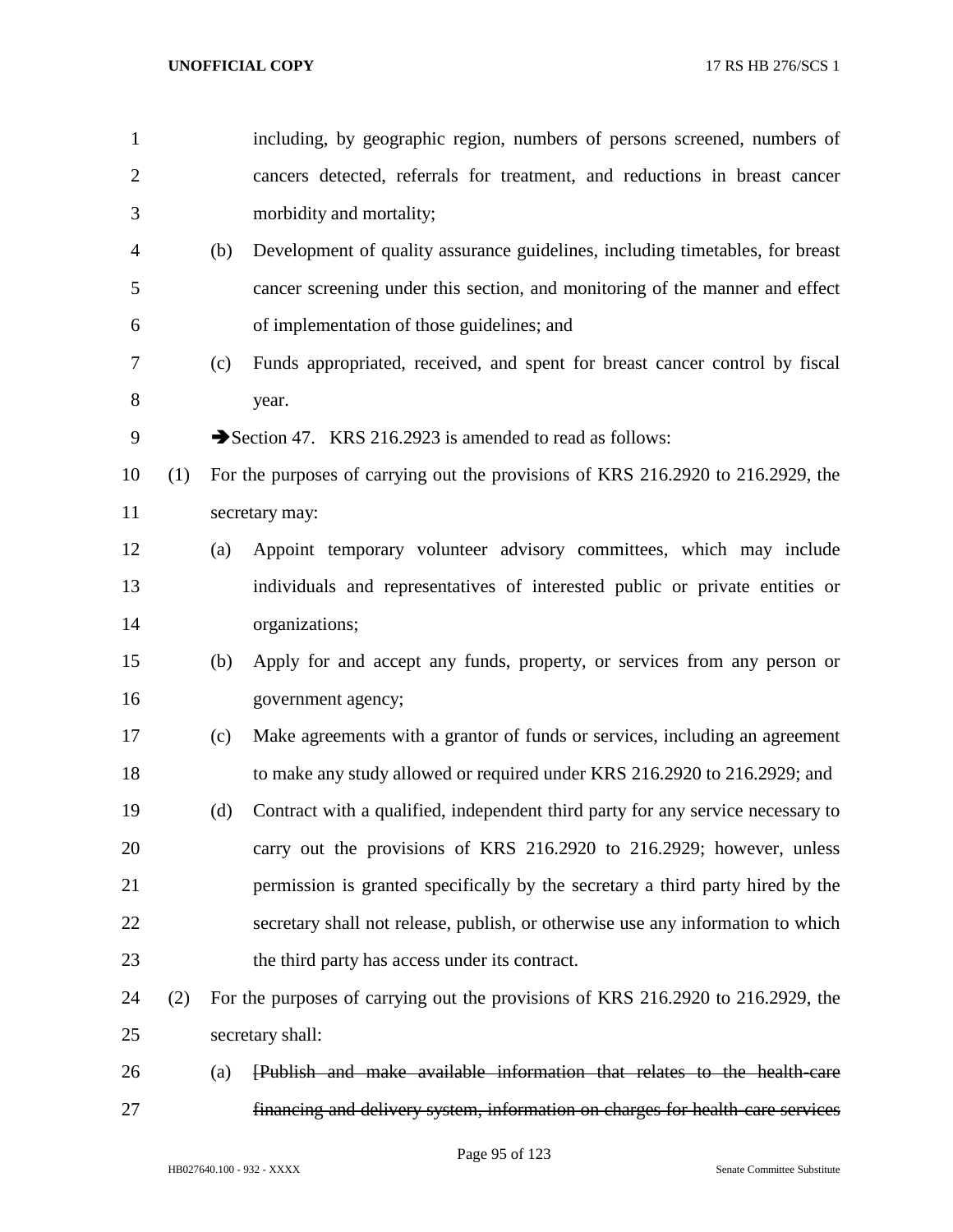| 1              | and the quality and outcomes of health care services, the cost of workers'             |
|----------------|----------------------------------------------------------------------------------------|
| $\overline{2}$ | compensation health benefits, motor vehicle health insurance benefits, and             |
| 3              | health insurance premiums and benefits that is in the public interest;                 |
| $\overline{4}$ | (b) Periodically participate in or conduct analyses and studies that relate to:        |
| 5              | Health-care costs;<br>1.                                                               |
| 6              | 2.<br>Health-care quality and outcomes;                                                |
| 7              | Health-care providers and health services; and<br>3.                                   |
| 8              | Health insurance costs;<br>4.                                                          |
| 9              | Promulgate administrative regulations pursuant to KRS Chapter 13A<br>$(b)$ [(e)]       |
| 10             | that relate to its meetings, minutes, and transactions related to KRS 216.2920         |
| 11             | to 216.2929; and                                                                       |
| 12             | Prepare annually a budget proposal that includes the estimated income<br>$(c)$ $\{d\}$ |
| 13             | and proposed expenditures for the administration and operation of KRS                  |
| 14             | 216.2920 to 216.2929 <del>[; and</del>                                                 |
| 15             | (e) No later than thirty (30) days after July 15, 2005, appoint and convene a          |
| 16             | permanent cabinet advisory committee. The committee shall advise the                   |
| 17             | secretary on the collection, analysis, and distribution of consumer-oriented           |
| 18             | information related to the health-care system, the cost of treatment and               |
| 19             | procedures, outcomes and quality indicators, and policies and regulations to           |
| 20             | implement the electronic collection and transmission of patient information            |
| 21             | (e-health) and other cost-saving patient record systems. At a minimum, the             |
| 22             | committee shall be composed of the following:                                          |
| 23             | Commissioner of the Department for Public Health;                                      |
| 24             | Commissioner of the Department for Behavioral Health, Developmental                    |
| 25             | and Intellectual Disabilities;                                                         |
| 26             | Commissioner of the Department for Medicaid Services;<br><del>3.</del>                 |
| 27             | Commissioner of the Department of Insurance;<br>4.                                     |

Page 96 of 123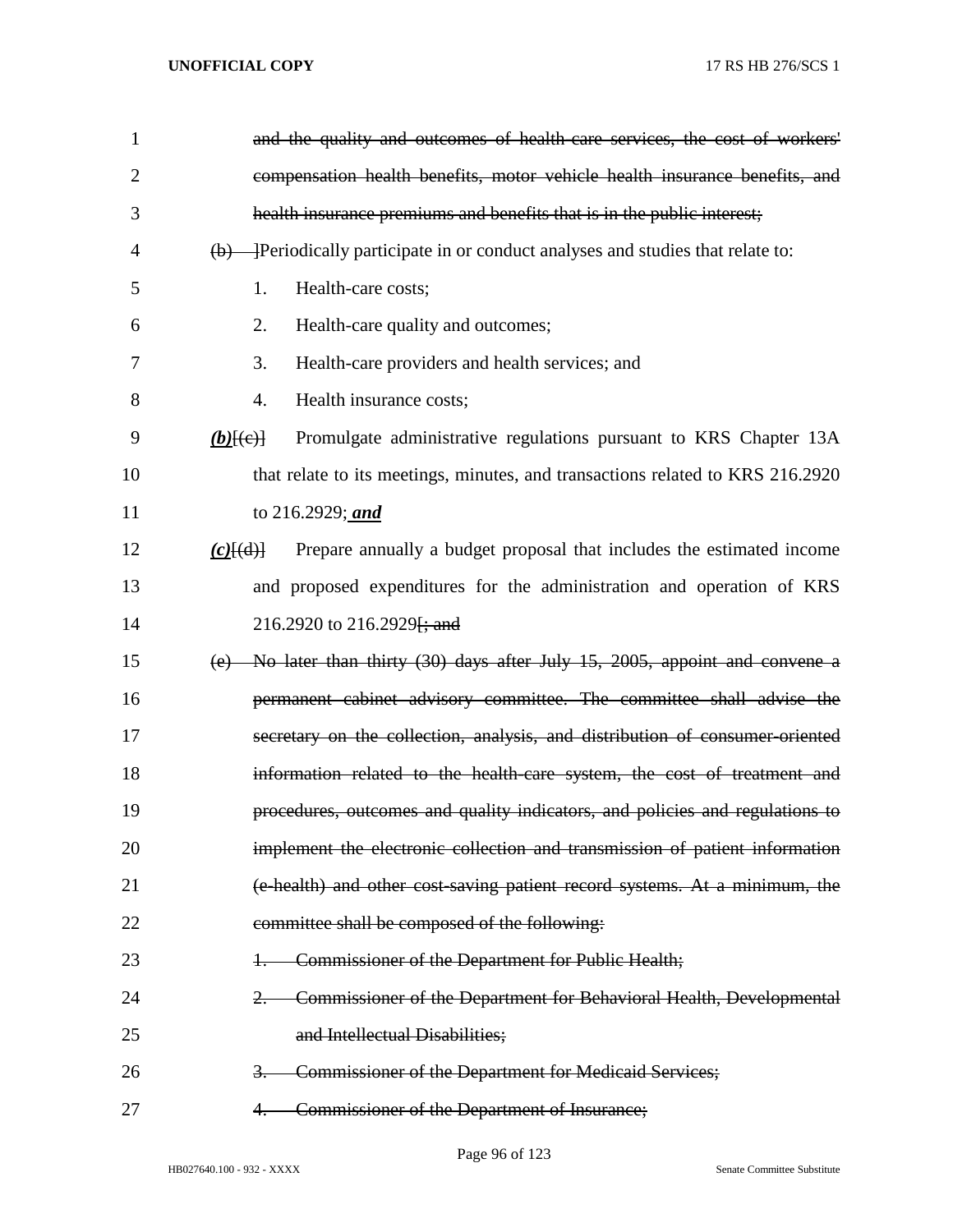| 1  |     | Physician representatives;<br>$5-$                                                    |
|----|-----|---------------------------------------------------------------------------------------|
| 2  |     | Hospital representatives;<br>6.                                                       |
| 3  |     | Health insurer representatives;<br>7                                                  |
| 4  |     | 8.<br>Consumers; and                                                                  |
| 5  |     | Nonphysician health-care providers.<br>9.                                             |
| 6  |     | The cabinet advisory committee shall utilize the Health Services Data<br>(f)          |
| 7  |     | Advisory Committee as a subcommittee, which shall include a member of the             |
| 8  |     | Division of Women's Physical and Mental Health, to define quality outcome             |
| 9  |     | measurements and to advise the cabinet on technical matters, including a              |
| 10 |     | review of administrative regulations promulgated pursuant to KRS Chapter              |
| 11 |     | 13A, proper interpretation of the data, and the most cost efficient manner in         |
| 12 |     | which it should be published and disseminated to the public, state and local          |
| 13 |     | leaders in health policy, health facilities, and health care providers. The           |
| 14 |     | Health Services Data Advisory Committee shall review and make                         |
| 15 |     | recommendations to the cabinet advisory committee regarding exploration of            |
| 16 |     | technical matters related to data from other health-care providers and shall          |
| 17 |     | make recommendations on methods for risk-adjusting any data prepared and              |
| 18 |     | published by the cabinet.                                                             |
| 19 | (3) | The cabinet may promulgate administrative regulations pursuant to KRS Chapter         |
| 20 |     | 13A that impose civil fines not to exceed five hundred dollars (\$500) for each       |
| 21 |     | violation for knowingly failing to file a report as required under KRS 216.2920 to    |
| 22 |     | 216.2929. The amount of any fine imposed shall not be included in the allowed         |
| 23 |     | costs of a facility for Medicare or Medicaid reimbursement.                           |
| 24 |     | Section 48. KRS 216.2927 is amended to read as follows:                               |
| 25 | (1) | The following types of data shall be deemed as relating to personal privacy and,      |
| 26 |     | except by court order, shall not be published or otherwise released by the cabinet or |
| 27 |     | its staff and shall not be subject to inspection under KRS 61.870 to 61.884:          |

Page 97 of 123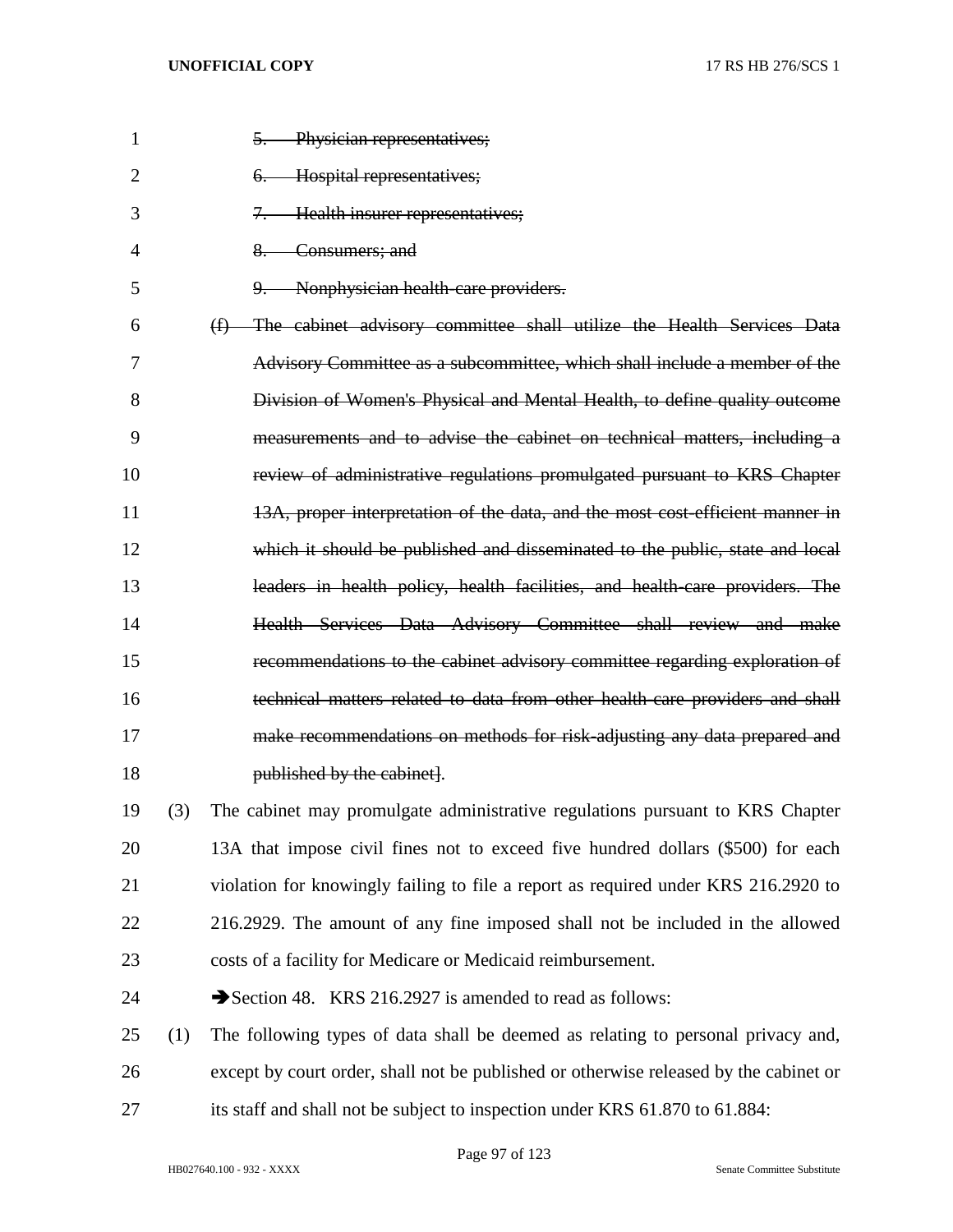- (a) Any data, summary of data, correspondence, or notes that identify or could be used to identify any individual patient or member of the general public, unless the identified individual gives written permission to release the data or correspondence;
- (b) Any correspondence or related notes from or to any employee or employees of a provider if the correspondence or notes identify or could be used to identify any individual employee of a provider, unless the corresponding persons grant permission to release the correspondence; and
- (c) Data considered by the cabinet to be incomplete, preliminary, substantially in error, or not representative, the release of which could produce misleading 11 information.
- (2) Health-care providers submitting required data to the cabinet shall not be required to obtain individual permission to release the data, except as specified in subsection (1) of this section, and, if submission of the data to the cabinet complies with pertinent administrative regulations promulgated pursuant to KRS Chapter 13A, shall not be deemed as having violated any statute or administrative regulation protecting individual privacy.
- (3) (a) No less than sixty (60) days after the annual report or reports are published and except as otherwise provided, the cabinet shall make all aggregate data which does not allow disclosure of the identity of any individual patient, and which was obtained for the annual period covered by the reports, available to 22 the public.
- (b) Persons or organizations requesting use of the data shall agree to abide by a public-use data agreement and by HIPPA privacy rules referenced in 45 C.F.R. Part 164. The public-use data agreement shall include, at a minimum, a prohibition against the sale or further release of data, and guidelines for the use and analysis of the data released to the public related to provider quality,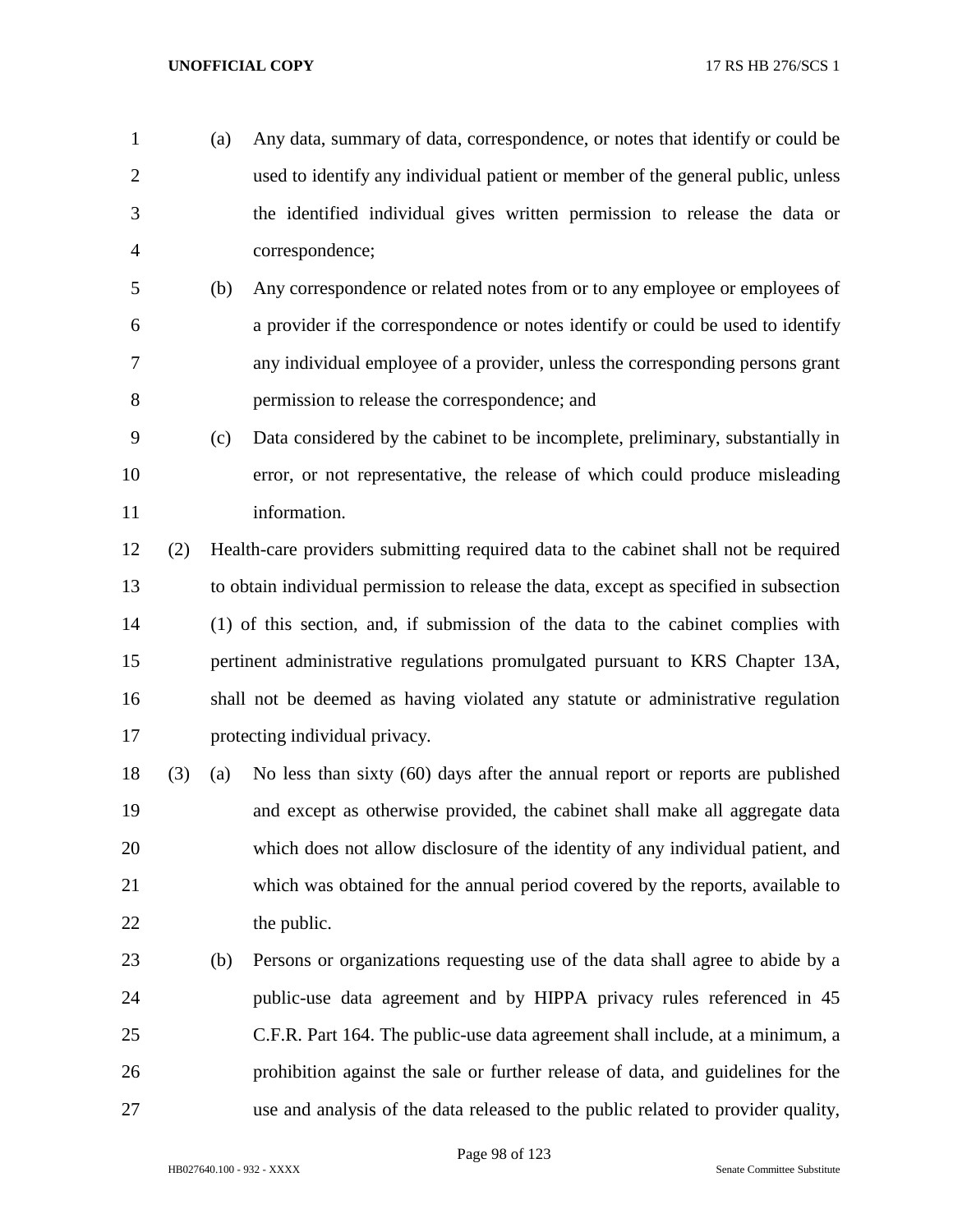| outcomes, or charges. |
|-----------------------|
|                       |

 (c) Single copies of the printed data shall be made available to individuals at no cost. The cabinet may impose a fee for providing electronic or multiple printed copies of the data. At least one (1) printed and one (1) electronic copy of the aggregate data shall be provided without charge to the Legislative Research Commission.

 [(d) The Health Services Data Advisory Committee shall review at least annually current protocols related to the release of data under this subsection and shall make recommendations to the cabinet advisory committee established under **KRS** 216.2923.

 (4) Collection of data about individual patients shall be in a nonidentifying numeric form and shall not include a patient's name or Social Security number. Any person who receives information identifying a patient through error or any other means shall return all copies of the information immediately.

 (5) All data and information collected shall be kept in a secure location and under lock and key when specifically responsible personnel are absent.

 (6) Only designated cabinet staff shall have access to raw data and information. The designated staff shall be made aware of their responsibilities to maintain confidentiality. Staff with access to raw data and information shall sign a statement indicating that the staff person accepts responsibility to hold that data or identifying information in confidence and is aware of penalties under state or federal law for breach of confidentiality. Data which, because of small sample size, breaches the confidence of individual patients, shall not be released.

 (7) Any employee of the cabinet who violates any provision of this section shall be fined not more than five hundred dollars (\$500) for each violation or be confined in 26 the county jail for not more than six (6) months, or both, and shall be removed and disqualified from office or employment.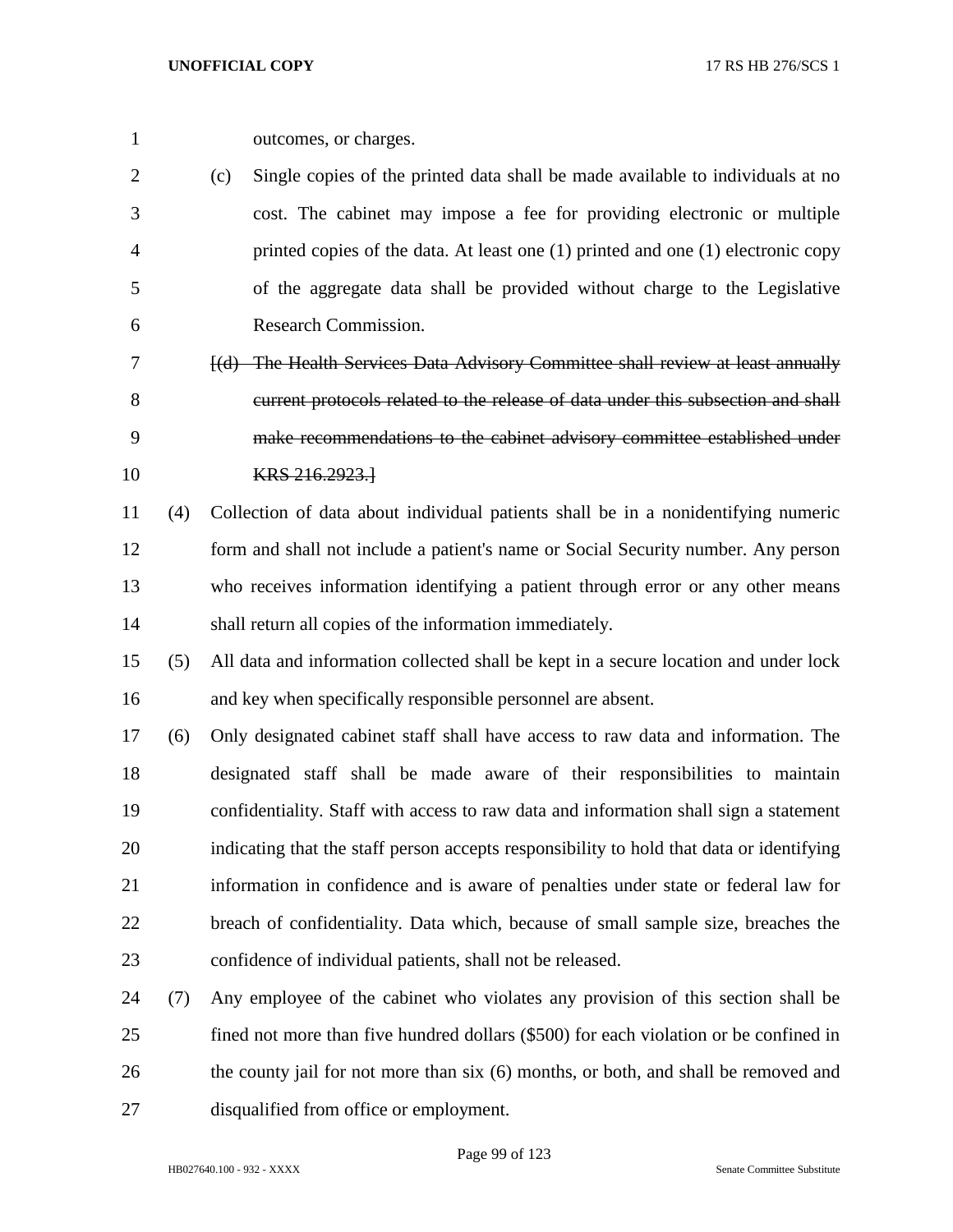1 Section 49. KRS 216.2929 is amended to read as follows:

 (1) (a) The Cabinet for Health and Family Services shall make available on its Web site information on charges for health-care services at least annually in understandable language with sufficient explanation to allow consumers to draw meaningful comparisons between every hospital and ambulatory facility, differentiated by payor if relevant, and for other provider groups as relevant data becomes available.

 (b) Any charge information compiled and reported by the cabinet shall include the median charge and other percentiles to describe the typical charges for all of the patients treated by a provider and the total number of patients represented 11 by all charges, and shall be risk-adjusted<del>[ according to recommendations of</del> the Health Services Data Advisory Committee].

 (c) The report shall clearly identify the sources of data used in the report and explain limitations of the data and why differences between provider charges may be misleading. Every provider that is specifically identified in any report shall be given thirty (30) days to verify the accuracy of its data prior to public release and shall be afforded the opportunity to submit comments on its data that shall be included on the Web site and as part of any printed report of the data.

 (d) The cabinet shall only provide linkages to organizations that publicly report comparative-charge data for Kentucky providers using data for all patients treated regardless of payor source, which may be adjusted for outliers, is risk-adjusted, and meets the requirements of paragraph (c) of this subsection.

 (2) (a) The cabinet shall make information available on its Web site at least annually describing quality and outcome measures in understandable language with sufficient explanations to allow consumers to draw meaningful comparisons between every hospital and ambulatory facility in the Commonwealth and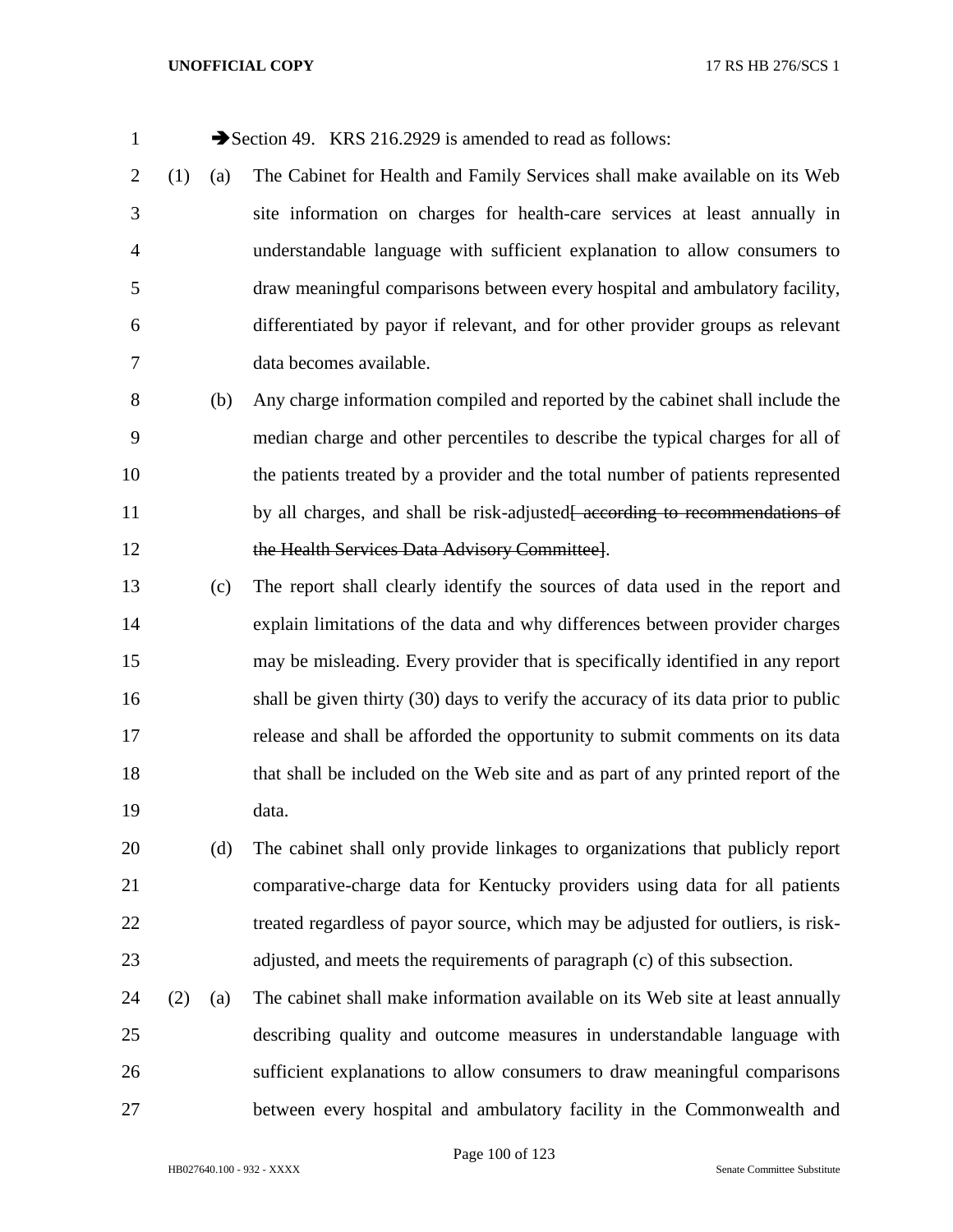| $\mathbf{1}$   |     |     | other provider groups as relevant data becomes available.                            |
|----------------|-----|-----|--------------------------------------------------------------------------------------|
| $\overline{2}$ |     | (b) | The cabinet shall utilize only national quality indicators that have been<br>1.      |
| 3              |     |     | endorsed and adopted by the Agency for Healthcare Research and                       |
| 4              |     |     | Quality, the National Quality Forum, or the Centers for Medicare and                 |
| 5              |     |     | Medicaid Services; or                                                                |
| 6              |     |     | The cabinet shall provide linkages only to the following organizations<br>2.         |
| 7              |     |     | that publicly report quality and outcome measures on Kentucky                        |
| 8              |     |     | providers:                                                                           |
| 9              |     |     | The Centers for Medicare and Medicaid Services;<br>a.                                |
| 10             |     |     | The Agency for Healthcare Research and Quality;<br>$\mathbf b$ .                     |
| 11             |     |     | The Joint Commission; and<br>$\mathbf{c}$ .                                          |
| 12             |     |     | d.<br>Other organizations that publicly report relevant outcome data for             |
| 13             |     |     | Kentucky providers as determined by the Health Services Data                         |
| 14             |     |     | Advisory Committee].                                                                 |
| 15             |     | (c) | The cabinet shall utilize or refer the general public to only those nationally       |
| 16             |     |     | endorsed quality indicators that are based upon current scientific evidence or       |
| 17             |     |     | relevant national professional consensus and have definitions and calculation        |
| 18             |     |     | methods openly available to the general public at no charge.                         |
| 19             | (3) |     | Any report the cabinet disseminates or refers the public to shall:                   |
| 20             |     | (a) | Not include data for a provider whose caseload of patients is insufficient to        |
| 21             |     |     | make the data a reliable indicator of the provider's performance;                    |
| 22             |     | (b) | Meet the requirements of subsection $(1)(c)$ of this section;                        |
| 23             |     | (c) | Clearly identify the sources of data used in the report and explain the              |
| 24             |     |     | analytical methods used in preparing the data included in the report; and            |
| 25             |     | (d) | Explain any limitations of the data and how the data should be used by               |
| 26             |     |     | consumers.                                                                           |
| 27             | (4) |     | [The cabinet shall at least annually, on or before October 1, submit a report on the |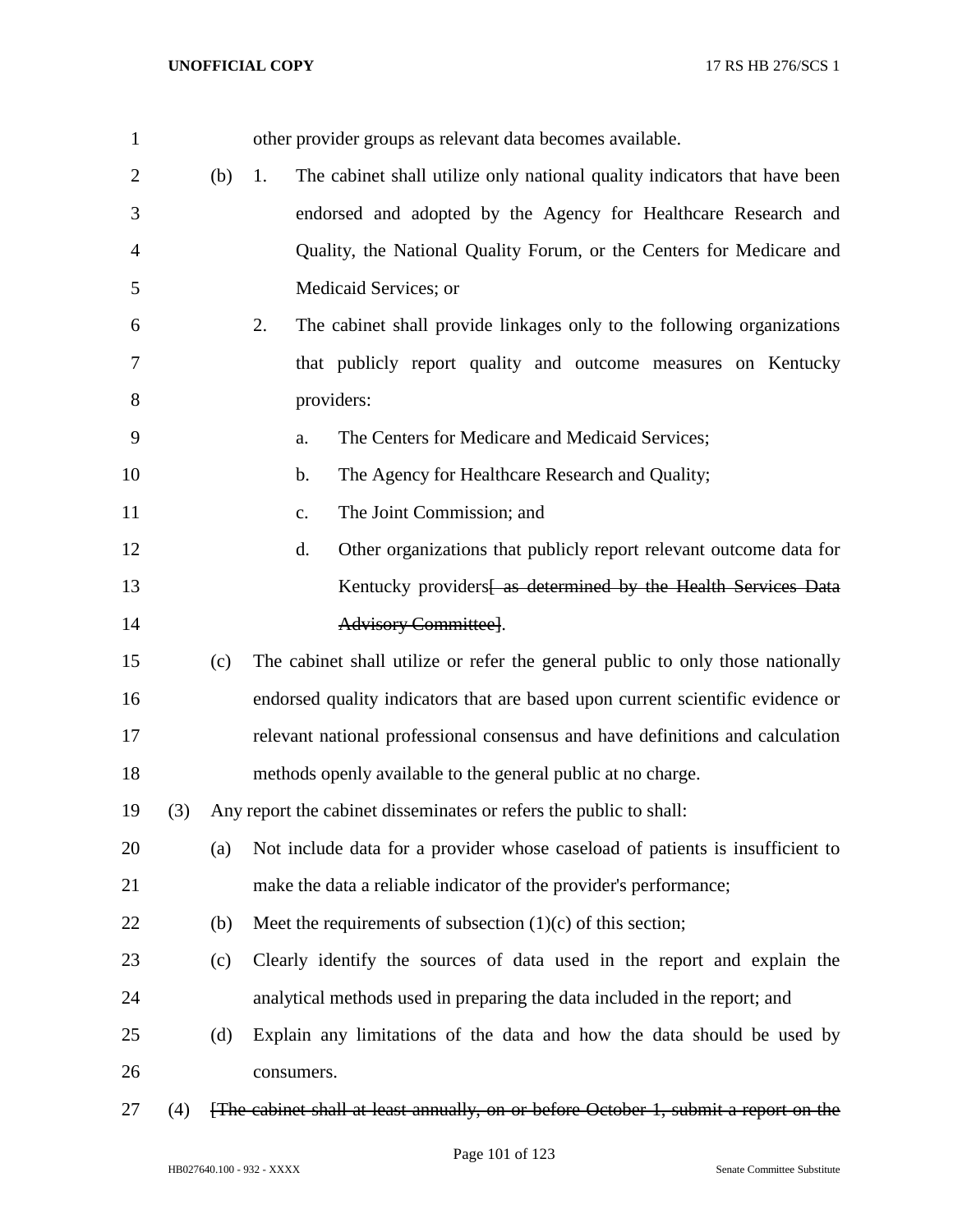| $\mathbf{1}$   |             | operations and activities of the cabinet under KRS 216.2920 to 216.2929 during the           |  |  |
|----------------|-------------|----------------------------------------------------------------------------------------------|--|--|
| $\overline{2}$ |             | preceding fiscal year, including a copy of each study or report required or                  |  |  |
| 3              |             | authorized under KRS 216.2920 to 216.2929 and any recommendations relating                   |  |  |
| $\overline{4}$ |             | thereto.                                                                                     |  |  |
| 5              |             | (5) The cabinet shall report at least biennially, no later than October 1 of each odd-       |  |  |
| 6              |             | numbered year, on matters pertaining to comparative health care charges, quality,            |  |  |
| 7              |             | and outcomes, the effectiveness of its activities relating to educating consumers and        |  |  |
| 8              |             | containing health-care costs, and any recommendations regarding its data collection          |  |  |
| 9              |             | and dissemination activities.                                                                |  |  |
| 10             |             |                                                                                              |  |  |
| 11             |             | numbered year, on the special health needs of the minority population in the                 |  |  |
| 12             |             | Commonwealth as compared to the population in the Commonwealth as compared                   |  |  |
| 13             |             | to the population at large. The report shall contain an overview of the health status        |  |  |
| 14             |             | of minority Kentuckians, shall identify the diseases and conditions experienced at           |  |  |
| 15             |             | disproportionate mortality and morbidity rates within the minority population, and           |  |  |
| 16             |             | shall make recommendations to meet the identified health needs of the minority               |  |  |
| 17             |             | population.                                                                                  |  |  |
| 18             | $(5)$ $(7)$ | The report required under subsection (4) [reports required under subsections                 |  |  |
| 19             |             | $(4)$ , $(5)$ , and $(6)$ of this section shall be submitted to the Interim Joint Committees |  |  |
| 20             |             | on Appropriations and Revenue and Health and Welfare and to the Governor.                    |  |  |
| 21             |             | Section 50. KRS 216.941 is amended to read as follows:                                       |  |  |
| 22             | (1)         | Notwithstanding any provision of law to the contrary, no additional license or               |  |  |
| 23             |             | certificate otherwise required under the provisions of KRS Chapters 211, 216, 311,           |  |  |
| 24             |             | 312, or 314 shall be necessary for the voluntary provision of health care services by        |  |  |
| 25             |             | any person who:                                                                              |  |  |
| 26             |             | Is a charitable health care provider as defined in KRS 216.940; or<br>(a)                    |  |  |
| 27             |             | Does not regularly practice in the Commonwealth.<br>(b)                                      |  |  |

Page 102 of 123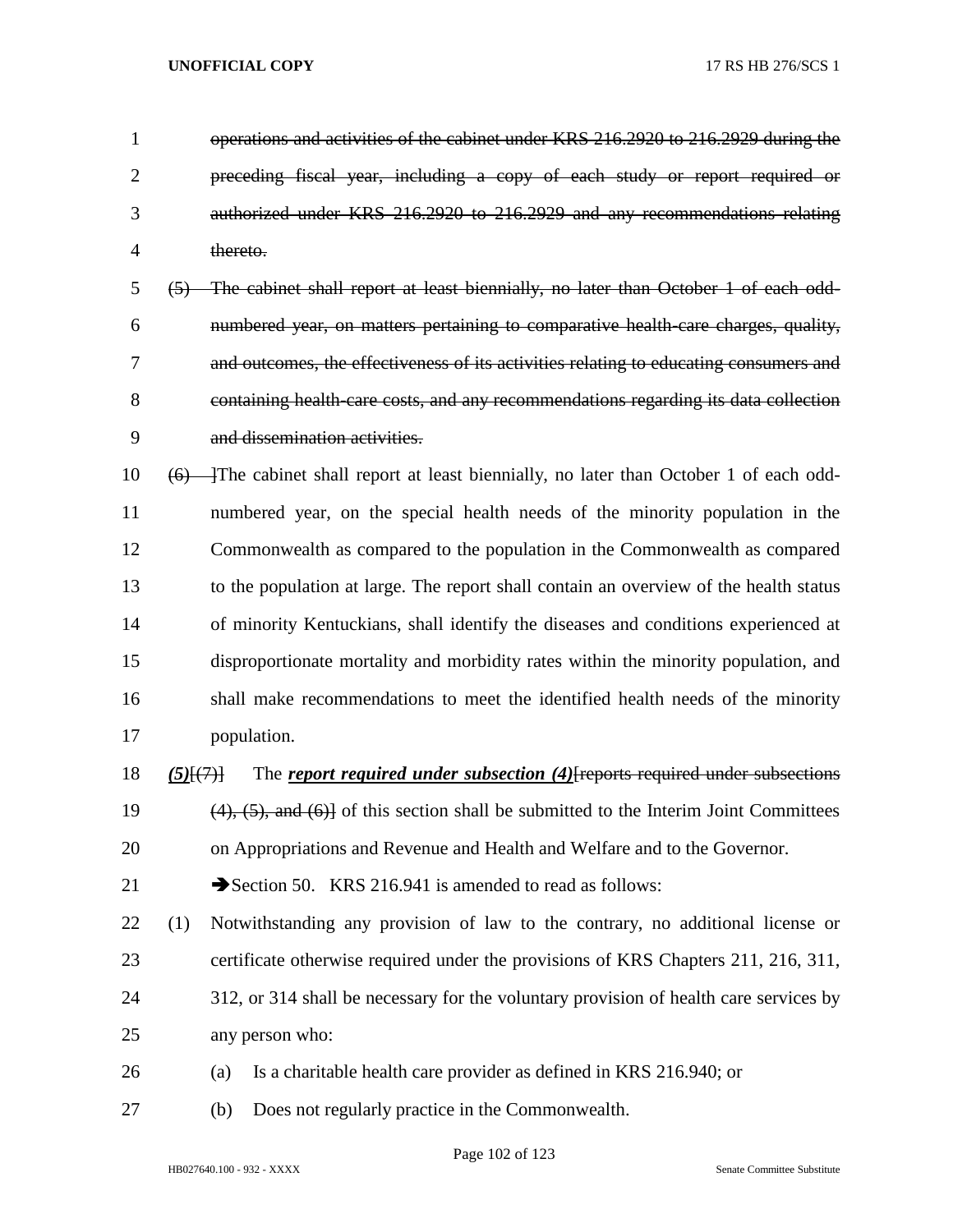| $\mathbf{1}$   | (2) | No person whose license or certificate is suspended or revoked under disciplinary        |  |
|----------------|-----|------------------------------------------------------------------------------------------|--|
| $\overline{2}$ |     | proceedings in any jurisdiction, nor any person who renders services outside of the      |  |
| 3              |     | scope of practice authorized by his or her licensure or certification or exception to    |  |
| $\overline{4}$ |     | license or certification shall be allowed to participate with any sponsoring             |  |
| 5              |     | organization as a charitable health care provider.                                       |  |
| 6              | (3) | Before providing charitable health care services in this state, a charitable health care |  |
| 7              |     | provider or sponsoring organization shall register with the Cabinet for Health and       |  |
| 8              |     | Family Services by filing a registration form that shall contain the following           |  |
| 9              |     | information:                                                                             |  |
| 10             |     | The name, address, and phone number of the charitable health care provider;<br>(a)       |  |
| 11             |     | Written and verifiable documentation of a current Kentucky license including,<br>(b)     |  |
| 12             |     | if applicable, a license granted to an individual under a reciprocal agreement           |  |
| 13             |     | with another state or country;                                                           |  |
| 14             |     | The name, principal office address, phone number, and principal officer of any<br>(c)    |  |
| 15             |     | sponsoring organization;                                                                 |  |
| 16             |     | The dates, locations, types of services, and intended recipients of any<br>(d)           |  |
| 17             |     | charitable health care services to be performed in the state;                            |  |
| 18             |     | Information as to any medical malpractice insurance procured under KRS<br>(e)            |  |
| 19             |     | 304.40-075 or otherwise; and                                                             |  |
| 20             |     | Other information as the cabinet may require by administrative regulation.<br>(f)        |  |
| 21             | (4) | The cabinet shall provide, upon request of the charitable health care provider or        |  |
| 22             |     | sponsoring organization, any information available as to declared emergencies,           |  |
| 23             |     | underserved populations, and lack of access to health care in the state that will assist |  |
| 24             |     | the charitable health care provider or sponsoring organization in the provision of       |  |
| 25             |     | these services.                                                                          |  |
| 26             | (5) | Boards of health created under KRS Chapter 212 may submit requests for charitable        |  |
| 27             |     | health care providers in their jurisdictions to be listed in any information provided.   |  |

Page 103 of 123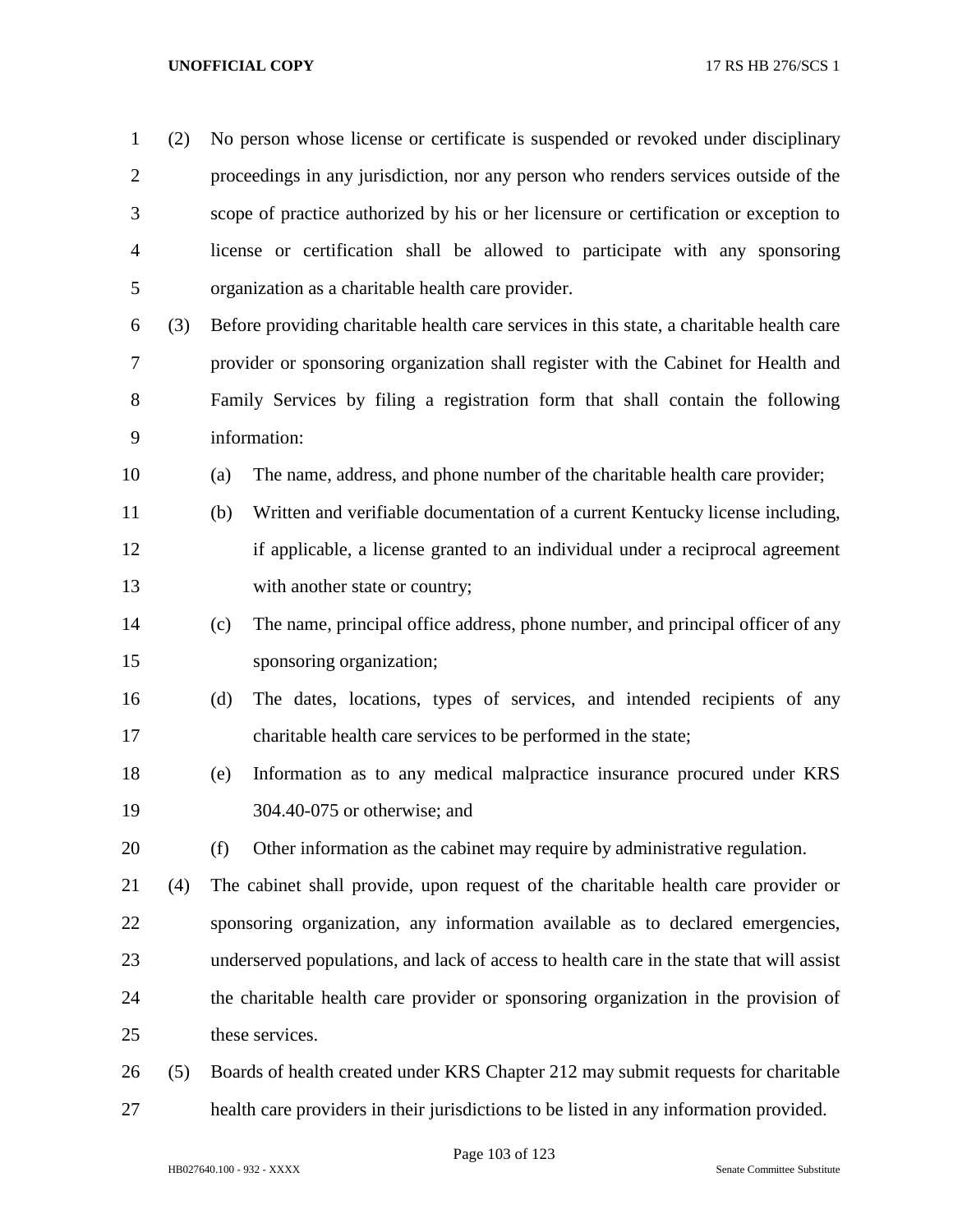(6) Each sponsoring organization shall maintain a list of health care providers associated with its provision of charitable health care services. For each health care provider, the sponsoring organization shall maintain a copy of a current license, certificate, or statement of exemption from licensure or certification and shall require each health care provider to attest in writing that his or her license or certificate is not suspended or revoked under disciplinary proceedings in any jurisdiction. The sponsoring organization shall maintain its records of charitable health care providers for at least five (5) years after the provision of charitable health care services, including actual dates, types of services, and recipients of charitable health care services, and shall furnish these records upon the request of the Cabinet for Health and Family Services. Compliance with this section shall be prima facie evidence that the sponsoring organization has exercised due care in selecting charitable health care providers.

 (7) The cabinet may revoke the registration of any charitable health care provider or sponsoring organization for failure to comply with the provisions of KRS 216.940 to 216.945, in accordance with the provisions of KRS Chapter 13B.

17 (8) The cabinet shall report <del>[to the General Assembly ]</del>the name and location of individuals registered with the cabinet as charitable health care providers *upon request*[, by October 1 of each year].

20 Section 51. KRS 403.705 is amended to read as follows:

 (1) One (1) or more local domestic violence coordinating councils may be established 22 in any jurisdiction or group of counties.

 (2) Membership on local domestic violence coordinating councils may include, but not be limited to, judges, Commonwealth's and county attorneys, law enforcement officers, probation or parole officers, spouse abuse center staff, other victim advocates defined under KRS 421.570, family service workers employed by the Cabinet for Health and Family Services, mental health professionals, health care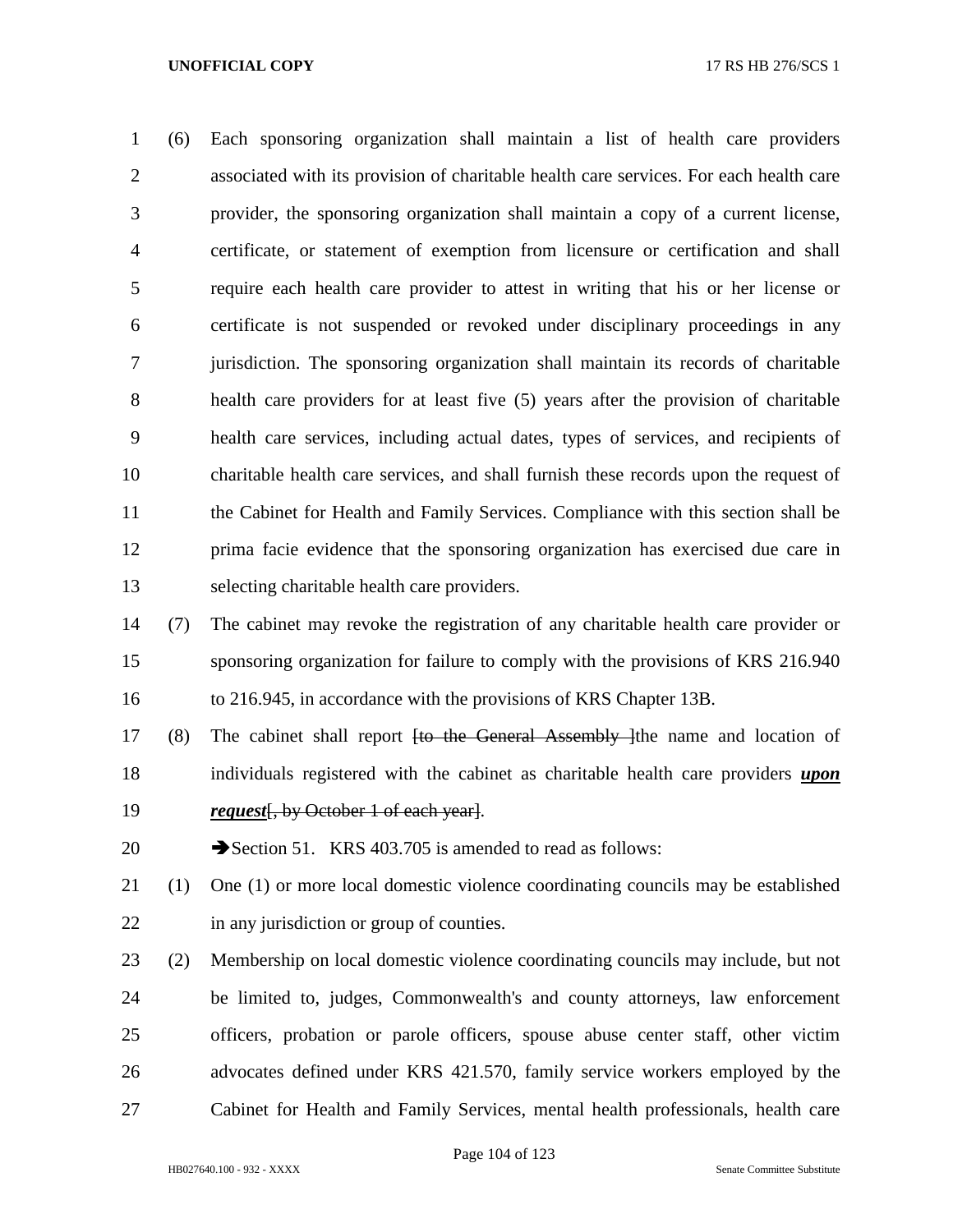professionals, educators, public advocates, and other persons as deemed appropriate.

 (3) The purpose of local domestic violence coordinating councils shall include, but not be limited to, the promotion of public awareness about domestic violence, the facilitation of interagency coordination, and the assessment of service delivery related to domestic violence.

- (4) Local domestic violence coordinating councils shall develop a local protocol consistent with *nationally recognized practice*[the model protocol issued by the Governor's Council on Domestic Violence and Sexual Assault].
- (5) Local domestic violence coordinating councils may, if authorized by the local coroner or a medical examiner, create a domestic violence fatality review team, the purpose of which shall be to prevent future deaths and injuries related to domestic violence.
- (6) Domestic violence fatality review teams of local domestic violence coordinating councils may:
- (a) Analyze information regarding local domestic violence fatalities to identify 17 trends, patterns, and risk factors;
- (b) Evaluate the effectiveness of local prevention and intervention strategies; and
- (c) Recommend, to the *appropriate state or local governmental agency*[Governor's Council on Domestic Violence and Sexual Assault], changes in the Kentucky Revised Statutes, administrative regulations, policies, budgets, and treatment and service standards that may facilitate the prevention of domestic violence fatalities. The fatality review team may establish a protocol for the investigation of domestic violence fatalities and may establish operating rules and procedures as it deems necessary to carry out the purposes of this section.
- (7) The review of a case by a domestic violence fatality review team may include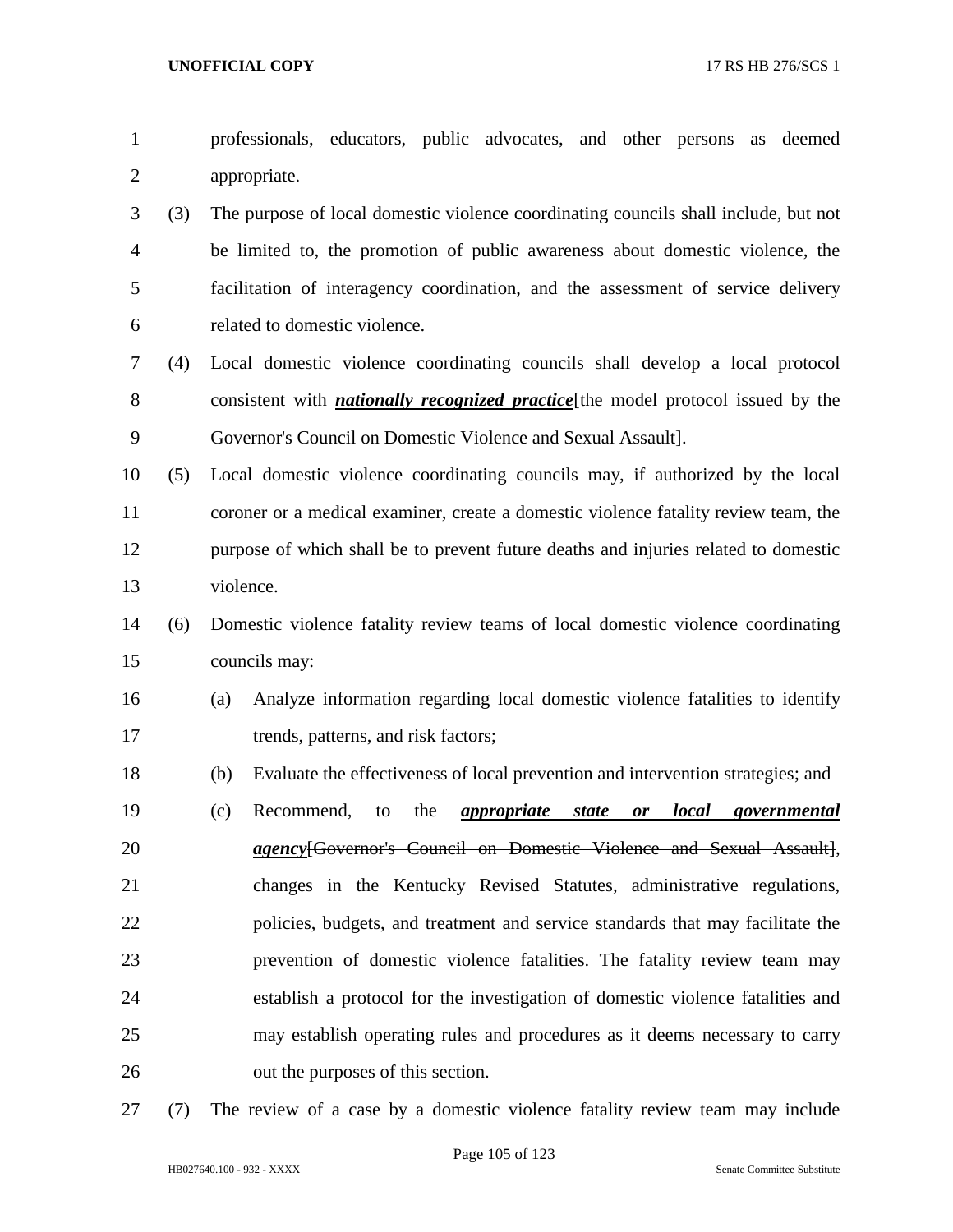| $\mathbf{1}$   |     | information from reports generated or received by agencies, organizations, or            |
|----------------|-----|------------------------------------------------------------------------------------------|
| $\overline{c}$ |     | individuals responsible for investigation, prosecution, or treatment in the case.        |
| 3              | (8) | The proceedings, records, opinions, and deliberations of the domestic violence           |
| 4              |     | fatality review team shall be privileged and shall not be subject to discovery,          |
| 5              |     | subpoena, or introduction into evidence in any civil action in any manner that would     |
| 6              |     | directly or indirectly identify specific persons or cases reviewed by the local team.    |
| 7              |     | Nothing in this subsection shall be construed to restrict or limit the right to discover |
| 8              |     | or use in any civil action any evidence that is discoverable independent of the          |
| 9              |     | proceedings of the domestic violence fatality review team.                               |
| 10             |     | Section 52. KRS 403.707 is amended to read as follows:                                   |
| 11             | (1) | The [Council on Domestic Violence and Sexual Assault shall create a] Sexual              |
| 12             |     | Assault Response Team Advisory Committee is established.                                 |
| 13             | (2) | The Sexual Assault Response Team Advisory Committee shall be co-chaired by the           |
| 14             |     | executive director of the Kentucky Association of Sexual Assault Programs and the        |
| 15             |     | commissioner of the Department of Kentucky State Police or the commissioner's            |
| 16             |     | designee.                                                                                |
| 17             | (3) | The membership of the Sexual Assault Response Team Advisory Committee shall              |
| 18             |     | consist of the following:                                                                |
| 19             |     | The executive director of the Kentucky Board of Nursing or the executive<br>(a)          |
| 20             |     | director's designee;                                                                     |
| 21             |     | (b)<br>The executive director of the Kentucky Nurses Association or the executive        |
| 22             |     | director's designee;                                                                     |
| 23             |     | The executive director of the Kentucky Hospital Association or the executive<br>(c)      |
| 24             |     | director's designee;                                                                     |
| 25             |     | The executive director of the Kentucky Association of Children's Advocacy<br>(d)         |
| 26             |     | Centers;                                                                                 |
| 27             |     | The director of the Department of Kentucky State Police Crime Lab;<br>(e)                |

Page 106 of 123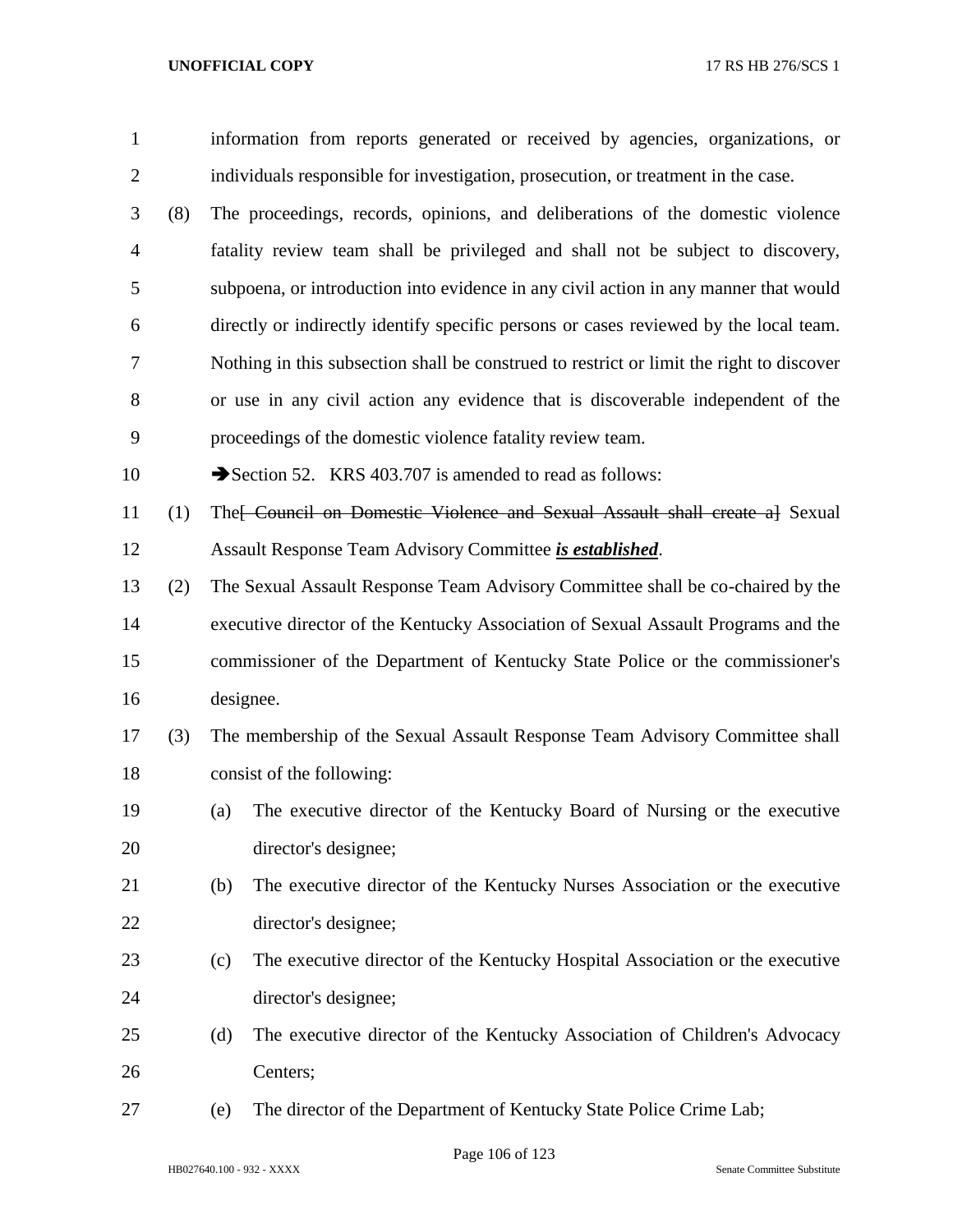| 1              |     | [The chief medical examiner or the chief medical examiner's designee;<br>(f)                            |
|----------------|-----|---------------------------------------------------------------------------------------------------------|
| $\overline{2}$ |     | The commissioner of the Department for Community Based Services or the<br>$\left( 8 \right)$            |
| 3              |     | commissioner's designee;                                                                                |
| 4              |     | The director of the Victims' Advocacy Division of the Office of the<br>$(g)$ $\{(\text{h})\}$           |
| 5              |     | Attorney General or the director's designee;                                                            |
| 6              |     | A sexual assault nurse examiner <i>appointed by the secretary of the</i><br>$(h)$ $(i)$                 |
| 7              |     | <b>Cabinet for Health and Family Services</b> [serving on the Governor's Council                        |
| 8              |     | on Domestic Violence and Sexual Assault];                                                               |
| 9              |     | A representative from a sexual assault response team <i>appointed by the</i><br>$(i)$ $(i)$ $(i)$ $(i)$ |
| 10             |     | executive director of the Kentucky Association of Sexual Assault                                        |
| 11             |     | Programs [serving on the Council on Domestic Violence and Sexual Assault];                              |
| 12             |     | A physician appointed by the secretary of the Cabinet for Health and<br>$(i)$ $(k)$                     |
| 13             |     | <i>Family Services</i> [co-chairs of the Council on Domestic Violence and Sexual                        |
| 14             |     | Assault]; and                                                                                           |
| 15             |     | A Commonwealth's attorney or an assistant Commonwealth's attorney<br>$(k)$ $\{(\cdot)\}$                |
| 16             |     | appointed by the <b>Attorney General</b> [co-chairs of the Council on Domestic                          |
| 17             |     | Violence and Sexual Assault].                                                                           |
| 18             | (4) | Members appointed under subsection (3)(h) to (k)[(i) to (l)] of this section shall                      |
| 19             |     | serve at the pleasure of the appointing authority and shall not serve longer than four                  |
| 20             |     | (4) years without reappointment.                                                                        |
| 21             | (5) | The Sexual Assault Response Team Advisory Committee shall:                                              |
| 22             |     | Serve in an advisory capacity to the Kentucky Board of Nursing in<br>(a)                                |
| 23             |     | accomplishing the duties set forth under KRS 314.142;                                                   |
| 24             |     | Serve in an advisory capacity to the Justice and Public Safety Cabinet in the<br>(b)                    |
| 25             |     | development of the statewide sexual assault protocol required under KRS                                 |
| 26             |     | 216B.400(4);                                                                                            |
| 27             |     | Develop a model protocol for the operation of sexual assault response teams<br>(c)                      |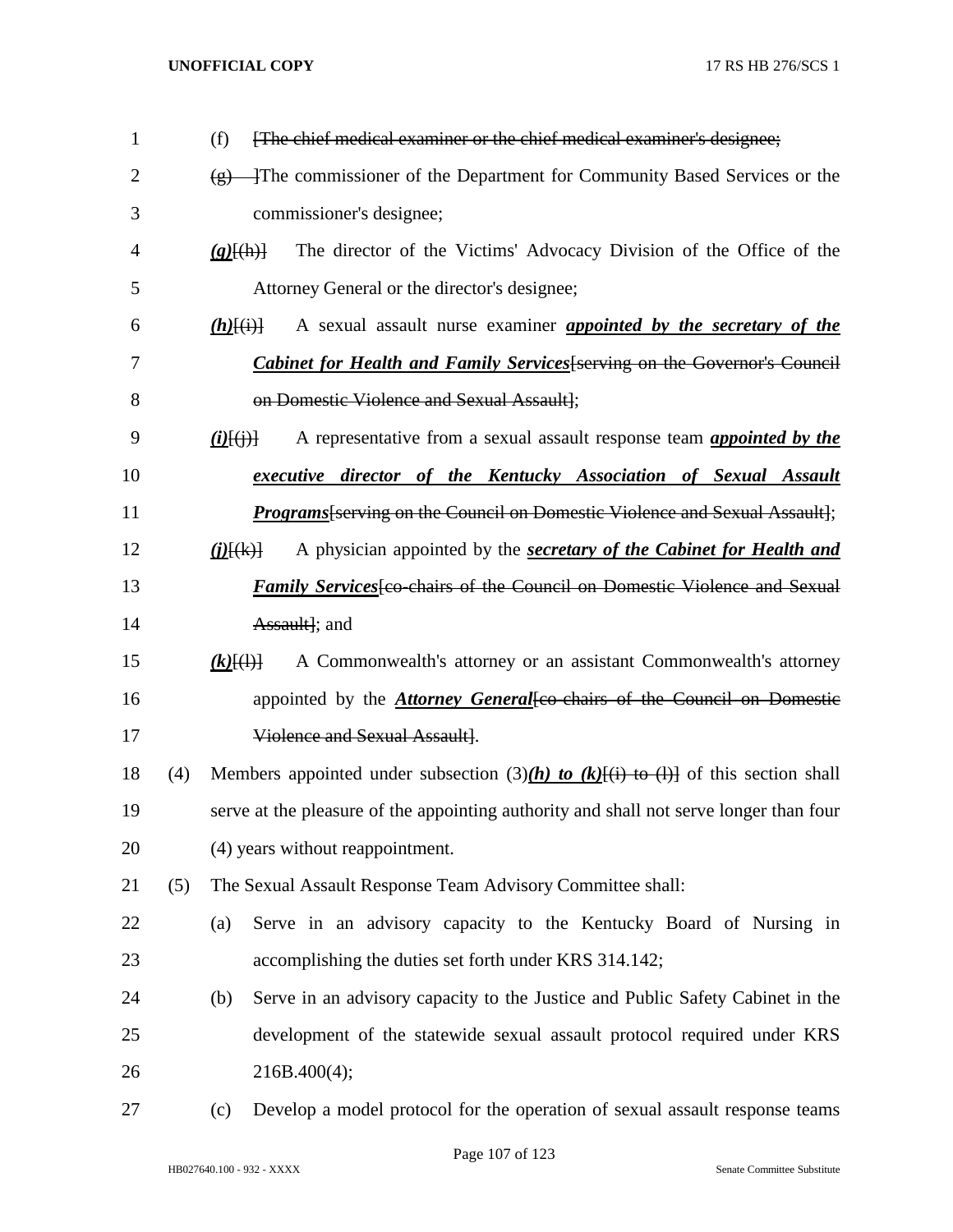| $\mathbf{1}$   |     | which shall include the roles of sexual assault nurse examiners, physicians,     |
|----------------|-----|----------------------------------------------------------------------------------|
| $\overline{2}$ |     | law enforcement, prosecutors, and victim advocates;                              |
| 3              | (d) | Provide assistance to each regional rape crisis center, as designated by the     |
| $\overline{4}$ |     | Cabinet for Health and Family Services, in establishing a regional sexual        |
| 5              |     | assault response team;                                                           |
| 6              | (e) | Develop model policies for law enforcement agencies related to handling          |
| 7              |     | sexual assault examination kits and investigating sexual assaults with a         |
| $8\,$          |     | victim-centered, evidence-based approach;                                        |
| 9              | (f) | By January 1, 2018, report to the General Assembly on the results of the         |
| 10             |     | analysis of previously untested sexual assault examination kits submitted to     |
| 11             |     | the Department of Kentucky State Police forensic laboratory pursuant to 2016     |
| 12             |     | Ky. Acts ch. 58, sec. 1, including whether analysis of those kits led to the     |
| 13             |     | identification and prosecution of suspects and the cost to society of the        |
| 14             |     | offenses committed by the suspects identified;                                   |
| 15             | (g) | By July 1, 2018, and by each July 1 thereafter, report to the General Assembly   |
| 16             |     | and to the secretary of the Justice and Public Safety Cabinet on the number of   |
| 17             |     | sexual assaults reported, the number of sexual assault examination kits          |
| 18             |     | submitted to the Department of Kentucky State Police forensic laboratory, the    |
| 19             |     | number of kits tested, and the number of charges filed and convictions           |
| 20             |     | obtained in sexual assault cases in the previous calendar year;                  |
| 21             | (h) | Provide information and recommendations concerning the activities of the         |
| 22             |     | agency or organization represented by each individual committee member as        |
| 23             |     | related to sexual assault issues and programs within the purview of the agency   |
| 24             |     | or organization; and                                                             |
| 25             | (i) | Recommend to the <i>appropriate state agency</i> [Council on Domestic Violence   |
| 26             |     | and Sexual Assault] any changes in statute, administrative regulation, training, |
| 27             |     | policy, and budget to promote a multidisciplinary response to sexual assault.    |

Page 108 of 123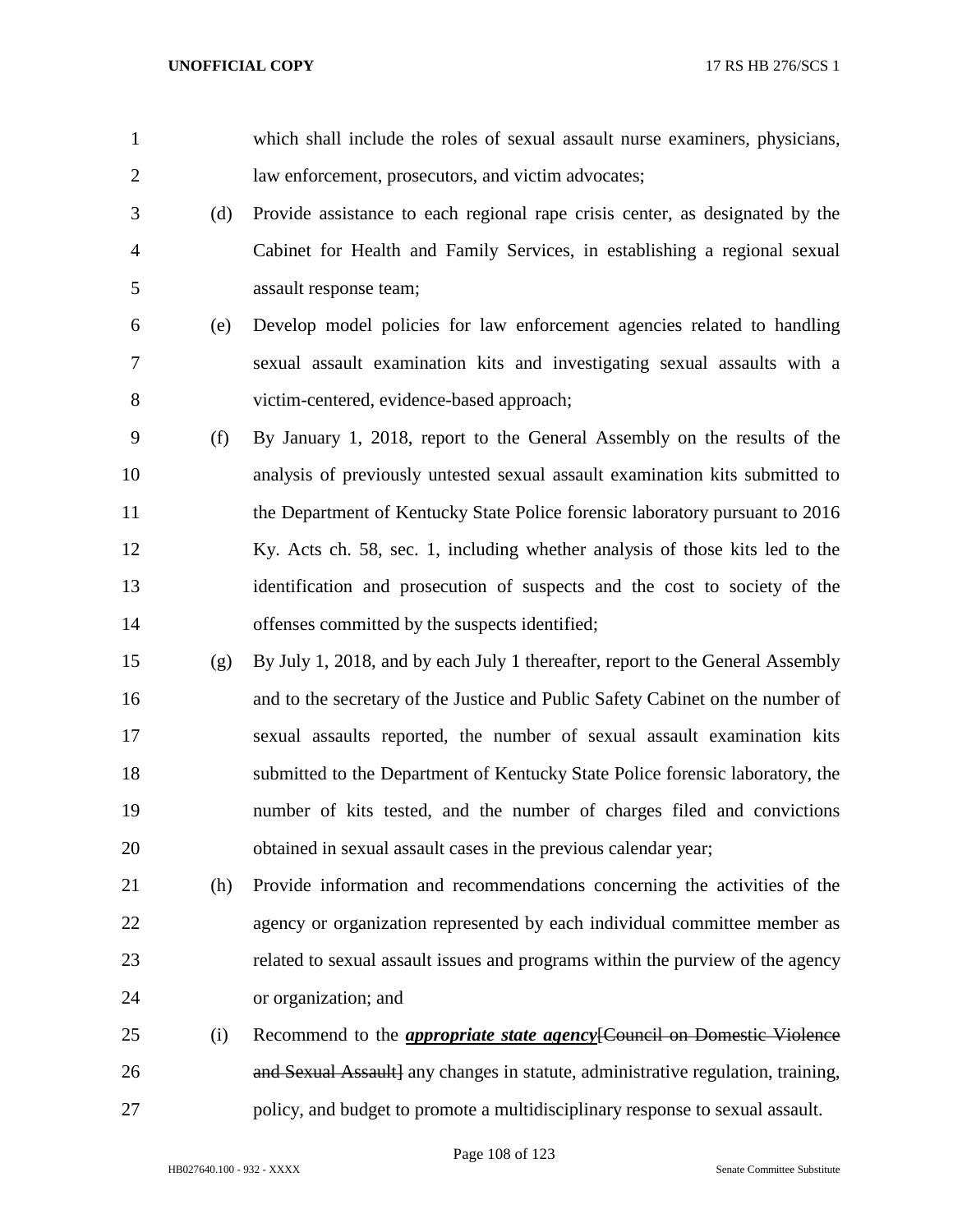| $\mathbf{1}$   |     |     | Section 53. KRS 403.7505 is amended to read as follows:                           |
|----------------|-----|-----|-----------------------------------------------------------------------------------|
| $\overline{2}$ | (1) |     | The Cabinet for Health and Family Services shall, by administrative regulations   |
| 3              |     |     | promulgated pursuant to KRS Chapter 13A, establish certification standards for    |
| $\overline{4}$ |     |     | mental health professionals providing court-mandated treatment services for       |
| 5              |     |     | domestic violence offenders.                                                      |
| 6              | (2) |     | The standards created by the cabinet shall be based on the following principles:  |
| 7              |     | (a) | Domestic violence is a pattern of coercive control which includes physical,       |
| $8\,$          |     |     | sexual, psychological, and environmental abuse, and is considered to be           |
| 9              |     |     | criminal conduct;                                                                 |
| 10             |     | (b) | The primary goal of treatment programs for domestic violence offenders shall      |
| 11             |     |     | be the cessation of violence which will provide for the safety of victims and     |
| 12             |     |     | their children; and                                                               |
| 13             |     | (c) | Domestic violence offenders are responsible and shall be held accountable for     |
| 14             |     |     | the violence which they choose to perpetrate.                                     |
| 15             | (3) |     | The standards created by the cabinet shall address the following:                 |
| 16             |     | (a) | Qualifications of providers of court-mandated domestic violence offender          |
| 17             |     |     | treatment services which shall include appropriate requirements for degree,       |
| 18             |     |     | experience, training, and continuing education;                                   |
| 19             |     | (b) | Procedures for application by providers to receive certification which shall      |
| 20             |     |     | include methods of appeal if certification is denied, and sanctions for           |
| 21             |     |     | noncompliance with the standards which may include revocation of                  |
| 22             |     |     | certification;                                                                    |
| 23             |     | (c) | Admittance and discharge criteria for domestic violence offenders to enter        |
| 24             |     |     | court-mandated treatment services provided pursuant to this section;              |
| 25             |     | (d) | Written protocols for referral by a court to certified providers and for progress |
| 26             |     |     | reports to be made to the court by providers;                                     |
| 27             |     | (e) | Contracts for domestic violence offenders to sign prior to entering court-        |

Page 109 of 123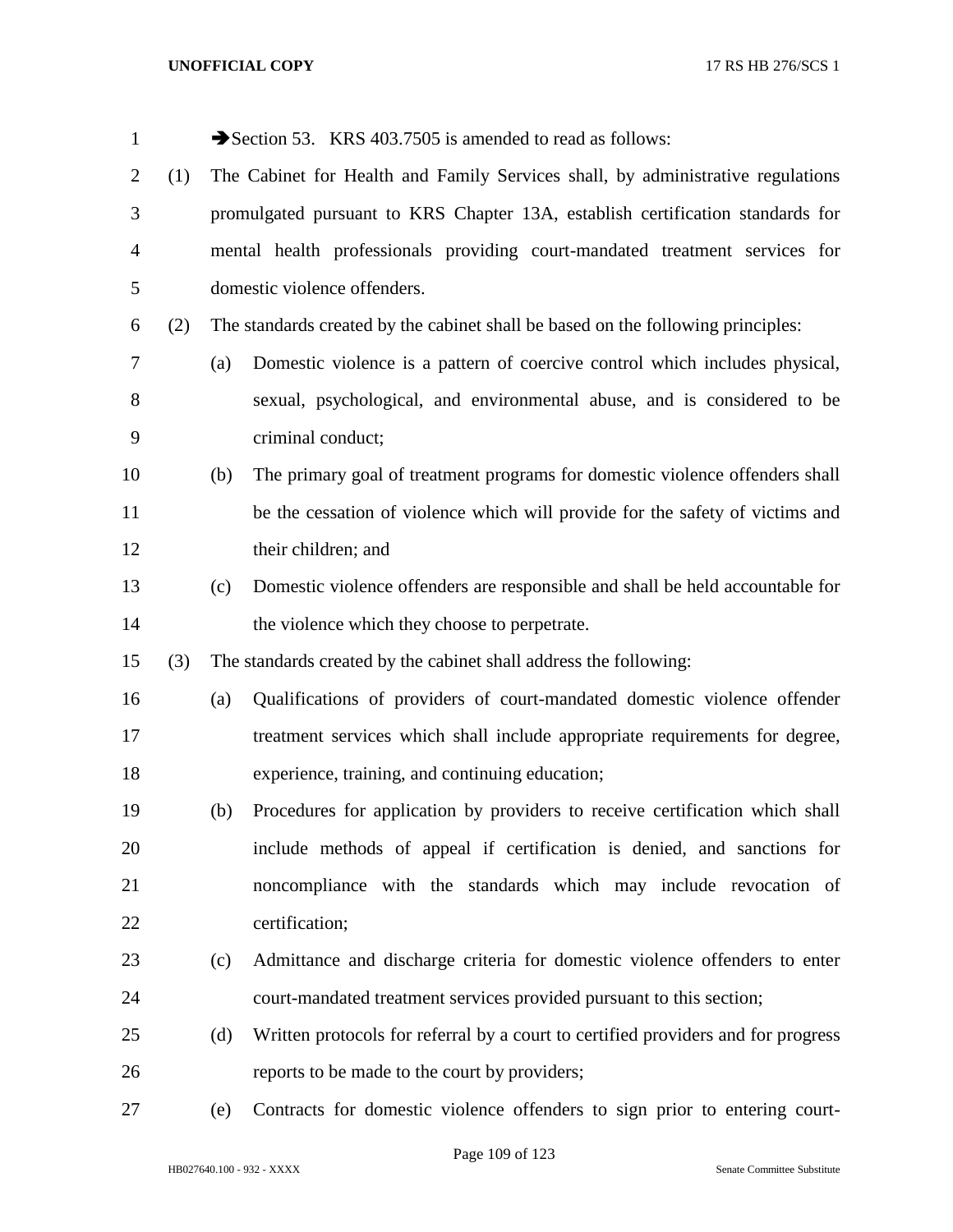| $\mathbf{1}$   |     |     | ordered treatment services provided pursuant to this section. The contract                  |
|----------------|-----|-----|---------------------------------------------------------------------------------------------|
| $\overline{2}$ |     |     | shall specify that certified providers may contact the victims of the offender if           |
| 3              |     |     | the victim chooses to be contacted. The contract shall authorize the provider               |
| 4              |     |     | to release information regarding the offender's progress in treatment to the                |
| 5              |     |     | court, victims, probation and parole officers, and other individuals authorized             |
| 6              |     |     | by the court to receive the information;                                                    |
| 7              |     | (f) | Written procedures in compliance with KRS 202A.400, 209.030, and                            |
| 8              |     |     | 620.030;                                                                                    |
| 9              |     | (g) | Payment protocols which require the offender to pay the actual cost for any                 |
| 10             |     |     | court-mandated evaluation or treatment pursuant to this section, subject to the             |
| 11             |     |     | offender's ability to pay; and                                                              |
| 12             |     | (h) | Other provisions which shall further the availability and quality of court-                 |
| 13             |     |     | mandated domestic violence offender services.                                               |
| 14             | (4) |     | The cabinet shall:                                                                          |
| 15             |     | (a) | Maintain a list of providers certified pursuant to this section and regularly               |
| 16             |     |     | submit the list to the Administrative Office of the Courts; and                             |
| 17             |     | (b) | Collect data from certified providers, which shall include demographic                      |
| 18             |     |     | information and clinical characteristics on offenders served, number of                     |
| 19             |     |     | offenders admitted into treatment and discharge conditions, total clinical                  |
| 20             |     |     | services provided to offenders, and other information necessary to monitor the              |
| 21             |     |     | safety and effectiveness of services provided, to be <b>provided upon</b>                   |
| 22             |     |     | <i>request</i> from price and resonance and submitted to the Governor, the Chief Justice of |
| 23             |     |     | the Kentucky Supreme Court, and the Legislative Research Commission.                        |
| 24             | (5) |     | No person, association, or organization shall conduct, operate, maintain, advise, or        |
| 25             |     |     | advertise any program that provides court-ordered treatment services for domestic           |

this chapter. If the cabinet has cause to believe that court-ordered treatment services

violence offenders without first obtaining or maintaining valid certification under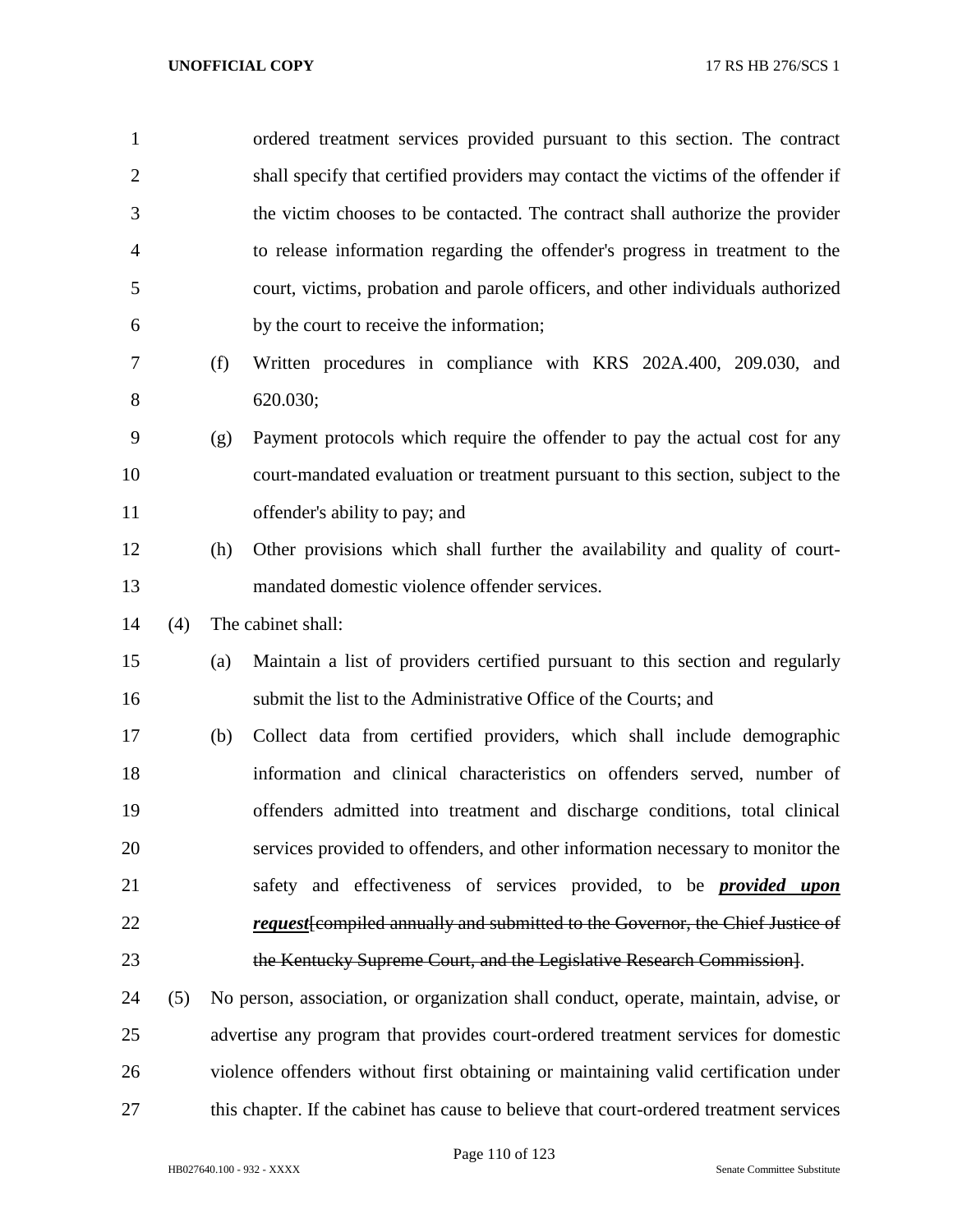| $\mathbf{1}$   |     | for domestic violence offenders are being provided by a person or entity that does      |
|----------------|-----|-----------------------------------------------------------------------------------------|
| $\overline{2}$ |     | not possess valid certification under this chapter, the cabinet may institute           |
| 3              |     | proceedings, in the Circuit Court of the county in which the person or entity is        |
| 4              |     | located or in Franklin Circuit Court, for injunctive relief to terminate the provision  |
| 5              |     | of those services.                                                                      |
| 6              | (6) | Any person certified under this section shall submit quarterly to the cabinet:          |
| 7              |     | Demographic information and clinical characteristics on offenders served;<br>(a)        |
| 8              |     | Number of offenders admitted into treatment and discharge conditions;<br>(b)            |
| 9              |     | Total clinical services provided to offenders; and<br>(c)                               |
| 10             |     | Other information as required by administrative regulation.<br>(d)                      |
| 11             |     | Section 54. KRS 199.8996 is amended to read as follows:                                 |
| 12             | (1) | The Cabinet for Health and Family Services shall prepare the following reports fto      |
| 13             |     | the General Assembly Jon child-care programs, and shall make them available <i>upon</i> |
| 14             |     | <i>request</i> [to the public]:                                                         |
| 15             |     | State and federally mandated reports on the child-care funds administered<br>(a)        |
| 16             |     | by the Department for Community Based Services; and                                     |
| 17             |     | Reports on the child-care subsidy programs, training, resource and referral,<br>(b)     |
| 18             |     | and similar activities upon request by the public, the Early Childhood                  |
| 19             |     | Advisory Council, or the Child Care Advisory Council, to the extent                     |
| 20             |     | resources are available within the cabinet and as permitted under the                   |
| 21             |     | Kentucky Open Records Act, KRS 61.870 to 61.884, and state and federal                  |
| 22             |     | laws governing the protection of human research subjects [A quarterly report            |
| 23             |     | detailing the number of children and amounts of child-care subsidies provided           |
| 24             |     | in each area development district;                                                      |
| 25             |     | (b) A quarterly report on administrative expenses incurred in the operation of          |
| 26             |     | child-care subsidy programs;                                                            |
| 27             |     | A quarterly report on disbursements of federal child-care block grant funds for<br>(e)  |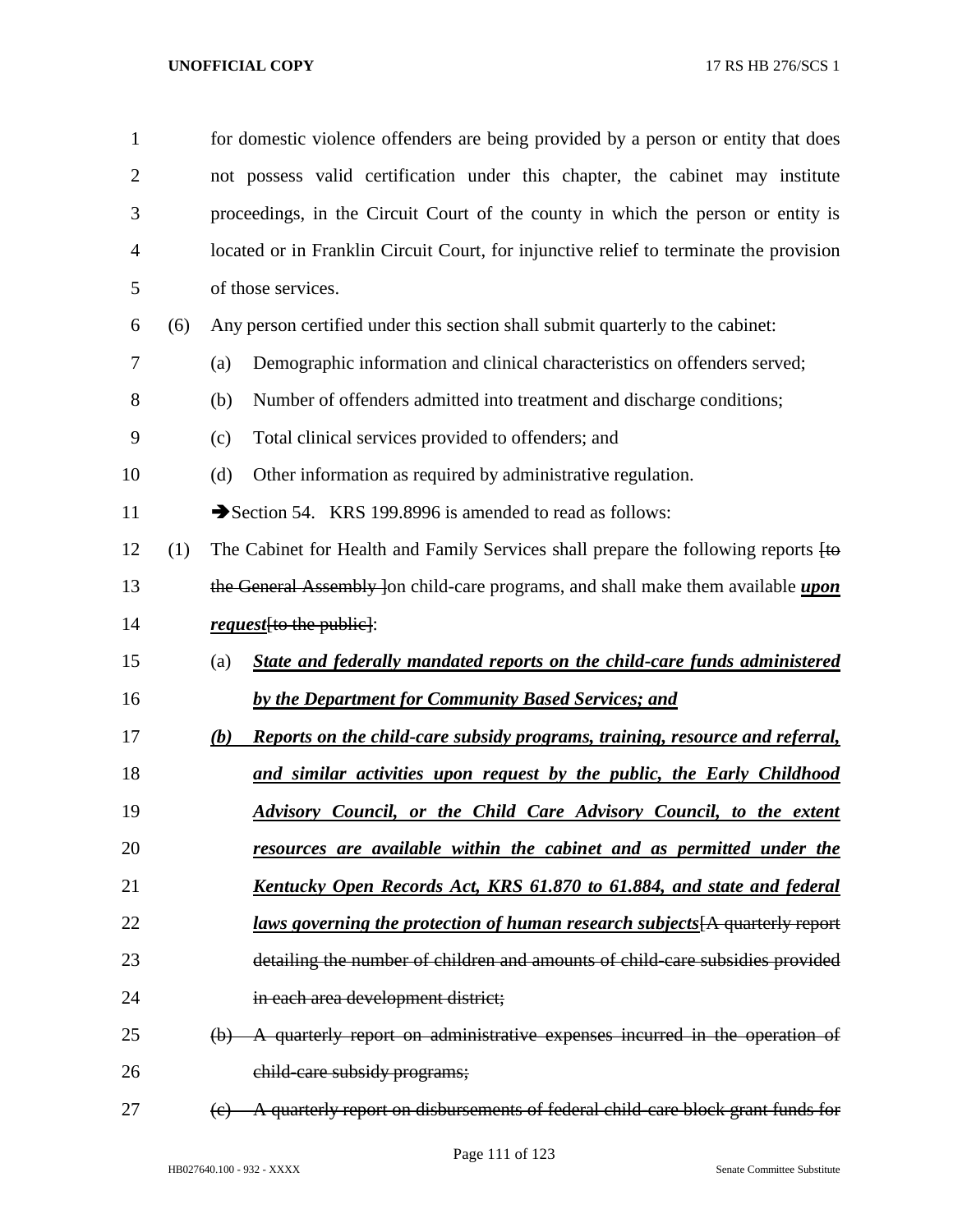| $\mathbf{1}$   |               | training, resource and referral, and similar activities; and                                                |
|----------------|---------------|-------------------------------------------------------------------------------------------------------------|
| $\overline{2}$ |               | (d) Beginning July 15, 1993, an annual report summarizing the average child-care                            |
| 3              |               | subsidy activities per month in all Kentucky counties.                                                      |
| 4              | (2)           | [The cabinet shall file an annual report on its evaluation of the adequacy of the                           |
| 5              |               | child care subsidy to enable low income families in need of child care services to                          |
| 6              |               | obtain child care with the Early Childhood Advisory Council and the Legislative                             |
| 7              |               | <b>Research Commission.</b>                                                                                 |
| $8\,$          |               | $\left(3\right)$ - The cabinet shall <i>include</i> file an annual report on the number of dedicated child- |
| 9              |               | care licensing surveyor positions and the ratio of surveyors to child-care facilities                       |
| 10             |               | within its half-year block grant status reports [with the Early Childhood Advisory                          |
| 11             |               | Council and the Legislative Research Commission.                                                            |
| 12             | $(3)$ $\{4\}$ | By November 1, 2017, the Cabinet for Health and Family Services and the                                     |
| 13             |               | Early Childhood Advisory Council shall report to the Interim Joint Committee on                             |
| 14             |               | Education and the Interim Joint Committee on Health and Welfare on                                          |
| 15             |               | recommendations and plans for sustaining the quality-based graduated early care                             |
| 16             |               | and education program after the depletion of federal Race to the Top-Early Learning                         |
| 17             |               | Challenge grant funds.                                                                                      |
| 18             |               | Section 55. KRS 211.596 is amended to read as follows:                                                      |
| 19             | (1)           | The Pediatric Cancer Research Trust Fund Board is hereby created for the purpose                            |
| 20             |               | of administering and distributing funds from the trust created under KRS 211.595.                           |
| 21             |               | The board shall be composed of nine (9) members to be appointed as follows:                                 |
| 22             |               | A specialist in pediatric oncology nominated by <b>Norton</b> [the Kosair] Children's<br>(a)                |
| 23             |               | Hospital to be appointed by the Governor;                                                                   |
| 24             |               | A specialist in pediatric oncology nominated by the University of Kentucky<br>(b)                           |
| 25             |               | Children's Hospital to be appointed by the Governor;                                                        |
| 26             |               | A representative nominated by Kentucky Chapters of the Leukemia and<br>(c)                                  |
| 27             |               | Lymphoma Society to be appointed by the Governor;                                                           |

Page 112 of 123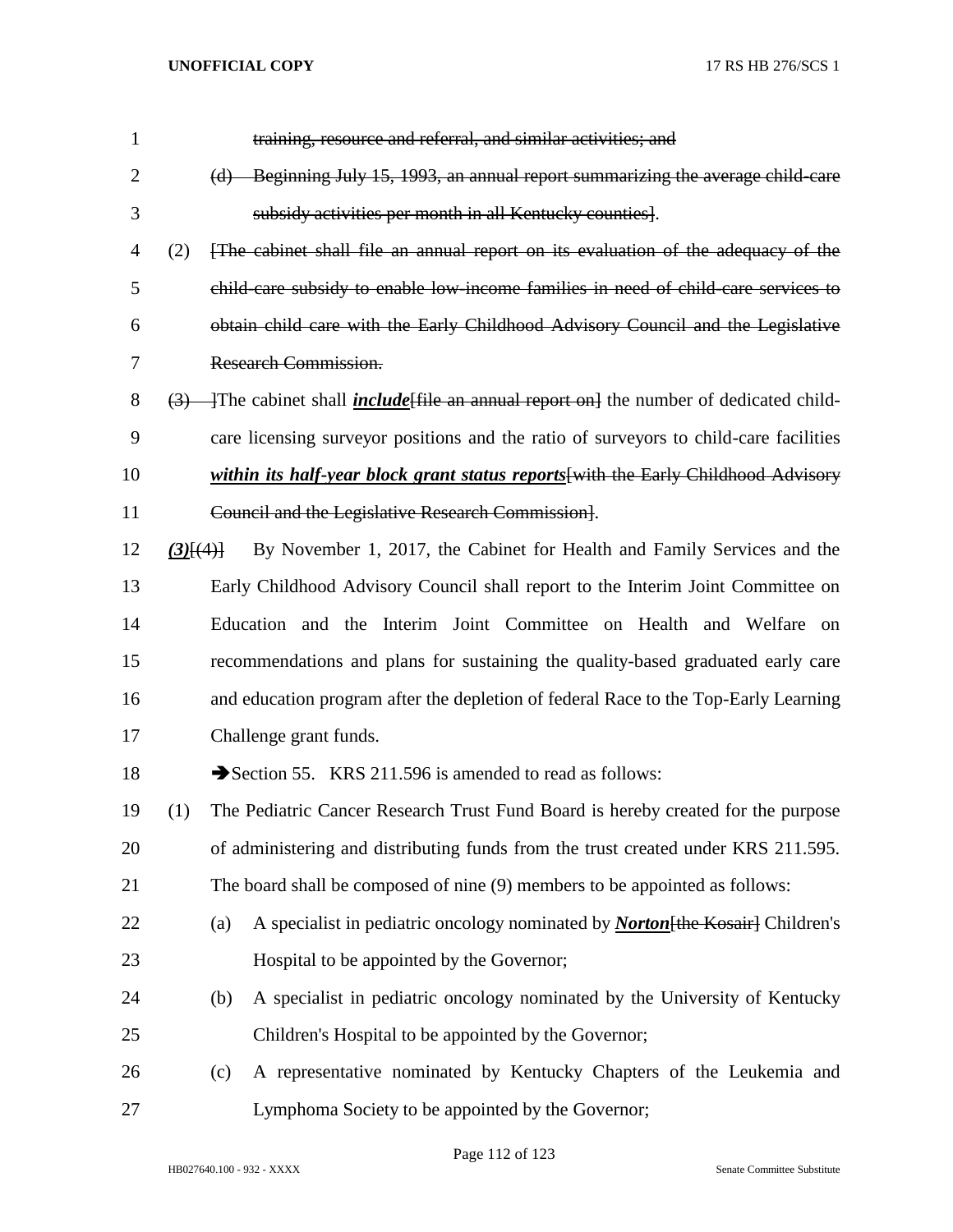| $\mathbf{1}$   |     | A representative nominated by Kentucky offices of the American Cancer<br>(d)            |
|----------------|-----|-----------------------------------------------------------------------------------------|
| $\overline{2}$ |     | Society to be appointed by the Governor;                                                |
| 3              |     | Three $(3)$ citizens, one $(1)$ of whom shall be a pediatric cancer survivor, or<br>(e) |
| 4              |     | parent thereof, to be appointed by the Governor from a list of six (6) citizens         |
| 5              |     | nominated by Kentucky offices of the American Cancer Society;                           |
| 6              |     | The secretary of the Cabinet for Health and Family Services, or the secretary's<br>(f)  |
| 7              |     | designee; and                                                                           |
| 8              |     | The commissioner of the Department for Public Health, or the commissioner's<br>(g)      |
| 9              |     | designee.                                                                               |
| 10             | (2) | The board shall be attached to the Cabinet for Health and Family Services for           |
| 11             |     | administrative purposes.                                                                |
| 12             | (3) | The secretary of the Cabinet for Health and Family Services shall convene the first     |
| 13             |     | meeting of the board within sixty (60) days of June 24, 2015.                           |
| 14             | (4) | Board members shall serve without compensation, but may receive reimbursement           |
| 15             |     | for their actual and necessary expenses incurred in the performance of their duties.    |
| 16             | (5) | The term of each appointed member shall be four (4) years.                              |
| 17             | (6) | A member whose term has expired may continue to serve until a successor is              |
| 18             |     | appointed and qualifies. A member who is appointed to an unexpired term shall           |
| 19             |     | serve the rest of the term and until a successor is appointed and qualifies. A member   |
| 20             |     | may serve two $(2)$ consecutive four $(4)$ year terms and shall not be reappointed for  |
| 21             |     | four (4) years after the completion of those terms.                                     |
| 22             | (7) | A majority of the full membership of the board shall constitute a quorum.               |
| 23             | (8) | At the first meeting, the board shall elect, by majority vote, a president who shall    |
| 24             |     | preside at all meetings and coordinate the functions and activities of the board. The   |
| 25             |     | president shall be elected or reelected each calendar year thereafter.                  |
| 26             | (9) | The board shall meet at least two (2) times annually, but may meet more frequently,     |
| 27             |     | as deemed necessary, subject to call by the president or by request of a majority of    |

Page 113 of 123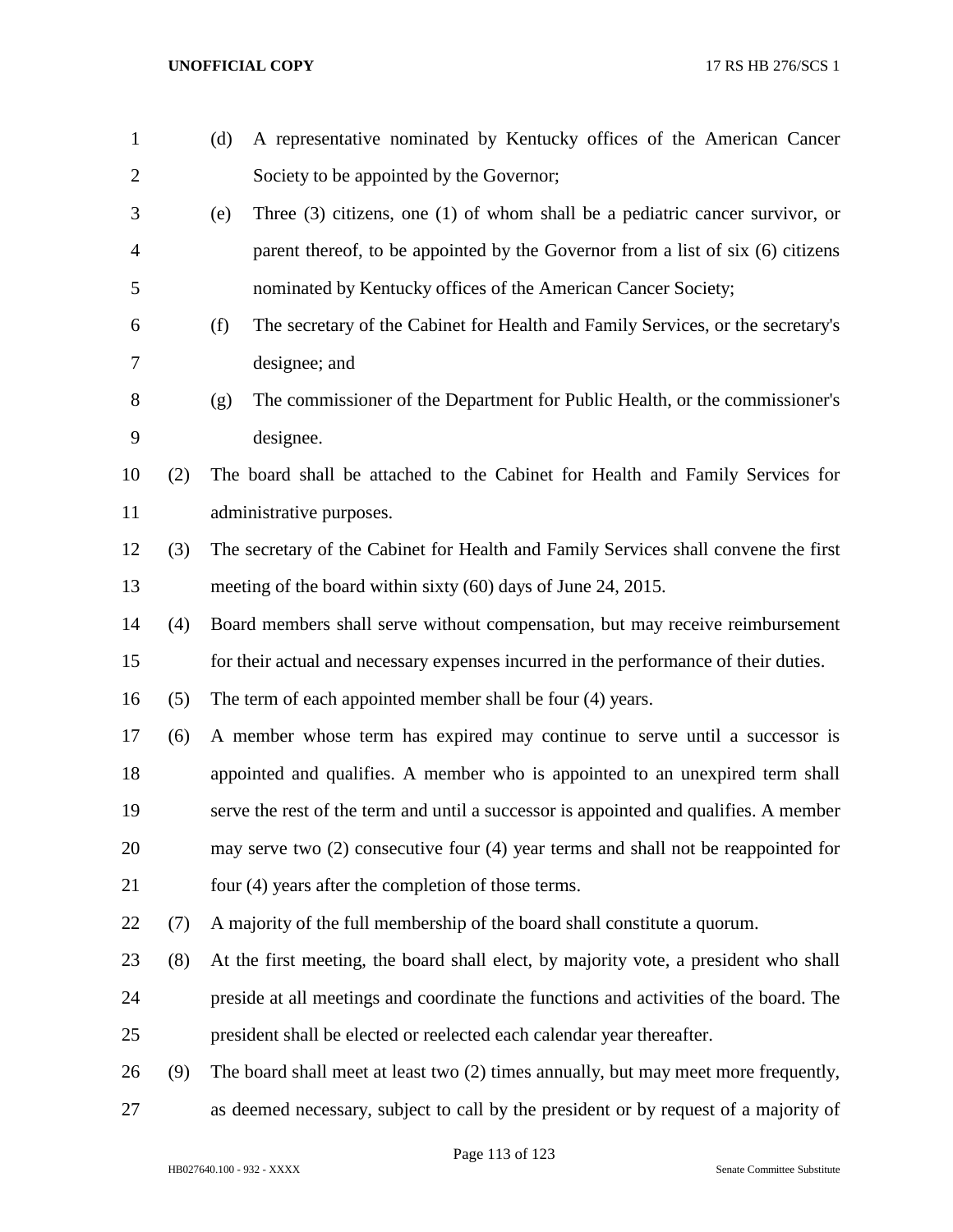| $\mathbf{1}$   |     |     | the board members.                                                                         |
|----------------|-----|-----|--------------------------------------------------------------------------------------------|
| $\overline{2}$ |     |     | Section 56. KRS 304.17A-600 is amended to read as follows:                                 |
| 3              |     |     | As used in KRS 304.17A-600 to 304.17A-633:                                                 |
| $\overline{4}$ | (1) | (a) | "Adverse determination" means a determination by an insurer or its designee                |
| 5              |     |     | that the health care services furnished or proposed to be furnished to a covered           |
| 6              |     |     | person are:                                                                                |
| 7              |     |     | Not medically necessary, as determined by the insurer, or its designee or<br>1.            |
| 8              |     |     | experimental or investigational, as determined by the insurer, or its                      |
| 9              |     |     | designee; and                                                                              |
| 10             |     |     | Benefit coverage is therefore denied, reduced, or terminated.<br>2.                        |
| 11             |     | (b) | "Adverse determination" does not mean a determination by an insurer or its                 |
| 12             |     |     | designee that the health care services furnished or proposed to be furnished to            |
| 13             |     |     | a covered person are specifically limited or excluded in the covered person's              |
| 14             |     |     | health benefit plan;                                                                       |
| 15             | (2) |     | "Authorized person" means a parent, guardian, or other person authorized to act on         |
| 16             |     |     | behalf of a covered person with respect to health care decisions;                          |
| 17             | (3) |     | "Concurrent review" means utilization review conducted during a covered person's           |
| 18             |     |     | course of treatment or hospital stay;                                                      |
| 19             | (4) |     | "Covered person" means a person covered under a health benefit plan;                       |
| 20             | (5) |     | "External review" means a review that is conducted by an independent review entity         |
| 21             |     |     | which meets specified criteria as established in KRS 304.17A-623, 304.17A-625,             |
| 22             |     |     | and 304.17A-627;                                                                           |
| 23             | (6) |     | "Health benefit plan" means the document evidencing and setting forth the terms            |
| 24             |     |     | and conditions of coverage of any hospital or medical expense policy or certificate;       |
| 25             |     |     | nonprofit hospital, medical-surgical, and health service corporation contract or           |
| 26             |     |     | certificate; provider sponsored integrated health delivery network policy or               |
| 27             |     |     | certificate; a self-insured policy or certificate or a policy or certificate provided by a |

Page 114 of 123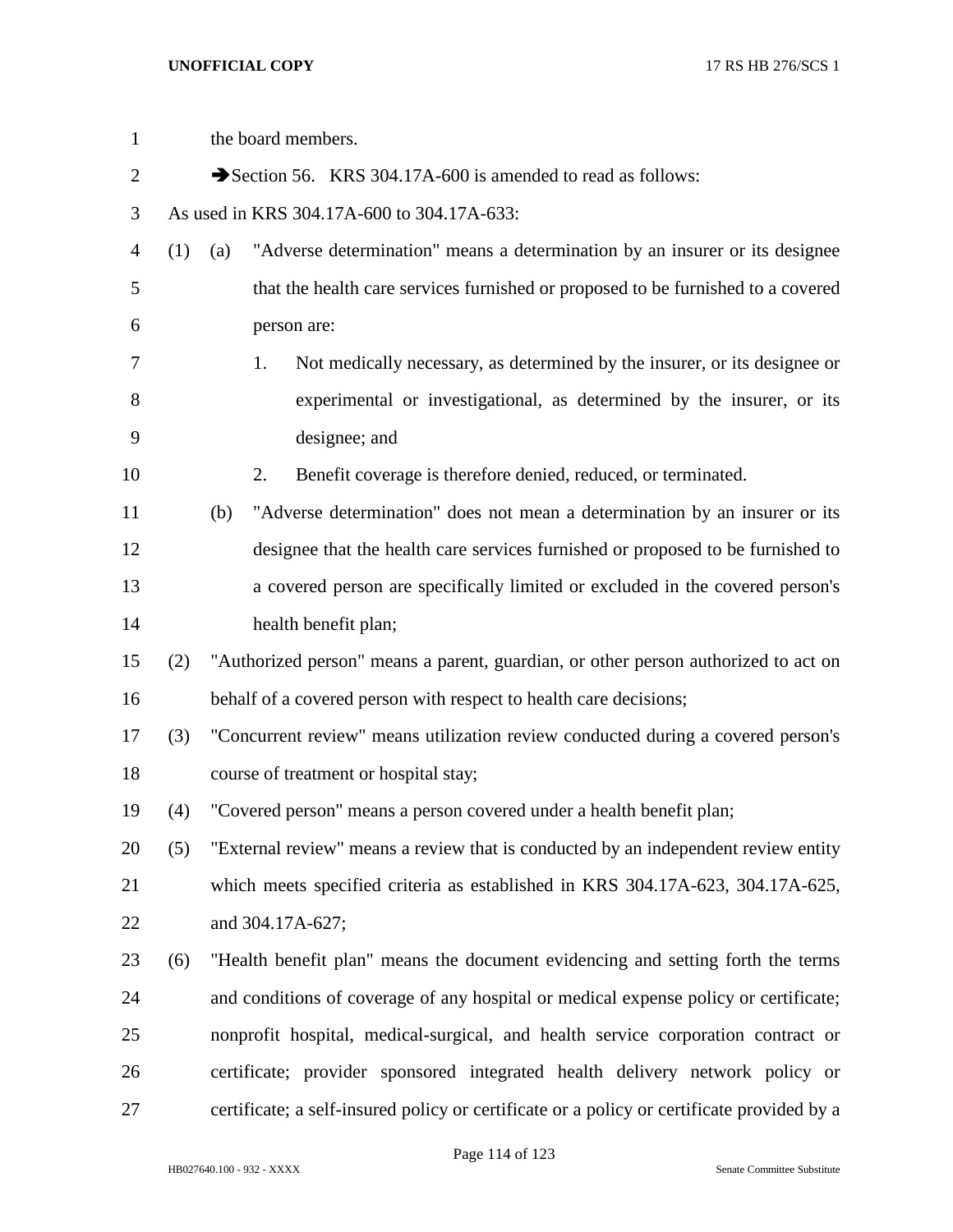multiple employer welfare arrangement, to the extent permitted by ERISA; health 2 maintenance organization contract; or any health benefit plan that affects the rights of a Kentucky insured and bears a reasonable relation to Kentucky, whether delivered or issued for delivery in Kentucky, and does not include policies covering only accident, credit, dental, disability income, fixed indemnity medical expense reimbursement policy, long-term care, Medicare supplement, specified disease, vision care, coverage issued as a supplement to liability insurance, insurance arising out of a workers' compensation or similar law, automobile medical-payment insurance, insurance under which benefits are payable with or without regard to fault and that is statutorily required to be contained in any liability insurance policy or equivalent self-insurance, student health insurance offered by a Kentucky- licensed insurer under written contract with a university or college whose students it proposes to insure, medical expense reimbursement policies specifically designed to fill gaps in primary coverage, coinsurance, or deductibles and provided under a separate policy, certificate, or contract, or coverage supplemental to the coverage provided under Chapter 55 of Title 10, United States Code; or limited health service benefit plans; and for purposes of KRS 304.17A-600 to 304.17A-633 includes short-term coverage policies;

 (7) "Independent review entity" means an individual or organization certified by the department to perform external reviews under KRS 304.17A-623, 304.17A-625, and 304.17A-627;

 (8) "Insurer" means any of the following entities authorized to issue health benefit plans as defined in subsection (6) of this section: an insurance company, health maintenance organization; self-insurer or multiple employer welfare arrangement not exempt from state regulation by ERISA; provider-sponsored integrated health delivery network; self-insured employer-organized association; nonprofit hospital, medical-surgical, or health service corporation; or any other entity authorized to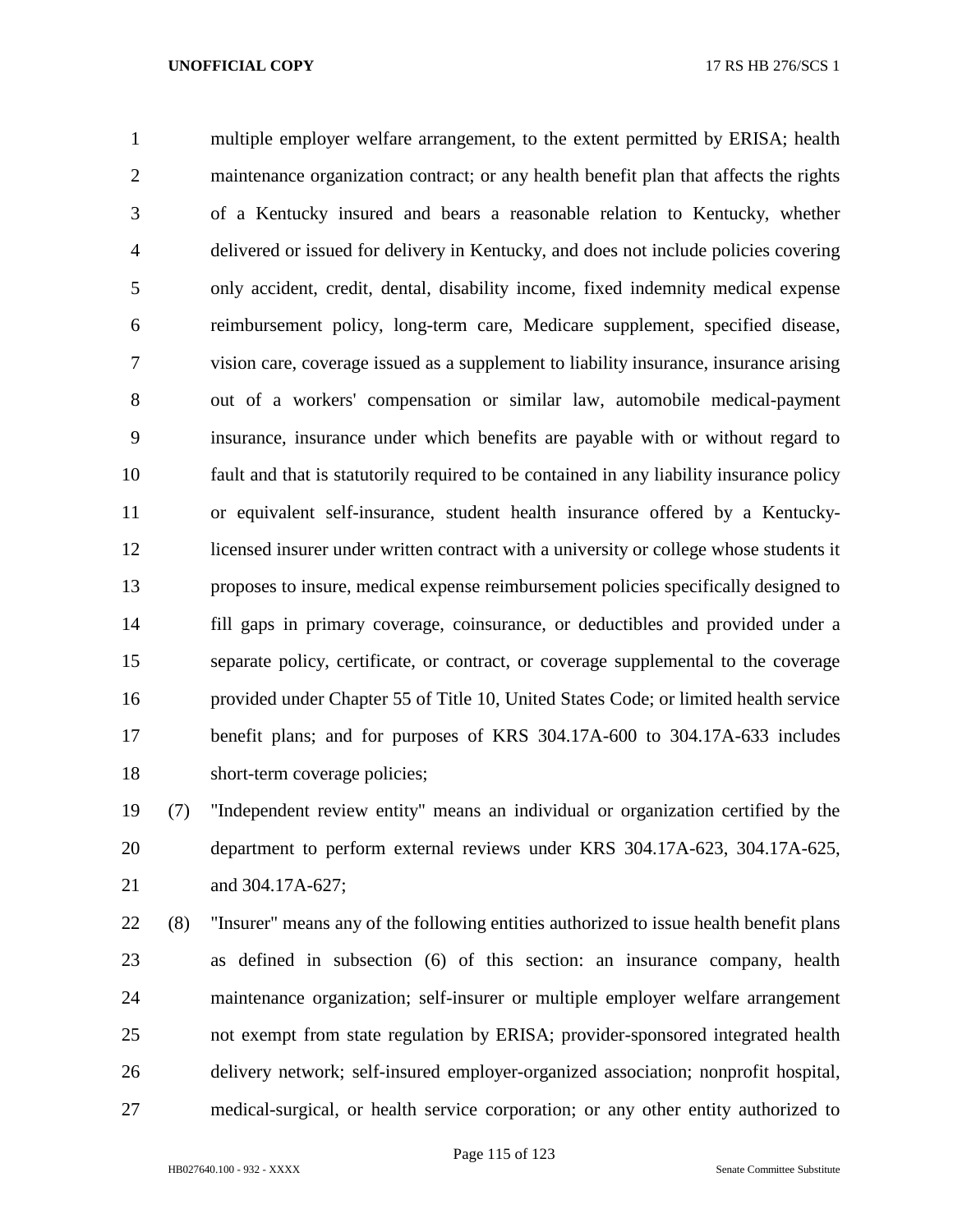- transact health insurance business in Kentucky;
- (9) "Internal appeals process" means a formal process, as set forth in KRS 304.17A- 617, established and maintained by the insurer, its designee, or agent whereby the covered person, an authorized person, or a provider may contest an adverse determination rendered by the insurer, its designee, or private review agent;
- (10) "Nationally recognized accreditation organization" means a private nonprofit entity that sets national utilization review and internal appeal standards and conducts review of insurers, agents, or independent review entities for the purpose of accreditation or certification. Nationally recognized accreditation organizations shall include the *Accreditation Association for Ambulatory Health Care (AAAHC), the* National Committee for Quality Assurance (NCQA), the American Accreditation Health Care Commission (URAC), the Joint Commission, or any other organization identified by the department;
- (11) "Private review agent" or "agent" means a person or entity performing utilization review that is either affiliated with, under contract with, or acting on behalf of any insurer or other person providing or administering health benefits to citizens of this Commonwealth. "Private review agent" or "agent" does not include an independent review entity which performs external review of adverse determinations;
- (12) "Prospective review" means utilization review that is conducted prior to a hospital admission or a course of treatment;
- (13) "Provider" shall have the same meaning as set forth in KRS 304.17A-005;
- (14) "Qualified personnel" means licensed physician, registered nurse, licensed practical nurse, medical records technician, or other licensed medical personnel who through training and experience shall render consistent decisions based on the review criteria;
- (15) "Registration" means an authorization issued by the department to an insurer or a private review agent to conduct utilization review;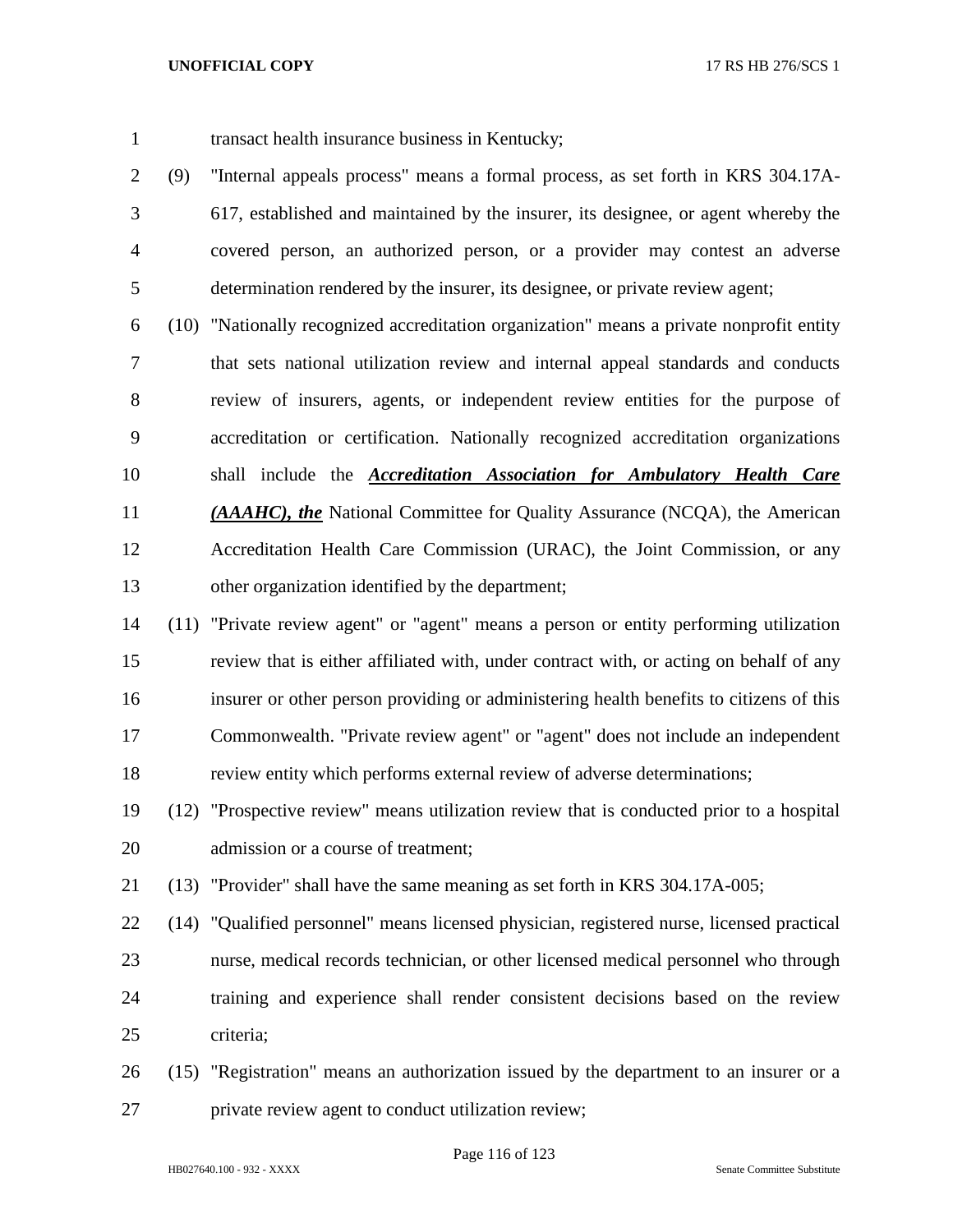| $\mathbf{1}$   |            | (16) "Retrospective review" means utilization review that is conducted after health care |
|----------------|------------|------------------------------------------------------------------------------------------|
| $\overline{2}$ |            | services have been provided to a covered person. "Retrospective review" does not         |
| 3              |            | include the review of a claim that is limited to an evaluation of reimbursement          |
| $\overline{4}$ |            | levels, or adjudication of payment;                                                      |
| 5              | $(17)$ (a) | "Urgent care" means health care or treatment with respect to which the                   |
| 6              |            | application of the time periods for making nonurgent determination:                      |
| $\overline{7}$ |            | 1.<br>Could seriously jeopardize the life or health of the covered person or the         |
| 8              |            | ability of the covered person to regain maximum function; or                             |
| 9              |            | 2.<br>In the opinion of a physician with knowledge of the covered person's               |
| 10             |            | medical condition, would subject the covered person to severe pain that                  |
| 11             |            | cannot be adequately managed without the care or treatment that is the                   |
| 12             |            | subject of the utilization review; and                                                   |
| 13             |            | "Urgent care" shall include all requests for hospitalization and outpatient<br>(b)       |
| 14             |            | surgery;                                                                                 |
| 15             |            | (18) "Utilization review" means a review of the medical necessity and appropriateness of |
| 16             |            | hospital resources and medical services given or proposed to be given to a covered       |
| 17             |            | person for purposes of determining the availability of payment. Areas of review          |
| 18             |            | include concurrent, prospective, and retrospective review; and                           |
| 19             |            | (19) "Utilization review plan" means a description of the procedures governing           |
| 20             |            | utilization review activities performed by an insurer or a private review agent.         |
| 21             |            | Section 57.<br>2008 Regular Session House Joint Resolution 17, Section 6, is             |
| 22             |            | hereby repealed.                                                                         |
| 23             |            | Section 58. The following KRS sections are repealed:                                     |
| 24             |            | 11.170 Kentucky Agriculture Resources Development Authority.                             |
| 25             |            | 15.290 Establishment of Child Support Enforcement Commission.                            |
| 26             |            | 18A.400 Purpose of KRS 18A.400 to 18A.450.                                               |
| 27             |            | 18A.405 Personnel Steering Committee.                                                    |
|                |            |                                                                                          |

Page 117 of 123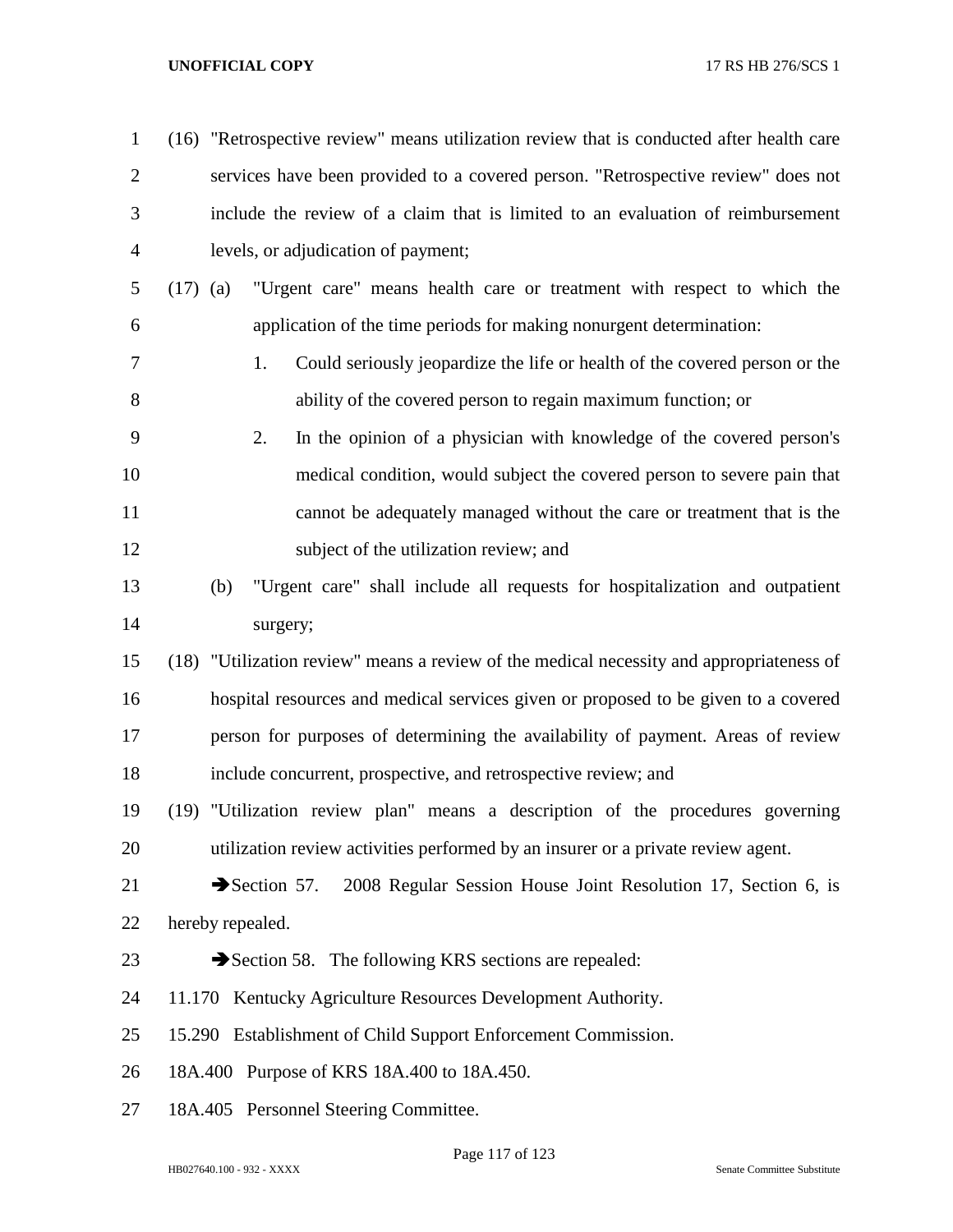- 18A.410 Duties of Personnel Steering Committee.
- 18A.415 Discontinuance of pilot personnel program.
- 18A.420 Approval of pilot personnel programs.
- 18A.425 Reports from pilot agencies and the committee.
- 18A.430 Employment manual -- Administrative regulations -- Expiration of pilot program.
- 18A.435 Employee request for transfer.
- 18A.440 Bases for organizational units for pilot programs.
- 18A.445 Use of savings attributed to agency's pilot personnel program -- Authority for
- administrative regulations.
- 18A.450 Development of pilot programs by Department of Workforce Investment or
- Department of Kentucky State Police.
- 36.145 Kentucky National Guard and Reserve Employers' Council -- Membership -- Meetings.
- 36.146 Mission of Kentucky National Guard and Reserve Employers' Council.
- 64.741 Definitions for KRS 64.742 to 64.745.
- 64.742 Public Officials Compensation Commission.
- 64.743 Organization -- Compensation -- Staff.
- 64.744 Studies -- Recommendations.
- 64.745 Reports.
- 146.650 Legislative findings regarding state's natural history -- Purposes of KRS
- 146.650 to 146.666.
- 146.652 Kentucky Natural History Museum -- Board of directors -- Appointments,
- terms, and meetings.
- 146.654 Powers and duties of board.
- 146.656 Director to administer museum -- Qualifications
- 146.658 Duties of director.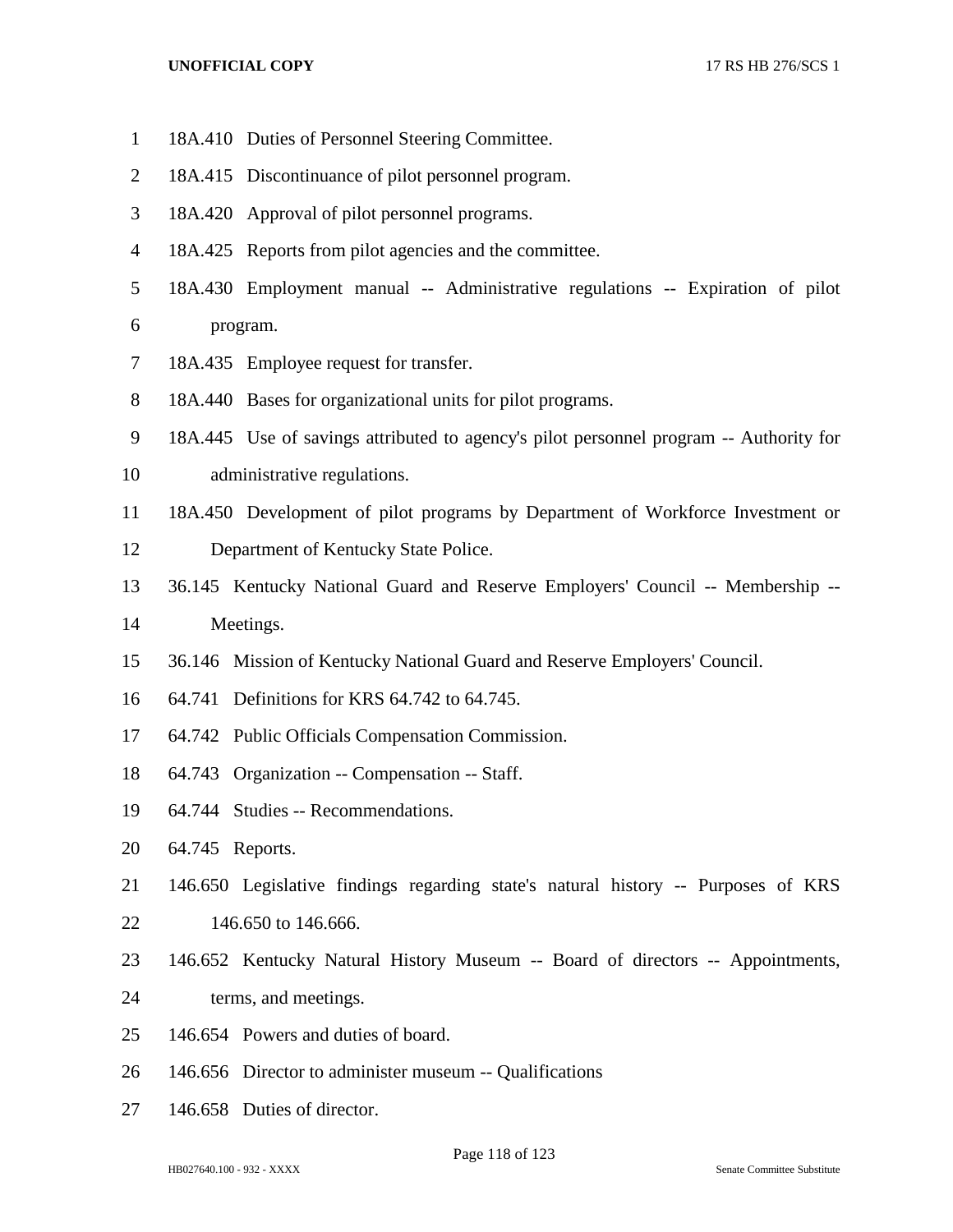- 146.660 Administrative mission units of museum -- Associate directors.
- 146.662 Curation and science unit -- Functions -- Qualifications of associate director.
- 146.664 Education and events unit -- Functions -- Qualifications of associate director.
- 146.666 Exhibits and maintenance unit -- Functions -- Qualifications of associate director.
- 147.580 Southern Growth Policies Agreement.
- 147.585 Lieutenant Governor to be member of board.
- 153.310 Definition for KRS 153.320 to 153.370.
- 153.320 Kentucky Historical Events Celebration Commission -- Members -- Expiration
- of commission.
- 153.330 Commission to establish executive committee -- Meetings.
- 153.340 Commission's purpose -- Reports -- Duties.
- 153.350 Powers of commission.
- 153.360 Commission members' expenses -- Compensation -- Disbursement of funds.
- 153.370 Commission membership not to be incompatible with state office.
- 153.386 Definition.
- 153.388 Kentucky Bicentennial Commission created -- Appointment of members --
- Terms.
- 153.390 Duties of the commission.
- 153.392 Powers of commission.
- 153.394 Executive committee -- Meetings.
- 153.396 Reimbursement for expenses.
- 153.398 Kentucky bicentennial celebration trust fund.
- 158.650 Definitions for KRS 158.680 to 158.710. (Expired)
- 158.680 State Advisory Committee for Educational Improvement. (Expired)
- 158.685 Standards of student, program, service, and operational performance to be
- established -- Educationally deficient school district -- Action to eliminate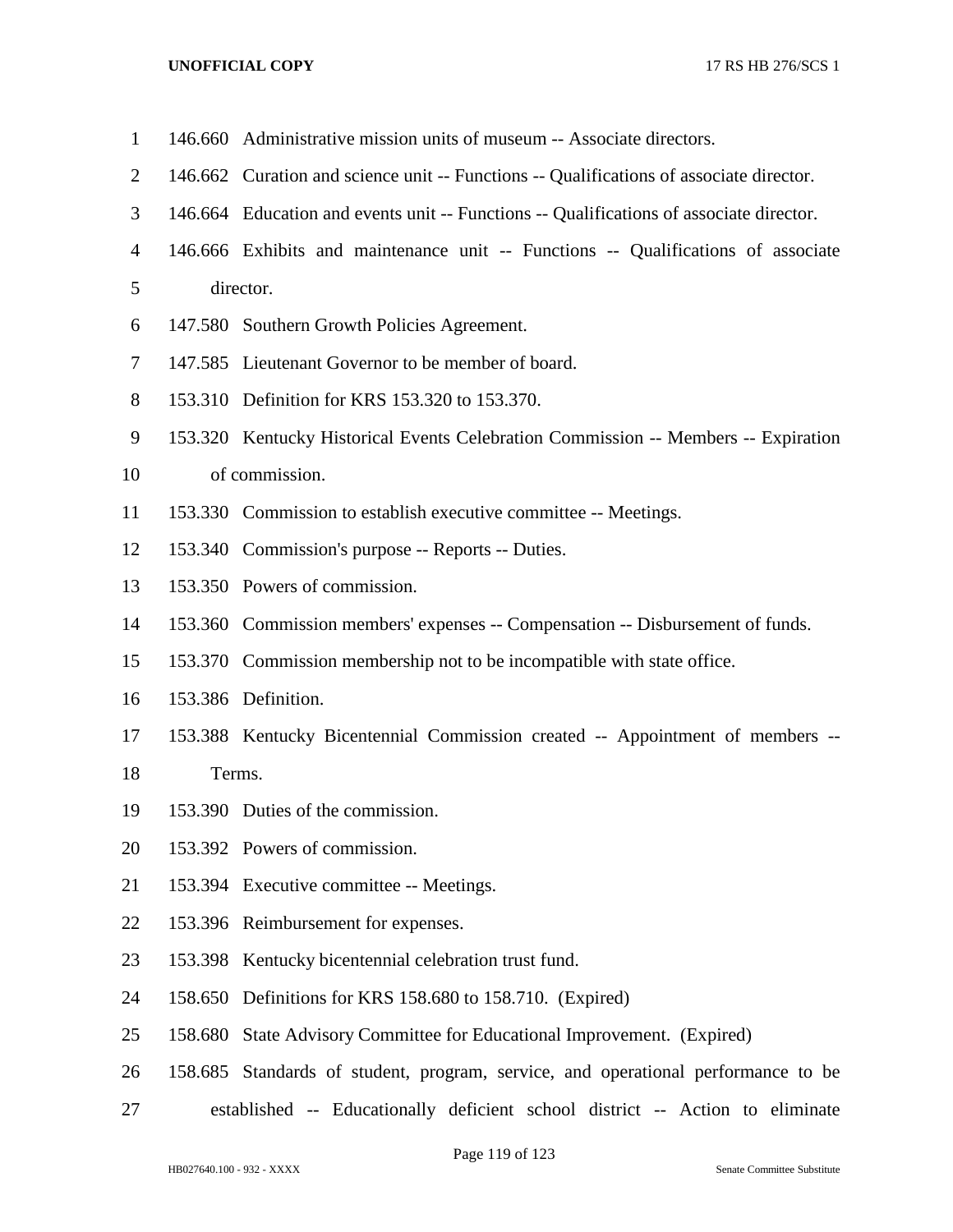| $\mathbf{1}$   |         | deficiency -- Education development district. (Expired)                                   |
|----------------|---------|-------------------------------------------------------------------------------------------|
| $\mathbf{2}$   |         | 158.710 Responsibilities and functions of educationally deficient districts and education |
| 3              |         | development districts -- Plans required -- Reports required. (Expired)                    |
| $\overline{4}$ |         | 164.385 Continuing education program for midlevel health care practitioners.              |
| 5              |         | 164.6015 Kentucky Innovation Commission -- Members -- Duties -- Support staff.            |
| 6              |         | 171.750 Kentucky Capitol Centennial Commission.                                           |
| $\tau$         |         | 171.751 Duties of Kentucky Capitol Centennial Commission.                                 |
| $8\,$          |         | 171.752 Expiration of Kentucky Capitol Centennial Commission.                             |
| 9              | 171.755 | Kentucky War of 1812 Bicentennial Commission.                                             |
| 10             |         | 171.757 Commission's powers.                                                              |
| 11             |         | 171.814 Underground Railroad Advisory Council -- Members -- Duties -- Meetings.           |
| 12             |         | 177.951 Kentucky Auto and Truck Recyclers Licensing Advisory Board -- Members --          |
| 13             |         | Meetings -- Functions.                                                                    |
| 14             |         | 198B.250 Architectural Barriers Advisory Committee.                                       |
| 15             |         | 200.100 Cabinet to investigate status of children -- Report to Governor.                  |
| 16             |         | 205.465 Report by cabinet.                                                                |
| 17             |         | 205.6336 Certification to Interim Joint Committee on Appropriations and Revenue of        |
| 18             |         | general fund savings realized from procedures adopted to control health-care costs -      |
| 19             |         | - Transfer of savings to trust fund.                                                      |
| 20             |         | 205.6491 Advisory council.                                                                |
| 21             |         | 211.480 Legislative findings.                                                             |
| 22             |         | 211.481 Kentucky Cardiovascular Disease Initiative -- Goals -- KCDI board.                |
| 23             |         | 211.482 Business plans and benchmark measures -- Presentation of plans to Interim         |
| 24             |         | Joint Committees -- Updates to be provided -- Public-private collaboration.               |
| 25             |         | 211.483 KCDI fund.                                                                        |
| 26             |         | 211.735 Definitions for KRS 211.735 to 211.739.                                           |
| 27             |         | 211.736 Creation of Kentucky Diabetes Research Board.                                     |

Page 120 of 123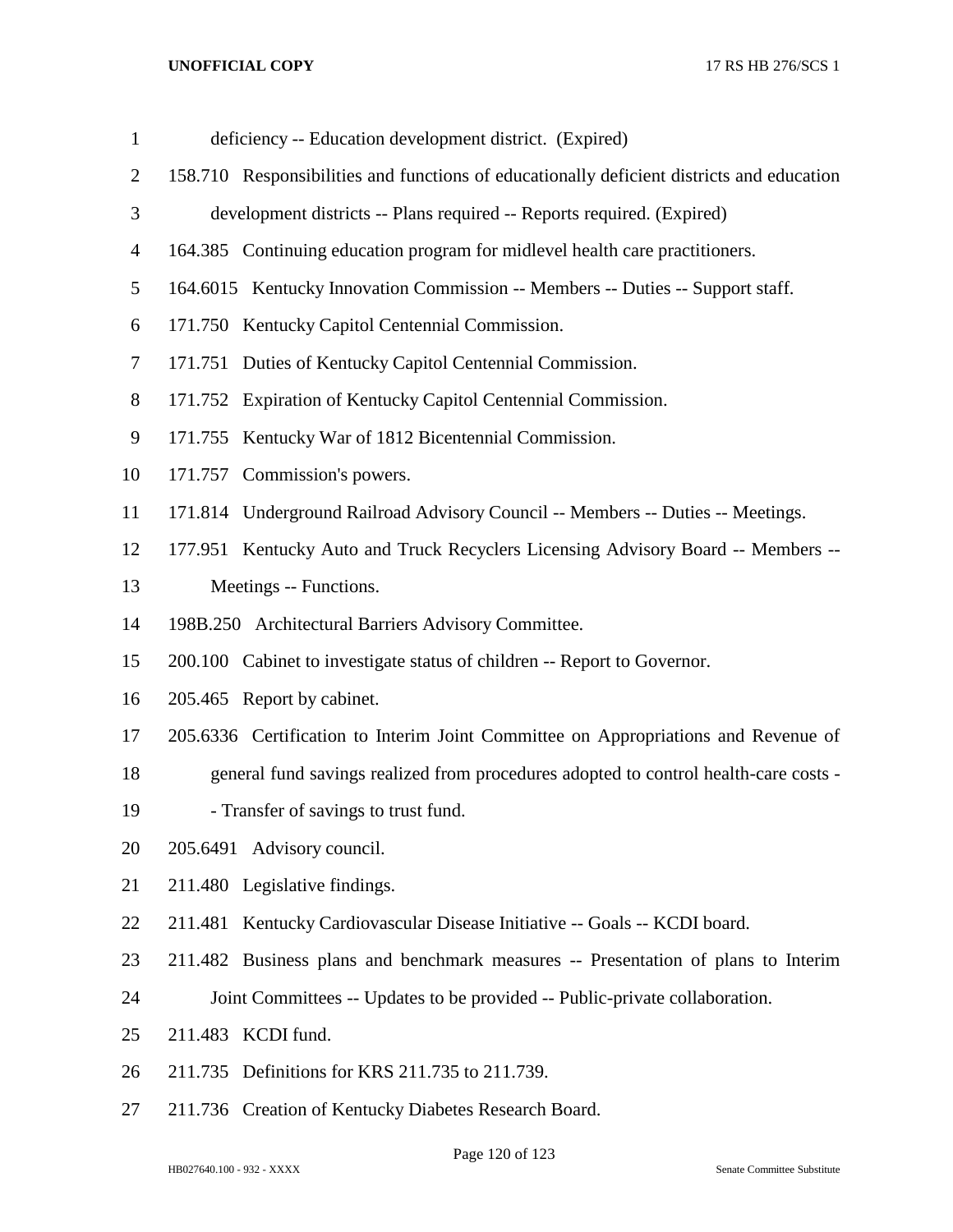211.737 Creation of Kentucky diabetes research trust fund. 211.738 Application and review of proposed research projects. 211.739 Granting of research contracts -- Reports -- Published research documents -- Acknowledgment of funding source. 216.261 Kentucky Health Care Infrastructure Authority -- Responsibilities -- Funding -- Annual report. 216.263 Definitions. 216.265 Kentucky e-Health Network Board -- Membership -- Terms -- Employees -- Immunity from liability -- Reimbursement of expenses -- Meetings -- Committees or subcommittees -- Reorganization. 216.267 Duties and responsibilities of Kentucky e-Health Network Board -- Permitted functions of the board -- Elements of fully implemented Kentucky e-Health Network. 216.269 Ke-HN fund. 216.580 Long-Term Care Coordinating Council established. 216.583 Long-Term Care Coordinating Council -- Membership of council. 216.585 Officer and meetings of council. 216.587 Duties of council. 216.920 Kentucky Board of Family Health Care Providers. 216.925 Midlevel health care practitioner. 216B.025 Commission of Health Economics Control in Kentucky. 216B.030 Principal office of commission. 216B.135 Creation of Task Force on Health Care Cost and Quality. 216B.339 Monitoring of establishment of nursing home beds -- Collection of data -- Secretary's report to General Assembly. 217.950 License for manufacture of laetrile -- Regulations -- Use in health care facilities licensed by cabinet.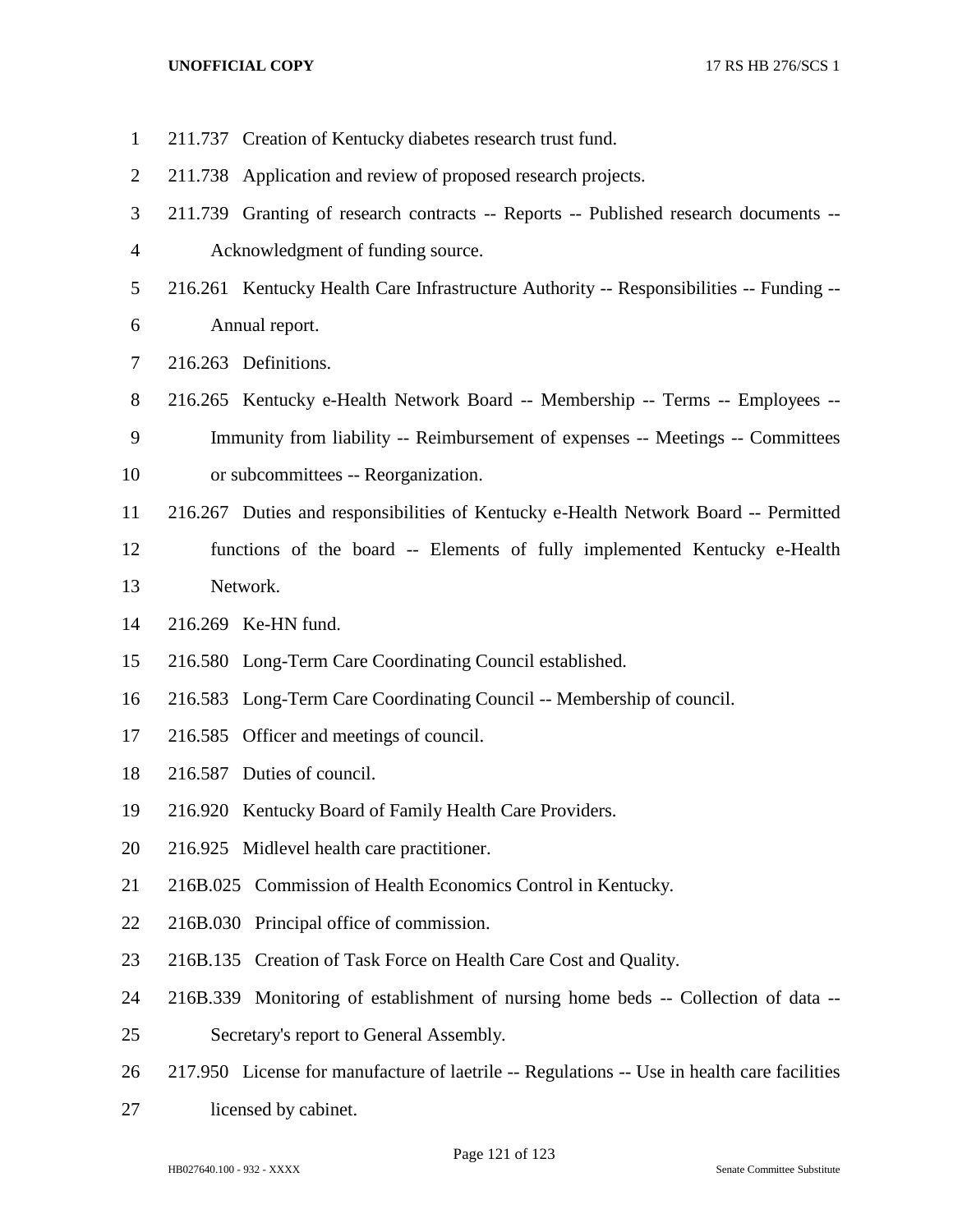- 217.952 Laetrile not to be sold in interstate commerce, penalty.
- 311.950 Status of laetrile -- May be prescribed, when.
- 311.952 Availability of laetrile to patient.
- 311.954 Manufacture, sale, or distribution permissive.
- 311.956 Prescription and administration by physician.
- 311.958 Written informed request.
- 311.960 Written informed request to be filed with state board.
- 311.962 Physician's liability limited.
- 311.964 Health care facility not to restrict use of laetrile -- Exception.
- 311.966 Laetrile not endorsed as treatment.
- 311.991 Penalty.
- 315.192 Board of Pharmacy not to prohibit sale and dispensing of laetrile.
- 336.162 Kentucky Labor-Management Advisory Council.
- 336.164 Duties of council -- Staff support.
- 342.0012 Workers' Compensation Advisory Council.

 403.700 Council on Domestic Violence and Sexual Assault -- Membership -- Executive committee -- Duties and responsibilities of council -- Administrative and staff assistance.

- 19 Section 59. All records, documents, funds, assets, and outstanding liabilities of the Kentucky Cardiovascular Disease Initiative Board, Child Support Enforcement Commission, Diabetes Research Board, Council on Domestic Violence and Sexual Assault, and e-Health Network Board are hereby transferred to the Cabinet for Health and Family Services.
- 24 Section 60. All records, documents, funds, assets, and outstanding liabilities of the Kentucky Capitol Centennial Commission, Historical Events Celebration Commission, War of 1812 Bicentennial Commission, and the Kentucky Bicentennial Commission are hereby transferred to the Kentucky Heritage Council.